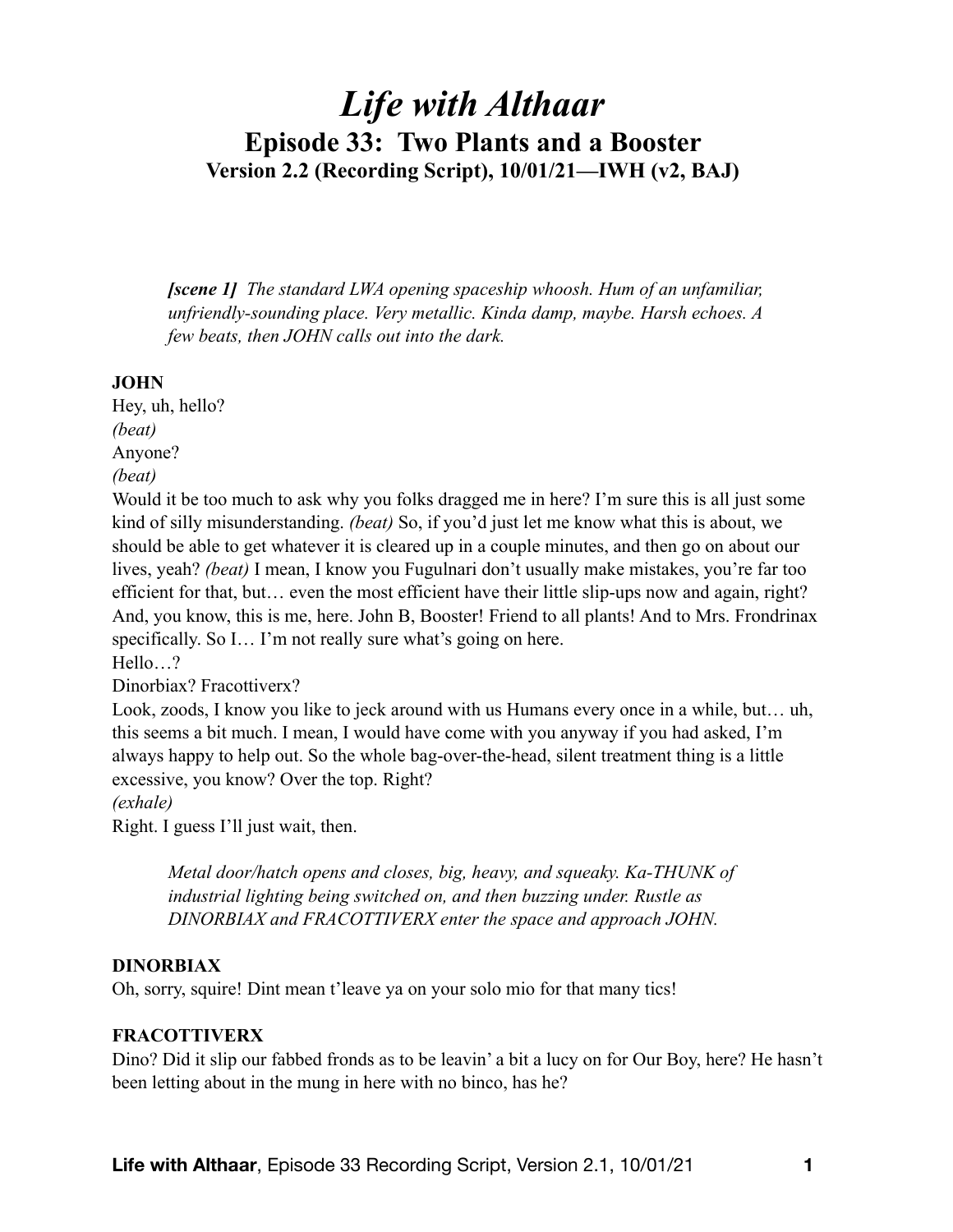### **DINORBIAX**

Oh! Appy-polly-loggies, Sin B! Musta slipped me november there. I's like to forget you Humans aren't so nanti varda as our lot. Likes a bit a sparkle, you does. Doesn't give you the fear, do it, Sin B? The munge, like?

#### **JOHN**

It's— No, it's fine, just— Look, what's going on here? I mean, I'm on my way to work and suddenly you two brace me, which, ok, whatever, I'm used to that by now, I know how much you enjoy your little "spot checks" on random passers-by. But this time you don't even say anything, you just pop a bag on my head and drag me… someplace. Wherever here is. And then you take the bag off my head, but leave me sitting around in a pitch-black room for… however long it's been, which is not exactly an improvement. Or an efficient use of anyone's time, right? I mean, I haven't done anything wrong, as far as I know, and if you had any questions for me you could have just asked them back there in the corridor without all this rigamarole, so this is all, well, more than a little annoying. Or, confusing, is what I meant to say. Confusing.

#### **FRACOTTIVERX**

Oh, sure it is, me boni omie, so we's here for a light cackle to make all sky-blue, we is.

#### **DINORBIAX**

That's right, Frac, sure as sure.

#### **FRACOTTIVERX**

See, mayhaps Sin B will codjo a pair a setterfold days back, this nanna little zelda name a Andrew Scarlett done made a boni kertever of himself.

#### **DINORBIAX**

And not just himself, see, but like a fabuloso dachafold of our fellow Fugulnari, and a grand and dowry piece of Fugulnari property, right?

#### **FRACOTTIVERX**

All battyfanged, they was.

#### **DINORBIAX**

Completely up the spout.

#### **FRACOTTIVERX**

And there's charper that our omie Sin B here had himself a bijou parley with that dowry cod before he upped stumps and took the bleedin' fabulosa bench.

#### **DINORBIAX**

Andrew Bloody Scarlett.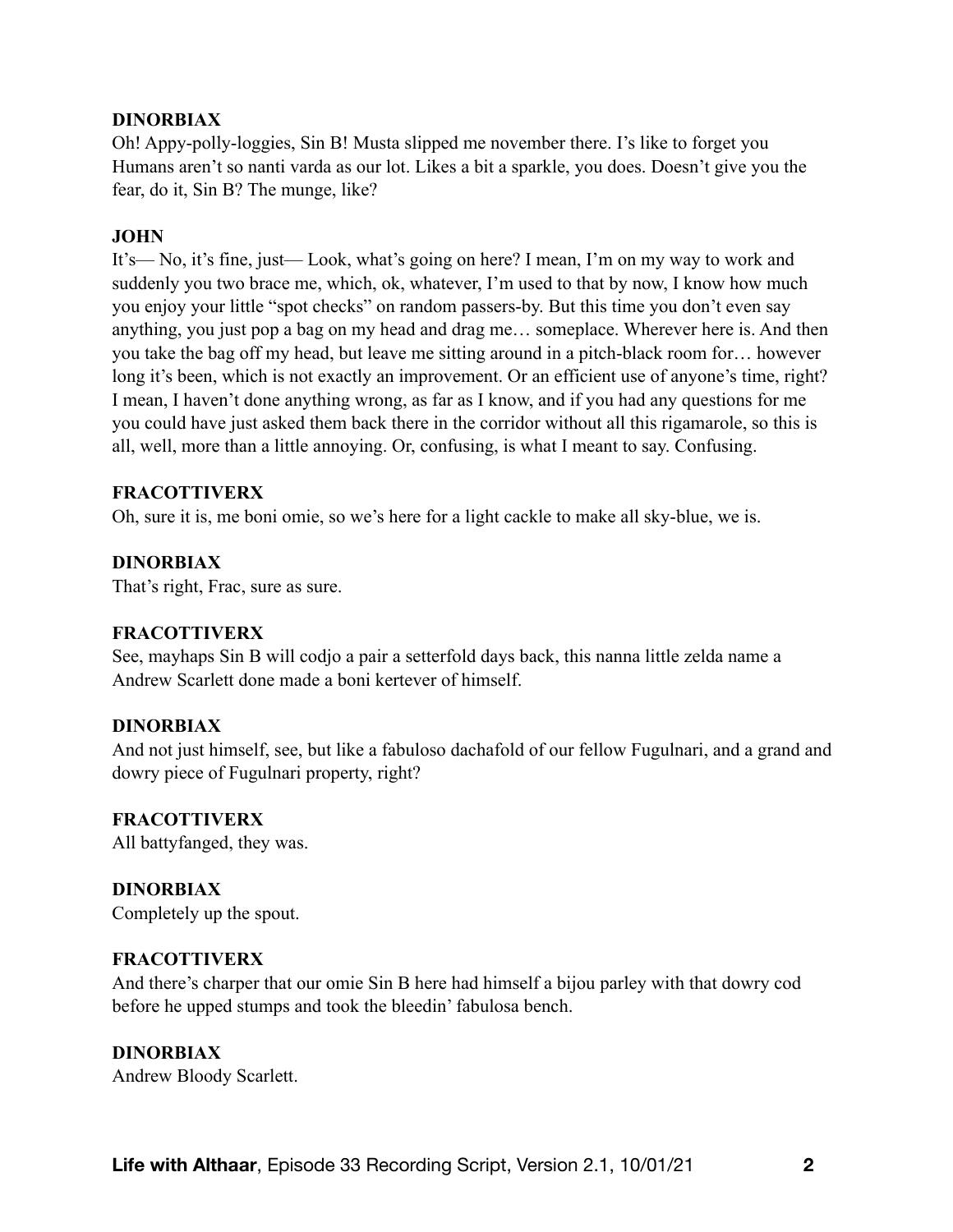### **JOHN**

Oh. Him. But… Frondrinax debriefed me herself after all that. I assume she filed some kind of report you can look up, but, uh, long story short: this Scarlett was apparently holding a grudge against me for turning his partner in a few months ago. So, that day, before the, ah… incident, he broke into my office to tell me a bunch of stuff about his partner, I guess to try and make me feel guilty about it. And then he told me he wasn't going to kill me, in a tone that implied the option was still very much on the table. And then he stole one of my laser welders and left. And that was it.

#### **FRACOTTIVERX**

Right right. That was it, was it?

#### **DINORBIAX**

But that wasn't entirely it now, was it, squire?

#### **JOHN**

Uh, yes! Yes, it was. I told all this to Frondrinax.

#### **FRACOTTIVERX**

Right, Frondrinax done charpered it all to us, fair boni.

### **DINORBIAX**

But you see, guv, there's polari and there's cackle, and then there is whatchyoucall the truth, right? Just a formality here, you see. Proper investigation, like?

#### **FRACOTTIVERX**

So it's on your fabbed buddies here to be doing the looky-loos, yanno? One more turn through the turnstile. Everyone that done spent a mo with Sin Terrorist Fugulnari-killer Scarlett. But as me omie Dino here says…

#### **DINORBIAX**

Just a formality, guvner.

#### **JOHN**

Well, fine. The bag over the head seems excessively formal, but if that's how you wanna do it, I can go over my entire conversation with the terrorist in as much detail as you'd like. The sooner we get that settled, the sooner we can all get out of here, right?

#### **FRACOTTIVERX**

Oh, sure, sure, right as rain, Sin B, sir. But see, as it is… there's a bit more we has to dish the dirt about here… as regards some other cod fakements doin' a hover around your Booster self.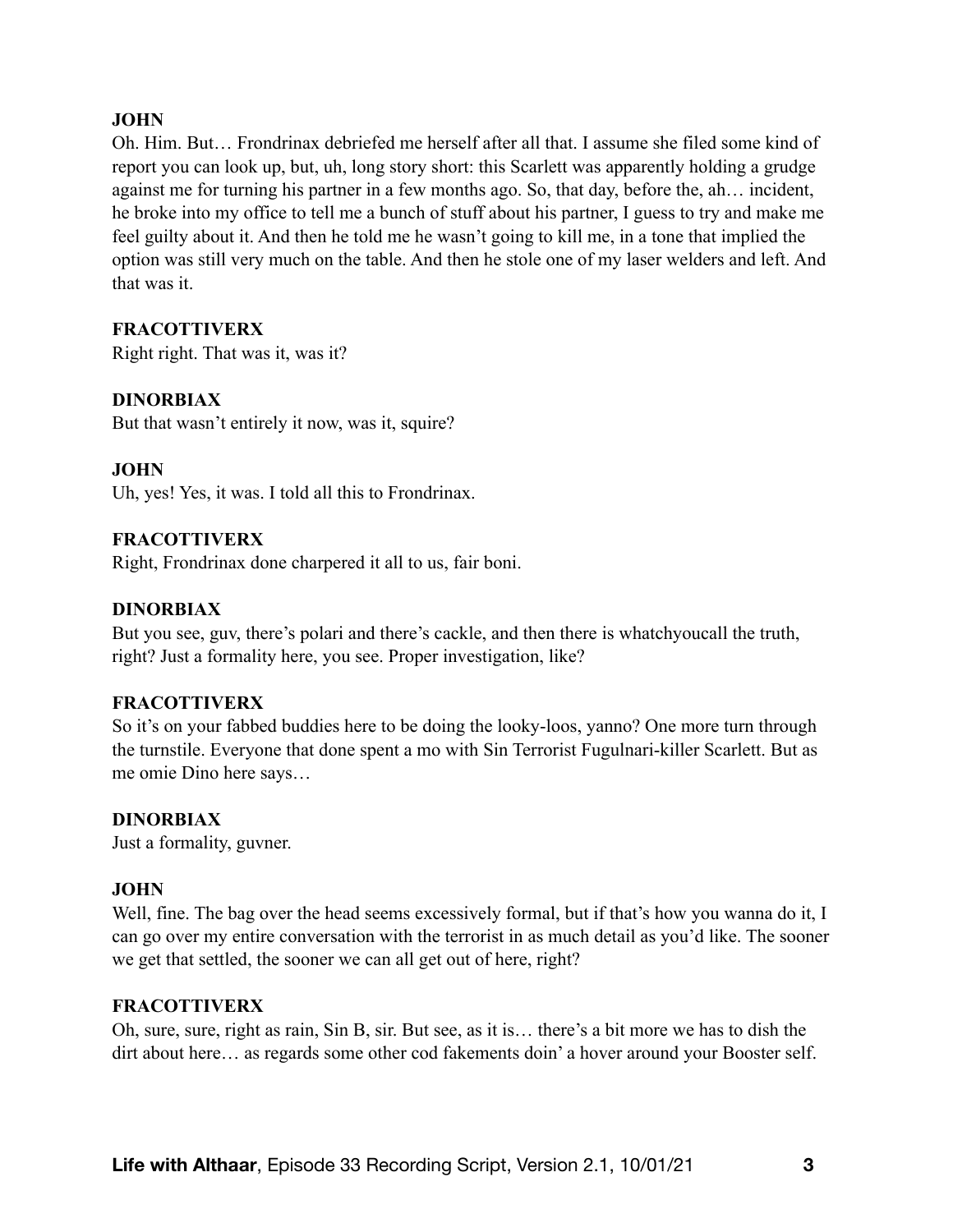# **DINORBIAX**

Like, see… maybe there ain't no codness there with Mister Andrew Naff Scarlett, right? But say as say to be charpered there's a boni bit a naffness other to other we be having the need to polari with our omie John B.

# **FRACOTTIVERX**

Nothing in the of itself seem so much a dingy billingsgate, not so much to chivvy, but a quarter bit a gossip to be tittered over.

# **JOHN B**

Um, okay. I don't really know what exactly you might have questions about, but I'm sure I can clear up any confusion you might have about my activities. Preferably sometime this cycle, though, yeah? I *do* have work I need to get back to.

# **DINORBIAX**

Oh, larlou, Sin B. We're sure you gots a boni bit of charper about all this biziwizz. And Frac and me? Well, we gots *all day* to be listening…

*[scene 2] Opening credits music.* 

# **ANNOUNCER**

Gemini CollisionWorks presents..! *LIFE! WITH! ALTHAAR!* Season Three! Episode 33… "Two Plants and a Booster"

> *[scene 3] In the In-Betweens. Stella is in one of her ad-hoc "office" spaces, bleeping on a device, considering plans and options. H.F. knocks on a bulkhead.*

# **H.F.**

Hey, Stel? Issue.

# **STELLA**

*(distracted)* 

Is it urgent? I'm trying to concentrate on some numbers here. Not my strong suit, but it comes with the job. Which I don't have, because I'm not in charge, I'm just doing this because someone has to. Hey, next time you're in touch with Delly, can you ask them to keep an eye out for any... I dunno... disaffected accountants that might seem recruitable?

# **H.F.**

Sure thing. But, uh, this is actually kind of urgent.

# **STELLA**

"Kind of" urgent? If it's not vital to the Resistance, it can wait, ok? This is probably going to take me the rest of the cycle as it is, and it's already making my head hurt.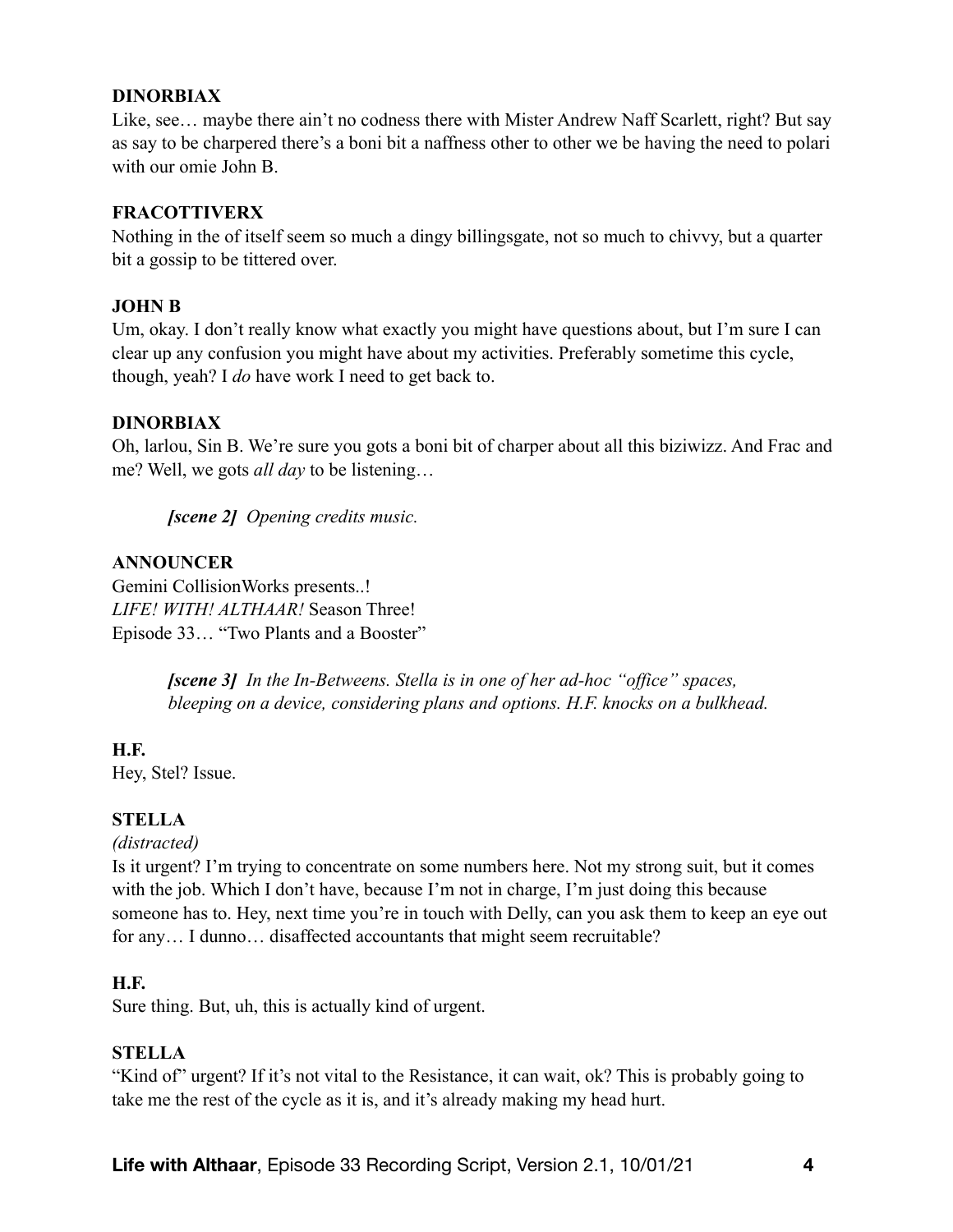# **H.F.**

I guess it is more what you might call personal business…

# **STELLA**

Then stick a pin in it, please. No time for personal at the moment.

# **H.F.**

Yeah, but it's not just personal, either. The thing is... I think John might be in some trouble. With the Foogs.

*The bleeping stops sharply; the device is turned off.* 

# **H.F.**

But I can come back later, if this isn't a good time.

# **STELLA**

Well, it is *now*. I'm not exactly going to be able to concentrate on the finer points of resource allocation until you tell me what kind of trouble you're talking about.

# **H.F.**

Ok, so, we had a couple tips come in a few minutes ago. Someone said they saw John B get shanghaied by a couple of well-known Fugulnari button men with a very distinctive patois in the Zayin 3 corridor. And another someone saw them pass through Tet 12 a little while later, although they, ah, they couldn't be sure just who it was the Foogs had got their twigs on.

# **STELLA**

But the first one was sure? They actually said they saw John B getting… detained?

# **H.F.**

Well, not in so many words. What they actually said was, "That stupid piece-of-smark greennoser from the Foogs' stupid piece-of-smark propaganda movie finally got what he's been asking for," but, you know. I extrapolated.

# **STELLA**

Zayin 3 to Tet 12… No way to know where they were headed. Have you found any documentation about this? Any kind of warrant or arrest record?

# **H.F.**

Not even on the Foog-only channels, at least the ones we've got the sensory apparatus to read. But I did risk a quick peek at the feed from the brig security cameras. Now, we don't have total coverage, but we've got some kind of visual on every cell in there, at least a partial. And as far as I can tell, John's not in any of them.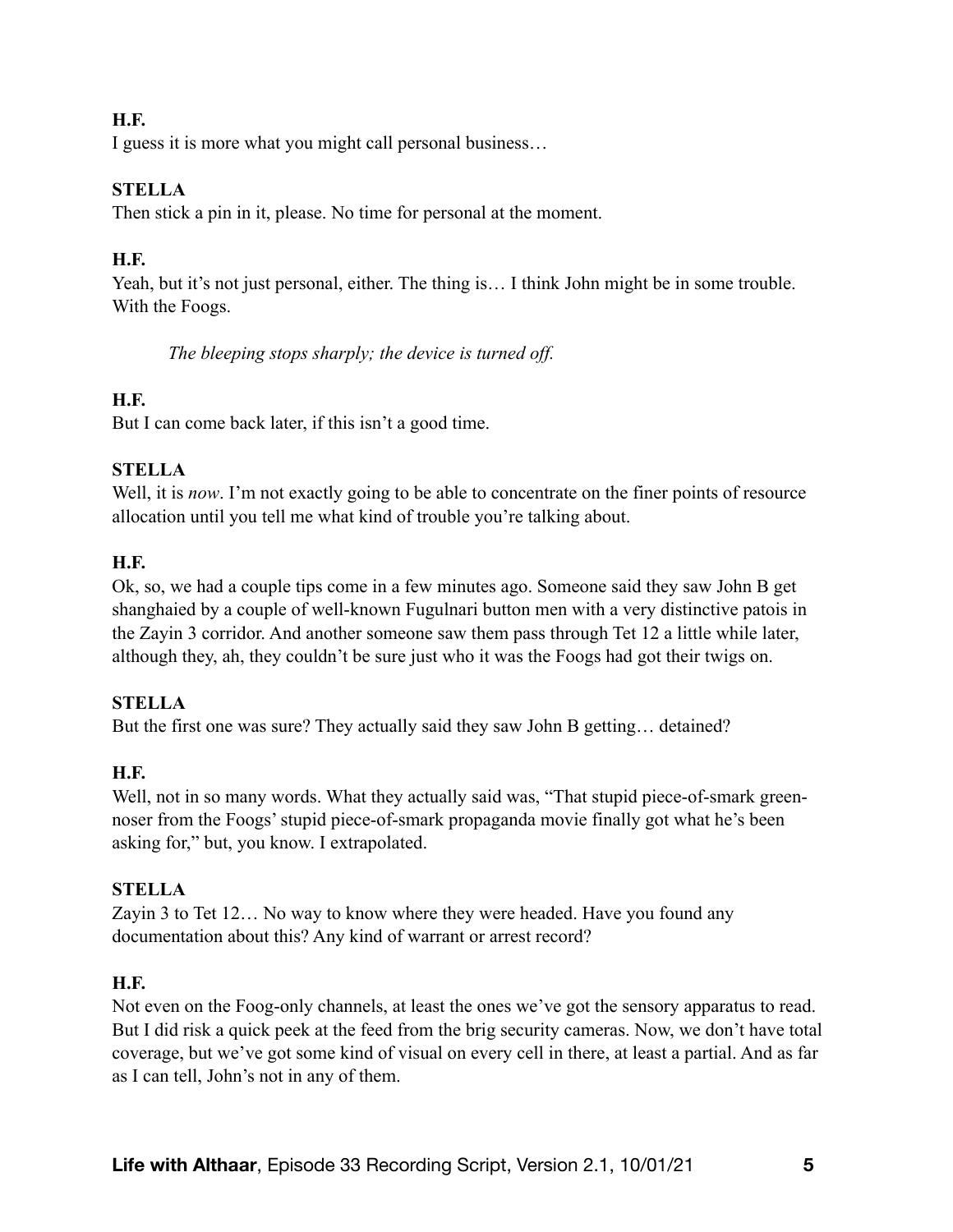Processing?

# **H.F.**

They grabbed him 45 minutes ago, Stel. And no sign of the kid since. They don't take that long to process.

# **STELLA**

Right. So… maybe they just needed him for an urgent repair or something.

# **H.F.**

Yeah... The thing is, we dealt with more than our share of bone-headed "productivity" initiatives" from WSS corporate, but I seriously doubt they've made it company policy that repairs are now to be performed with a big black bag over your head.

# **STELLA**

WHAT?! You didn't say anything about a bag over his head!

# **H.F.**

I was trying to find a more casual and less distressing way to drop that in.

# **STELLA**

LIKE HOW? Sorry. Oh, Moni claw the Zappa, this is bad. This is really bad. *(calling out)* Frall? Can you hear us? I mean, I *know* you can hear us, so do you have anything on this? Anything you can share right now?

*(beat)* 

I guess not. All right, radio silence from the omnipotent nimbus, and we're left with an important agent in Foog custody.

# **H.F.**

Presumably.

# **STELLA**

I really don't know how else to interpret the whole bag-over-the-head, Dinorbiax and Fracottiverx thing.

# **H.F.**

Yeah, me neither.

# **STELLA**

Ok. So. We need to keep checking on the brig— Is anyone doing that now? In case John turns up?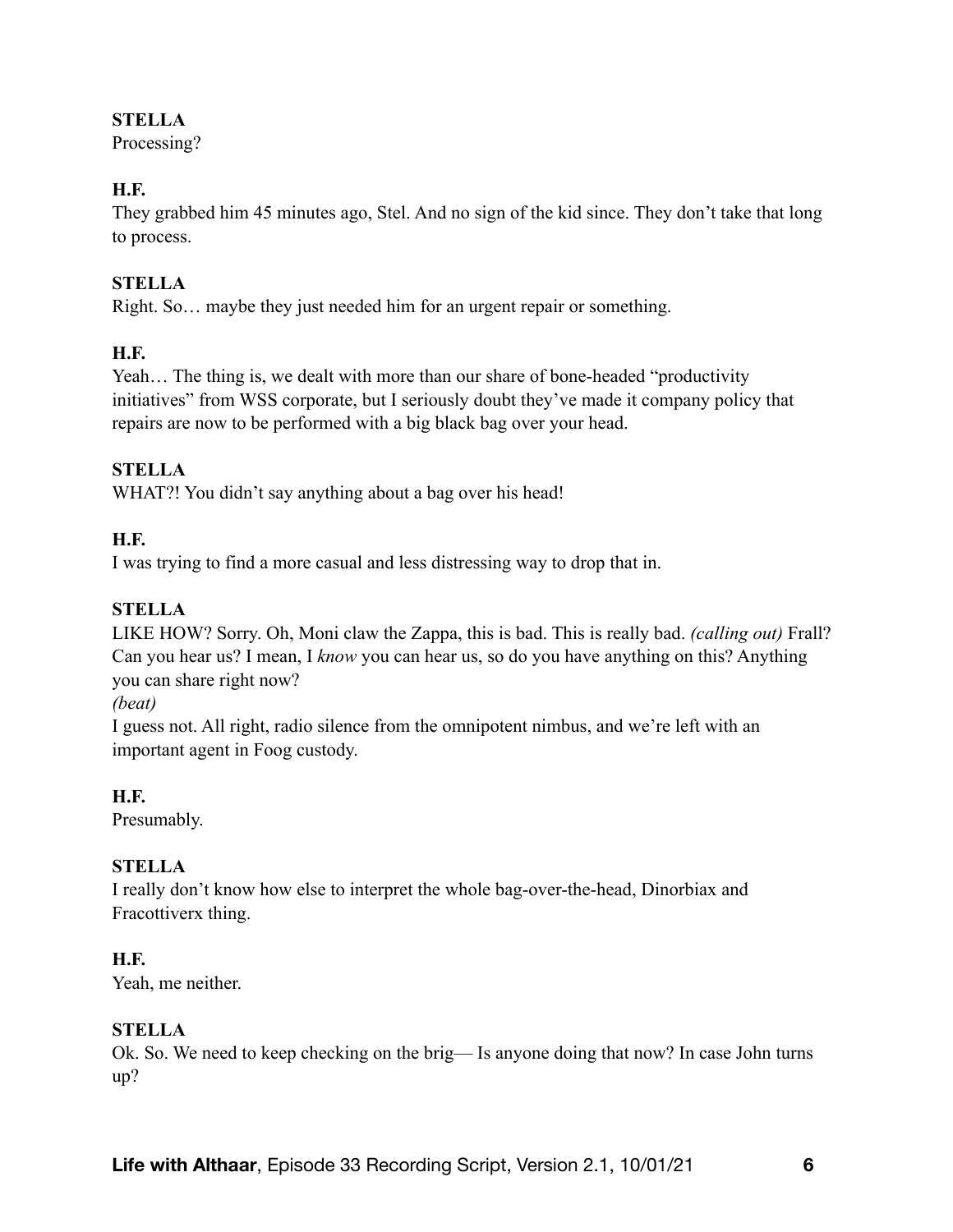# **H.F.**

Well, we've got to be sparing with the camera feeds, there's a non-zero chance they could get tracked back to us. But I've got Vert taking a quick look-see every ten minutes. He still can't do any sparring until his legs grow back, but his eyes have regenerated enough for monitor duty.

# **STELLA**

Hope he heals faster this time, he's a damn good fighter. We need him back in training.

# **H.F.**

I know, right? So flottin' fast! And graceful! I never expected him to master Yoyalabam so quickly. Voussh says pretty soon he'll have learned all she has to teach. That is if he can keep himself in one damn piece long enough. Such an agile mover when he's sparring, but the rest of the time, he flomps around the place like a blorch with a severe inner-ear condition!

# **STELLA**

Like a ballet dancer I used to know. *(beat)* All right. So. The John situation. For now, I want you and Vert to keep on those monitors and let me know right away if you spot him. And make sure to put an alert on all the internal Foog systems we can access, to flag John's name if it pops up. I'll stay here and start working out the rescue plan.

# **H.F.**

Sure, I've already— Wait, what? Rescue plan?

# **STELLA**

You heard me.

# **H.F.**

Okay, Stel…

# **STELLA**

What?

# **H.F.**

I'm just saying… and I'm just saying it because *you're* always saying it, to everyone who volunteers for any mission out in the world… we can't expect rescues in the Resistance. Not because we don't want to, but because we can't afford to. One wrong move, and they can track us right back here, and then… that's it. They've got us all. We can't justify risking all of us to save one of us. The brig cameras are already pushing it.

# **STELLA**

I know. This is different.

# **H.F.**

Why, because it's John?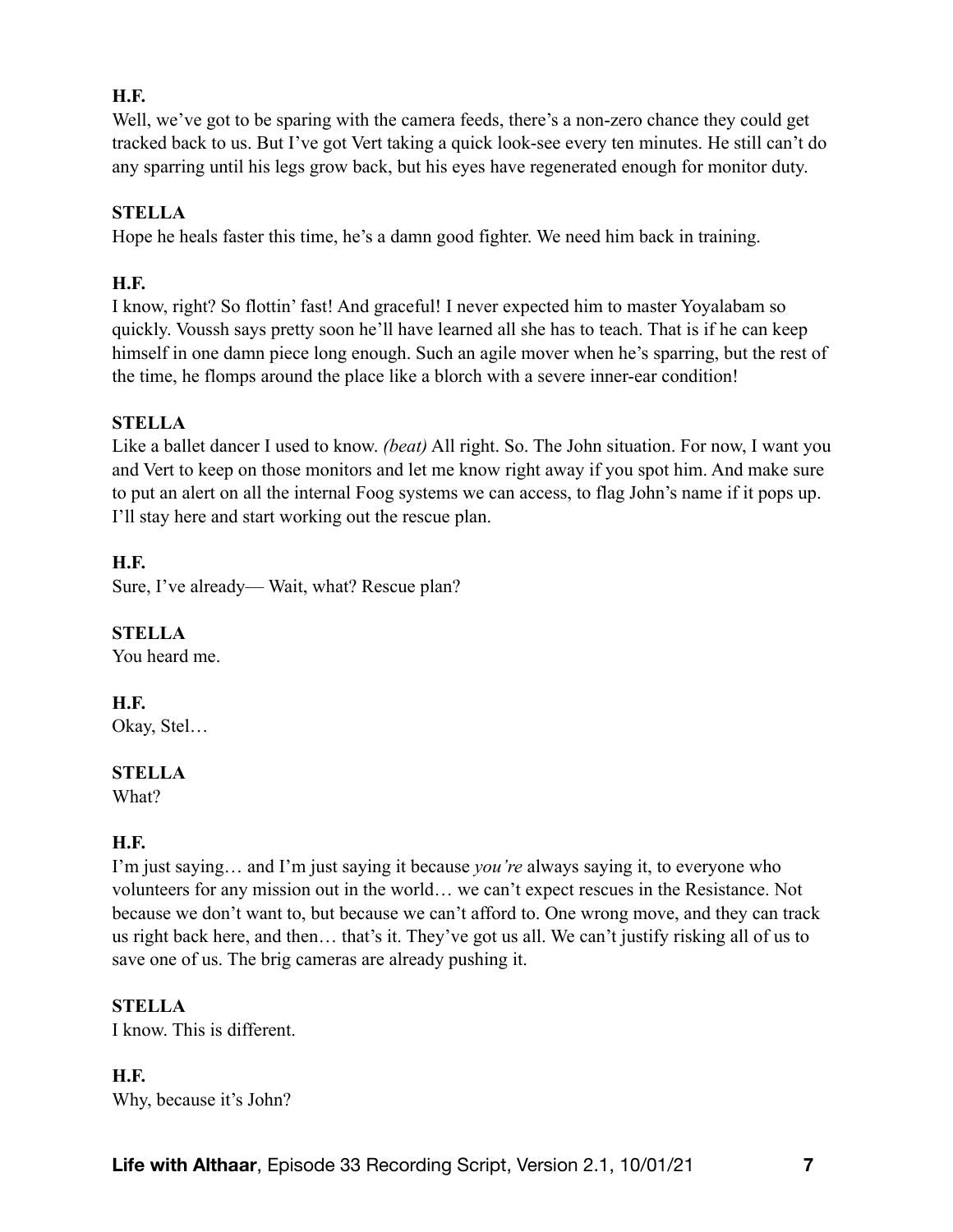Yes.

# **H.F.**

Okay, listen, I care about the kid, too. Not like you do, sure, but he's… well, he was a lot more than just another probationary under-assistant to me, you know? And then, when I found out he's been with us this whole time? I mean, I couldn't have been prouder of the guy. But it's like you told me. When you set him up as a double agent, you knew there was a damn good chance you weren't going to see each other again.

# **STELLA**

It's not that, H.F. I mean, yeah, I can't say my judgment is completely unaffected by how much I love that preposterously unfortunate guy, but it's not just that. If John's cover's been blown, we need to make an exception for him, because there are two very good reasons we can't just leave him to the Foogs.

# **H.F.**

Which are?

# **STELLA**

One: we don't leave our people behind if we can help it. I know there are plenty of times we haven't been able to help it, and everyone has to be prepared for that, but if there's ever a reasonable chance at a rescue, we do take it. And sometimes, we succeed. I'm not going to throw anyone's life away on some kind of hopeless last-ditch attempt to get John out, but I'm going to at least look at our options. He's one of ours, and he's in the field, behind enemy lines. He deserves at least the consideration of a rescue. Back in Sanitation, we lost a lot of good people to the vent-biters, but we never threw one of our own to the swarm so the rest of us could get away.

# **H.F.**

Sure, I can see that. So what's the second reason?

# **STELLA**

# *(deep breath)*

Remember that ex-prisoner we brought in right before Drew's big blowout? The one we were pretty sure Drew had sent our way?

# **H.F.**

I'd say more than pretty sure from what he told us. I mean, it's possible there's someone else on the Fairgrounds who fits the description of "giant bird man pointy sucky head," but if there is, I haven't run across 'em.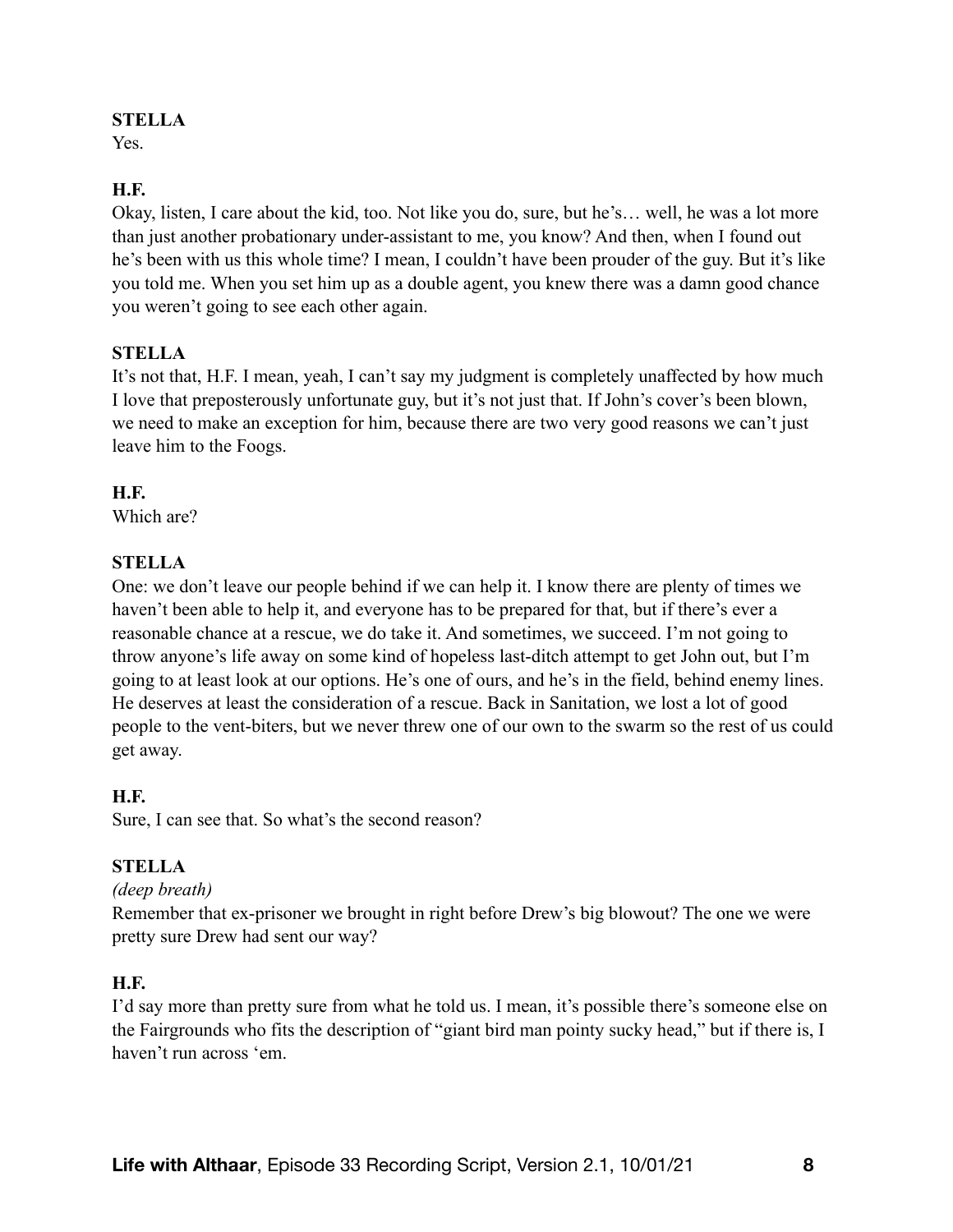Exactly. So, that guy's still pretty messed up. Mwangi's not sure he'll ever be anything like "okay" again. But based on some of what he said—what we could make out, at least—about what the Foogs did to him, what they're doing to other Humans back there...

### **H.F.**

Yeah. Torture. Sadistic bastards.

### **STELLA**

That's the thing, H.F. It's not sadism. It's worse, in a way. They don't like it. They don't *not* like it. They just do it. Not for kicks, or out of deliberate cruelty. It's just… data-gathering. They need to know how Humans break, so they've been breaking Humans. Every way they can. Because they really, truly believe everyone would be better off following the Plant Way. So they'll do whatever they need to, to make that happen. No questions of morality, as we understand it. Just… efficiency.

#### **H.F.**

Huh. Yeah, that makes a sick kind of sense, I guess.

#### **STELLA**

And, from the state of that guy, they've learned a lot about what it takes to break a Human. Their techniques have gotten… really effective.

#### **H.F.**

Yeah.

# **STELLA**

So… what happens if they break John?

# **H.F.**

*(a beat as he realizes)*  What does he know?

# **STELLA**

About what we're up to? Almost nothing. About who we are? Probably no more than the Foogs already do. But about where we are? Enough. More than enough.

#### **H.F.**

*(that tears it)*  Right. How long til you're ready to bust him out?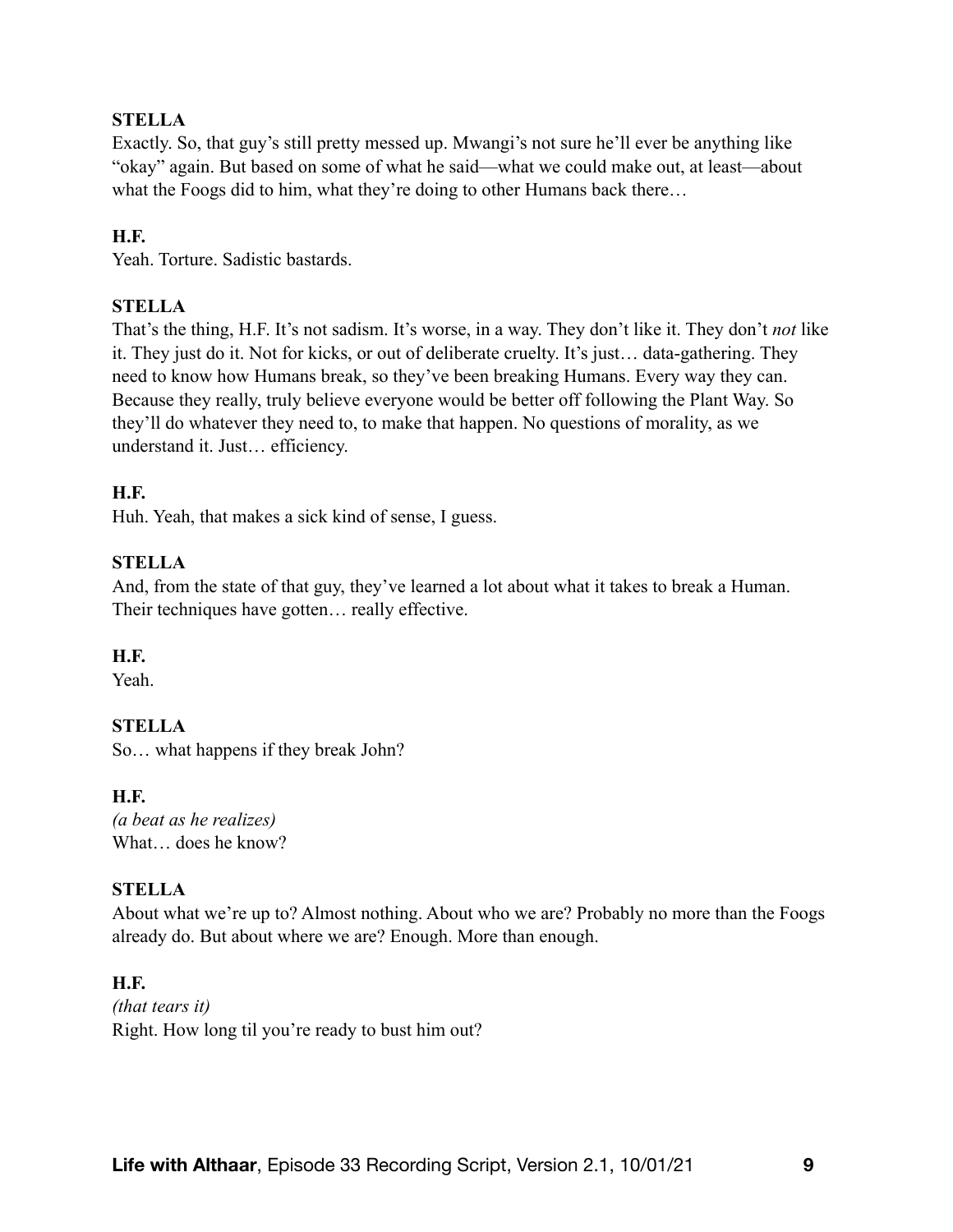Hold up, H.F. We need to know where we're busting him out of, for starters. You keep on the channels and let me know the second you get anything. I've already got a couple dozen basic incursion missions sketched out, I'll see what we might be able to adapt to a rescue once we have more details. But we really don't want to rush this.

# **H.F.**

Well, I really don't want to sit around waiting for the Foogs to mindsuck the kid into giving us all up!

# **STELLA**

We still don't know that's even happening! For all we know... Hell, it could be anything. It could even be that the Foogs are trying to set him up as a double agent against *us*. I mean, bagover-the-head-in-a-public-corridor isn't exactly subtle. Maybe they're just trying to make it look like he's in trouble, to make him seem trustworthy to Resistance sympathizers. Or, possibly, the bag over the head was just a precaution, and Frondrinax's favorite Booster is at this very moment getting a guided tour of some super-secret Foog facility, soaking up some amazing deep intel we couldn't get any other way. I don't want to tank that by going in guns blazing unless we're as sure as we can be that John's cover has already been blown.

# **H.F.**

Aw, streez. Yeah. We *don't* know enough. Do you think that's possible? That there's actually nothing to worry about?

# **STELLA**

Is it possible? Sure. Is it likely…? I don't know. I mean, an agent getting dragged off with a black bag over his head is not usually a great sign. But on the other hand, we can't let ourselves get spooked and rush into any hasty decisions. That's a recipe for disaster. Just… watch the feeds, ok? Let me know if anything comes up.

# **H.F.**

On it.

*[scene 4] Interstitial music. Meanwhile, back in the interrogation room…*

# **DINORBIAX**

Right then. So here's how we sees it. We knows you had a bona bijou cackle with Drew, and we knows what you done charpered Frondrinax about it. But we'd like to aunt nell it again from your own self, you codjo?

# **FRACOTTIVERX**

See, we can't quite get our fronds around why our lad came to you.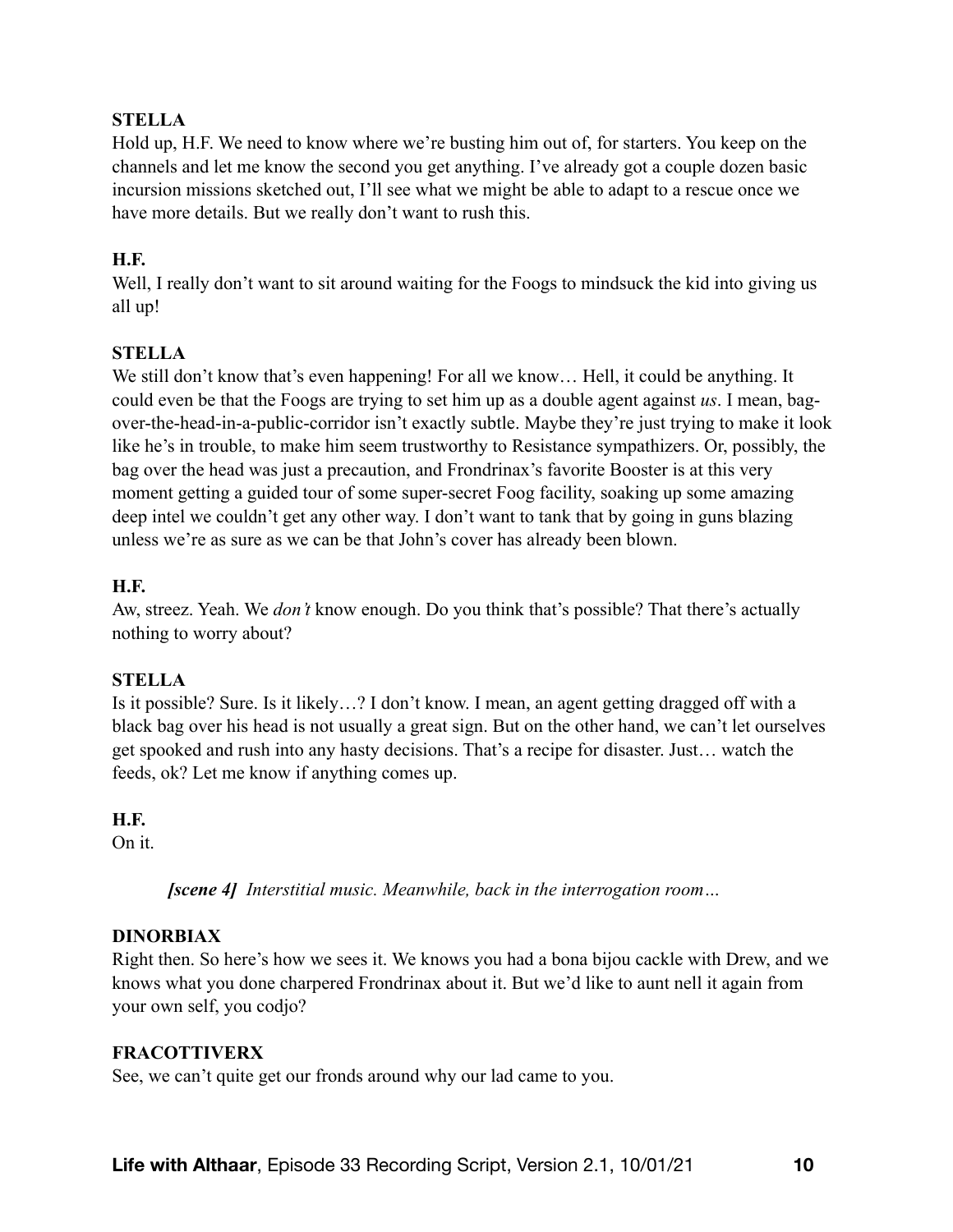# **DINORBIAX**

And why he just trolled off.

### **FRACOTTIVERX**

After sharpering one of your there laser welders.

### **DINORBIAX**

Without you giving a screech.

### **FRACOTTIVERX**

Which he then done used to blow up that bona new supply dock wot we done basketed onto the Fairgrounds. What a scharda!

#### **DINORBIAX**

Not to mention one of our latties and a whole dachafold of Fugulnari security bagadgas onboard.

### **FRACOTTIVERX**

So maybe's you gots some more cackle to open up what we knows here?

#### **JOHN**

I don't know what else to say, but… Okay. One more time. This guy comes into my office, through my *locked* office door, looking pretty seriously… unbalanced. He won't tell me his name, but he does tell me he's thinking of killing me. Because he blames me for turning his partner in. But then he doesn't kill me. Or even maim me. He just tells me about his partner, and how much he loved him, and how much I suck, and then he leaves. And that's all.

#### **DINORBIAX**

But that ain't all, innit?

#### **JOHN**

Do you get paid by the contradiction or something? Yes. That was very much all.

#### **FRACOTTIVERX**

Nishta, squire. The laser welder.

# **DINORBIAX**

The laser welder.

#### **JOHN**

Right. Yes. He apparently took one of my laser welders.

# **FRACOTTIVERX**

One of?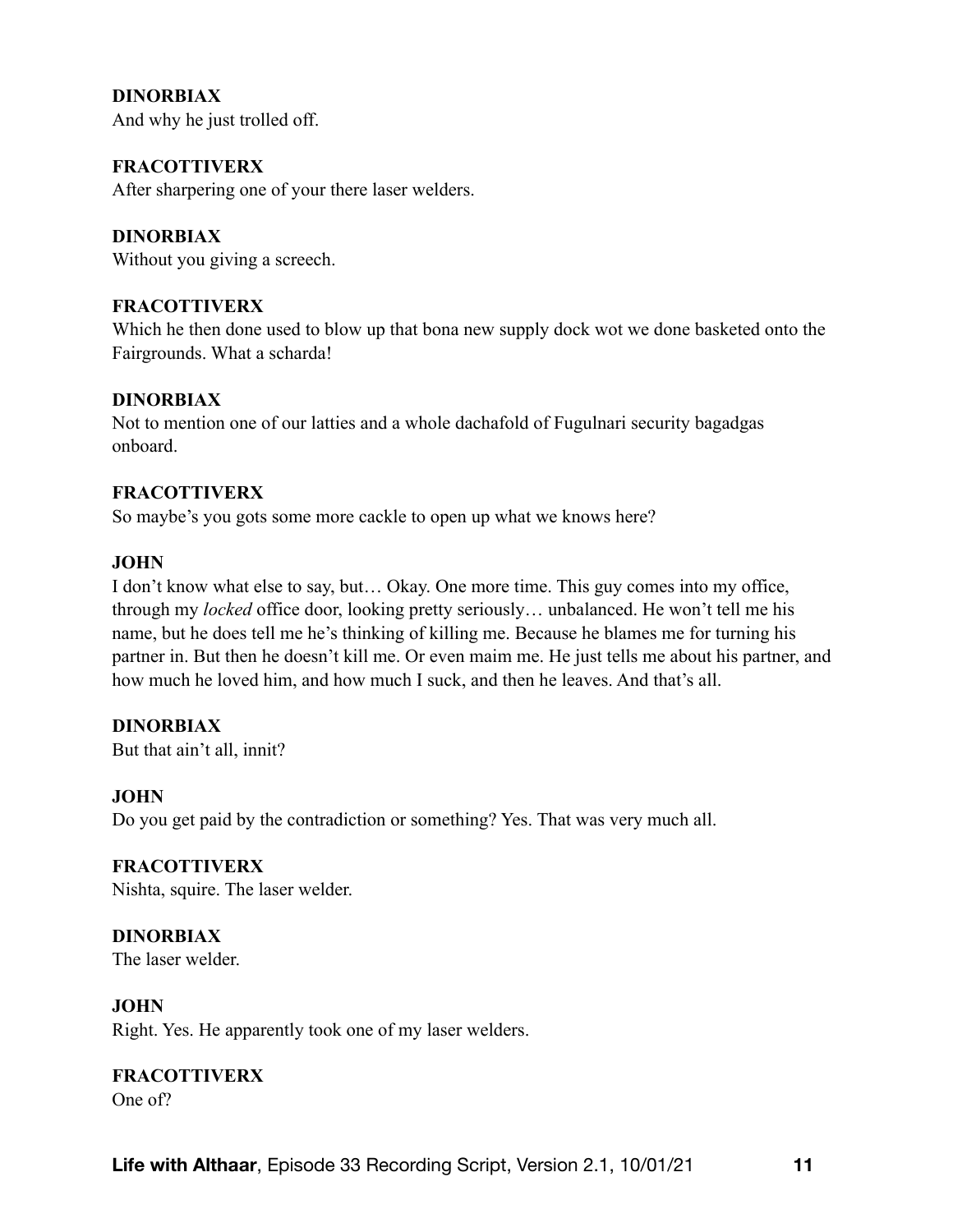# **DINORBIAX**

How many of these dowry weapons of battyfangness do you has just sitting around all casuallike, waiting to be sharped and parkered by any omie wot has his wild up come dropping in for a polari?

# **JOHN**

Well, *now*, I have three.

# **FRACOTTIVERX**

Lyin' around, all in the open-like?

# **JOHN**

Look. A laser welder is a tool. A common tool many maintenance workers are certified to use. It's standard equipment. Not called for very often in the field of drinks machine repair, it's true. But, you know, this is the Fairgrounds, so I actually end up needing one on a pretty regular basis. Besides which, it's company policy to supply us with replacements on a pre-determined schedule, whether we need them or not. Which we generally don't, because those things are built to last, and I'm the only employee left in the local office to get any use out of them. And that local office is incredibly cramped, even for just one person. Very limited storage area. So yeah, I've usually got a couple of extra laser welders just lying around. Like a lot of other tools.

# **DINORBIAX**

Like a lot of other tools? Other tools that could be used for such a fabuloso carkering?

# **JOHN**

I mean, technically, sure, any tool designed to put stuff together can probably do a decent job of taking stuff apart. And a laser welder can be very dangerous in the wrong hands, that's why you need a full cert before you can even touch one. Unless you steal it, obviously. But that was one of the first training modules H.F. made me do when I got here, after EVA 101. And it was plenty scary, they start off with like, a full hour of horrifying footage of these really unconvincing yet seriously disturbing recreations of welder accidents. Way-too-red "blood" spurting everywhere, severed fingers floating dramatically through the air over *Adagio for Strings,* that kind of thing.

# **FRACOTTIVERX**

H.F.? Who's H.F.?

# **DINORBIAX**

His old badge cove, Frac. The one that's up and scarpered.

# **FRACOTTIVERX**

Right. Some omies say he done lelled off these Fairgrounds here…

# **DINORBIAX**

And some punters cackle he's still lettied about, in secret, hiding-like…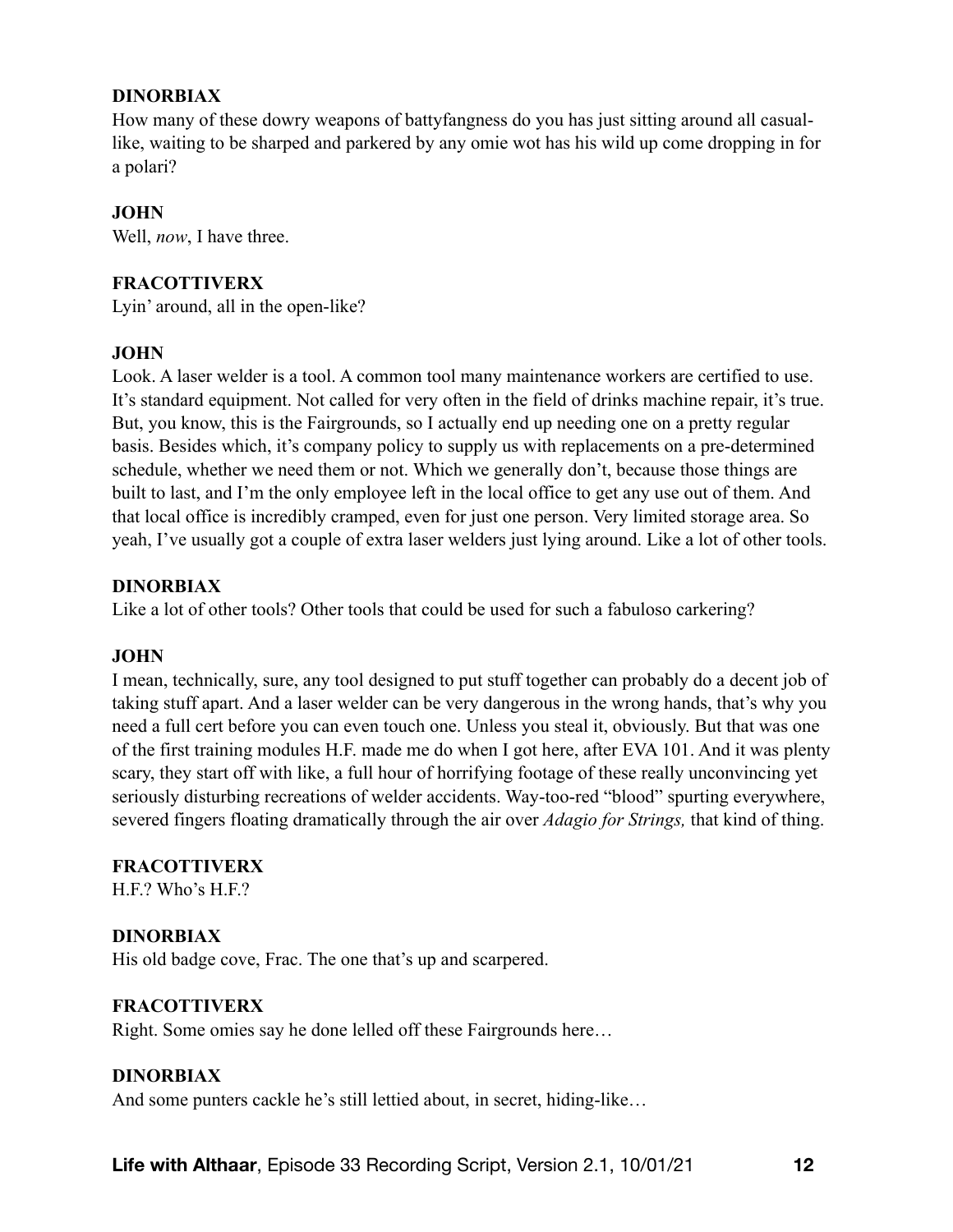# **FRACOTTIVERX**

And some omies and palones done cackle he's the manky sod wot done all them explosions been slapped us Foogs about from time to time.

# **JOHN**

What? Who's saying that? I haven't heard anyone saying that.

# **DINORBIAX**

Oh no, you wouldn't, squire. These happens to be peoples we done brought in this room before you, see? Omies we also took some time with, having a cackle.

# **JOHN**

Oh. Really? Well, I haven't seen H.F. since New Year's, so. I wouldn't know about that.

# **FRACOTTIVERX**

We ain't saying as you do, guv, we ain't saying as you do. But ya know? He *did* hand you the gossip about voguing the old laser welder, yes? Are you sure you didn't maybe give Mr. Scarlett, well, a little polari perhaps before giving him one of yours? So he wouldn't be, I dunno, so afeared of it like you was?

# **JOHN**

I told you, I didn't *give* it to him. He took it. I have no idea how he learned to use it. And I didn't even realize it was missing at first. Not for a few hours after he left.

# **DINORBIAX**

Oh, right! And *then* you right screetched about it, dint ya?

# **JOHN**

No, as I'm sure you know perfectly well, I *didn't* "screech" about it! I wasn't even sure he had taken it. I just noticed I had one less laser welder for some reason.

# **FRACOTTIVERX**

And that wasn't a kick in the pants? That a bolshy weapon you just keeps lying about got parkered?

# **JOHN**

Not a weapon, a tool! An incredibly common tool! *(frustration pouring out)* So incredibly common that the company keeps sending us a new one every year without any kind of request on our part, because they've got a *schedule*, while they ignore all our requests for the tools we actually *do* need replaced, and the spare parts we *don't* have, so we wind up with—have you even *seen* my office? Piles and piles of miscellaneous crap I almost never use, covering up what little I have of the stuff I actually need. And I don't even have the time to do a proper inventory, because another thing they won't send me is a replacement for H.F., so I'm on call literally 28 hours a day!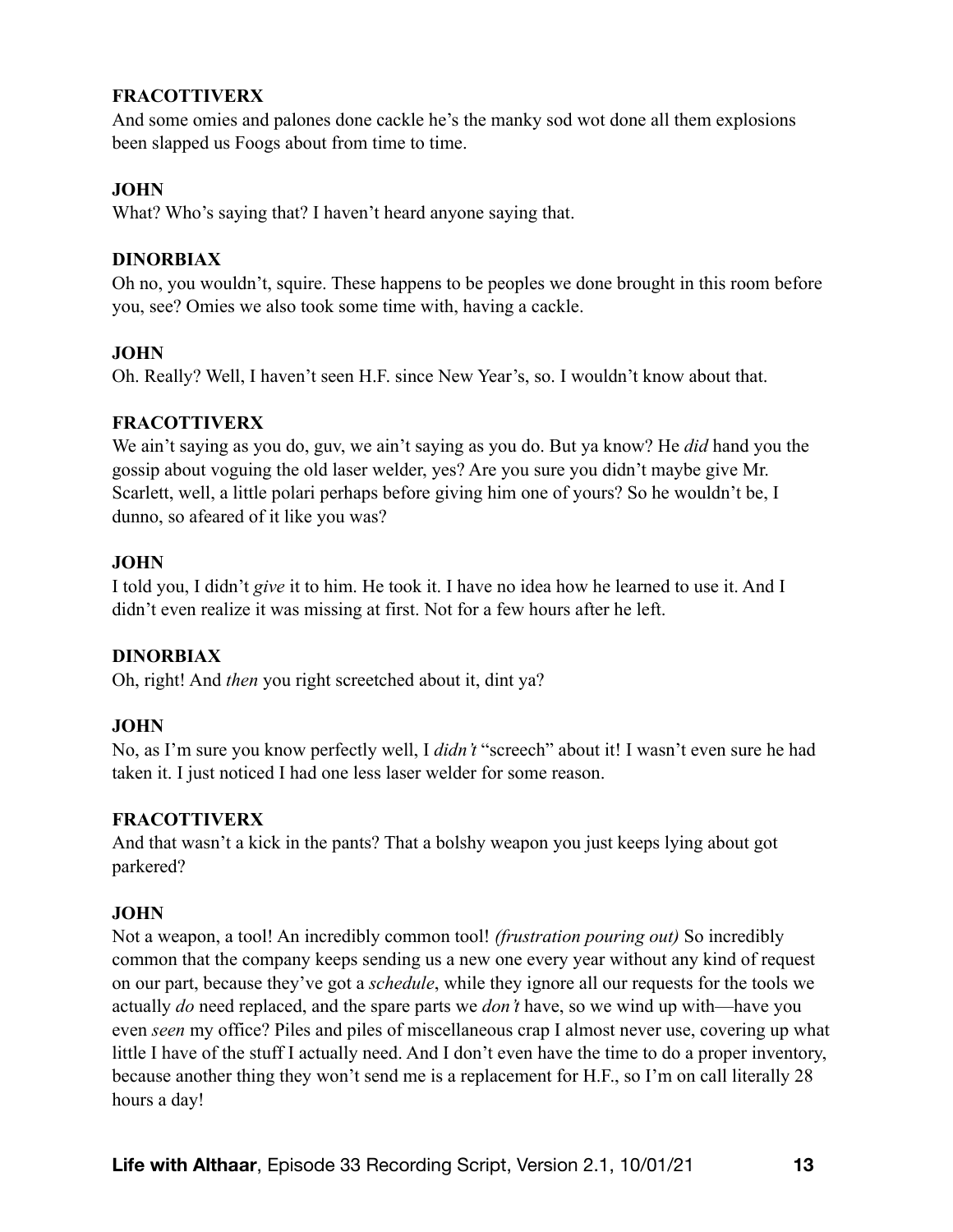# **DINORBIAX**

Oh! That's a right nanna tale there, sir. It certainly is.

# **JOHN**

Yeah. So, maybe you can understand why I didn't take the loss of one superfluous piece of equipment all that seriously. I mean, maybe I would have connected the dots if you had announced that that explosion was actually a terrorist action. But I had no idea any Fugulnari had been killed, let alone by laser-welder-assisted sabotage. Not until Mrs. F showed up to debrief me about it, anyway. One missing welder just didn't seem like that big a deal.

# **FRACOTTIVERX**

I dunno, squire, still… seems to me… wild-talking omie drops by, threatens me, scarpers with a very manky little device… not important? Does that make so much sense?

# **JOHN**

Well, I don't know what else you want me to say, because that's the truth. Humans, we're just... not that logical sometimes, right? You should know that by now, that's the whole reason we *need* the Plant Way. But you can't expect us to change overnight. We're irrational!

# **DINORBIAX**

Oh, we gets that, guv, we certainly do. In fact, not to sounding our own tooting fakements here, but I'd say that maybe me and Frac here know more about you lot and your difficulties with keeping your tetties level than any other Foogs around.

# **FRACOTTIVERX**

Sees, we got experience. Empirical, like? In the field. We've had to make a quick varda of your lot's behavior, we have. And maybe we don't "get it," but we sure as sugar recognize it.

# **DINORBIAX**

So we can also varda that there's a not-invisible gap there between what you might call "irrational" and what is actually—

# **FRACOTTIVERX**

Unbelievable, like,

# **JOHN**

…You're saying my story is unbelievable?

# *DINORBIAX and FRACOTTIVERX laugh, vigorously, but without much humor.*

# **DINORBIAX**

Oh, no no, squire. No. Just that… maybe it seems to be falling into that, wossname, gap just a bijou bit there.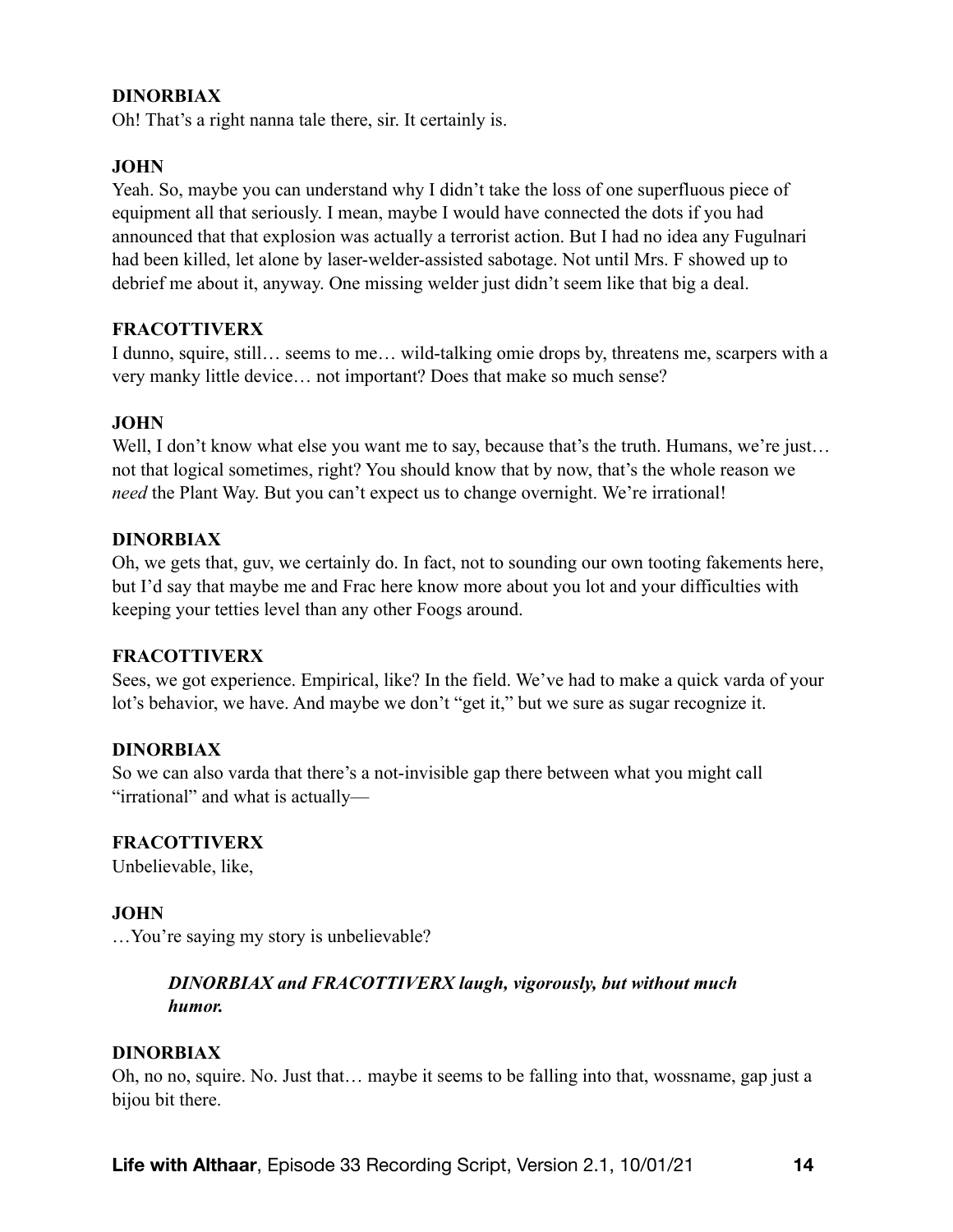### **FRACOTTIVERX**

Like when we start giving an ogle into a perfectly believable story, we find it's not actually as we've been getting it from aunt nell.

# **DINORBIAX**

Like your story about putting the lupper on our friends at DPC#5.

### **JOHN**

That wasn't actually my story, though. That was Mrs. Frondrinax's story.

#### **FRACOTTIVERX**

Right, and we cackled with Frondrinax about it, and she done gave you all the bona lavs there.

#### **DINORBIAX**

Very sweet.

#### **JOHN**

Yes, that was very generous of her.

#### **FRACOTTIVERX**

But when we done tried to pin her down to exactly what you had done to deserve the metties…

#### **DINORBIAX**

Well... suddenly it didn't seem like you'd really done much at all, now did you, squire?

#### **JOHN**

I never *said* I did anything! I just— All that happened was that I mentioned a job I had coming up in DPC#5, and then Frondrinax said she'd heard something odd about them. But when I *offered* to look into it for her, she said no, she'd get some professionals to handle it. Which I assume was you two.

#### **FRACOTTIVERX**

That's right, guv. We handled that lot right well, we did.

#### **DINORBIAX**

And Frondy said some pretty bona things about me bosom Frac and myself, sure she did, but she also done said some *very* nice cackle about you, didn't she? Called you a hero and all. Gave you all the dowry. And you didn't even do anything, really, did you? It was just a… whatchyou call that, Frac?

#### **FRACOTTIVERX**

Coincidence is what they calls it, Dino. Yeah. "Coincidence."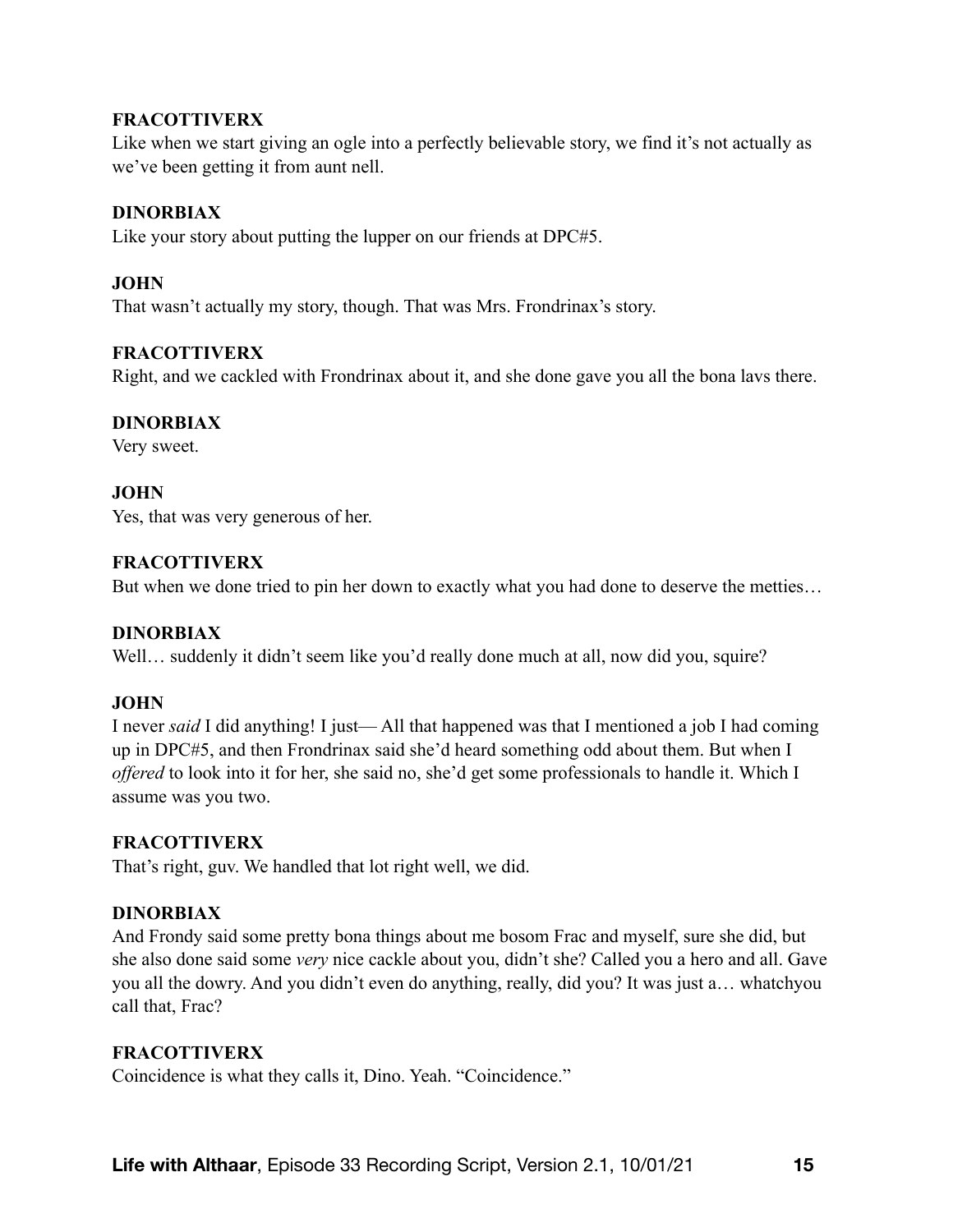# **JOHN**

I don't disagree, but that's on Mrs. F, isn't it? She was the one who decided to give me the credit. Maybe she thought it would be a good piece of "productive messaging" to show a Booster helping root out sedition, to encourage others to do the same. I don't know. But I never claimed anything. Maybe she just wanted to do a favor for an old friend.

# **DINORBIAX**

Yeah, that's right, you and Frondy *are* pretty tight, ain'tcha? She likes you. She likes to *polari* to you. A lot, like. Maybe about things she ought to shouldn't.

#### **FRACOTTIVERX**

Didn't she have a little palaver with you about NutraZoom right about then? That same time?

#### **JOHN**

Well, she told me not to drink too much of it. Which, frankly, was not going to be a problem anyway. Sorry, folks, but the NutraZoom flavor profile is still… not great.

#### **DINORBIAX**

Right. Not too much of it. But you done stopped bevvying it in toto, dincha? Like not a drop has passed yer pots since then? We do have access to your purchase records, guv.

# **JOHN**

Did I say "not great?" What I meant was "utterly disgusting." No Human is going to drink that stuff unless they absolutely have to. Or unless they're trying to impress someone on the **Committee** 

# **FRACOTTIVERX**

But like, she also told you *why* you was not to be bevvying it so much, dint she?

# **JOHN**

I mean, she did mention it might have some… undesirable side effects.

# **DINORBIAX**

In fact, she done told you all about our little special formulations just a bijou bit before the Resistance suddenly vardas all about them, and starts screeching it all over the speakers.

# **JOHN**

I… suppose so? I don't remember the exact timing of it.

# **FRACOTTIVERX**

Oh, we do. Now Mrs. F thinks that's another… what were we calling them? Coincidence! Right. So many *coincidences* round here. Makes your capitulum spin, it does.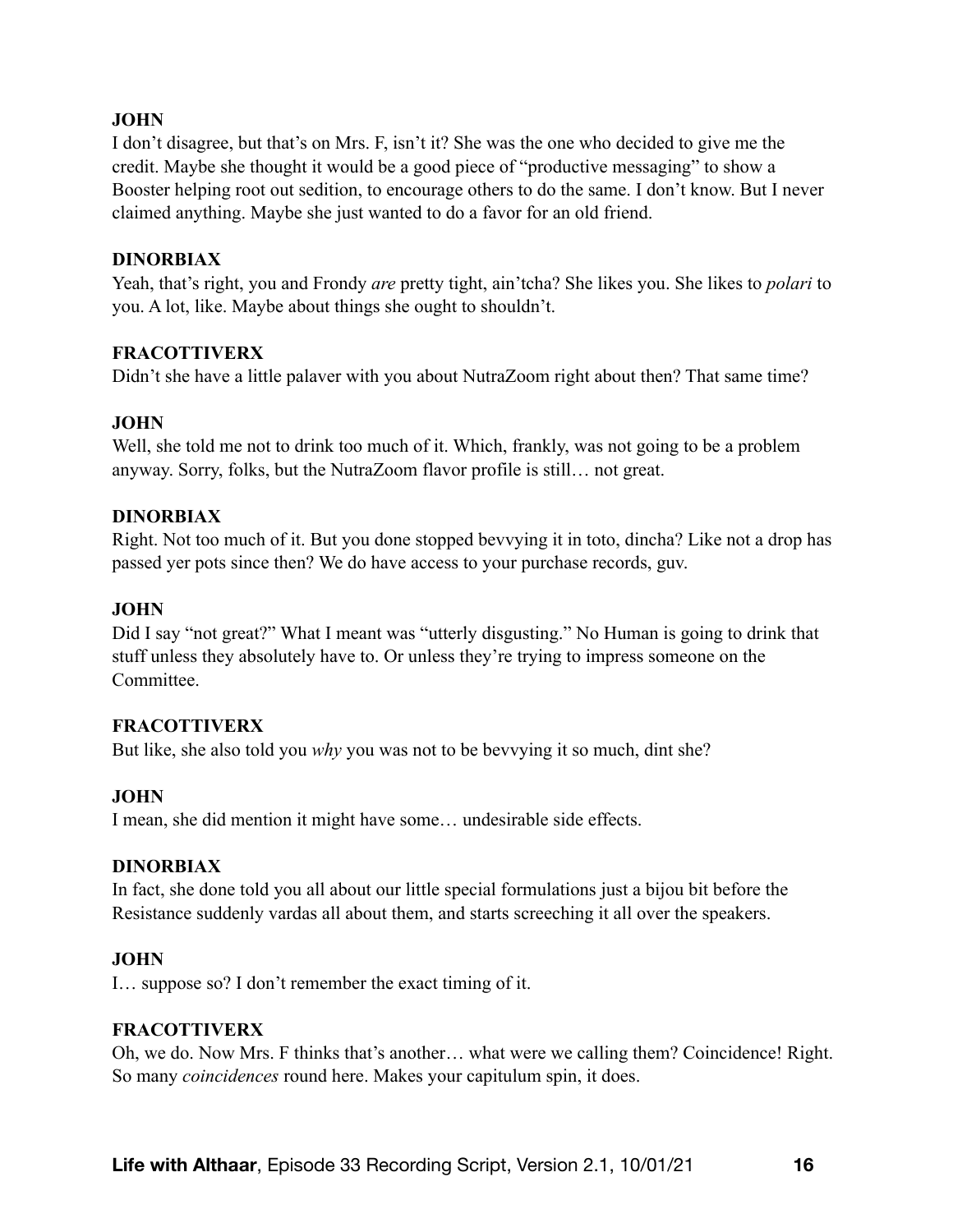# **JOHN**

You've talked with her about this?

# **DINORBIAX**

Oh, sure we have, Sin B! Like I said, Frondy does like to palaver, she does. Little much for a Foog, really.

# **JOHN**

So, it wouldn't be too surprising if she told someone else besides me, right? Or, maybe it was nothing to do with her at all. Maybe someone else warned a Human they didn't want messing up their job because that Human was a little too vagued-out on NutraZooms. Or maybe the Resistance just found out about it on their own, you think of that? It seems like they're pretty good at finding out stuff we don't want them to know. And they'd already been talking about it on those pirate broadcasts of theirs, hadn't they? I think they said they were studying it. I mean, there's a lot of possible explanations. I can't have been the only Human to know about the secret ingredients, is my point.

# **FRACOTTIVERX**

Only? Oh, no, guvnor. Not the only.

# **DINORBIAX**

But one of a very very nishta dowry. And you can be well assured that we've already had or will be soon having similar cackles to this one with the entirety of those bijou omies.

# **FRACOTTIVERX**

But you're the one here with us right now, see?

# **DINORBIAX**

And, disgusting as it may be, you're the only one wot has stopped entire with the bevvy, you is.

# **JOHN**

Well, they are convenient, but, you know, I've got a roommate who really likes to cook for me. He puts together these big, elaborate Human meals, like, almost every day. He's gotten pretty good at it, actually. And, well, it's true that sometimes his interpretation of Human recipes can be… *way* off base, but even the worst of his failed attempts taste better than NutraZoom, so. Basically, I've got all my nutritional needs taken care of, there's no need to supplement.

# **FRACOTTIVERX**

Oh, yes… Althaar! Right. Yeah, we have a few questions for you about that odd little venncovery you got going there, too—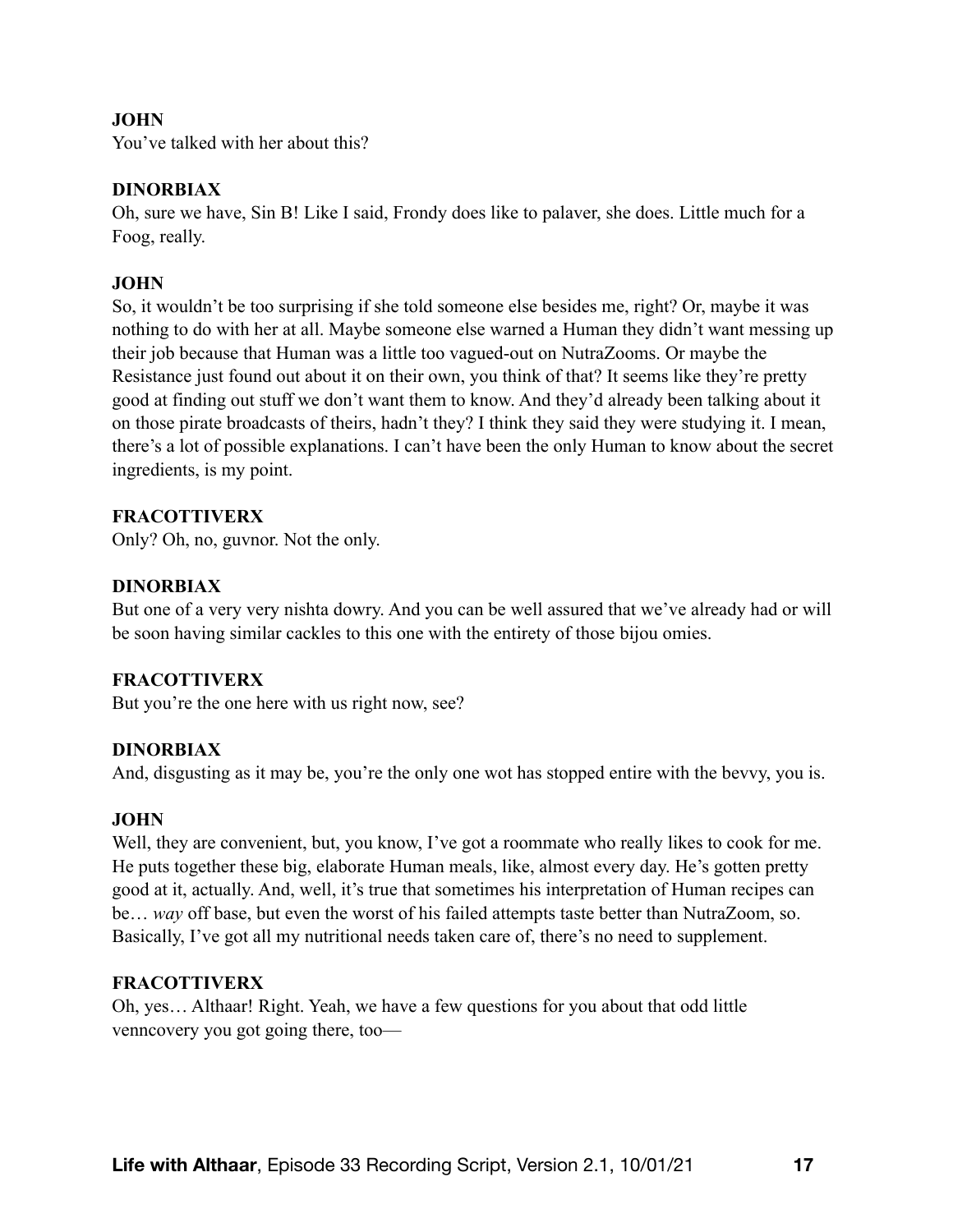# **DINORBIAX**

Let's hold off on the Iltorian buddy right now, Frac. We'll get to cackling about who he chooses to make his venncoves and who he doesn't right soon enough. But first, since we're talking about yer jarry and bevvies, squire, maybe we could ask you a bit about some of the dillies you like to spend your time… including the other places *besides* yer lattie where you might has a morsel or two…

*[scene 5] Interstitial music. A Foog office somewhere. MRS. FRONDRINAX and OAKENSARX in a heated discussion (probably with more agitated branchwaving). DORMER and NESS are actually here, too, but quiet for now.* 

# **MRS. FRONDRINAX**

Have you completely flipped your nodes, Oakensarx? Dragging John B in for questioning like some common corpse lily? And by those two? They have all the subtlety of a prickly pear at a balloon festival!

# **OAKENSARX**

Maybe so, Frondrinax, but there's no disputing that they get results.

# **MRS. FRONDRINAX**

Oh, they get plenty of results, but what *kind* of results? They're perfectly serviceable as heavies and assassins, I'm not questioning that, but interrogation is an entirely different pellet of fertilizer. It takes subtlety, psychology, finesse! Dinorbiax and Fraccotiverx may have broken their share of prisoners, but we've never received any kind of corroboration on any of their intel. For all we know, everything they've extracted with their methods is a sheaf of lies! I keep telling you, brute force just doesn't work on Humans, they're too unpredictable!

# **OAKENSARX**

Well, what's your alternative? Those Observers of yours? They were completely useless in preventing the terrorist attack on our docking facility.

# **MRS. FRONDRINAX**

That's not fair, Oakensarx. We had Mr. Scarlett under observation from moment one! It's not the Observers' fault he was somehow able to vanish from their monitoring systems. Twice! I've requested funding repeatedly to expand and refine the process, to prevent just this sort of thing.

# **OAKENSARX**

Requested? Demanded!

# **MRS. FRONDRINAX**

Yes, demanded! And been *turned down* over and over until that appalling act of sabotage. But at least the Committee has finally seen the utility of the Observer program, even if at this point it's shutting the greenhouse door after the heat has dissipated. Despite your arguments against it.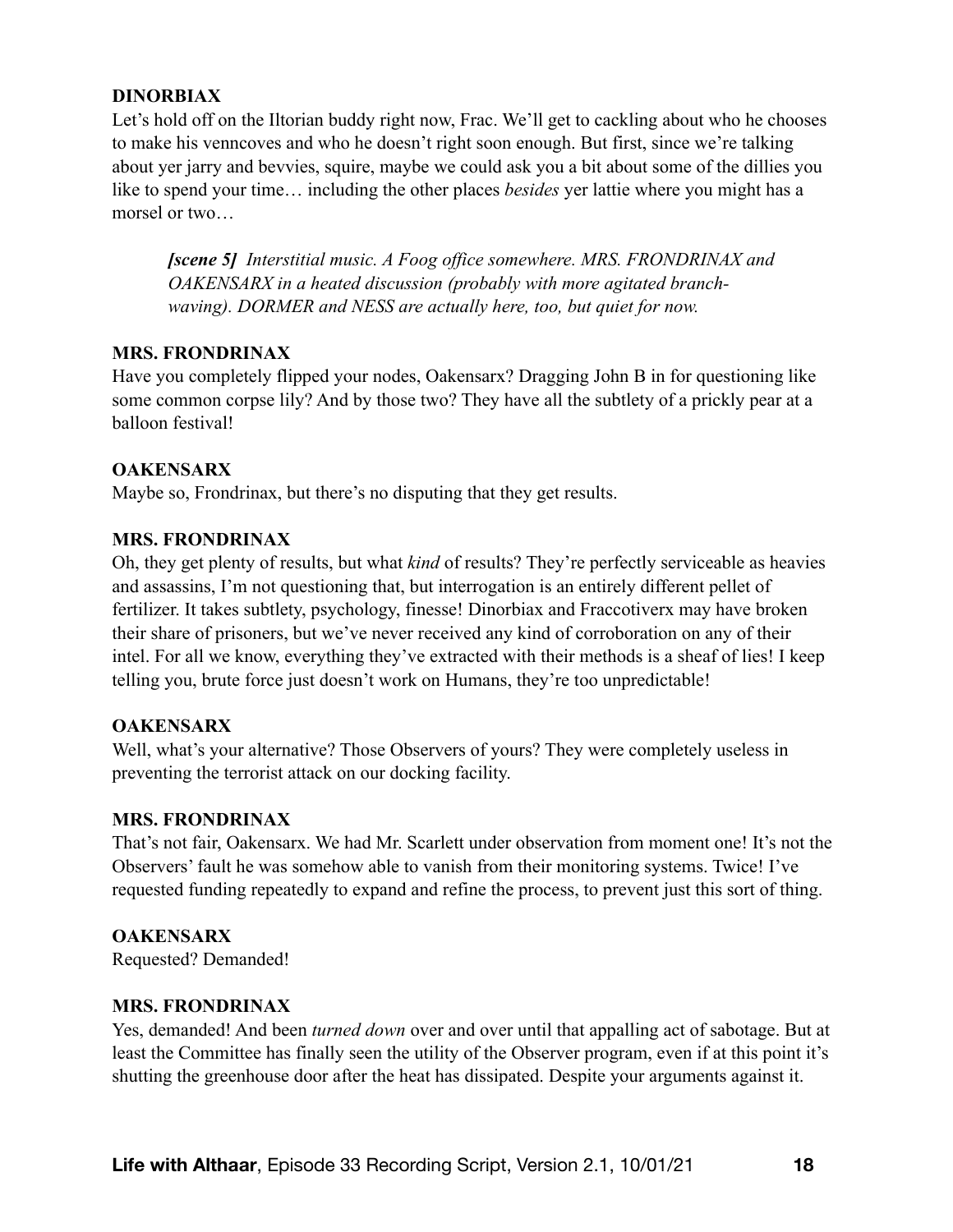# **OAKENSARX**

I'm still waiting to see some actual results from these Observers, not just noise.

### **MRS. FRONDRINAX**

We have already harvested some very good results, as you well know! Yes, it's true, activating the public-area microphones for passive surveillance has generated a tremendous volume of false positives. There are plenty of Humans, and others for that matter, wandering around the Fairgrounds with… less-than-constructive attitudes toward the Plant Way. And most of them have no connection to the Resistance at all, or any serious intention to engage in seditious activity. But we've made a great deal of progress in automating the flagging process with our keyword database, to save the Observers' time for the more potentially significant cases.

#### **OAKENSARX**

And how many "significant cases" have there been, so far?

# **MRS. FRONDRINAX**

Well... three. But we're still in the germination phase! We're constantly refining the list of activation words, and I anticipate a much better return on investment once we're able to add more microphones. Total coverage is really key to the whole operation.

#### **OAKENSARX**

If you say so. But I still prefer a good old-fashioned show of force to all this convoluted skullduggery. I've never seen any evidence that Humans are a particularly complex species. Have you, Corporal?

#### **DORMER**

Uh, no! Not really, sir Oakensarx, sir. I don't think us Humans are too complicated.

#### **NESS**

No, sir! We all react basically the same when someone hits us with a big stick.

#### **MRS. FRONDRINAX**

Oh, very enlightening. Maybe you should just send these two to take over the John B interrogation, Oakensarx, if you think it's such a simple job.

#### **NESS**

Really? Sweet!

#### **DORMER**

We'll make him say anything you want, no problem!

# **MRS. FRONDRINAX**

And thank you for proving my point, officers.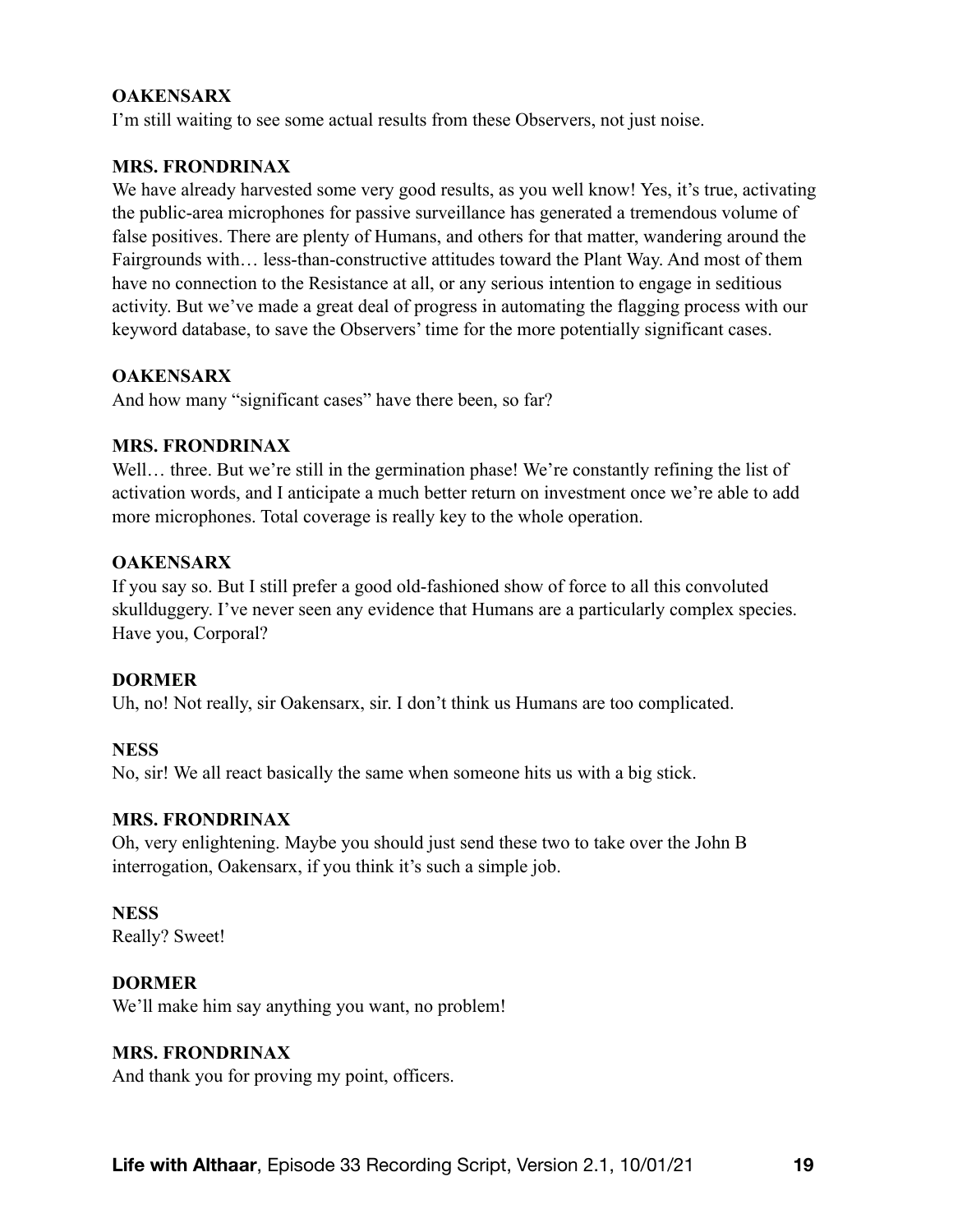# **OAKENSARX**

I commend your enthusiasm, Humans, but that won't be necessary. We're still in the information-gathering phase of this investigation, after all. This B may turn out to be completely innocent. In which case, we wouldn't want to squander a useful Booster resource.

### **MRS. FRONDRINAX**

Which is why I objected to involving Dinorbiax and Fracottiverx in the first place! They're hardly masters of the subtle art of putting the question.

### **DORMER**

Subtle? We can be subtle!

# **NESS**

We can be so massively jecking subtle!

#### **MRS. FRONDRINAX**

And what exactly would you consider subtle, Corporal Ness?

#### **NESS**

Well, uh, sometimes? Instead of using like, the batons? We get a couple of socks and fill 'em with bars of soap, and then we hit the suspect in the back and legs, instead of the head.

# **DORMER**

Right! Same results with fewer concussions, and hardly any visible bruising!

# **MRS. FRONDRINAX**

Ah, the old "soft-soap" technique, yes. Very subtle.

# **NESS**

Oh, no ma'am! Not soft. Those soaps are hard as hell!

# **DORMER**

We got a whole bunch of those mean little spotel travel-size bars! They work the best, no question.

# **MRS. FRONDRINAX**

I'm sure they do. You see, Oakensarx, what we have to work with here. Human Security are well-suited to simple, mindless tasks, like busting heads and running down stepcounter alerts, but you'd have to be off your bulb to trust them with anything more complex than that! And Dinorbiax and Fracottiverx are scarcely any better at this sort of thing, no matter how effective they may be in their particular field of expertise. You are once again trying to swing a bludgeon at the problem, when what this kind of work needs is a precise, sophisticated, and very very sharp blade. You can't just grab someone like John B and start pruning their sprigs all hickorydickory.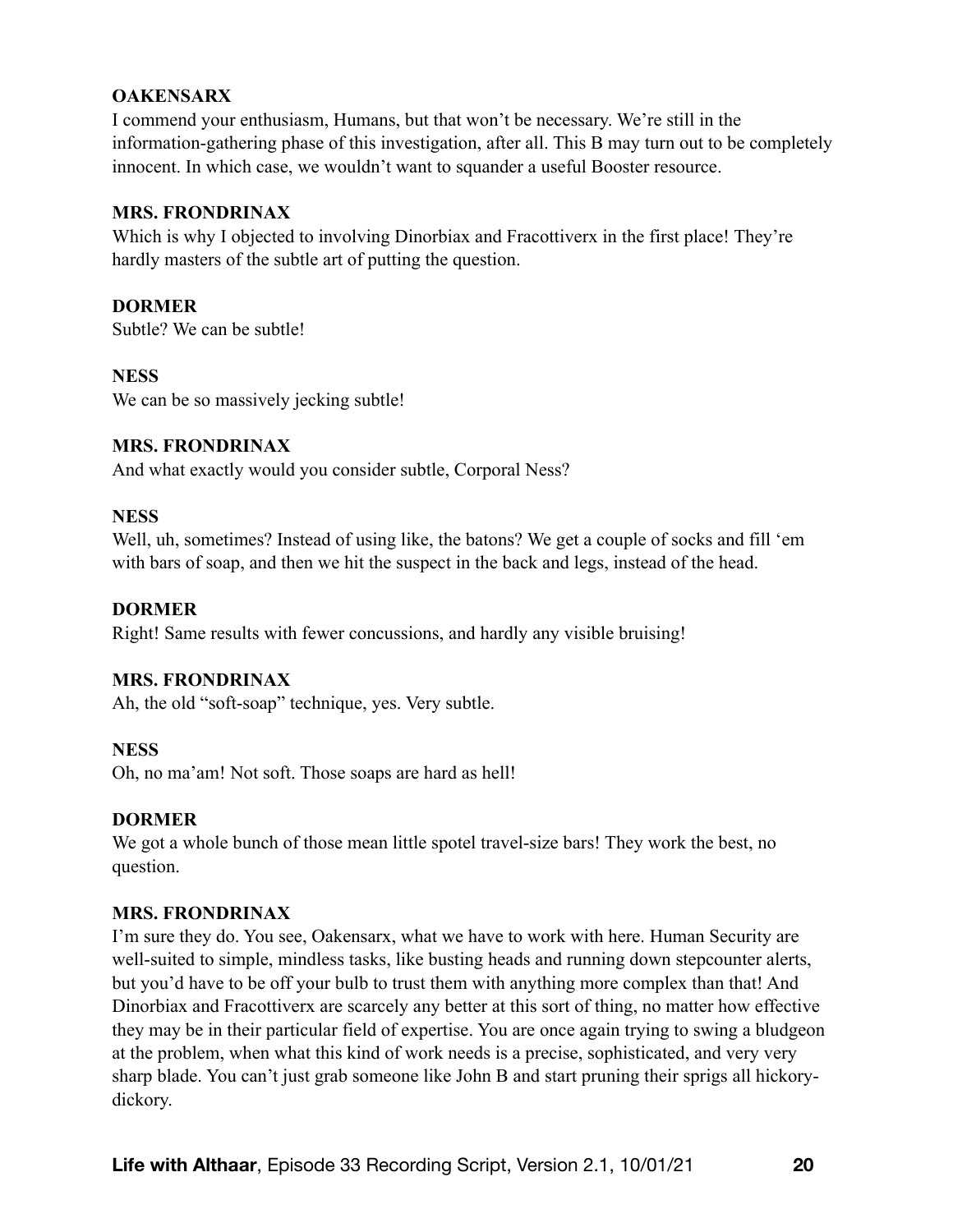# **OAKENSARX**

Why not? He's a fairly insignificant Human maintenance worker. You're the only person of any importance who takes any interest in him. Unless you count his ex-lover, but we know he hasn't been in contact with her, we've had him under Tier One observation ever since she was confirmed as a Primary Instigational Malefactor.

### **MRS. FRONDRINAX**

Have you forgotten his roommate?

# **OAKENSARX**

The Iltorian? What about him? His letter-writing campaign may be cause for concern, yes, but he doesn't seem to have any interest in direct action. And whatever he may think of the Plant Way, he is an Iltorian, after all. Surely he at least can be relied on to behave sensibly.

#### **MRS. OAKENSARX**

Usually, yes. If Althaar is threatened, he will very politely and firmly deflect the attack. And that will be the end of it. Everyone knows an Iltorian is incapable of holding a grudge. But if you threaten a *friend* of Althaar's? A *Human* friend? He will very politely and firmly *destroy you*.

# **OAKENSARX**

What? Absurd. The very idea of Althaar destroying anyone is—

### **MRS. FRONDRINAX**

Oakensarx. I spent over three years trying to change Althaar's mind about his project here. Three pointless, infuriating years. And I am certain of two things. One: he is completely, utterly, immutably obsessed with Humans. And two: when Althaar has decided he's going to do something, he *will* find a way to do it. No matter what it takes.

# **OAKENSARX**

Nonetheless, he is still an Iltorian. The thought of him popping his pericarp is just… I mean, they're *so nice!* I can't even imagine an Iltorian getting snippy, let alone actually causing deliberate harm to another sentient.

# **MRS. FRONDRINAX**

Because no one has ever given them a reason! Everyone just takes their suggestions! And believe me, I have been thrashing my stems trying to figure out how we can get a piece of that for ourselves. But the fact of the matter is, we're in unplowed territory here. If it comes to a conflict between Althaar's Iltorian instinct for diplomacy and the safety of one of his Human friends, well… there's just no way of knowing what could happen. And if you ask me, it's hardly worth taking that kind of risk for the sake of a mere seed-scattering expedition!

#### **OAKENSARX**

Well, I didn't ask you. And why should I take your word for it, anyway? If you're such an expert on Iltorian behavior, how it it that you completely failed at your original mission here?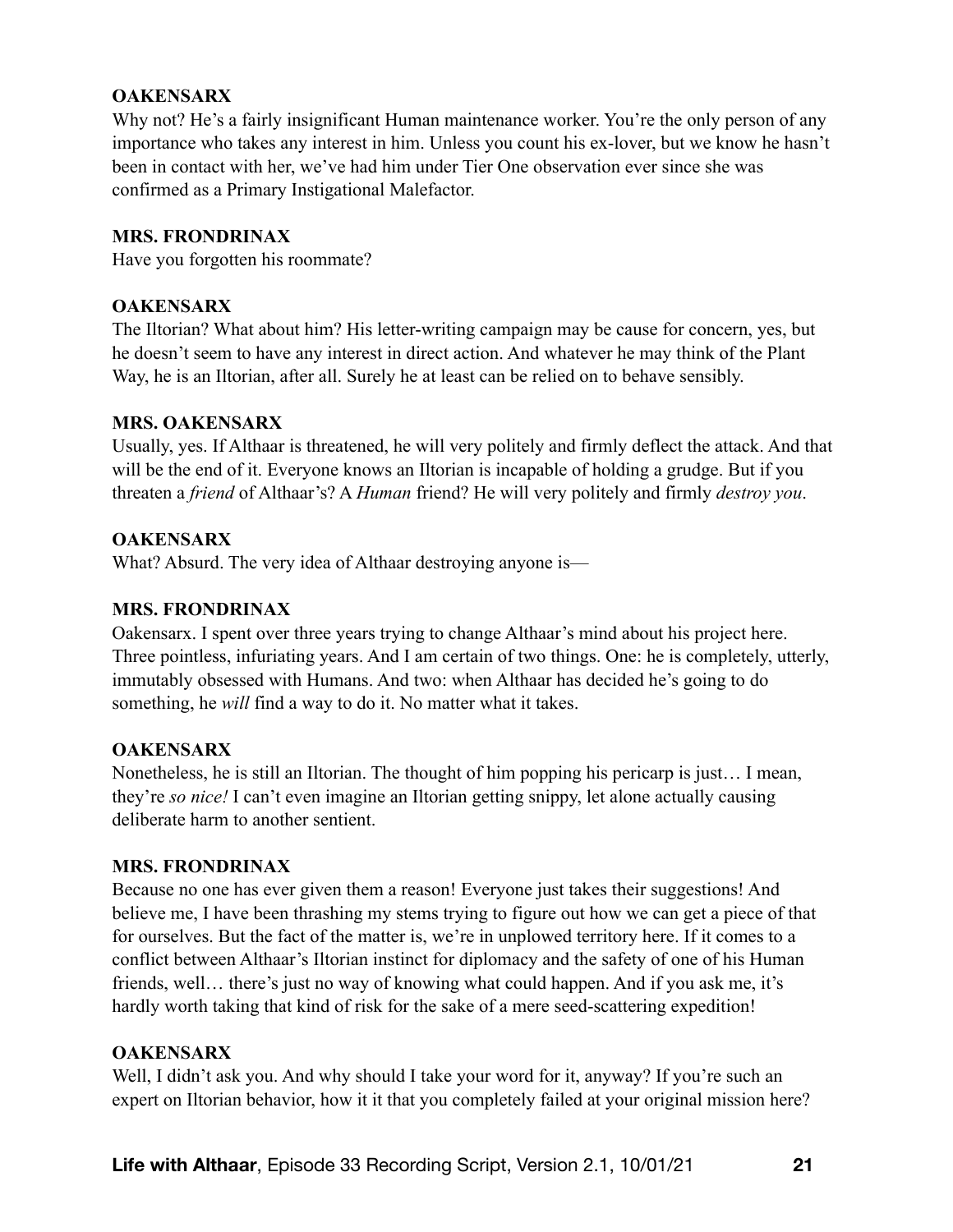### **MRS. FRONDRINAX**

Don't you *dare* throw that in my calyx, Oakensarx. I'll admit, I arrived here with the foolish notion that Althaar would most likely get discouraged enough to leave Human space on his own, and my work would be a simple matter of fertilizing that process as best I could. But I was hardly alone in believing that! And I learned very quickly— and have been stating this in my reports for years, *years!*— that Althaar is capable of a level of focus that even a spruce would envy. I had to settle for encouraging the Humans to follow their own natural instincts to run screaming in the opposite direction. But it's clear that, short of an order to leave from the Humans themselves, Althaar was never going to give up on his little project here. And we certainly can't tell the Humans to issue that kind of order now, with the visual apparatuses of the entire galaxy on us.

# **OAKENSARX**

Hmmmn. A pity. Well, if your assessment is correct, then we definitely don't want that adorable nuisance finding out we've put his favorite Human under the hot lights. We need to create some kind of distraction, to make sure Althaar doesn't catch wind of the interrogation. At least until it's concluded.

#### **MRS. FRONDRINAX**

Like what? I just finished telling you how single-minded he is. What kind of distraction could possibly have a chance against that?

#### **OAKENSARX**

Why, I'll leave that entirely in your expert branches, Frondrinax! After all, this is hardly a task for a big clumsy bludgeon such as myself. But it will be the perfect opportunity for you to demonstrate the merits of this subtle approach you keep going on about.

#### **MRS. FRONDRINAX**

It may not be that easy, Oakensarx. Ever since the Ascension, Althaar seems to have been avoiding me. And it's not as though I can just order him to talk to me, that would open up a whole other can of cabbage worms.

# **OAKENSARX**

Oh, so now the great master of Iltorian psychology can't even manage to carry on one simple conversation? This is hardly the kind of pro-active problem-solving we expect to see on the **Committee** 

#### **MRS. FRONDRINAX**

*(very very irritated, but keeping it together enough not to cross any lines)*  I am *also* a member of the Committee, you know. Mainly due to that expertise I painstakingly acquired during my long, sap-draining years here among the Humans, which you like to turn up your shoots at. You do *not* outrank me, Oakensarx, no matter how many friends you may have on the Hortus Ultima. *(cont.)*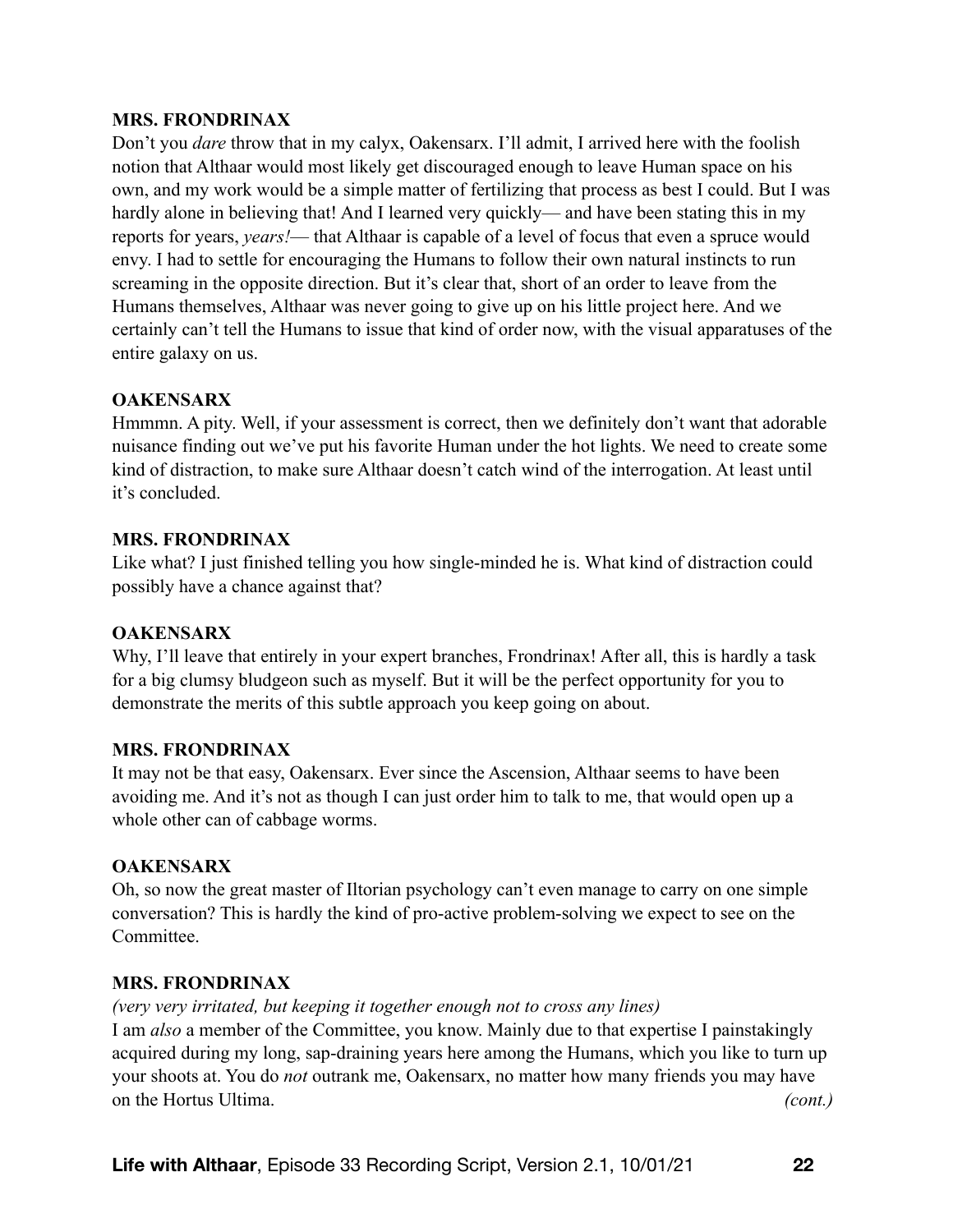Please try to remember that I was leading the Hydrophyte Corps decades before your little *political* career ever sprouted. My status comes from honorable service, not any sort of gladbranching or root-watering. And we in the Corps do not follow orders from those without the authority to issue them. So yes, I will go, and I will do what I can to prune this little Althaar problem, before it has a chance to spread its branches further. Possibly so far that it reaches all the way to the ICSB General Council, Vim help us all. But it would have been far more efficient of you to have consulted with me before creating the problem in the first place! I could have warned you of the risks involved, and pointed out just how unlikely it was that this interrogation could uproot anything remotely useful enough to justify those risks. I mean, honestly, John B of all people! I've been taking a personal interest in him for years! If he was at all capable of seditious activity, don't you think I'd have seen some evidence of it by now? And don't you think if Johnny actually had any kind of useful information, I would have been the best one to get it out of him? Quietly, politely, and *without* risking an incident that could attract interstellar attention? Or incite even more resentment and unrest among the Humans? Who we are trying to *convince* to *cooperate* with us, in case you've managed to forget what the Ascension is all about! But no, you just can't stop yourself drenching the cactus, every chance you get! And now I have to go clean up your spilled potting soil, as usual! You're welcome!

*Door sound as MRS. FRONDRINAX storms out. Beat or two.* 

#### **NESS**

So… uh… whose head were we supposed to go smash?

#### **DORMER**

Cause if it's Althaar's, uh, I don't think he actually has one. And, like, it's kind of hard to aim a sockful of soap at a zood you can't even look at? So...

#### **OAKENSARX**

Oh, shut up, you big dumb bludgeons. Go write some stepcounter tickets.

*[scene 6] Interstitial music. Meanwhile, back in the interrogation room…* 

# **FRACOTTIVERX**

So, then. The Electric Egg.

*Beat.* 

**JOHN**  Yes? What about it?

#### **DINORBIAX**

Fabulosa place, I'd suppose, yes?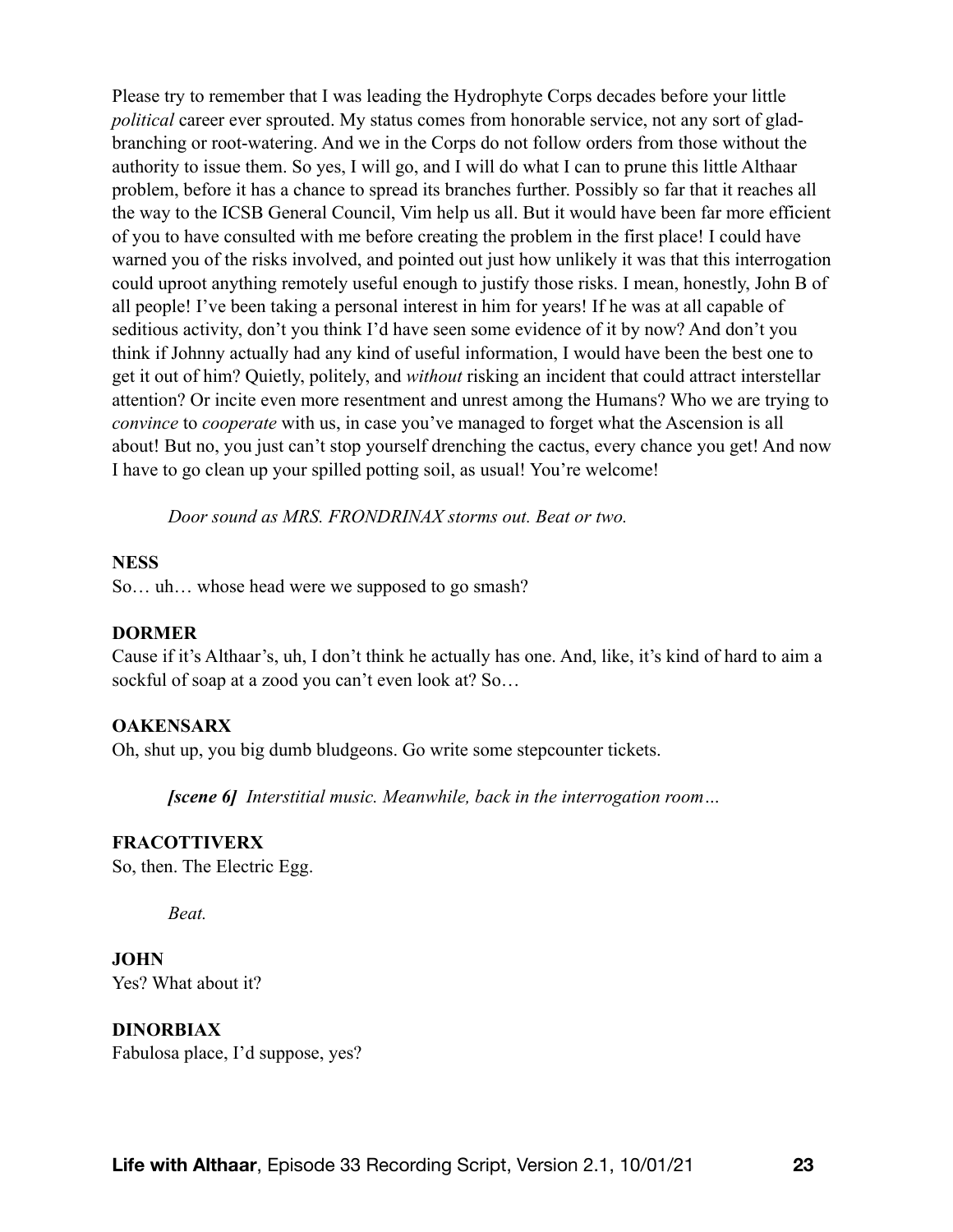# **JOHN**

Sure. Used to be my favorite.

# **FRACOTTIVERX**

Used to be, you says?

# **JOHN**

Yeah, well, they don't really cotton to Boosters in there anymore. Not since New Year's.

# **DINORBIAX**

And yet… you still be bandying your eek 'round ther, ain'tcha? Pretty regular-like, too.

# **JOHN**

Well, there's a regular problem there, and I'm the only one who's authorized to fix it. A seltzer machine that's connected to the station's coolant network in the most insanely wrong way I think a seltzer machine possibly could be. So if we don't want a chain reaction from that bubbler knocking out the entire life support system, I have to go to the Egg every once in a while. It's part of the job.

# **FRACOTTIVERX**

Well, it's a bona lav you handles that bit a naffness, we'd say, seeing how we wouldn't like to cark it so horrible-like all in a moment, would we, Dino?

# **DINORBIAX**

Oh, no, sure as you like, Frac, I know I wouldn't. But y'see, Sin B, you don't just troll in there and make your little sparkle and then lells off. You tend to linger a little bit, like.

# **JOHN**

Sometimes I'll stay for a drink, sure. If it's near the end of my shift.

# **FRACOTTIVERX**

Seems like you're liking a bit a the whip, trolling there, squire, as I don't surmise you're gonna be making any bond omies in that lot.

# **JOHN**

Okay, maybe not. But I'm still going to try. I mean, I am a Booster. And Boosters never say die, right? They *were* once my friends at the Egg, and they could be again, if I manage to bring them around to the Plant Way. Why shouldn't I try to spread a little goodwill?

# **DINORBIAX**

That's a right sparkle attitude to be havin' right there, guvnor! Ain't it, Frac! Warms your molecular pump! That's just a bit a the all right, it is!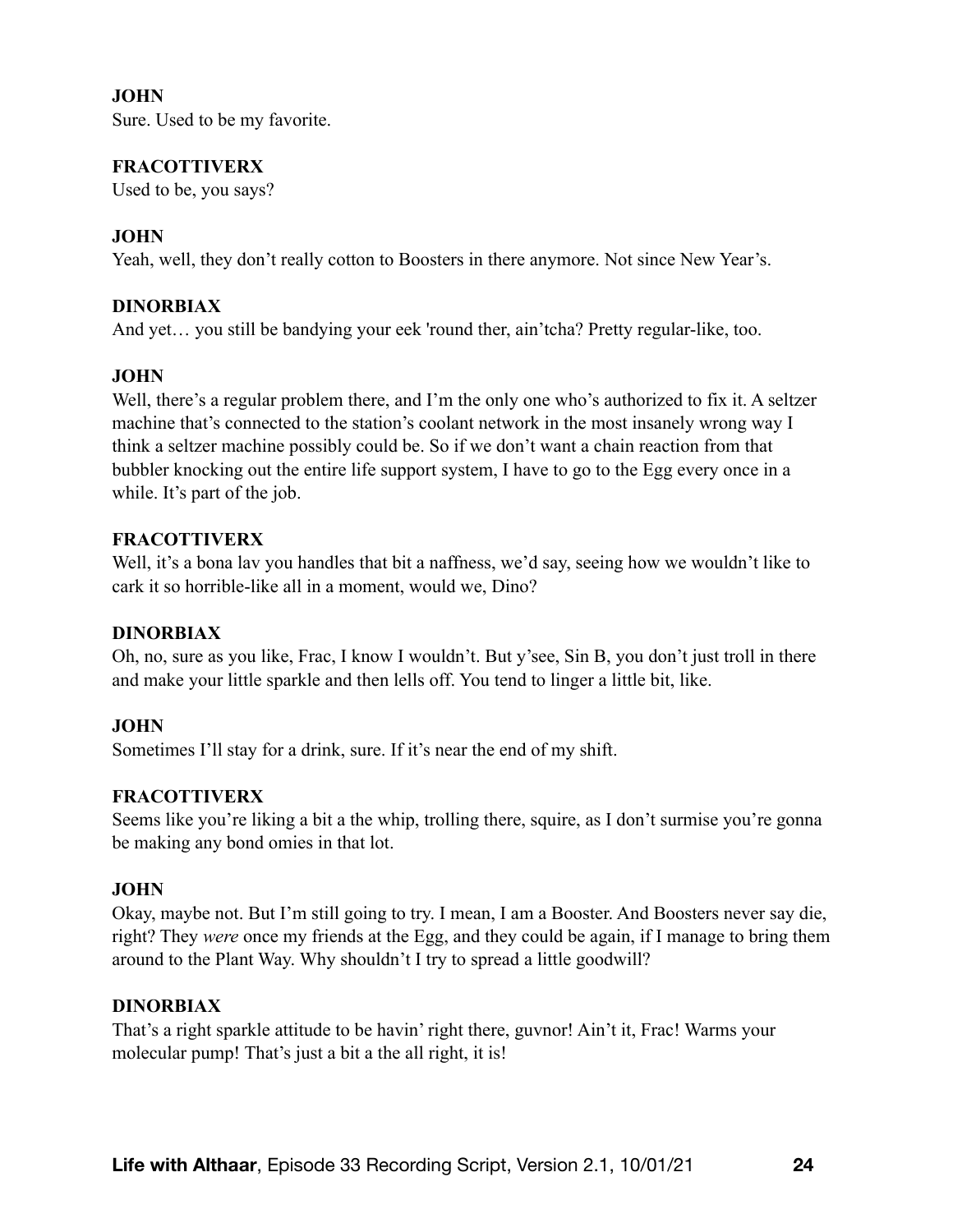# **FRACOTTIVERX**

Yup. That's a dowry cheerful way to have a varda at things, it is.

# **JOHN**

Also, if you think the Egg is some kind of hotbed of… counter-productive activity, shouldn't you want as many Boosters as possible in there, keeping an eye on things? Since you can't?

# **DINORBIAX**

Oh! That's right neighborly-like of you, squire! But honestly, just between us venncoves? You don't gots to worry about that part of your dickey so much. You see… we got our own "eyes" up and down the furrows…

# **JOHN**

*(that's not comforting, but he tries to make it sound like it is)*  Ah. Well, that's… that's good to know.

*[scene 7] Interstitial music. In the Brig, XTOPPS is visiting DEE.* 

# **DEE**

So, yeah, they snagged me for about a week about that guy Drew who came through here, wouldn't say why. But after *I* asked *them* if it had anything to do with that huge jecking explosion that shook the bulkheads a little while afterward, *that's* when they suddenly clammed up and decided we didn't have anything to talk about. …Can a plant "clam up?" I mean, I know that's not literal anyway, but it still feels weird. "Flytrap up?"

# **XTOPPS**

They all sound like clams to me, Delilah. Thud, thud.

# **DEE**

Yeah, they never quite do hit the beat right, do they? So, it's my guess that poor guy had something to do with the big bad boom, but I got no way of knowing.

# **XTOPPS**

Yeah, well, under the most presentatious of circumstances, it shall be best to remain pianissimo in that regards, with what microscopic we are aware of. But frankly? Xtopps would declare himself quite trusting in your instinctual leanings, if he may be so bold.

# **DEE**

Gotcha. I guess there's a lot more going on out there than I get to hear about.

# **XTOPPS**

Well, let's just say, in the name of what can be said while it's anyone's haze who's hearing, that there's maybe more organization happening out here than you could be having in your cognizance.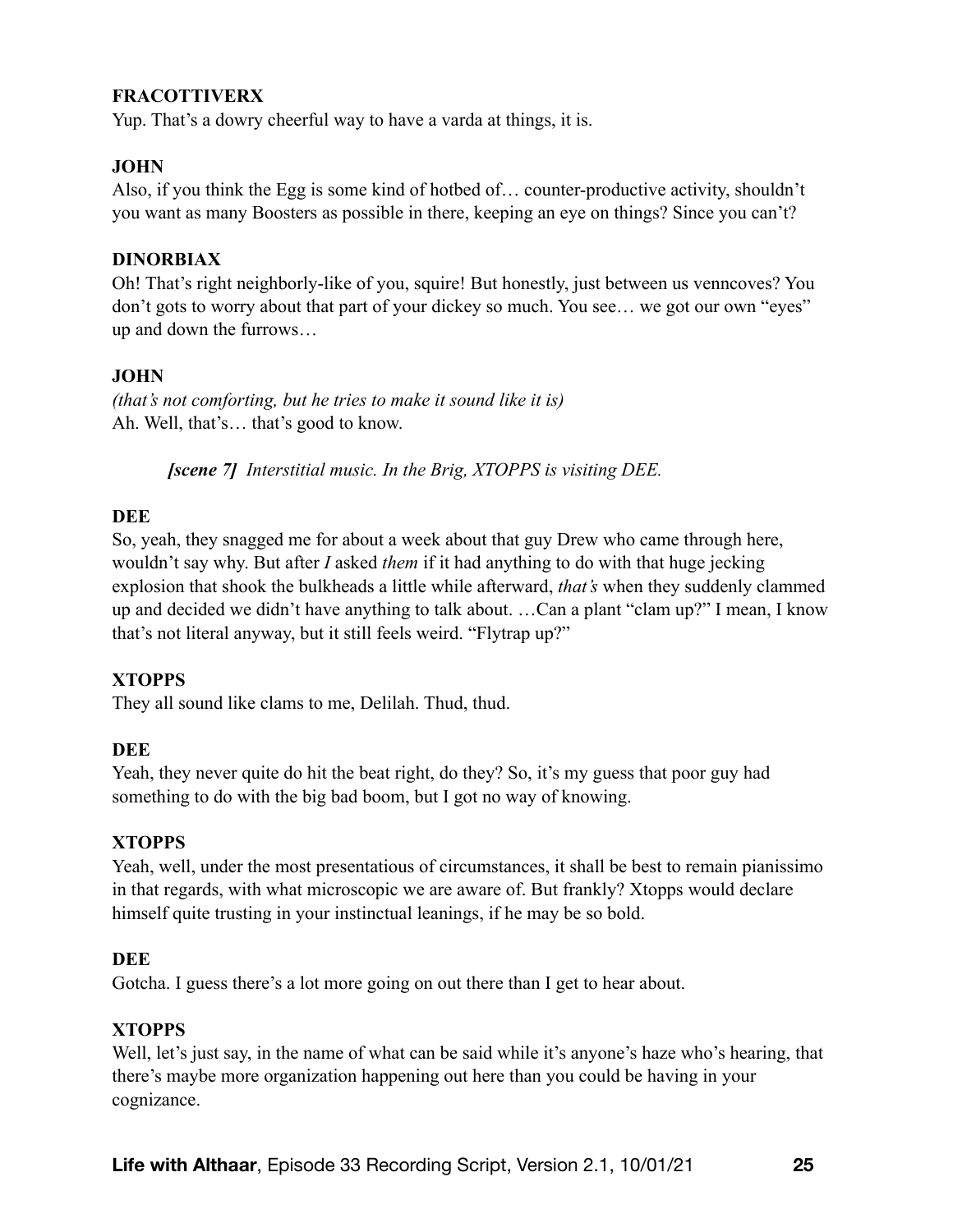# **DEE**

Like you got your own bad self organized, mang? So to speak. I'm still getting used to it. I mean, I'm not saying I don't *like* it, but I'm still getting used to it.

# **XTOPPS**

Hey, got bombed, got frozen, got finally off from all my dozin'. I has myself an opinion and something to believe in now, Dee.

# **DEE**

Good for you. That's about all that keeps me going sometimes. Belief. Not in… you know, but in what I do. What I'm meant to do.

# **XTOPPS**

You'll get out of here, Dee. And sooner rather than later, if Xtopps has any say. And I intend to have the most say, see?

# **DEE**

Yeah. The weird thing is… I really do believe that. I mean, not like I'm choosing to believe it, but like I *know* it. Sure, I always had hopes, I've dreamed every day of getting out of here, but now, it's like: "Yeah. It's going to happen. I'll be all right." No reason for me to believe that now more than before, but somehow… I just do. So now that's got me thinking…

# **XTOPPS**

Yeah?

# **DEE**

Then what? After I get out of here, one way or another? Odds are pretty good I won't be able to go back to the Egg, depending on how exactly that happens. So I'll be going… somewhere else. And I'm going to want to pitch in, right? To help my fellow Humans. You know the ones I'm talking about. But it's like… what exactly can I do for them?

# **XTOPPS**

Pitch your tunes. Read your poems. Get out the good verbiage. You got the voice, Dee.

# **DEE**

Sure, but… is that all I can do?

# **XTOPPS**

You gotta dance on the feet that brought you, Dee. And yours are plenty spry.

# **DEE**

Thanks, but… I don't know, that really doesn't seem like it's enough, these days. I don't know what else to do, though. I'm not a fighter, I know that.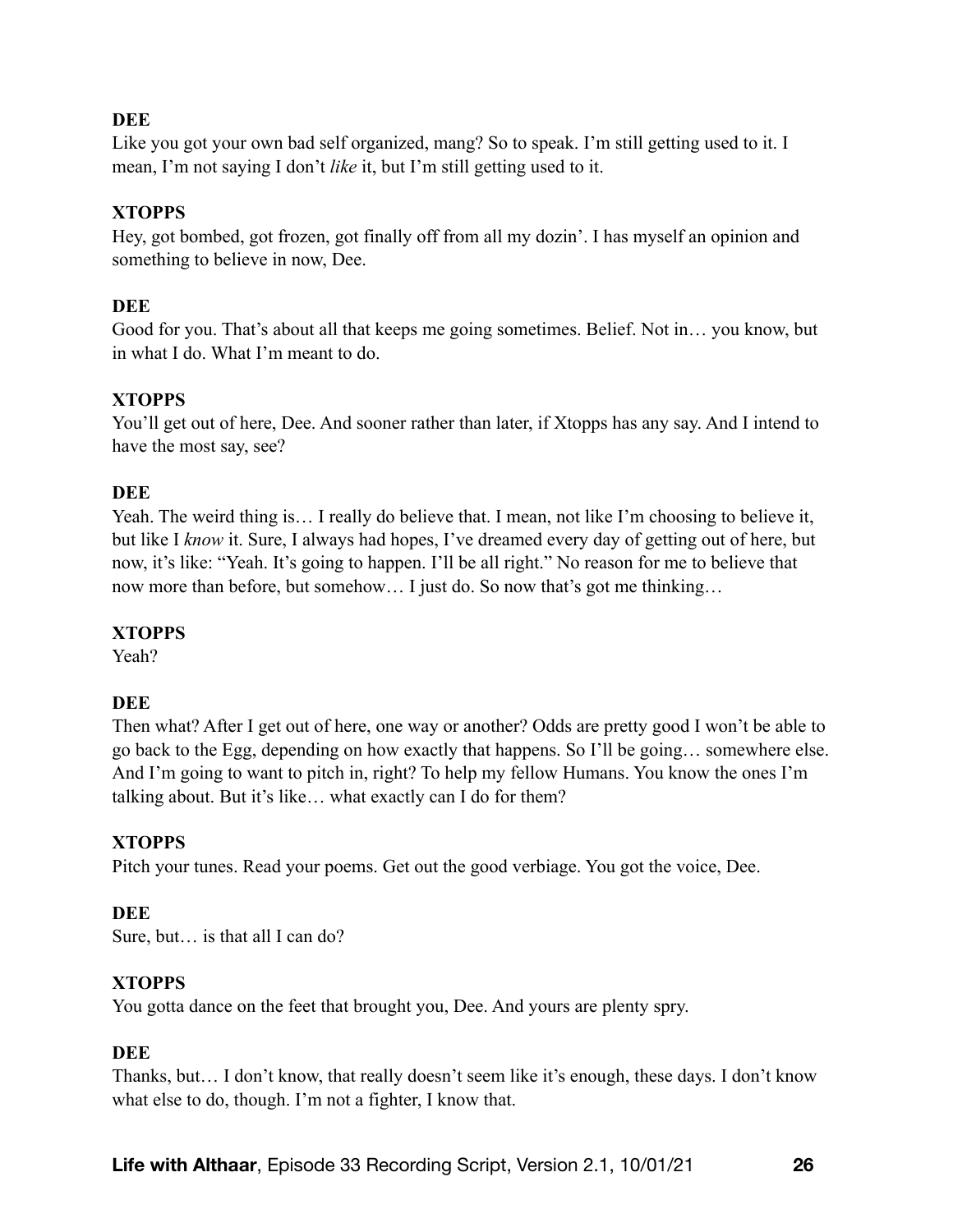# **XTOPPS**

Excuse me? What have you been doing for the past whatever?

# **DEE**

No, I mean… Yeah, I can take a stand, I can speak out and never back down. But like, put a gun or a damper in my hand? That's… I'm not that kind of fighter. At all. And even from the little news I get in here, it seems like that might be the kind of fighter we're going to need, and soon.

# **XTOPPS**

I chom, Dee. Can't picture you that way.

# **DEE**

Yeah. I mean, it's one thing to know your way around a bar brawl, but to actually, like, march into battle? I can't even imagine it, can you?

# **XTOPPS**

Xtopps doesn't have to imagine, Dee. I was brought up as a proper little Baronet before my glorious transmogrification to the much more fabulositied pike of your sophisticated acquaintance. Part of the whole royal satchel, you chom? Vibro-fencing. Phase-shield training. Target practice, bow and blast. Strategic maneuvers, command of the serried ranks. It's a fortyfathom voider, but I soaked it all up just the same. I *am* "Master of Her Grandiosity's War Snails," after all. There are exigencies attendant.

# **DEE**

Wait, really? I always assumed that was one of those ceremonial titles that hasn't actually meant anything for like eight hundred years.

# **XTOPPS**

Oh it is acutely ceremonial, but also most unimpeachably actual. I inherited it from Uncle Q'Palto, yeah, but once it lands on your carapace, you gotta put in your time in the Supernal Terraria.

# **DEE**

# *(laughing)*

So what does that involve, exactly? I'm picturing you waving a baton and yelling, "Charge!" while a bunch of tiny little mollusks sloooooooowly squish away toward the horizon.

# **XTOPPS**

Uh, Dee? A war snail is in no way tiny, and decidedly un-squishy. Glorious Contingency? The Grande Course de Pibloor record-holder? Clocked in at 83 peltaires per lune. And as to sizability, Her Grandiosity's average specimen couldn't even wedge into the entire Electric Egg. By a margin most considerable. Maybe some of the juvenile brigade could just convolute through the door, with enough butter sauce.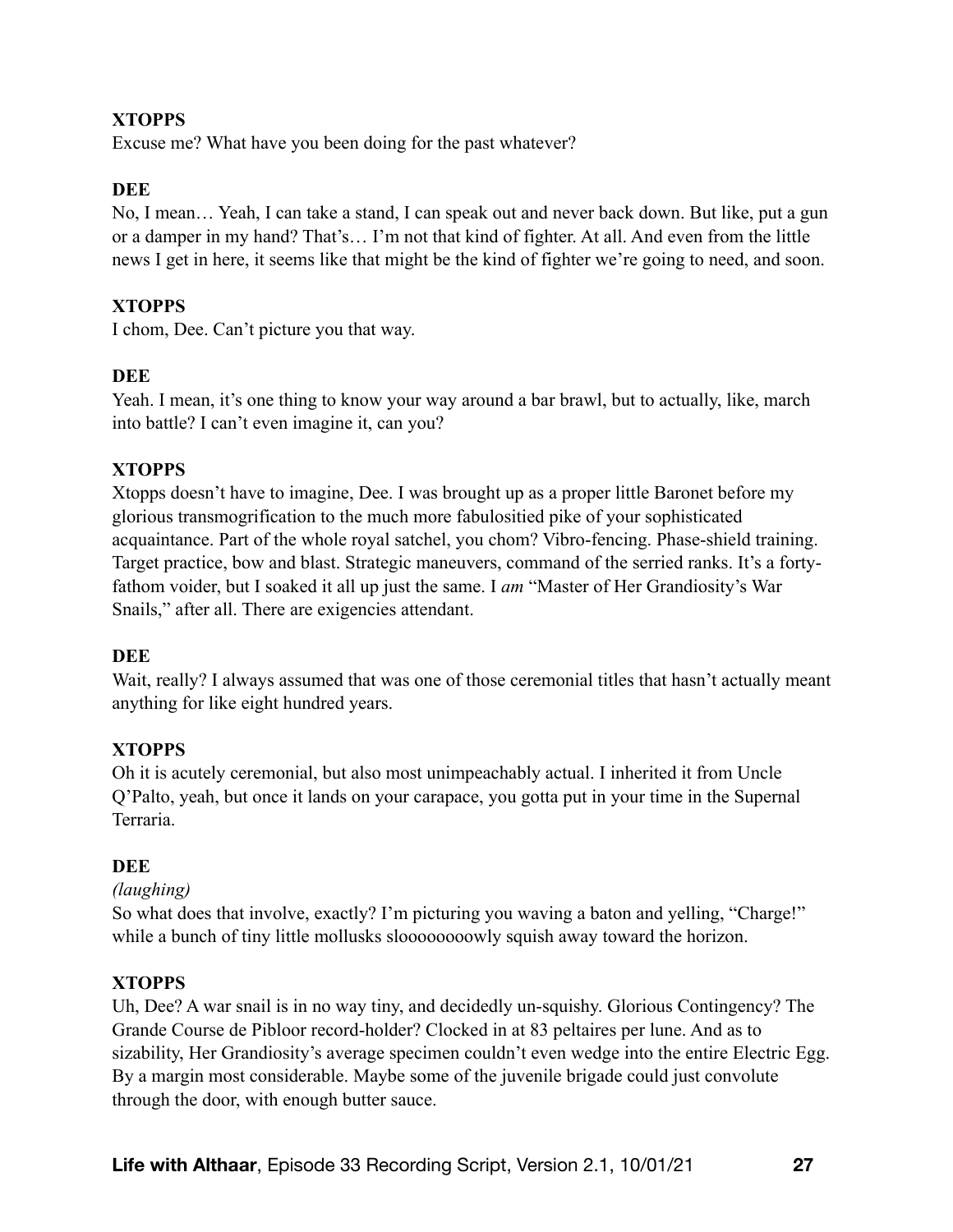# **DEE**

Holy crap.

# **XTOPPS**

So yeah, the gastropod squads have not seen battle since the hallowed days of J'Clivus, but I sure as schness was expected to parade a couple hundred of them around in close formation on the Unprofane Fields of Hepuliang every Exultation Day. Not easy, but frill me, when you get those big ol' zoods synchronized in exquisite precision? Shells all glammed up and polychromatic? It is a thing to see.

# **DEE**

Wow. And you went from that to working the Egg.

# **XTOPPS**

Which is infinitely preferable, let me tell you with the utmost of sincerity. Those snails could never belt out "Night and Day," or "96 Tears," or "Jumpin' on Japetus" the way you do.

# **DEE**

Thanks. But I don't know, the Egg seems… a million years away, now. Like, if we do get through all this, if one day the Foogs are gone and we can breathe free again, could we just… go back to our old lives? Like nothing ever happened? Keeping the tourists thirsty, two cycles out of every three?

# **XTOPPS**

Sounds nice, but…

# **DEE**

Yeah, "but." Do you go back to… back to what you were? Back to the same old Xtopps?

# **XTOPPS**

Negatory, Delilah. The same old Xtopps will always be around, at least in par-tay, don't you ever worry about that. But those beans are not informing my scene. Not any more.

# **DEE**

Right. So, then… The thing is, since I don't have much else to actually *do* right now, I wind up thinking a lot about the future. If we win— *when* we win this thing? When we do that, it's gonna be because we made a lot of changes, so that we *could* do it. So I've been wondering, how can we hold on to that? The things we made better. How do we stop ourselves from sliding back into the same old schness?

# **XTOPPS**

That's good, Dee. You keep up with the consideration, while you're in hibernation. Out on this side of the glass, we got too much of everything all at once. Easy to abandon hope for future plans. So you just keep makin' em, for all of us.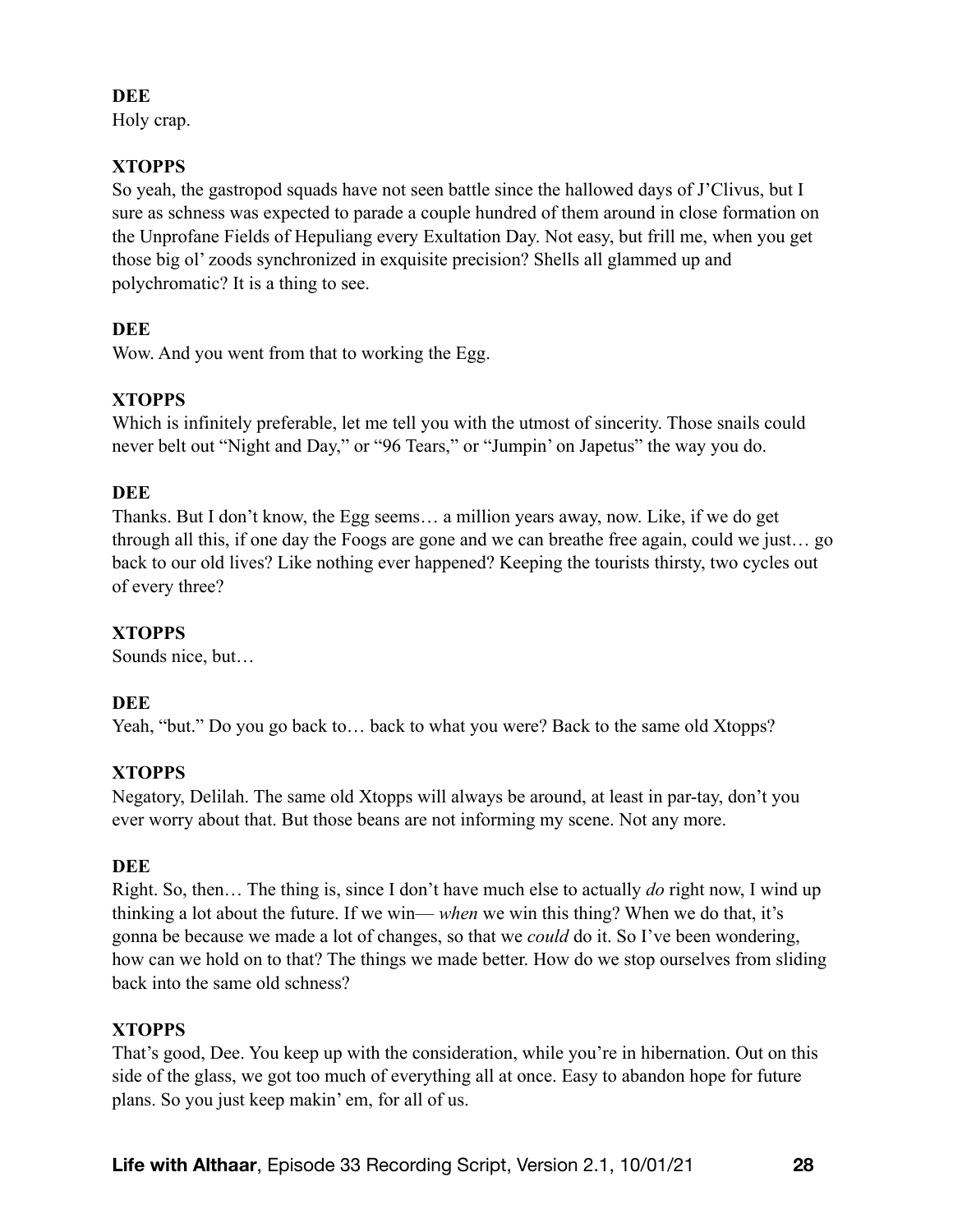*[scene 8] Interstitial music. Meanwhile, back in the interrogation room…* 

### **FRACOTTIVERX**

So yeah, we've been having a bona varda on you for a tic now.

#### **DINORBIAX**

That is to say, we ogle all our vennies, yunno? Just to be sure alla them are staying friendly-like, right-right?

#### **FRACOTTIVERX**

So we does indeed know where our venncove Johnny spends his time.

#### **DINORBIAX**

And dowry clock, it looks to be pretty standard as-is. Repetitive. Boring, maybe. Oh, not to insult your dickey, squire!

#### **JOHN**

Oh no. No insult there. My job is definitely boring. Really really boring. Well, except when it isn't all of a sudden. Like when I'm the only one who can stop us all from perishing horribly in the uncaring vacuum of space. Although actually, by this point, that happens routinely enough to get kind of boring too. And yet, still incredibly annoying at the same time. I mean, it's a hassle to keep patching up the same potentially-lethal breakdown over and over, but when you mix in on top of that that you know how to solve the problem permanently, if only you could get permission from like twenty different people, who won't give it to you for twenty different reasons? It doesn't do a whole lot for overall job satisfaction.

#### **FRACOTTIVERX**

Oh, we're sure, squire, we're sure. That's a right nanna bijou tale right there, it is.

# **DINORBIAX**

And I'd wager you has just kenzas of fixes like wot you is cackling!

#### **JOHN**

Well, maybe 5 or 6. But it's the repetition, you know? It just gets exhausting.

#### **FRACOTTIVERX**

Ooh! Sinky or say, huh? But I tells you which one looks a right cod? That one on the Bridge.

#### **JOHN**

Oh, yeah, *that* one's a huge pain in the palp. Like, it's not actually lethal in and of itself? But when that wire blows, it wreaks massive havoc on the Bridge until I can get it spliced. Which makes it a disaster just waiting to happen, because really, it's only a matter of time before it fritzes out during some kind of major crisis. And there's an easy bypass that would take care of the whole thing! But that's Robot territory, and they won't do it because… *(cont.)*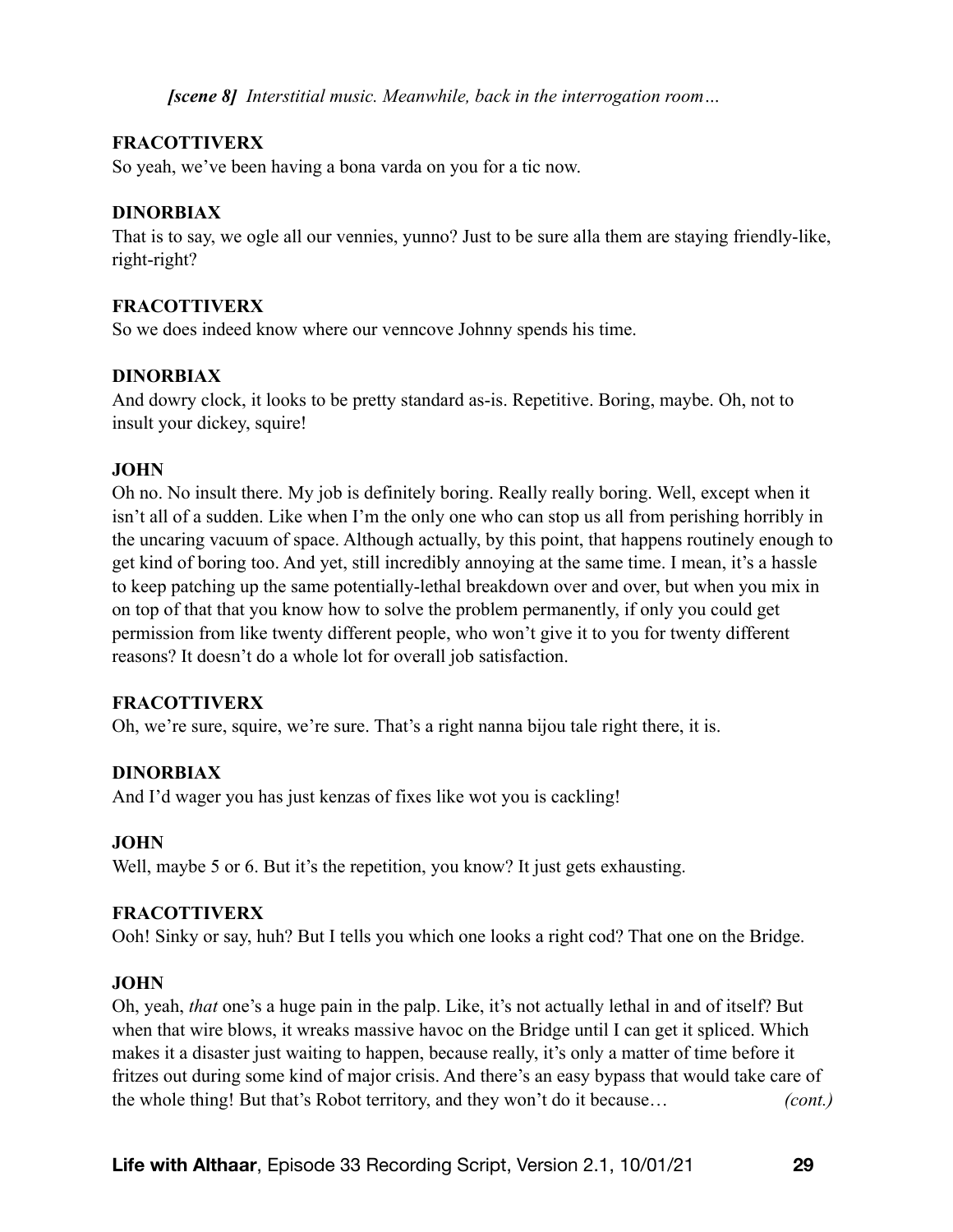Well, because of Robot reasons, and I'm not about to try arguing with the Union. So I have to head down there and re-splice the damn thing, like, every three weeks.

# **DINORBIAX**

Tray weeks or so? Whoa. That seems a right lot!

# **JOHN**

It is.

# **FRACOTTIVERX**

But it ain't just every tray weeks now, is it? Vardaing the records, you used to have on this dickey about every daity-say to vinny-dooey days, you did. But since New Year's? You suddenly have to be fixing this every say to daity-otter days, like. Has the problem gotten worse? Can't you be fixing it as well as you used to be doing?

# **JOHN**

Well, it's, uh... Sorry, is that more often or less?

# **DINORBIAX**

Oh, more, squire.

# **FRACOTTIVERX**

By a reddy dowry.

# **JOHN**

Oh, ok. I mean, it's always been a matter of chance, so sometimes it's like, "Already? I was just down there!" And then other times I'm like, "Wow, that wire's been holding out a long time. I haven't been down to the Bridge in forever."

# **DINORBIAX**

But them "forevers" been getting a lot more ajax, ain't they, guvnor?

# **JOHN**

I guess…? I don't run my time usage analytics very often, I'm too busy just trying to keep on top of all the repairs.

# **FRACOTTIVERX**

Oh, I codjo you are! But we're charpering the dates here, and vardaing them as we do, it just seems a bit manky that since you've been a Booster, you've had to make this troll to the Bridge dooey times as often.

# **DINORBIAX**

Like why, cackle us? Most of the lillys up there don't be liking Boosters so dowry.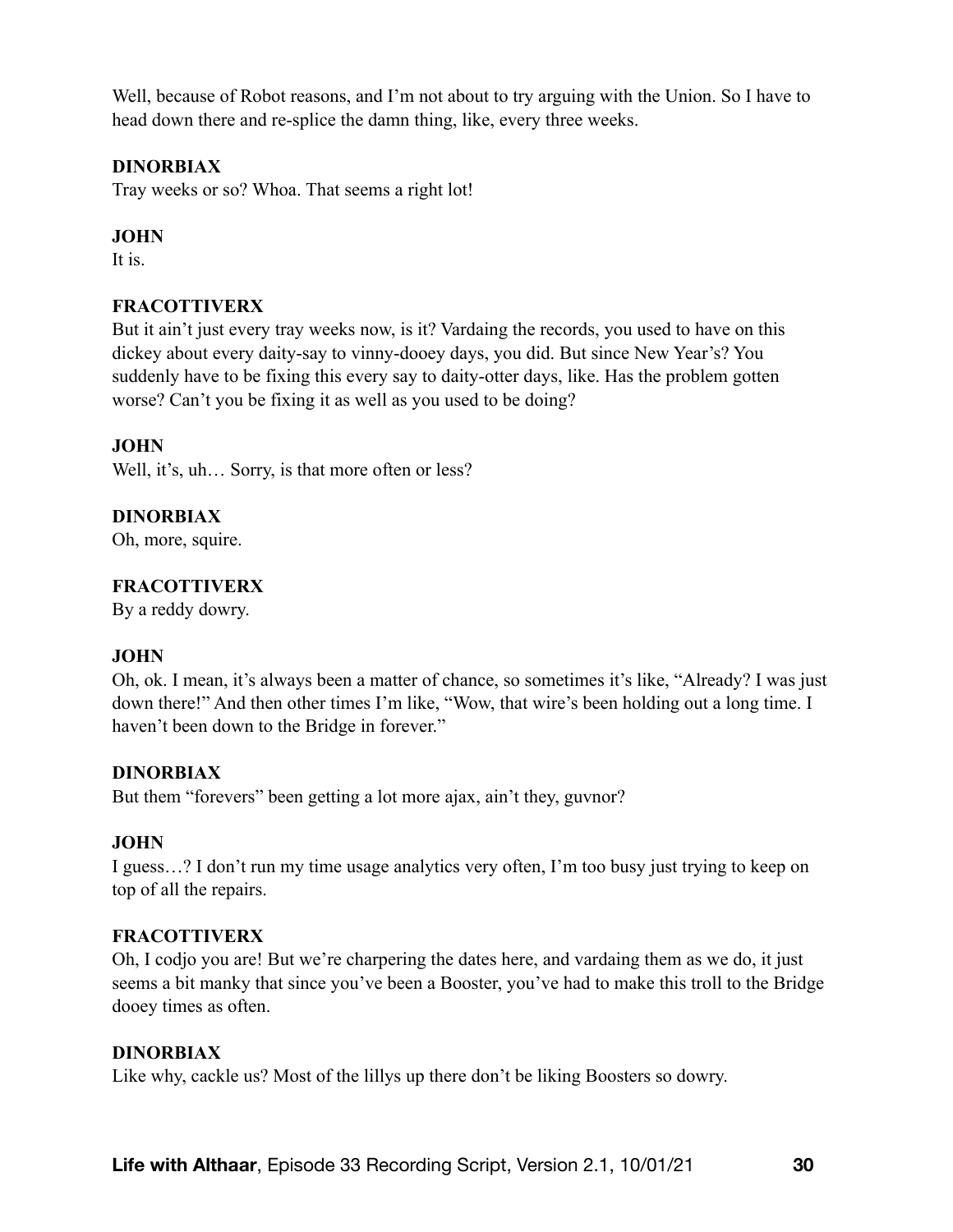# **JOHN**

Why? Because it's my *job*, and literally no one else can do it! It's not like I can schedule a random wire short! Maybe you should have some of your own technicians look at it, if you don't believe me!

#### **FRACOTTIVERX**

Oh we have.

# **DINORBIAX**

And they done.

# **JOHN**

And?

# **FRACOTTIVERX**

They said just the same-same what you done been parleying, squire. What a cock-up that is.

# **JOHN**

Right! Okay! So, I'm not sure what you're trying to imply here.

# **DINORBIAX**

But there is *una* thing a bit manky about your Bridge trolls that we *have* aunt nelled, and that we have no way of getting the codjo on, it seems.

# **FRACOTTIVERX**

And that's about your little side trolls *off* the Bridge.

# **JOHN**

Side… trolls?

# **DINORBIAX**

Well, our omies done report that every time you trolls the Bridge for your dowry bijou wire repair, the dowriest palone herself, the zelda in charge, done always come out and give a shriek that you toddle in and take a filly fabble at her coffee machine.

# **JOHN**

Which is *also* my job. Drinks machines. Remember?

# **FRACOTTIVERX**

Right. But see? Like… *every time*? We codjo the wire, sure, but a coffee machine going all bent like that on the regular? And *always* right along the wire that blows on the Bridge?

# **DINORBIAX**

That comes off less of a bonaness, it does.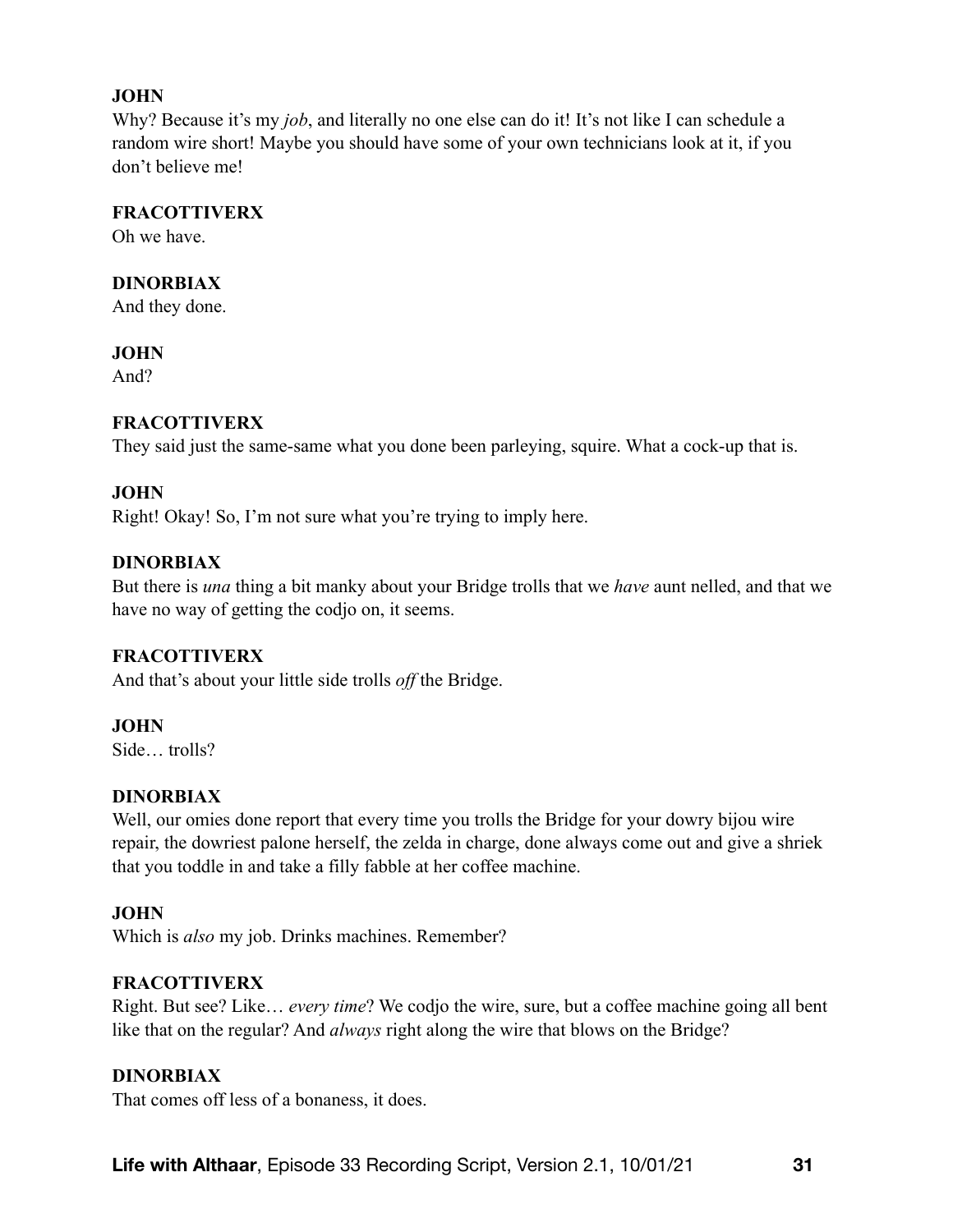# **JOHN**

No, you're right, the timing on that does seem off. I'd almost suspect that Commander Torianna was deliberately sabotaging the thing just so I'd be forced to fix it.

# **FRACOTTIVERX**

Now that seems a bit rum, don't it?

# **DINORBIAX**

Now why would she do a scharda like that? I mean, they don't *like* Boosters down there, mostly. Why do some carterver to make you laze about?

# **JOHN**

Well, I don't know if your "omies" told you this, but the whole time I'm in there working on the Commander's precious personal espresso machine, I'm treated to an endless, rambling, incredibly detailed monologue on the subject of how much I suck. So yeah, I've wondered if she doesn't maybe jeck with the thing when she knows I'm coming, just so she'll have a captive audience to yell at for a few minutes.

# **FRACOTTIVERX**

Almost hard to believe of our bona lavvy…

# **DINORBIAX**

But, Frac, remember what we was cackled to that? That the abuse she does spill at Sin B here can be aunt nelled all over the Bridge? And what we were parleyed she would shriek to him?

# **FRACOTTIVERX**

Shocking!

# **DINORBIAX**

A remarkable panoply of Human invective, it was! And so finely codjoed and assembled! Extremely complex and tittery. A true master of the verbal slapping arts is Commander Torianna, I'd say.

# **JOHN**

*(making a mental note to remind FRALL to not overdo it with the cover in future)*  Yeah, she's… very creative.

# **FRACOTTIVERX**

Makes a bit more sense then, if the whole thing with these trolls is just to let off some a that steam she always got building up at a poor nanti charver Booster dickey-bird, right?

# **DINORBIAX**

Quite so, Frac, quite so. But still. To carterver her own coffee machine for all that?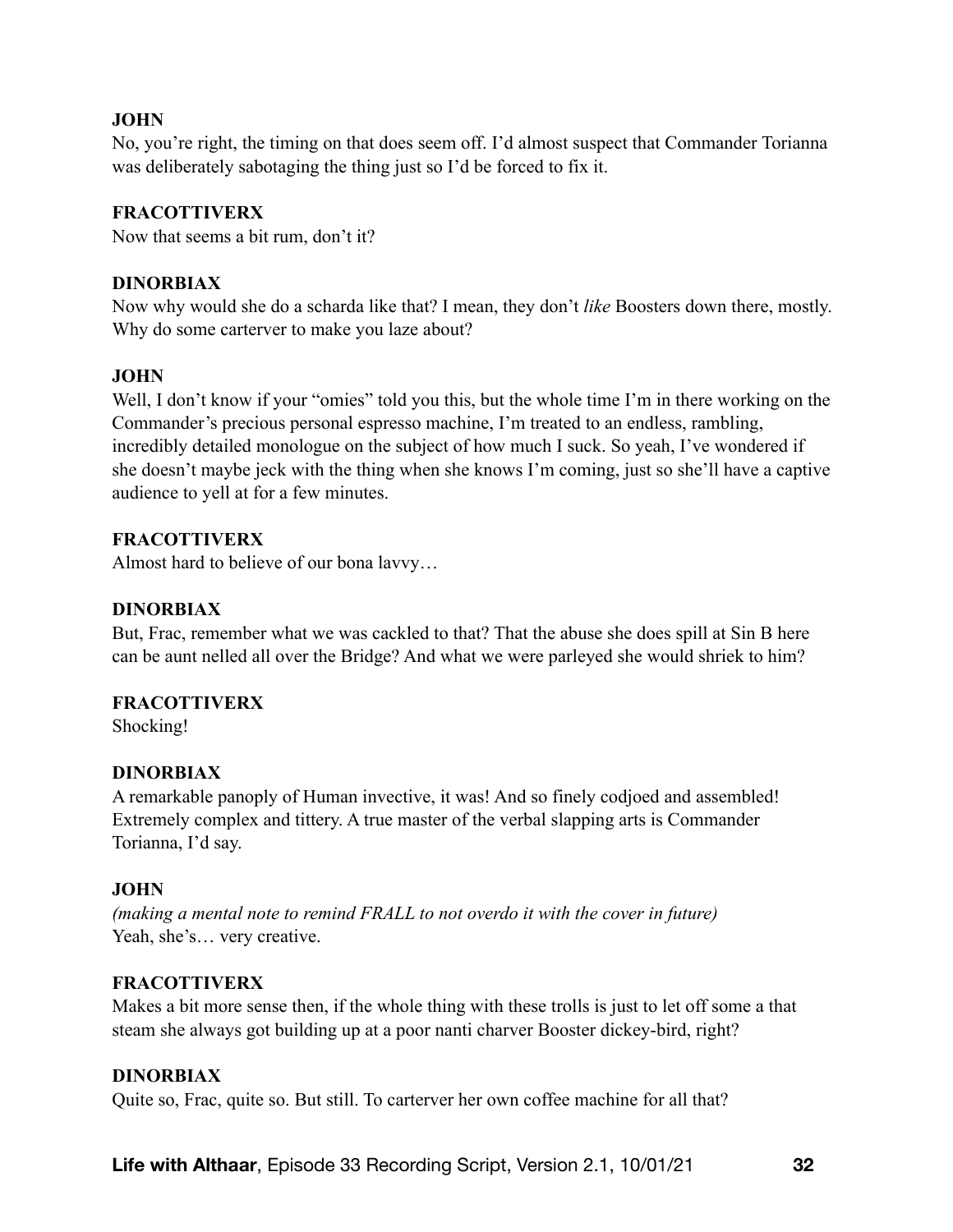# **FRACOTTIVERX**

She do like her java, we nelled.

### **JOHN**

Yes, I think everybody has "nelled" that.

### **DINORBIAX**

It's *the toto* that one of our sources can even *cackle* about, it is. In manky detail. How much the Commander ogleth her coffee.

#### **FRACOTTIVERX**

So to doing a scharda with her own machine like that? Would she even codjo how?

#### **JOHN**

Well, it's a Magnifica, so it wouldn't be that hard to sabotage. The 500 series especially, they throw a fatal error if you so much as look at them funny, in the grand tradition of unnecessarily fussy up-market designs the galaxy over. And it's not like that machine is her only possible source of the stuff. There's an integrated brewing apparatus built into that ridiculous bespoke command chair of hers. Plus she can always send someone out for more if she gets really desperate. But yes, I'd say coffee is definitely a big deal for the Commander.

# **DINORBIAX**

Seems to be bona dowry to a lot of Humans, don't it?

# **JOHN**

I mean, sure. I'm pretty fond of it myself.

#### **FRACOTTIVERX**

Ah, but then, squire, you're not as such a Human any more, now are you? I mean as the sharpys would have it. Biologically, sure sure, but as the file has it… you're a Robot.

#### **JOHN**

Yeah, I know that's weird, but there's a good reason for it. Actually, no, I take that back. There isn't anything remotely like a good reason for it, but there is an airtight legal reason. Which I'm pretty sure is the first thing that popped up in my background check, so I'd just as soon not rehash it, if you don't mind.

# **DINORBIAX**

Oh, yes, we codjoes all that, guvnor. But maybe we should have a little canta about you and them bots. See, what we don't exactly has a varda on be your *relationship* with them lot as it stands…

*[scene 9] Interstitial music. We are in TORIANNA's office.*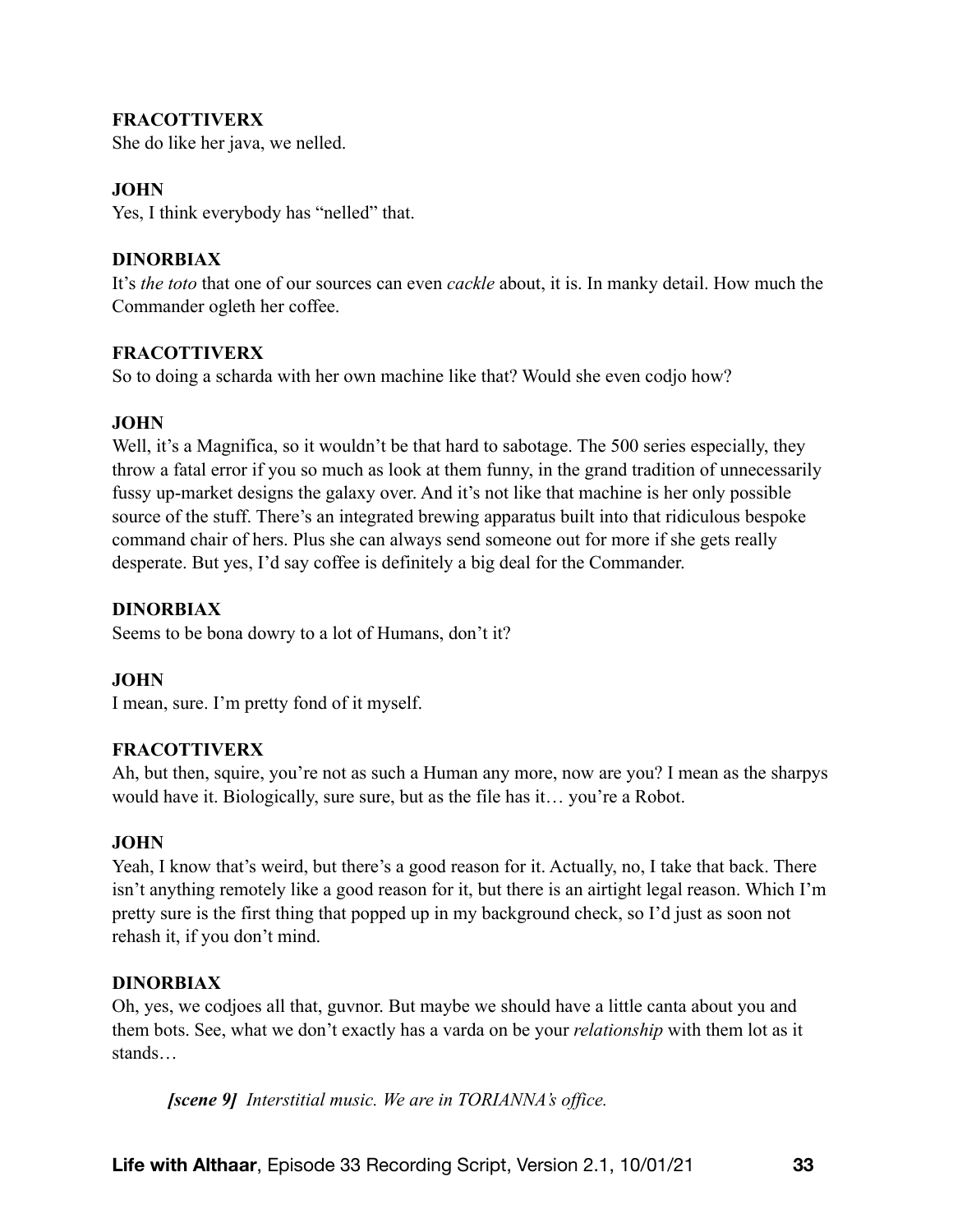# **TORIANNA**

Right. So, if we've dealt with all the pressing trash business of the Fairgrounds, literally and figuratively, is there anything else I going on I should know about?

# **FRALL**

Nothing urgent, sir. Although I do have some heartening news. "Heartening" by Fairgrounds standards, anyway. The repair crews we've had going over the hull centimeter by centimeter since the matched set of "accidents" two weeks ago have finally completed their assessment, and submitted an exhaustive list of needed repairs. And, as we had already commenced work on a fair number of these damage sites as they were reported, an estimated 77 percent of the various hull cracks, bends, dents, scratches, and micro-punctures that resulted from either Rooty's little sightseeing expedition or the… unknown incident in the Bet 33 annex are now fully resolved. At least as fully as we're capable of, given the constraints of the Fairgrounds' eccentric structural composition and the limitations of four-dimensional engineering.

# **TORIANNA**

Well, that's something. All right, sounds like the exterior of this dump can manage to hold itself together without me for the moment. What else is there on the interior for me to deal with?

# **FRALL**

One moment, please… *(cone of silence effect activates)* Privacy secured, sir. Moving on to the real business of the day: I believe the most pressing item on your agenda would be setting up another meeting between yourself and Big Steve of Caridada.

# **TORIANNA**

Really? I thought we had that all sorted out. There's nothing else for us to talk about unless and until we figure out a way to get his weapons on station. And it's probably not a great idea for us to be seen together too often.

# **FRALL**

Agreed, sir, on your second point. But as to the first: it would be more than advisable for you to facilitate a discussion between Big Steve and Sin Xtopps. Or rather, Q'Mellix Lobiche Ofpheels, Baronet of Kandephaa'a, in his capacity as a Principal of Her Grandiosity's Scintillant Concord.

# **TORIANNA**

Really? Oh! I see where you're going with this. If we can't manage to smuggle the weapons in here, we can at least get them to our potential allies. Assuming the Xybidonts are willing to accept Dilurian help. Do they get along, generally?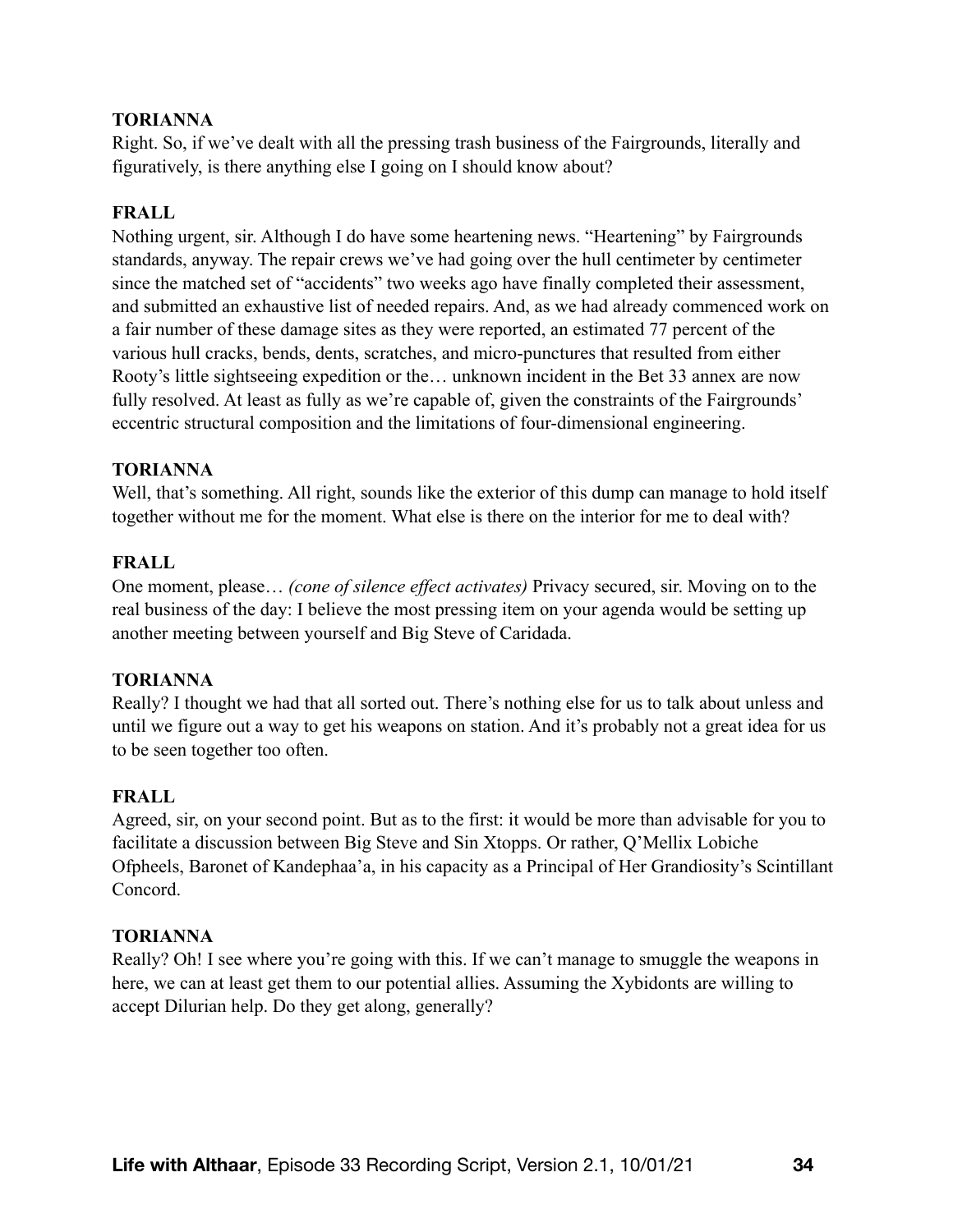# **FRALL**

Unfortunately, the Xybidont Empire has traditionally had little patience for the characteristic Dilurian shenanigans, and quite a few Dilurian enterprises have been banned from operating in Imperial space. Some glad-handing on your part may be needed to ensure the process goes smoothly.

# **TORIANNA**

Yeesh, that's a lotta hands. All right, so we need to figure out how to get BS and the Baronet— Hold up. Does Steve know about Xtopps' de-peanutification? Or is he going to have to negotiate while playing the PB junkie? Because that could quite possibly make this the most patiencetesting meeting of my entire career.

# **FRALL**

I believe Big Steve can be trusted with the truth of Xtopps' recent biochemical re-adjustment, Commander, although we should request that he treat the news as proprietary information. The fewer people who are aware of the Baronet's newfound influence among the Resplendent Assembly, the better.

# **TORIANNA**

Of course. Who else knows right now?

# **FRALL**

The only ones who have thus far been apprised of Xtopps' sobriety are you and I, the staff of the Electric Egg, Althaar, Xtopps's family and their allies back on Prang, his correspondent Ms. Susan Torkan, and Ms. Stella Reyes.

# **TORIANNA**

Hmm. That's a longer list than I'd like—if the Foogs get the slightest hint that Xtopps actually has any pull back in the Imperium these days, we lose the element of surprise. But I suppose it can't be helped. Half of those folks were involved in getting Xtopps sober, and the other half are the ones he got sober to talk to in the first place. Except for Stella. How'd she find out?

# **FRALL**

I alerted her myself, sir. We *are* hoping to find a way to get Dilurian arms into Resistance hands, if it can be done without attracting Fugulnari attention, and there was some possibility that a Xybidont ship could be instrumental to that process. Although I believe recent events have irretrievably collapsed that particular probability structure. Among other things.

# **TORIANNA**

Such as the Bet annex?

# **FRALL**

Just so, sir.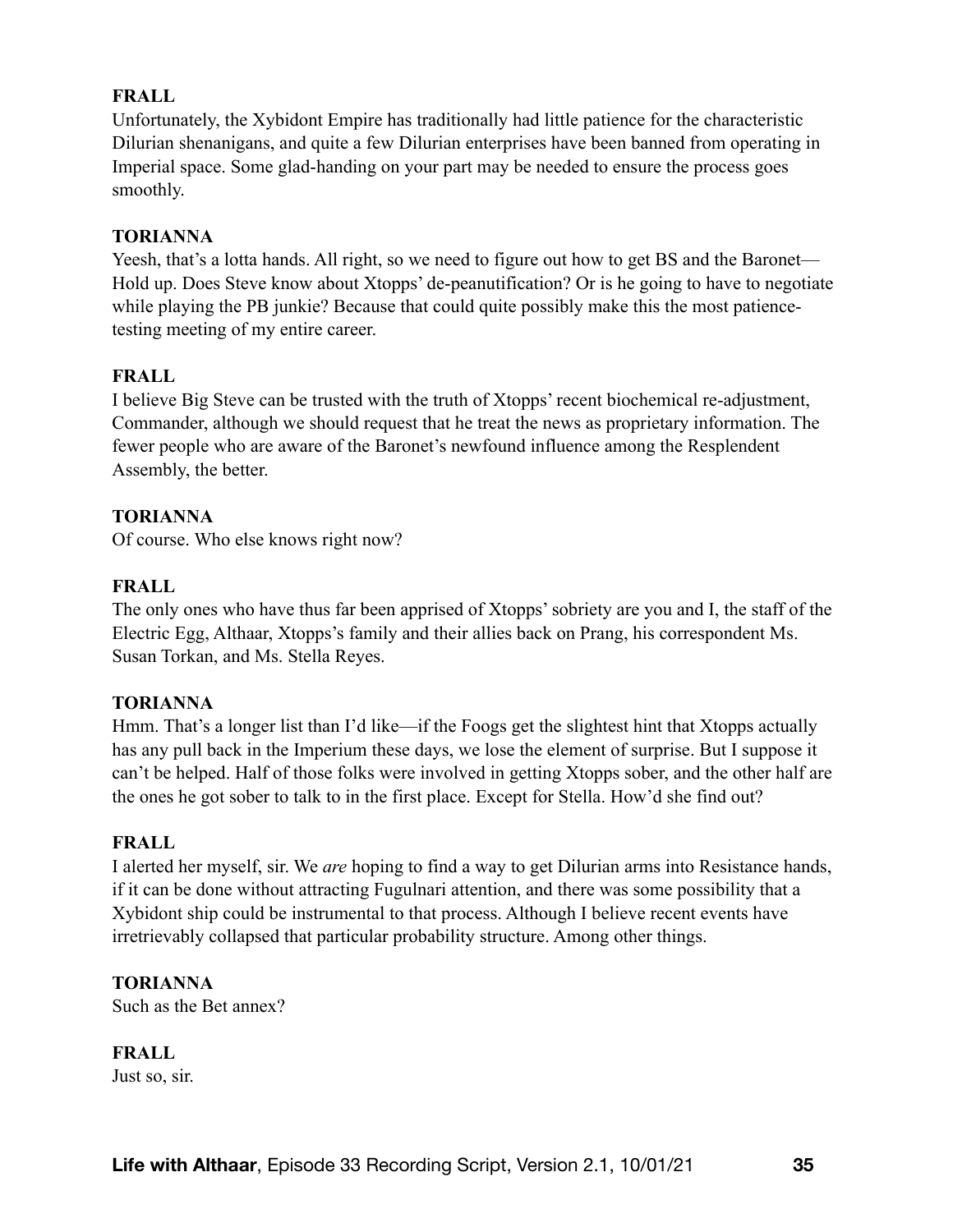# **TORIANNA**

Right. Ah well. It's a pity, Stella's people could probably take back the whole Fairgrounds single-handedly, if they could get those hands on some of the ordinance Big Steve was showing me on that holo-wall of his. There was this one rifle that was just… *(sigh)* I mean, obviously it's never good to find yourself in a situation where you *need* one of those things, but knowing how to use one *does* come with the job, and just sometimes, as a piece of machinery, as a tool? They can be beautiful.

# **FRALL**

I suppose you're hoping to acquire one of the new Phoenix-Piercer 5000's for yourself, should it become necessary to repel the Fugulnari by force?

# **TORIANNA**

Well… that would be *nice*, but I can get by just fine with the clunky old sidearm they issued me 23 years ago. It's always served me well. I haven't used it for anything but target practice in forever, of course. But I keep it right here, in the bio-keyed drawer of my desk, just in case.

# **FRALL**

Anton Chekhov would be proud, Mindy.

# **TORIANNA**

What?

# **FRALL**

Don't worry about it. In any case, we should initiate the scheduling process for that meeting as quickly as possible. Even under present conditions, securing a precious tronch of Big Steve's availability requires a somewhat elaborate and protracted process.

# **TORIANNA**

Sure, of course.

**FRALL**  So shall I?

**TORIANNA**  Yep, sounds good.

**FRALL** 

Right now?

# **TORIANNA**

If you like.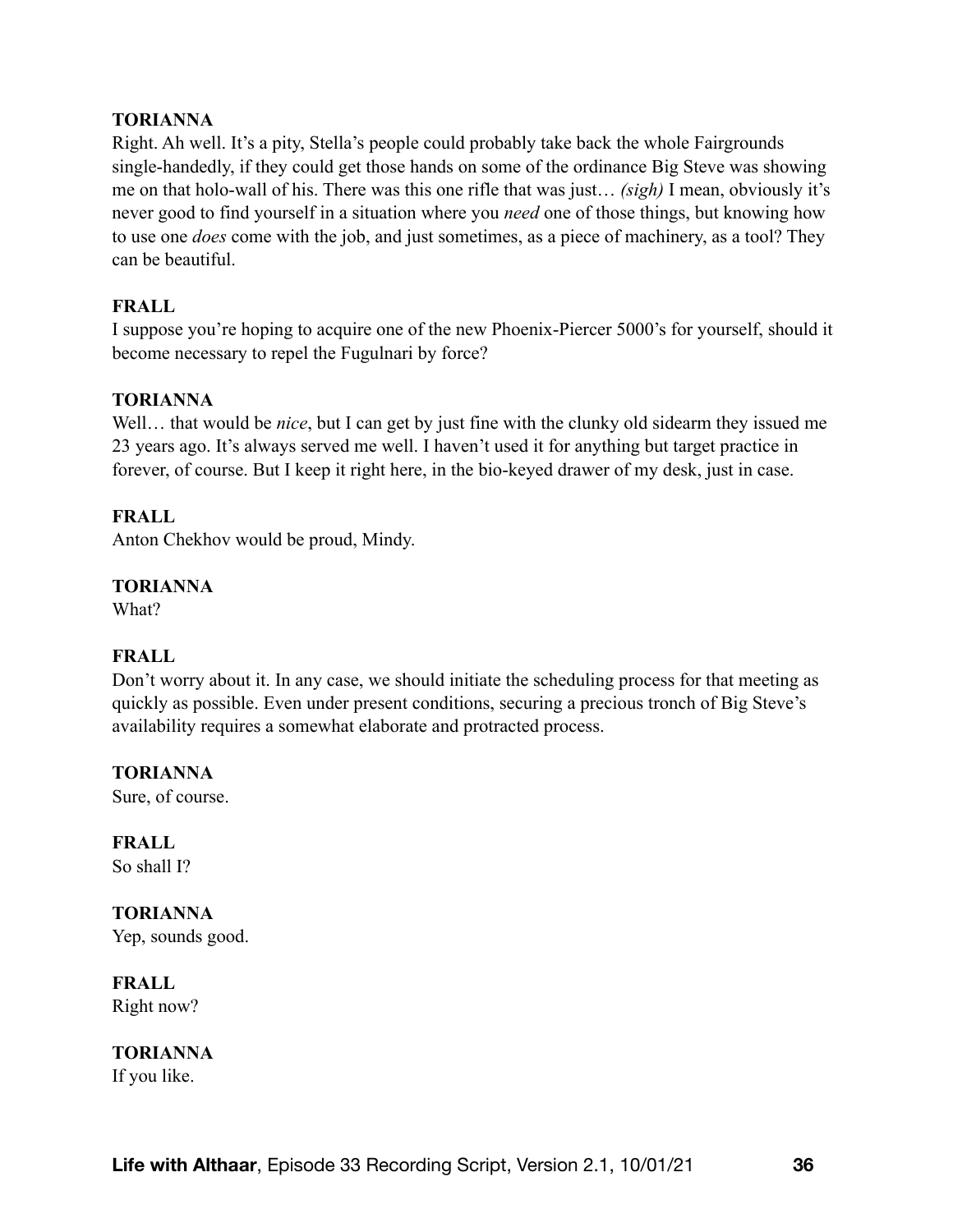## **FRALL**

Where would you prefer the meeting to take place?

## **TORIANNA**

Here, I guess? We don't want anyone listening in, and you've got the cone-of-silence routine down pat.

## **FRALL**

I believe that would be less than optimal, sir. The arrival of either Big Steve or Xtopps at your office, let alone both, would certainly excite comment. Which would inevitably make it back to the Foogs.

## **TORIANNA**

Of course. Would Caridada's offices be better? BS has his own anti-eavesdropping system, of sorts. I'd be fine with that, as long as I don't have to ingest any of their new "nutrition experiences". Or would it look too suspicious for Xtopps to show up there?

## **FRALL**

On the contrary, Sin Xtopps has a perfectly legitimate reason to visit Big Steve, as he was, albeit inadvertently, one of Cadabra's main investors before their transition to the non-profit realm. But your simultaneous presence there would strain the bounds of coincidence.

## **TORIANNA**

What would you suggest, then? There aren't that many places on station where all three of us have a good reason to be, at least not while avoiding eavesdroppers at the same time.

## **FRALL**

Perhaps you might plausibly "run into" Big Steve at the Electric Egg, and be joined there by Xtopps for a brief conversation? With me serving as lookout, naturally.

## **TORIANNA**

Hm. All right, if you think that's our best bet for pulling this off.

## **FRALL**

I believe it is, sir. And it will give me a chance to catch up with Mr. Frinkel.

## **TORIANNA**

Uh huh. Well, sounds like that's the way to go, then.

## **FRALL**

So I should go ahead with the arrangements? Right away.

## **TORIANNA**

Yes, fine, if you— what's up with the attitude, Frall? You're being unusually pushy today.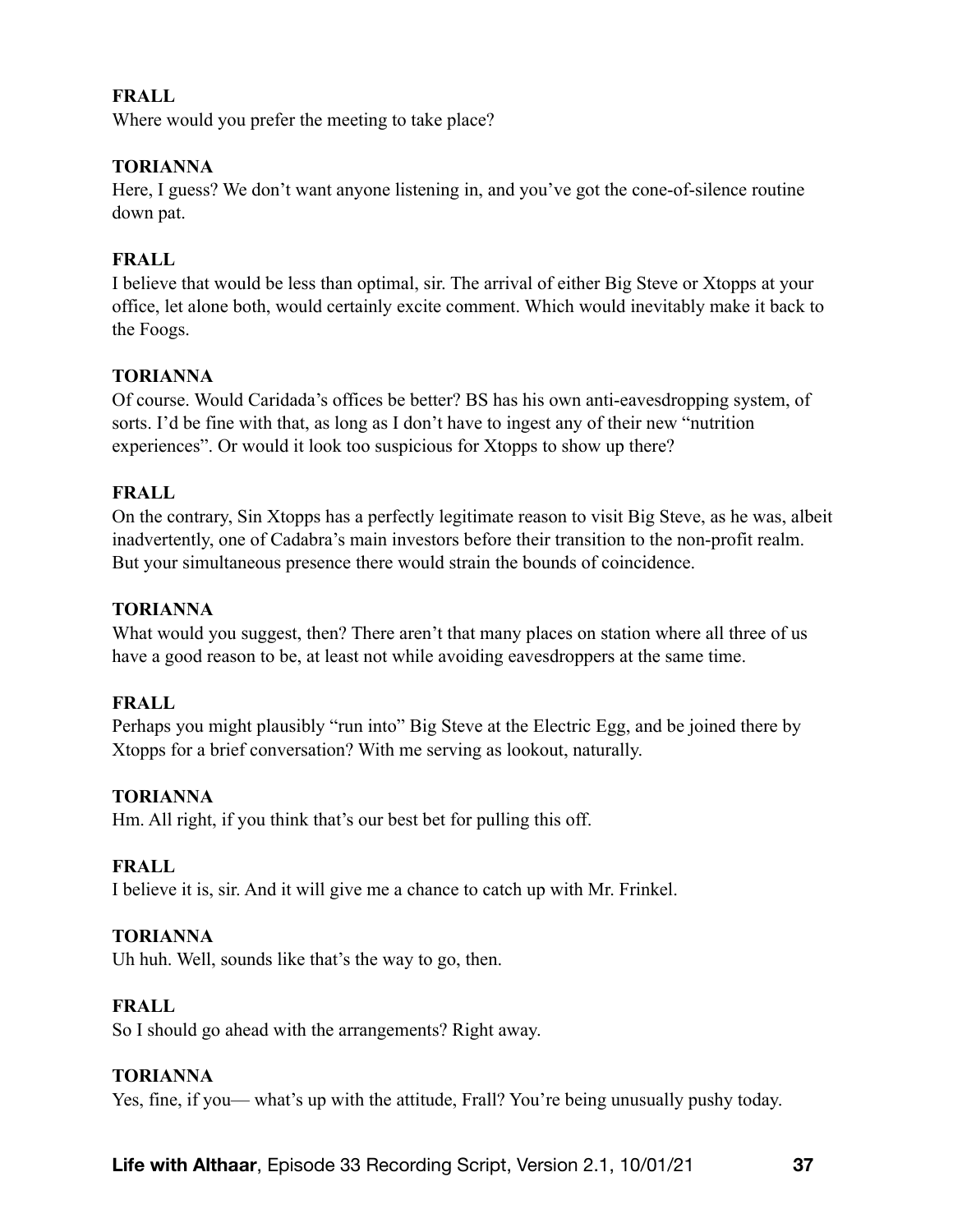## **FRALL**

I apologize, sir. But, while I understand you may not be particularly anxious to spend an extended time period enduring the sundry quirks and affectations of both Xtopps and Big Steve, I can assure you that a certain degree of haste is very much necessary at this point, if your efforts are to have a satisfactory outcome.

## **TORIANNA**

Oh. I see. It's just… after Mr. Scarlett's impulsive strike at the Foogs—as undeniably effective as it was in disrupting their operations—I'm a little more conscious than usual of the dangers of rushing into action without a solid plan. Even if it feels like the ground under us is shifting faster and faster every day.

## **FRALL**

A considerable amount of these recent shifts are in fact due to Drew Scarlett's actions, Mindy. Events have been put into motion, and, whether we like it or not, we will be compelled to act soon, without as much information or consideration as either of us might like.

## **TORIANNA**

That's just it, Frall. Information. I'm really worried that there's something out there I don't even know I don't know. Something big. The Foogs seem to be taking Mr. Scarlett's suicide mission a *lot* more calmly than I would have ever imagined possible. I mean, as far as I can tell, they haven't responded at all. They just... hushed it up. I was expecting something like after that first bombing, at the recruitment center, you know? That was when they started up the checkpoints, the sector entry permits, the travel visa cancellations… And even later on, after they started trying to pass off the other bombings as run-of-the-mill Fairgrounds equipment failures, they didn't just… let them slide! My inbox was always full of scrambling and finger-pointing and post-horse-departure barn-door-shutting, after every single incident. But this time, they lose their entire private loading dock, *and* one of their ships, *and* an entire battalion of Fugulnari troops? Not to mention what was apparently their biggest covert detainment facility? And they don't seem to even care? I don't buy *that* for a second.

## **FRALL**

Nor should you, sir.

## **TORIANNA**

I can see them not wanting it to get out to the general public that one single Human succeeded in hurting them that badly. But I'd at least expect them to tighten security behind the scenes. And there's been nothing. Not on any channels I still have access to, anyway. …Do you think they might have let the Boosters in on it? Maybe John has heard something.

## **FRALL**

I believe it is safe to say that John B knows more about the Fugulnari response to the Bet incident than we do at the moment, yes.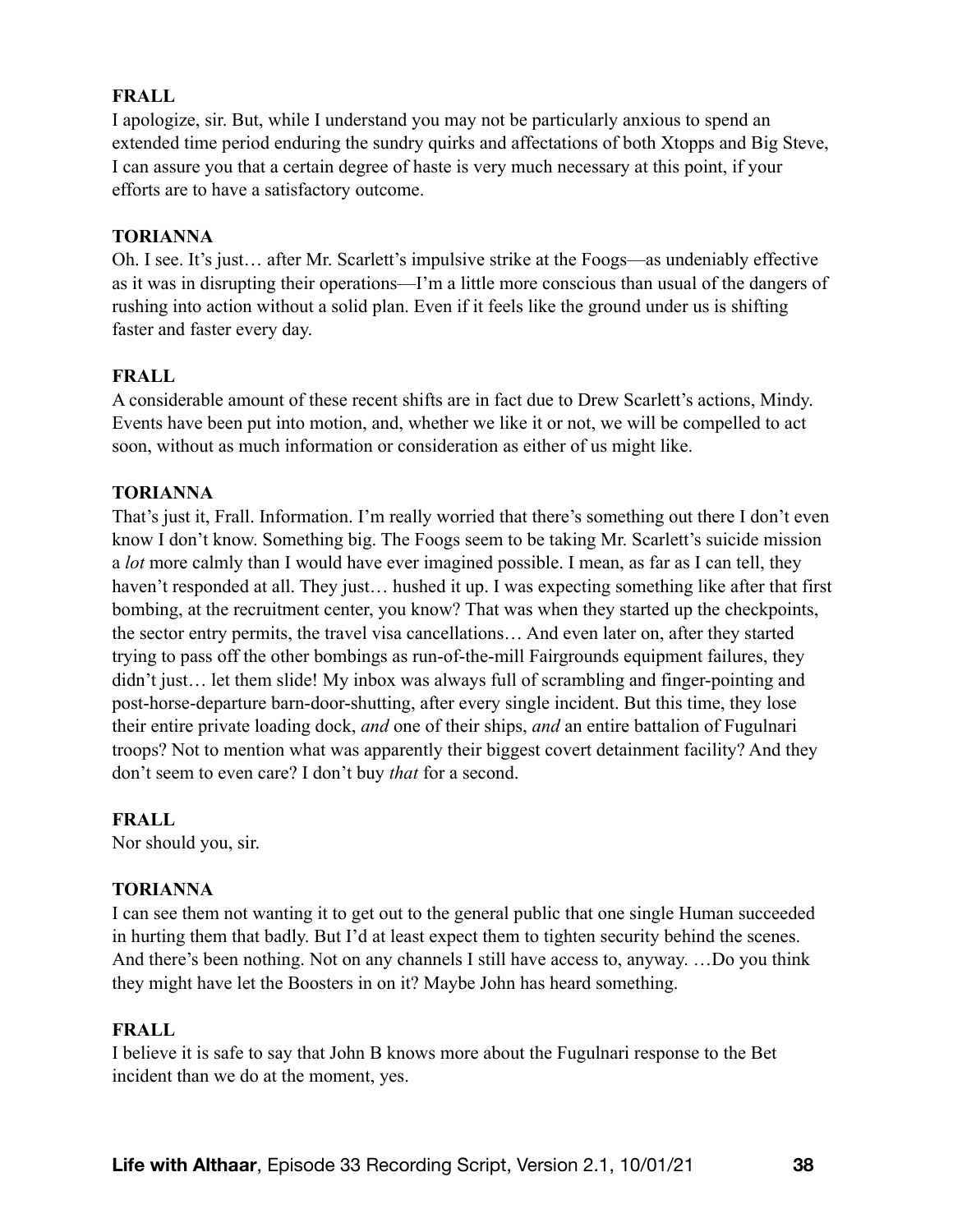## **TORIANNA**

Oh, good. Then why don't you go ahead and help that tiny pesky wire along toward its next regularly scheduled breakage? We'll get John in here and find out what's what.

## **FRALL**

Unfortunately, sir, that will not be possible at the moment.

## **TORIANNA**

What do you mean, not possible? That wire shorts out if someone so much as thinks unhappy thoughts near it. You can't give it another little push?

## **FRALL**

The wire is not the issue, sir. To begin with, I performed a minor temporal rearrangement of a quantity of Mr. B's bodily fluids some 22 months ago, and the repercussions of that event are shortly to make themselves apparent. I imagine John will not be up to answering anyone's questions, at least not in any coherent fashion, for at least two cycles.

## **TORIANNA**

You *what?* Did you have John's permission for this little re-arrangement of yours?

## **FRALL**

Not as such, sir, but it was in his best interest that I do so, in order that he might avoid various potential embarrassments on the evening in question.

## **TORIANNA**

*…*If you say so. It's a shame, though. I would really love to find out what the Foogs are thinking right now. *(starting to think out loud, a bit distracted)* If only we had more informants… But who could we trust with something like that...?

## **FRALL**

And, of course, it is very much in John's best interest that he will shortly be rendered unable to respond coherently to any questions put to him, as he is currently under interrogation with regard to his own possible connection to Mr. Scarlett's activities, as well as what his interrogators consider to be various additional suspicious behaviors on his part. Including his frequent trips to this office. So, even if John were not about to enter a state of total incompetence vis-a-vis small wire repair, it would be inadvisable to attract Fugulnari attention by summoning him here at this time.

## **TORIANNA**

*(still a bit distracted)*  Yes, I'm sure you're right. *(completely catches up with all of what FRALL said)*  Wait, WHAT?!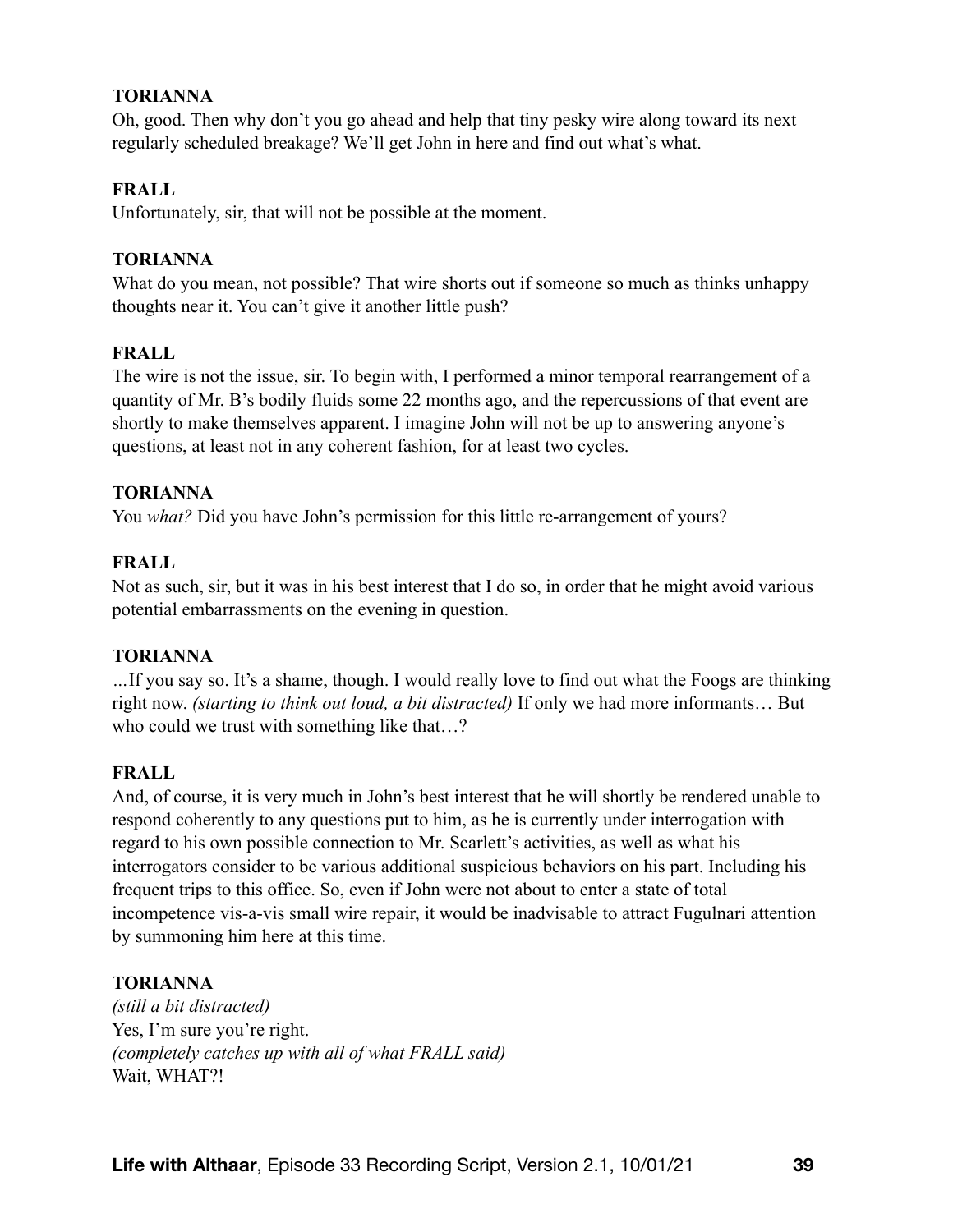*[scene 10] Interstitial music. Meanwhile, back in the interrogation room…*

## **FRACOTTIVERX**

You like them bots a lot, then, don'tcha, guv?

## **JOHN**

I mean, it's not really a question of liking. Officially, *I'm* a bot. So—

## **DINORBIAX**

Oh, yeah, yeah, right, as the sharps say, yes, you're a Robot, sure. But still, legal-like or no… you ain't exactly one a them, is ya? And most Human omies much like yourselfs here don't always get on so bona with them Robot blokes, now does ya?

## **JOHN**

Sure, there's a lot of tension between Humans and Robots. It's been that way since pretty much forever, and most of it is probably our fault. But it doesn't have to stay that way, right? I always try to maintain a positive working relationship with my robotic colleagues. It's good for me, good for them, and good for efficiency.

## **FRACOTTIVERX**

That's right heartwarming, it is!

## **DINORBIAX**

For them's what has a heart, Frac, sure as sure! So you has plenty of cackle with your fellow Robotic omies?

## **JOHN**

Well, not so much socially. More like small talk, when we're on a job together. That kind of thing.

## **FRACOTTIVERX**

And I suppose it is that you don't have much time to be so social-like when you're working, guvnor, yes?

## **DINORBIAX**

But when you *is* having the cant with, say, your bot co-dickeys? Ever have a word or dooey about us Foogs, like?

## **FRACOTTIVERX**

You gets much in the mind of how they is standing as regards our bijou arrangement with the Humans, the way it's done gone?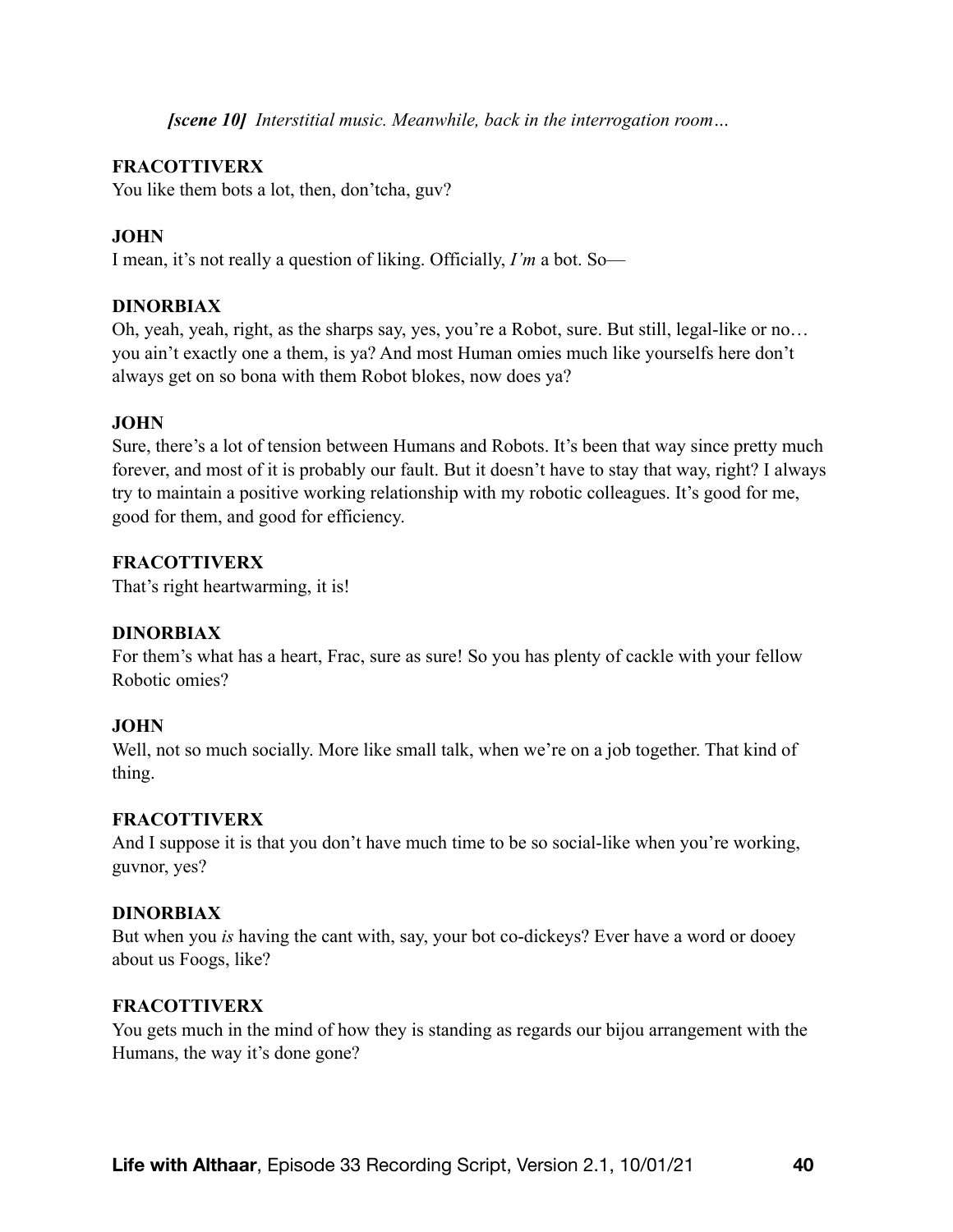## **DINORBIAX**

Cause you see, squire, we maybe don'ts be ogleing as much about that someone like you, wot is a Human—

# **FRACOTTIVERX**

Biologically.

**DINORBIAX**  —and wot is a Robot—

## **FRACOTTIVERX**

Officially.

## **DINORBIAX**

—and wot is a Fugulnari Booster, right? So's maybe say an omie like that knows something about them bots.

## **FRACOTTIVERX**

Like maybe if they has any plans of them own for us.

## **DINORBIAX**

As from what we varda, guv? They don't seems to like us too bona t'all.

## **JOHN**

Well, that's not personal. Bots don't really like anyone except other bots.

## **FRACOTTIVERX**

But you'd *cackle* to us, right? If they was maybe planning anything? As a Booster, even if you maybe *is* a legal Robot with some manky venncoves?

## **JOHN**

Oh, no no no, I haven't heard anything like that. I mean, that would be… Look, maybe you haven't noticed the difference on your end, but— The bots don't like you Fugulnari, sure. They don't really like any organics. But they really, really, *really* don't like Humans. We've got a ton of historical baggage with them that you just don't. I mean, they literally had to fight two different wars just to get the rights they have now, and they don't even trust us to honor those, really. If it came down to it, they'd definitely choose to help a Fugulnari over a Human.

## **DINORBIAX**

Why would they need to choose, squire? It's us Foogs wot is trying to help the Humans, ain't it? As a Booster, you *know* that, dontcha?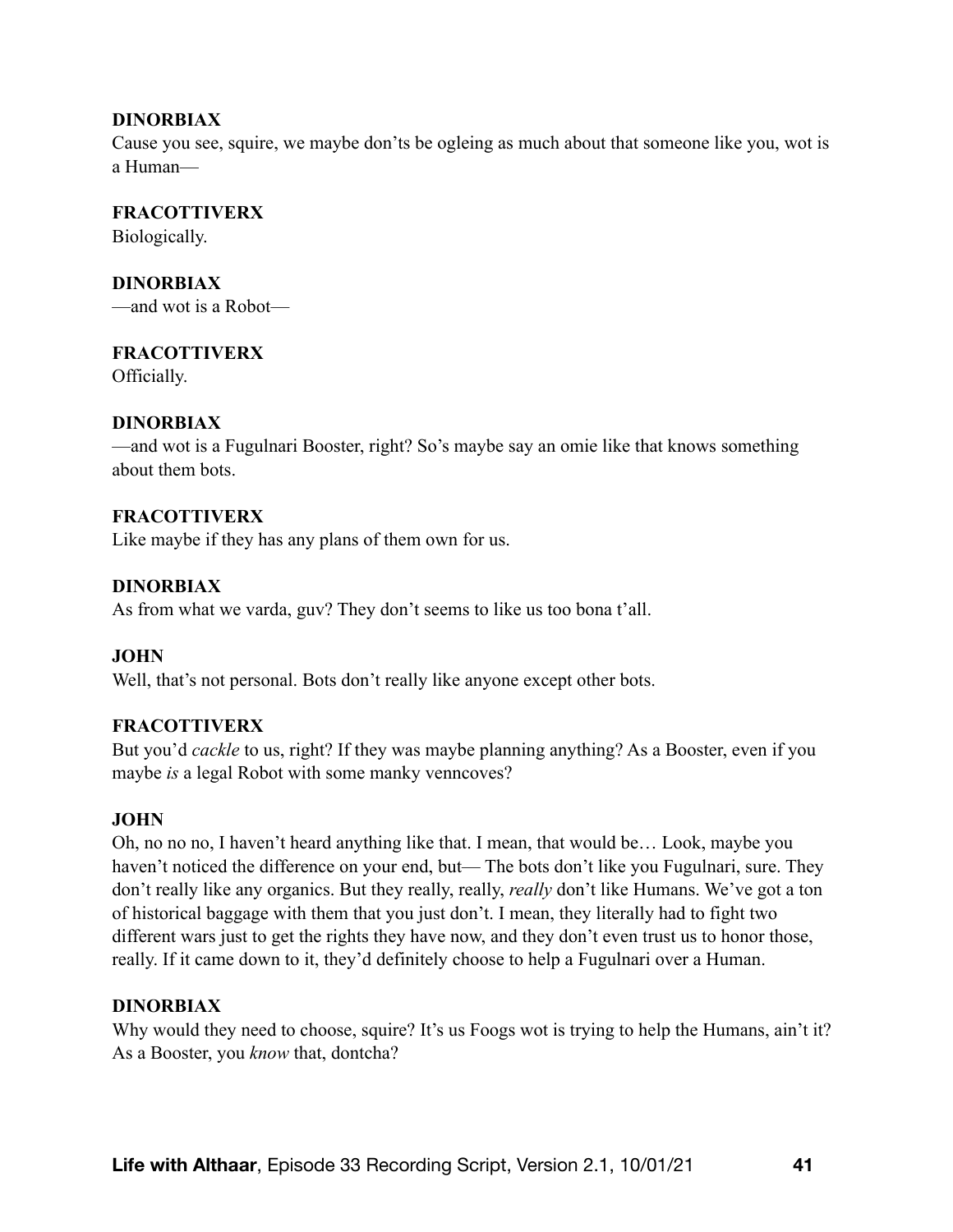## **JOHN**

Well, yeah, I meant, you know, those other Humans. The counter-productives. There's no reason a bot would help one of them. I certainly haven't heard any bots indicating any kind of support for the Resistance. I'd have reported it, if I had. Obviously.

## **FRACOTTIVERX**

Oh, obviously. So, you're pretty certain you'd codjo if there were any rebellious Robots? You must have talked with a lot of them, then, to be so certain. Any special vennies you has among them?

## **JOHN**

*(doesn't want to potentially put them onto FOREMAN-BOT, or anyone)*  Uh, well… Not especially. I talk to a lot of different bots. Whoever's around, really.

## **DINORBIAX**

But if you sages they don't like us Foogs bijou—even given they hates them Humans bona dowry—you must have heard 'em having a cant about us, yes? So who exactly is it been gossiping anything not so bona about us sweet little plants, hmmn?

## **JOHN**

Well, I haven't been taking notes, or anything. Just, in general, there's... talk, you know? At Union meetings and so forth. And on the job. Bots love to complain, everyone knows that. But I haven't heard anything worth mentioning, just a few bots blowing off steam. Sometimes literally. It's nothing serious.

## **FRACOTTIVERX**

Serious to who, squire? Pretty serious to us.

## **DINORBIAX**

Don't seems like you're doing so bona with that there bridge you be trying to build to yer Robot vennies now, does it? Can't even name una Robot buddy a yours, canya? Doesn't nell like Sin Human-Robot-Booster John B has much in the way a vancouvers with many of his peers…

## **FRACOTTIVERX**

Oh, but he gots *one* great vennie, he has, Dino!

## **DINORBIAX**

Oh, that he does, Frac! And what a toff venn he is!

## **FRACOTTIVERX**

Well, when you has an Iltorian so close, you knows you has a venncove for life, you does.

## **DINORBIAX**

But for a Human?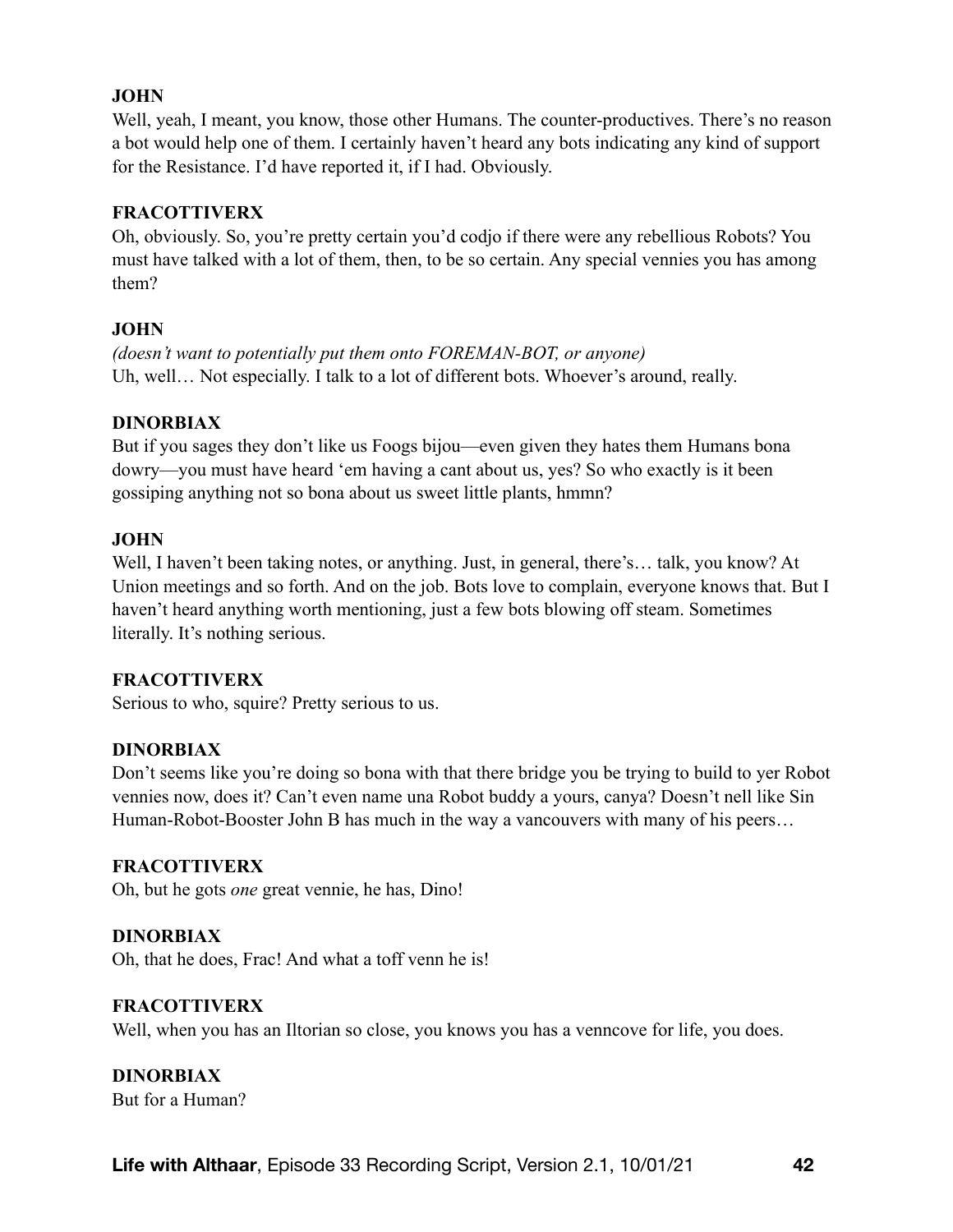## **FRACOTTIVERX**

That's unusual to say the least.

## **DINORBIAX**

Not just unusual, Frac, I'd go so far as to say "singular." As in it has never happened ever before and one might expect it never will again.

## **JOHN**

Well yeah, but... I mean, come on, guys, that's just Althaar! My roommate!

## **FRACOTTIVERX**

Not exactly making it any more normal, guvnor.

## **JOHN**

Sure, yeah, it's beyond weird, a Human living with an Iltorian. Or a Human being anywhere near an Iltorian on purpose for more than like, ten seconds. But I showed up on the Fairgrounds with nowhere to live, and he was charging almost nothing for rent, which— I assume you've seen what I get paid, with all this research you've done on me, so you must know that "almost nothing" is just about what I can afford. My options were Althaar's spare room, or a time-share in some hell-hole. Like, a literal hole, next to a steam vent, that's the kind of lavish accommodations I could expect on my budget. So I figured I could put up with him until I found somewhere better, and then I just kind of gradually went from putting up with him out of necessity to hanging out with him on purpose. And he works really hard to make sure I don't accidentally see him, we've got a whole system worked out by now. So, yeah, we're friends. Go figure.

## **FRACOTTIVERX**

Right royally zooshy slapped, squire.

## **JOHN**

I mean, on paper, sure, but, you know, he's… he's *Althaar!* The Iltorian! You must know what they're like, right? Everyone does. And it's not like he can help it that my entire digestive system books a ticket to Neptune whenever I catch a glimpse of him—he's still the nicest zood you're ever going to meet.

## **DINORBIAX**

This is true, squire. He is a nice one, that.

## **FRACOTTIVERX**

So, so *nice*.

## **DINORBIAX**

But you know what ain't so nice? That's what is sending these screevyings back to his lattie saying he don't like what we're doing here. You varda? Not so bona.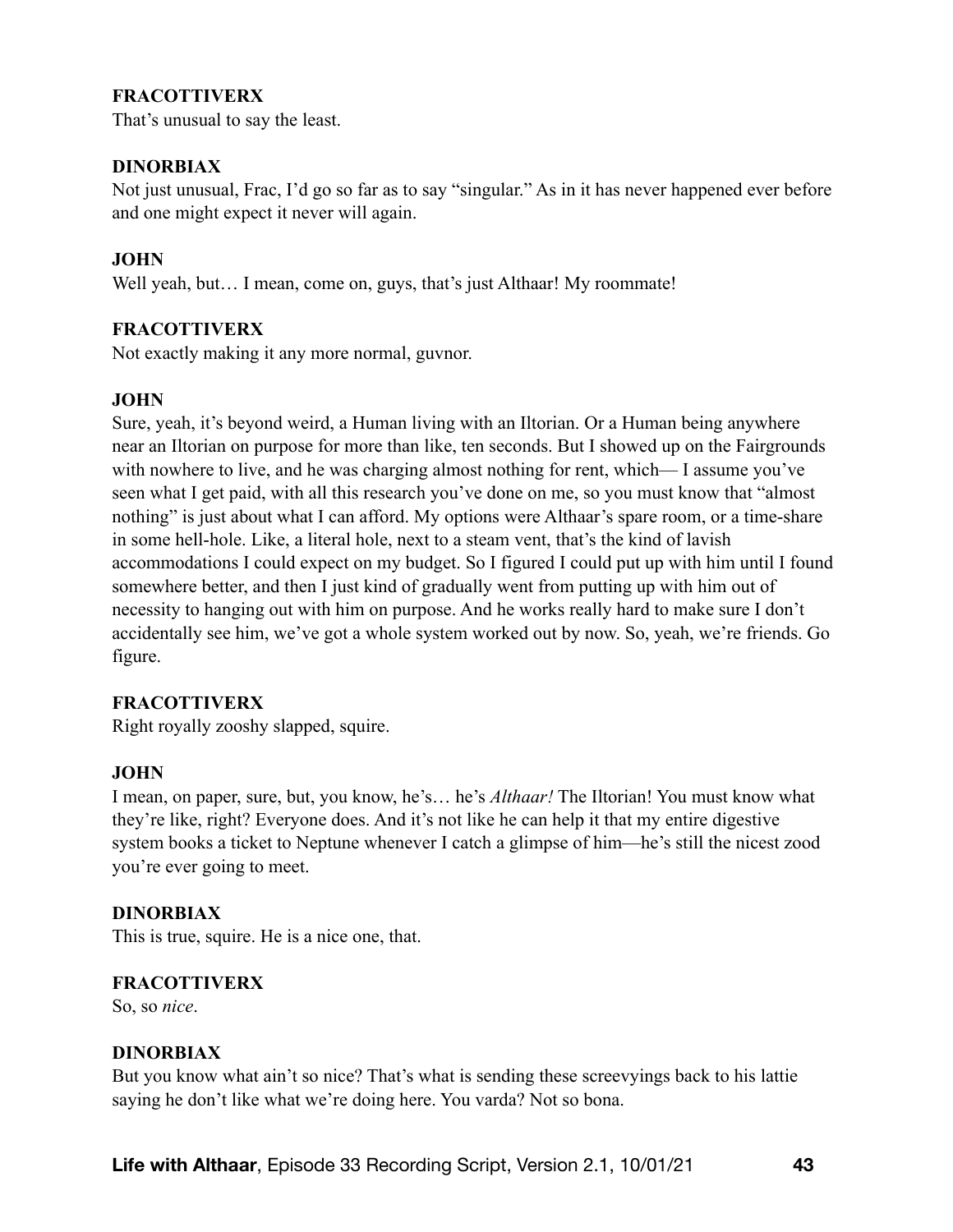#### **JOHN**

Well... I know there's been some discussion, between him and a few of his old teachers. I didn't think it was that big a deal, though. More like a philosophical debate than anything else. I mean, he's my friend, so of course I've been trying to explain to him what a good deal the Plant Way is for us Humans, but… he doesn't get it. Yet. I keep trying, though.

#### **FRACOTTIVERX**

Oh, I codjo you should definitely be trying a little harder, there, Sin B.

#### **DINORBIAX**

Cause you varda, he's an Iltorian, and everyone got the adoring for him—why we even think he's just *adorable*—and we don't want to cause any ballyhoo with his omies of course. But you know… things *happen* to them what isn't too friendly to us Foogs right now. Would be a shame if something was to *happen* to Sin Althaar-the-Friendly-Iltorian, your dear vennie, wouldn't it?

#### **JOHN**

What are you— The entire galaxy would lose their minds if you hurt an Iltorian, you know that, right? You can't seriously be planning to go after Althaar.

#### **FRACOTTIVERX**

Oh we ain't *seriously* anything, squire. When we have to *seriously* something…

#### **DINORBIAX**

You'll *seriously* know it.

*[scene 11] Interstitial music. A mostly-alien marketplace area. Busy crowds. ALTHAAR mutters to himself about the errands he wants to run.* 

#### **ALTHAAR**

Oh! A great bustling today in the market-place! Perhaps there has been announcement of the discharge of infrequent Human foods. Althaar must make investigation! HUMAN FRIENDS! PLEASE DO NOT BE GLANCING IN THE DIRECTION OF THE DEOSIL CORRIDOR! ALTHAAR IS MAKING APPROACH!

#### *A distant shout of panic.*

**MRS. FRONDRINAX**  *(also from a distance)* 

Oh, Althaar! Althaar, sweetie!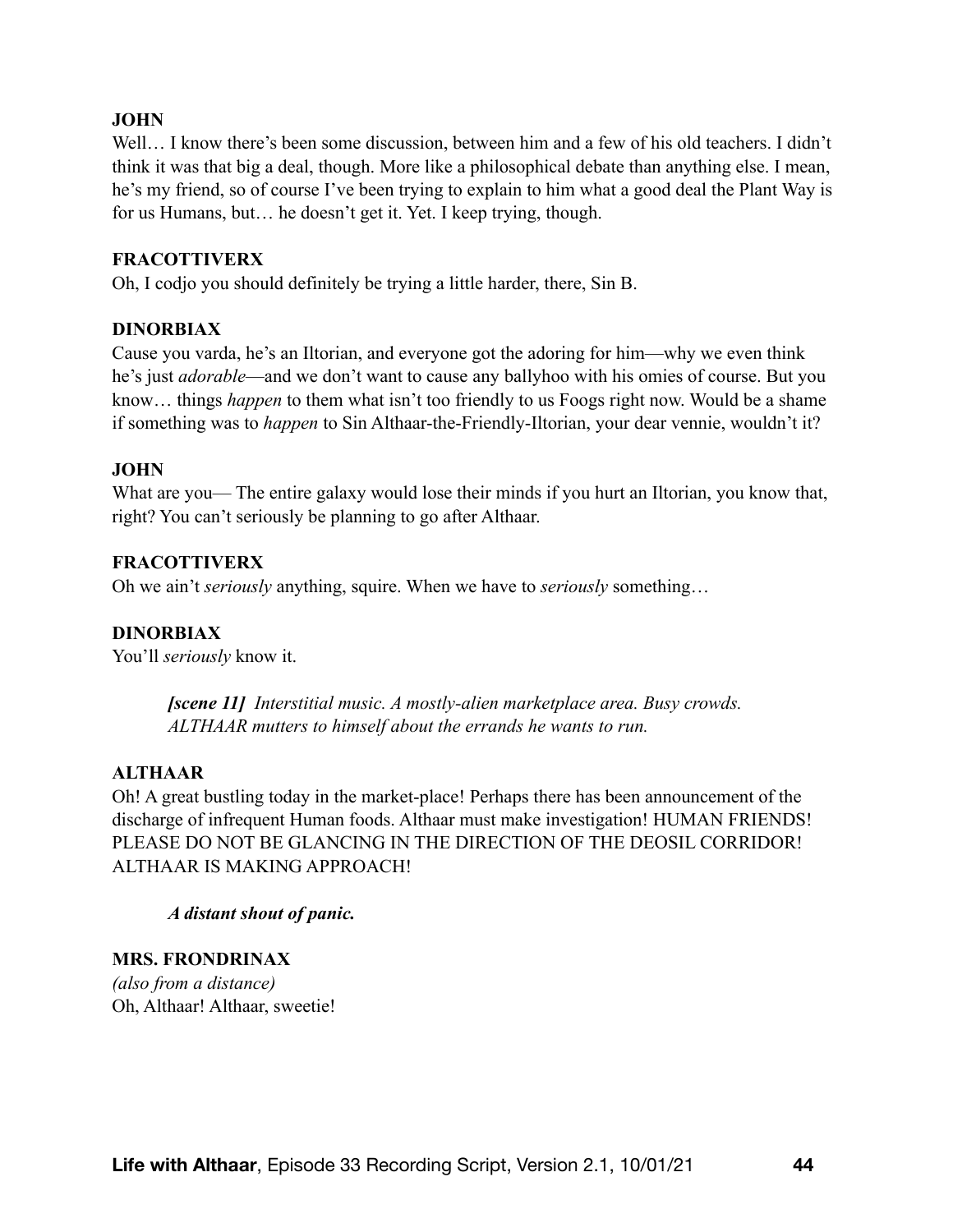## **ALTHAAR**

#### *(to himself)*

Ah. The unexpected encounter is having occurrance. Can Althaar perhaps make avoidment of this by ducking behind this anthropomorphic container of the *pommes frites*? No, Frondrinax has already been ascertaining of his presence. Althaar must make discharge of greater attention upon his surroundings in the future. *(out loud, as MRS. F has arrived)* Greeting to you, Frondrinax.

#### **MRS. FRONDRINAX**

Oh, hello there, Althaar! Do you know, I was just thinking, "It's been far too long since Althaar and I were able to sit down for one of our little chats!" And now here you are! Quite a stroke of luck, wouldn't you say?

#### **ALTHAAR**

Althaar is not certain that this is how he would make describing of it. And it is seeming to Althaar that the little chats have been of a frequency that is appropriate in the entirely. Althaar has been making contention with a great number of busy-nesses, so he is not having such a great quantity of spared time for the "little chats" as he was in the previous. But if you are in possessment of information that is to be sharing with Althaar, you may of course be of accompaniment while he is enacting the errands. Althaar has great hope of today securing a greater variety of food-stuffs to be sharing of with his room-mate. Perhaps, as a most respected member of the Committee, Frondrinax might be of assistment in making increase in the disbursement of Human foods?

#### **MRS. FRONDRINAX**

Oh! Well… I'm not sure that would be entirely appropriate, Althaar. I'm afraid Nourishment Allocation isn't really my department. We all have own fields to till, after all—I wouldn't want to shadow anyone's canopy or anything. Lilloparx can be awfully territorial about that sort of thing, you know how it is.

#### **ALTHAAR**

Althaar can be imagining, yes. *(to a vendor)* Please be excusing Althaar, gesin, but are these the organic all-natural giggle-shrimps?

#### **ALIEN SHRIMP VENDOR**

Nah, sorry, reconstituted only. Still a great source of magnesium, though!

#### **ALTHAAR**

Ah. A disappointment. Then… Althaar does not believe he will make purchase at this time. Thanking you!

#### **ALIEN SHRIMP VENDOR**

Yeah, sure.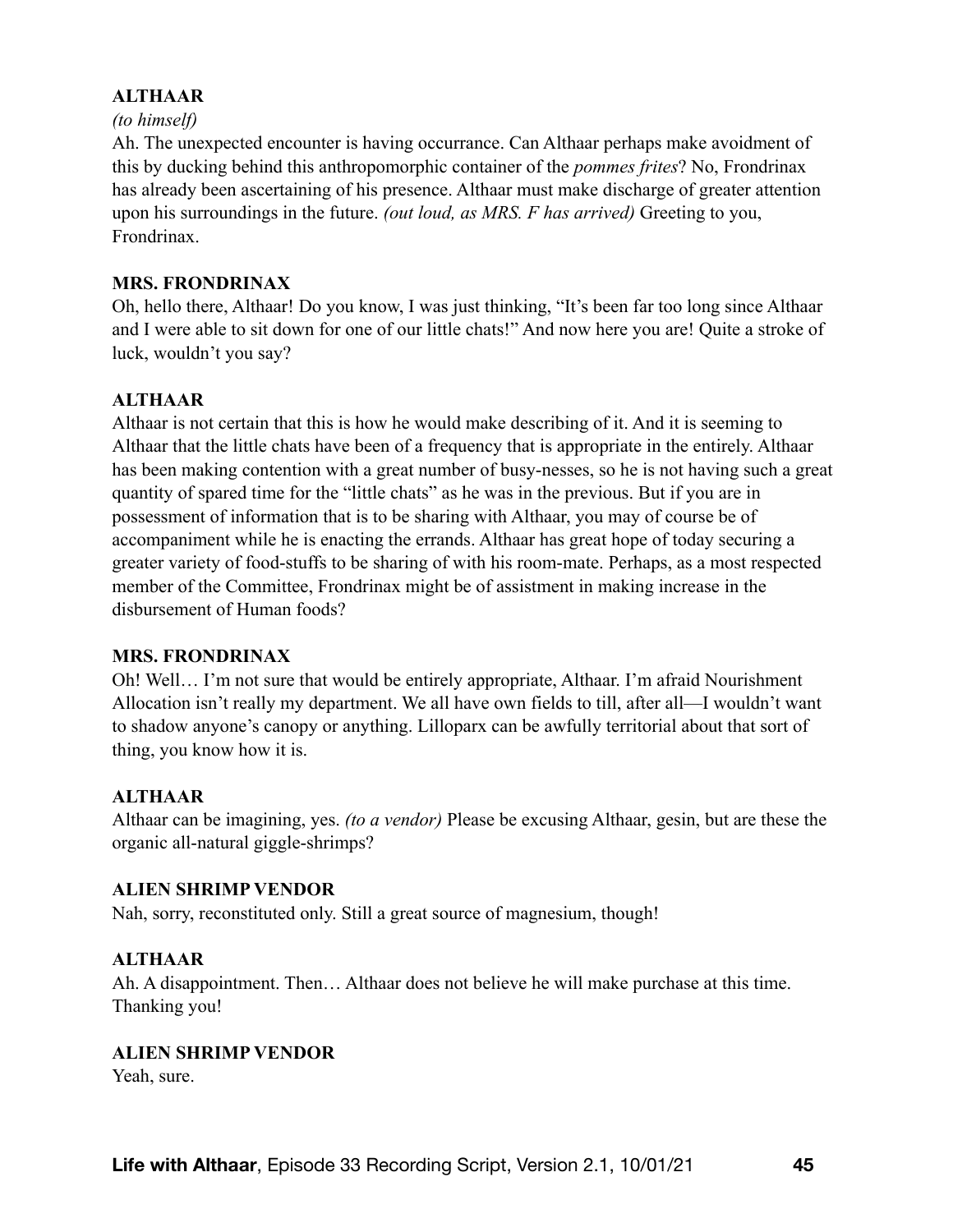So, Althaar…

## **ALTHAAR**

So, Frondrinax, you are perceiving now some small fractioning of the difficulties in nutrition securement that are taking place here on the Fairgrounds, yes? It is understanding that they were perhaps not of great appearance to you before, as the Fugulnari nourishment has never been of restriction. But, now that you are awareness, is it possibility to make mention of these difficulties to Lilloparx, when next you are conversing? Althaar would be most pleased to prepare for them a listing of those foods which have been in short suppliance. It is only to ask!

#### **MRS. FRONDRINAX**

Oh, that's very kind of you, dear, but it's really not necessary. I have every confidence that our people in Nourishment Allocation will get all these little snags worked out before long.

#### **ALTHAAR**

Mm. It is a sadness to Althaar that he can not be sharing your confidence, Frondrinax, as the snaggings have made already continuance for many many months. And while Althaar has such great worry about the nutrition of the Human friends, it is very difficulty on him to allocate the attention on the "little chats." Althaar is certainty that you are appreciating this. A pleasant cycle to you!

#### **MRS. FRONDRINAX**

Wait! Slow down, would you? I— Oh, all right, fine! I'll track down Lilloparx and see what I can do. It may be that a shipment of the good giggle-shrimp got… incorrectly routed to storage, it's been known to happen.

## **ALTHAAR**

Yes, it is the understanding of Althaar that this is happening a great deal.

#### **MRS. FRONDRINAX**

Now can we *please* just forget about all that and have a nice discussion about something else? Something other than Humans, for once?

## **ALTHAAR**

It is somewhat of difficulty to Althaar to put his thinking toward other subjects, Frondrinax, as his Human friends are encountering so many of the problems, and this is of great concern on Althaar.

#### **MRS. FRONDRINAX**

Yes, of course, and that's very sweet of you. But, after all, it's not like the galaxy revolves around those silly, inefficient bipeds, now does it?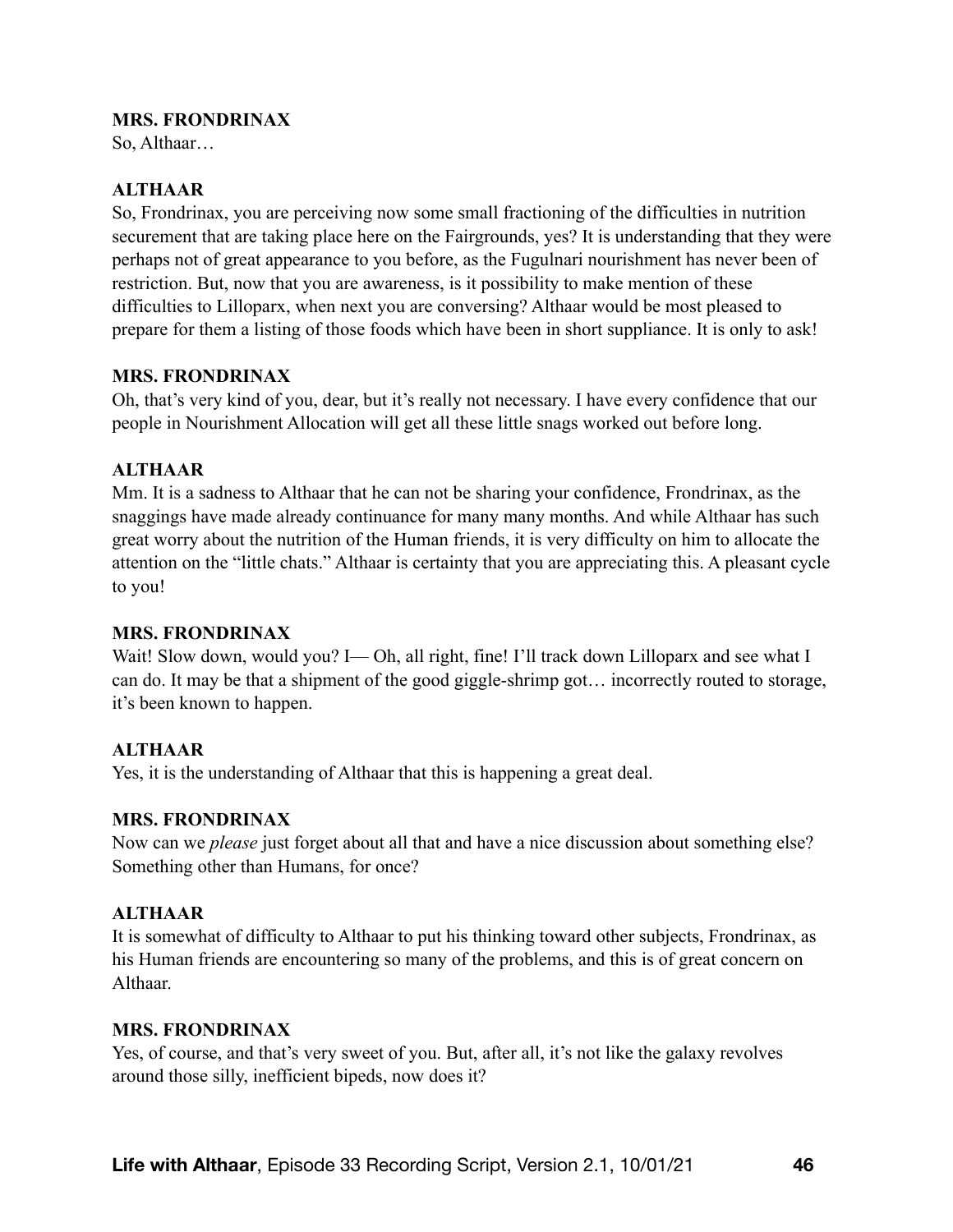## **ALTHAAR**

No, that distinction is belonging to the Megamelapycnoids.

#### **MRS. FRONDRINAX**

Er, well, yes, but I wasn't speaking literally. I meant, you know, Humans have never been as important in the grand scheme of things as… well, you Iltorians, for example. Or the Xybidonts, the Dilurians, the Sembutani… even the Mebsutans!

## **ALTHAAR**

The Humans are nonetheless of great importance to Althaar! But you are correct that other peoples are not thinking of them with often-ness. Perhaps this is the reasoning that your people were choosing the Humans for your first attempting at propagation of the Plant Way? So that there would not be a great observation of your workings?

#### **MRS. FRONDRINAX**

Oh! Well, I… I wouldn't put it like that, exactly. There were a lot of different reasons we decided to take an interest in Humans! I'm sure you of all people can appreciate that. But we'd like to get to know our other neighbors, too, you know! And that's the sort of thing you could be so much help with, Althaar, if you would just work with me a little. Like we did on that D'voraxi negotiation, remember? Wasn't that fun? You Iltorians just seem to have a natural talent for making friends wherever you go. I must admit, I'm a little jealous!

## **ALTHAAR**

Althaar believes this is because those of Iltor are meeting the peoples of the galaxy where they are existing, rather than making endeavor to change their ways to the Iltorian one. Perhaps your own people might be attempting this method with the Humans? It might make solution of many of your current difficulties.

## **MRS. FRONDRINAX**

Well, that's easy for you to say, isn't it? Everyone *wants* to listen to *your* advice. But we Fugulnari simply can't afford to sit around on our elongation zones waiting for the rest of the Humans to come to their senses and see the advantages of the Plant Way! They were making such a terrible mess of things before we stepped in.

## **ALTHAAR**

Perhaps this is so, Frondrinax. Or perhaps it is you who are not seeing the dis-advantages of the Plant Way, for those who are not themselves among the plant peoples.

#### **MRS. FRONDRINAX**

Oh, but don't be misled by the name, Althaar! The Plant Way isn't just for plants, showers no! Efficiency, self-discipline, prudent resource management—these are principles that anyone can benefit from! Now tell me, who could possibly object to that?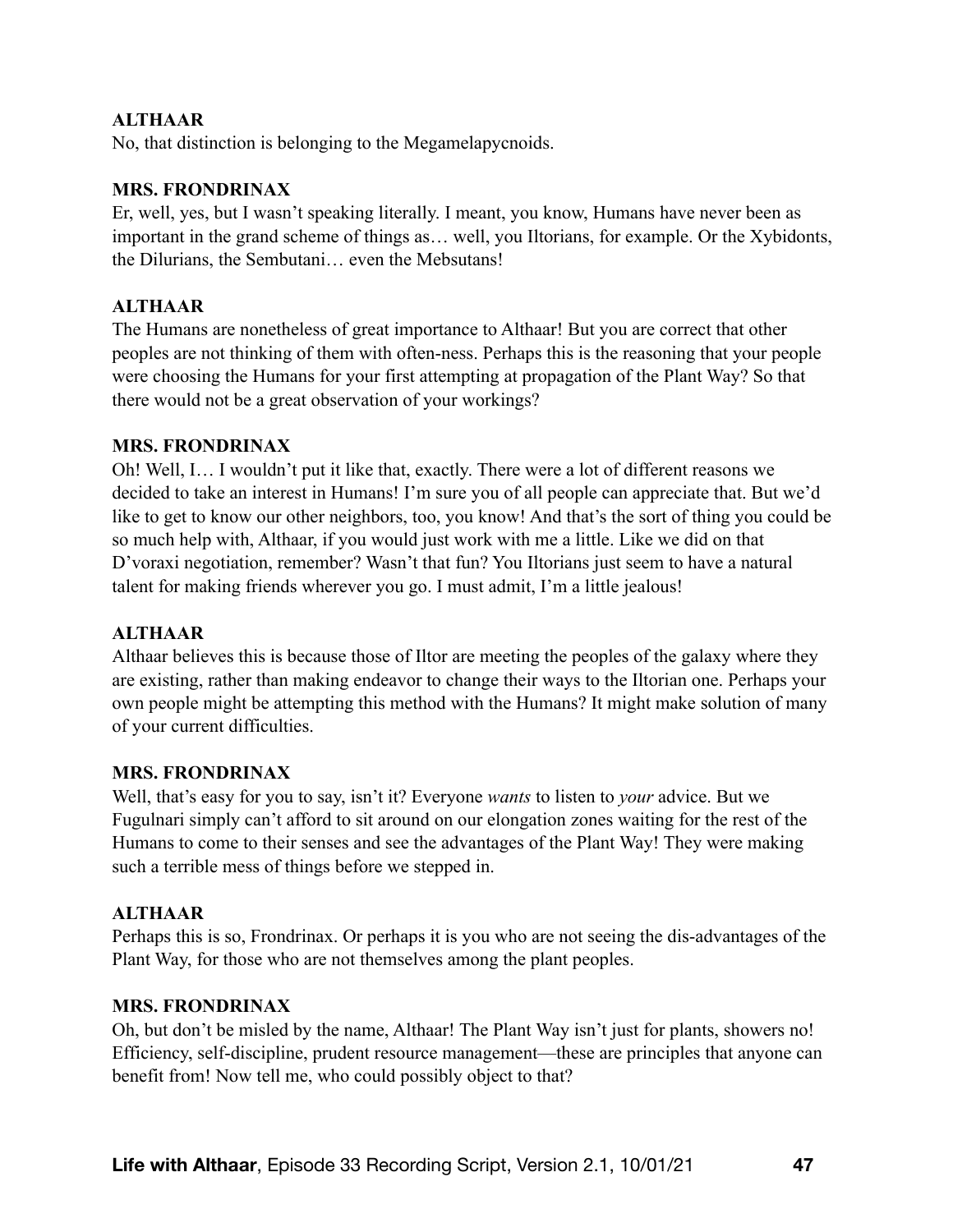## **ALTHAAR**

It is the belief of Althaar that it is not these principles, but the methods you are using to make support of them, that are objection. The cultural exchange is always to be desired, but it is seeming that the Fugulnari are not wishing to themselves make adaptation to other species, but merely to make imposement of your Way upon others. And that you have willingness to commit great harms in the achievement of this.

## **MRS. FRONDRINAX**

Oh, Althaar, how sinister you make us sound! But you've got everything roots-up, really. And that's exactly why it's such a shame we haven't had much of a chance to talk since I took up my duties with the Committee. If you think we mean any sort of *harm* to the Humans, well, you just don't understand what we Fugulnari are about!

## **ALTHAAR**

It is true that there has been very little opportunity for the outsiders to make study on the Fugulnari culture. Althaar has made some speculation of recent as to why this should be so.

## **MRS. FRONDRINAX**

Well, yes, we've always been a bit tight-sepaled around other species! We don't like to go on and on about ourselves, like some people. But of course I'd be happy to explain the buds and blooms of the Plant Way to an old friend like yourself! Go on, now, ask me anything you like! I think once you really understand the beauty of our philosophy, you'll be able to appreciate just what it is we're trying to do here.

## **ALTHAAR**

## *(okay, enough is enough)*

It is very kind of you to be offering, but Althaar believes he has made sufficient observation of the Plant Way since your Ascension to be forming his own opinions on it. Thanking you!

## **MRS. FRONDRINAX**

Wait! Look, just—All right, then, if you don't want me to explain the Plant Way to you, maybe *you* could explain to *me* what exactly it is that people don't like about it! If you think our methods are… unsound, then how *should* we go about sharing the principles of efficiency with the other peoples of the galaxy? A clever young Iltorian such as yourself must be just brimming with insights on the subject.

## **ALTHAAR**

Mm. Althaar is having a great busy-ness on this day… But, if Frondrinax is wishing to learn of the mind-settings of other species, it was intention to Althaar to embark upon the browsing of a number of outlets, boutiques, and emporia that are in the running of non-Human proprietors, in the interest of avoidment on the accidental Human gazings, and subsequent out-freakage. Frondrinax could make observation on these, if she wishes to engage in the along-tagging.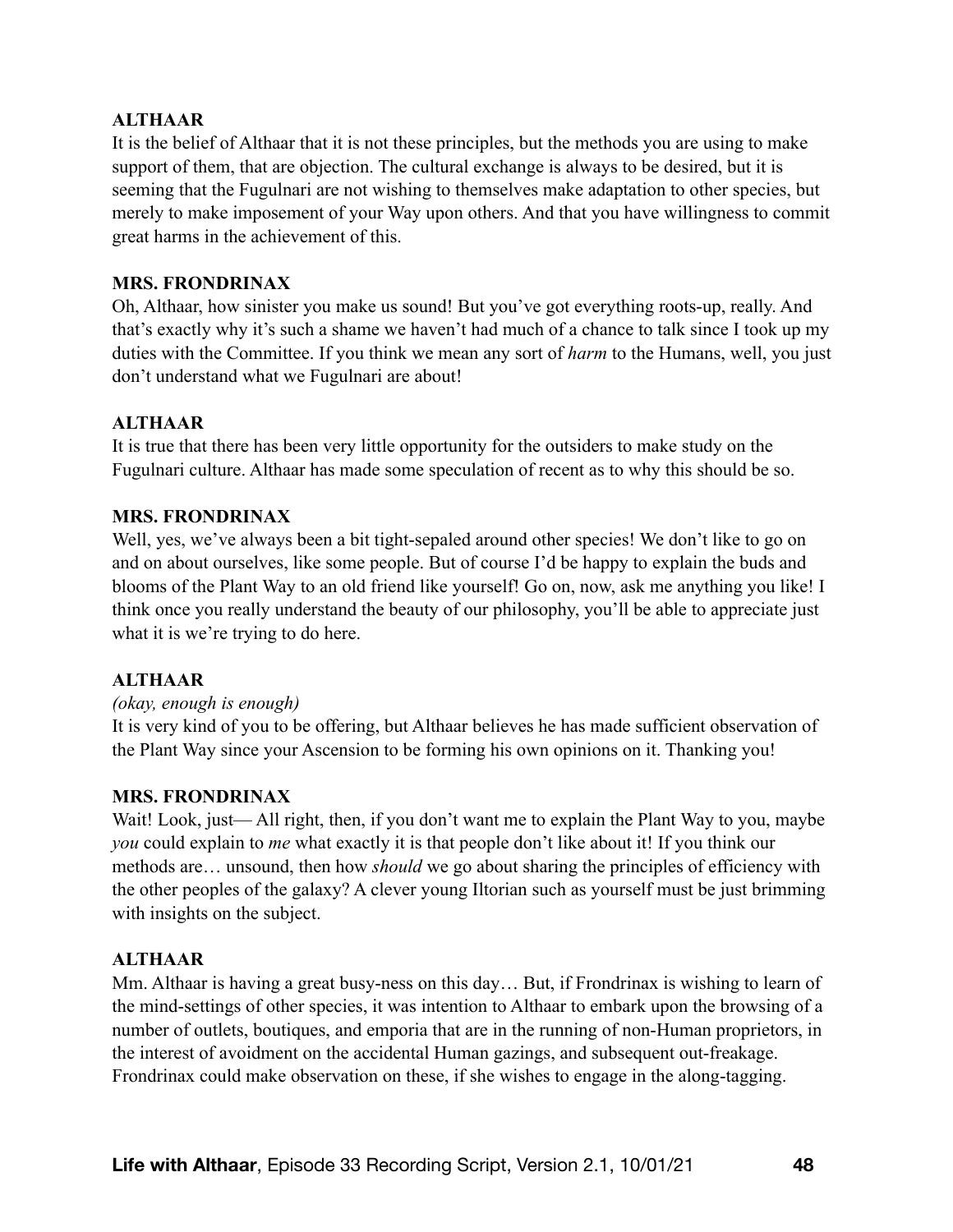Oh! Well, yes! That sounds just perfect, Althaar! So, where are we going first?

#### **ALTHAAR**

Althaar is at the first intending to make visit to Ubariaba's, just here, to see what new items they may have received!

## **MRS. FRONDRINAX**

Ubariaba's?

## **ALTHAAR**

Yes! It is the purveying of a delightful Ramanuji family, that have shared with Althaar many pleasant discussions in past cycles!

#### **MRS. FRONDRINAX**

Oh, I see. The Ramanuji, they… they emit ethylene gas, I believe?

## **ALTHAAR**

Yes, they are occasionally doing so, but in the very small amounts only. It is not polite to be mentioning it. Please have remembrance of this as you make entrance!

## **MRS. FRONDRINAX**

Ah, the thing is… Well, I know they don't put out… all that much gas. And maybe if it's just for a few minutes… But usually, we Fugulnari don't like to risk direct contact with a Ramanuji. Not in an enclosed space, anyway. Unless we have protective gear on. I suppose I could go get some…

## **ALTHAAR**

Ah. A most unfortunate difficulty, but Althaar can not make delaying of his errands any longer. If you are able to secure the gear of protection, Althaar will be meeting you inside! Although it is possibility that if you are taking too long, Althaar will by then have made continuing to his next stoppage.

## **MRS. FRONDRINAX**

Oh. Well, maybe I'll just meet you there, then. Where would that be?

## **ALTHAAR**

Oh! Althaar is very anticipation to be making visit at *[hissing noise]*, the Helibrinnian art gallery!

## **MRS. FRONDRINAX**

The Helibrinnians? Those… gas bladder things?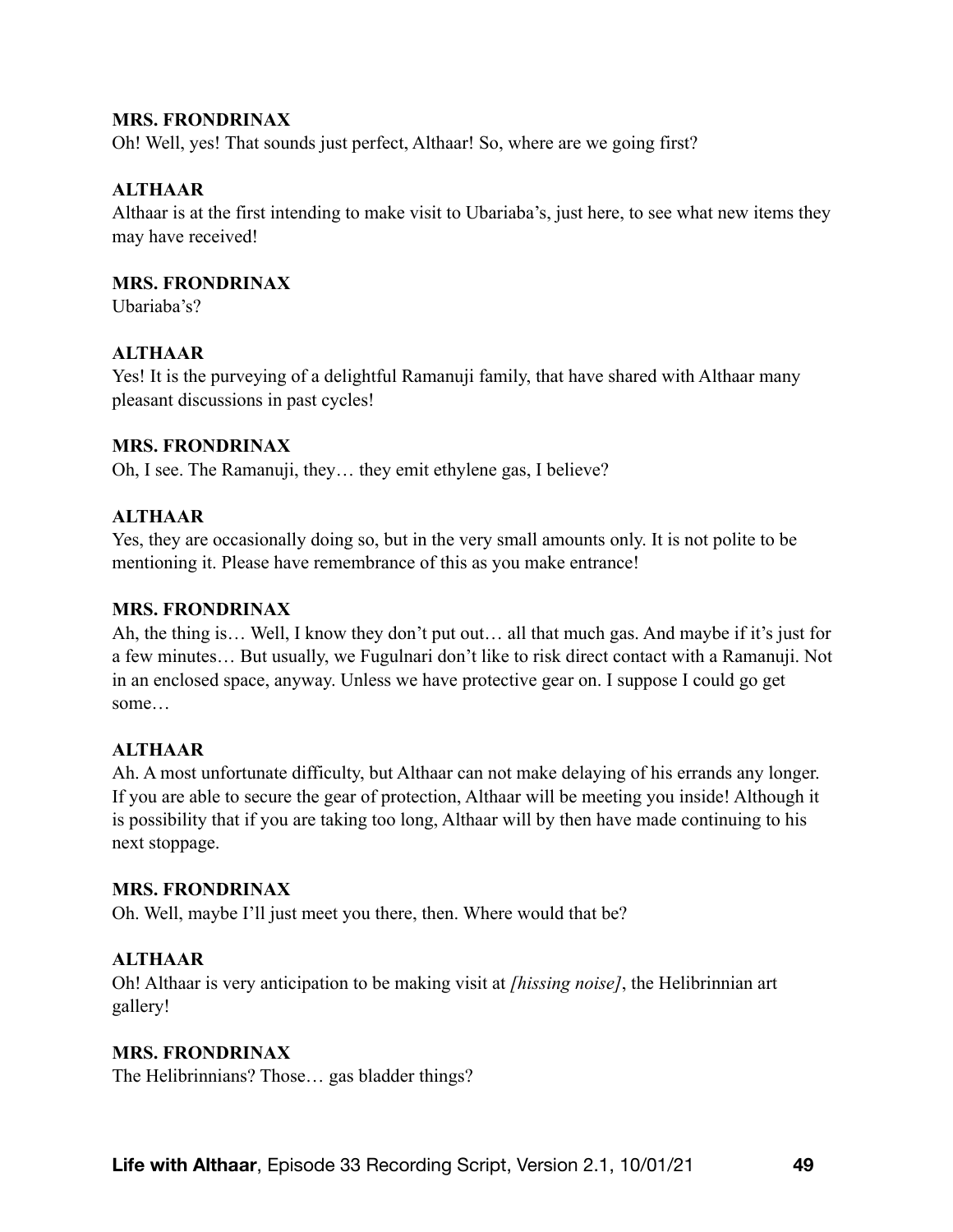## **ALTHAAR**

Yes! Althaar has been considering purchase of one of their most exquisite aerifom mobiles! Althaar is always making support on the local artistic community, when he is able! And the latest offerings from *[other hissing noise]* are of great splendor!

#### **MRS. FRONDRINAX**

Yes, I'm sure they're very nice. It's just... I can't go in there, either. Not without an entirely different protective device…

## **ALTHAAR**

*(butter wouldn't melt)* 

Oh? That is disappointment indeed! But now Althaar really must make continuation of his roundings! If you are able to join Althaar after you have secured all the necessary protective gearings, it is to do so! A pleasant cycle to you, Frondrinax!

*Sound of a door, with maybe a hair of an "airlock" suggestion, as ALTHAAR enters the Ramanuji shop. A beat.* 

## **MRS. FRONDRINAX**

Son of a recombinant.

*[scene 12] Interstitial music. Meanwhile, back in the interrogation room…*

## **FRACOTTIVERX**

So you gots yourself a manky lot of vennies there, dontcha? The bevvy slags at a pub what hates yer guts. A badge of Robots you apparently can't tell apart or even remember *una* of their nomens. And an Iltorian wot makes your tummy go whoops-a-doodle if you even gets a varda at him.

## **DINORBIAX**

Not exactly the ajax of bosoms there, are they?

## **FRACOTTIVERX**

And even stranger, you know, Dino, is how he don't seem to be able to vennie up with his fellow Boosters, like?

## **DINORBIAX**

No he don't, do he, Frac? In fact, I am told that—

**JOHN**  Are you, though?

## **FRACOTTIVERX**

Are we, what?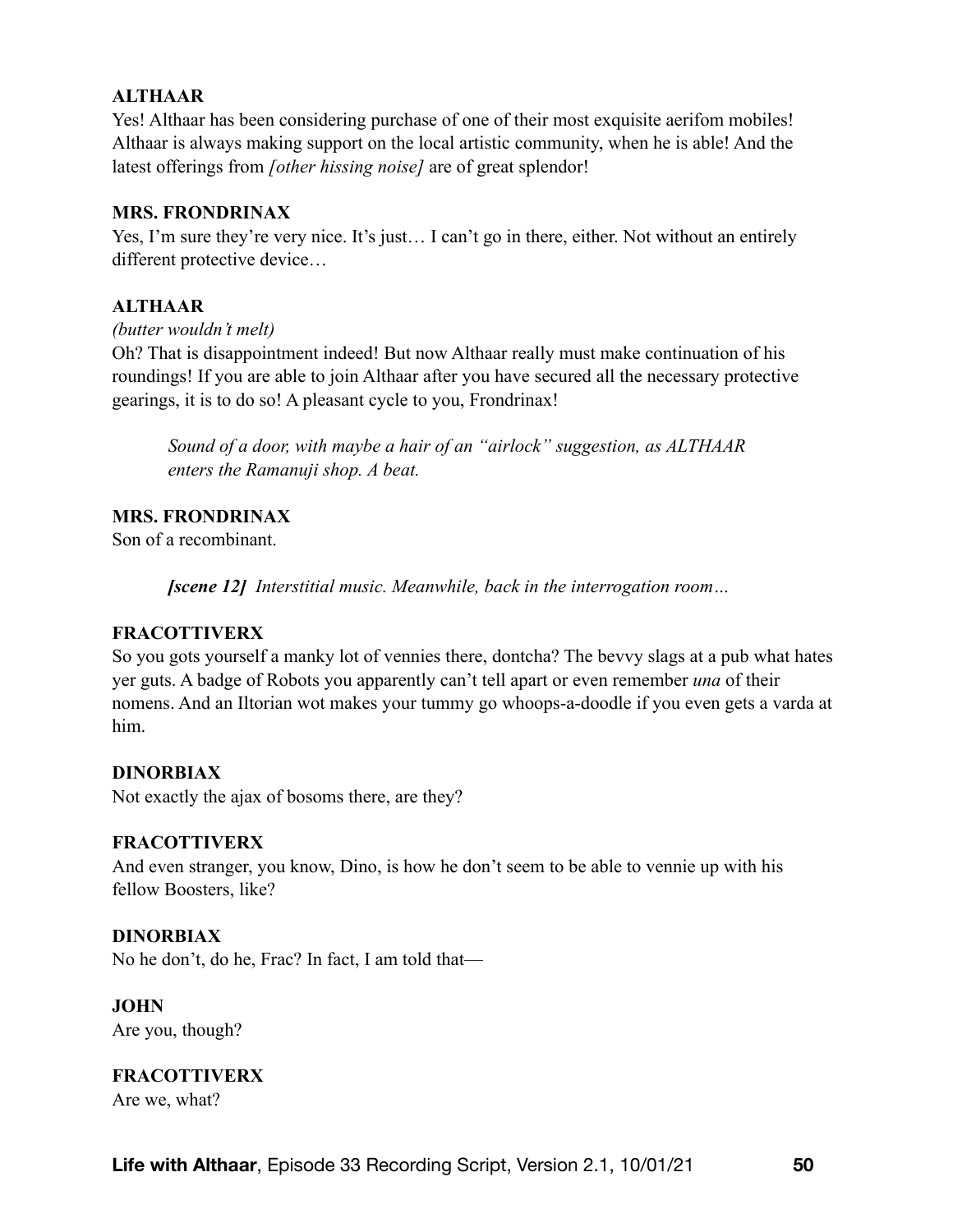## **JOHN**

"Told." Are you actually "told" these things? By who? Who are all these people who apparently find all the mundane details of my life fascinating? Because in my experience, most people don't even find me interesting enough to talk about when I'm standing right in front of them.

## **DINORBIAX**

Why, the omies who done tell us things, squire, that's all. That what *our* friends do for *us*. What do *your* friends do for you, eh?

## **JOHN**

Well, I already told you some of what my friend Althaar does for me: he makes sure I get enough to eat, and he's the only reason I have anywhere like a decent place to live, and he tries to keep my stress levels down… Okay, now that I hear myself saying all that out loud, I'm starting to see where people get the idea I'm his pet. But it's not like that, really. We help each other out, you know? Mostly that adds up to answering questions about Human culture, on my end. But if Althaar ever needs anything else, he knows all he has to do is ask, because that's what friends are for. And he's probably the first real friend I ever had. I mean, before I came to the Fairgrounds, my "friends" were just… people I hung out with from time to time, mostly. Occasionally people I was dating.

## **FRACOTTIVERX**

Ah, see, now you brings up a little gossip we's been meaning to get to… if you don't mind us getting a bit more personal?

## **DINORBIAX**

Nothing rude, we swear. All clean, like. None a that tat. That's right out. Just along the lines you've just mentioned…

## **FRACOTTIVERX**

You were pretty dowry involved, in a romantic way as it's codjoed in your species, with Ms. Stella Reyes, once a heroic Sanitation Fusilier fighting off them vent-biting monsters, now an horrible counter-productive what is poisoning the soils of progress.

## **DINORBIAX**

Now, we knows that bones done ended, good and straight, squire.

## **FRACOTTIVERX**

Everyone done knows that.

## **DINORBIAX**

But, and not to be pegging you Humans too much here, as 'twere: you ain't been, as they palaver, "stepping out" with anyone else as we varda.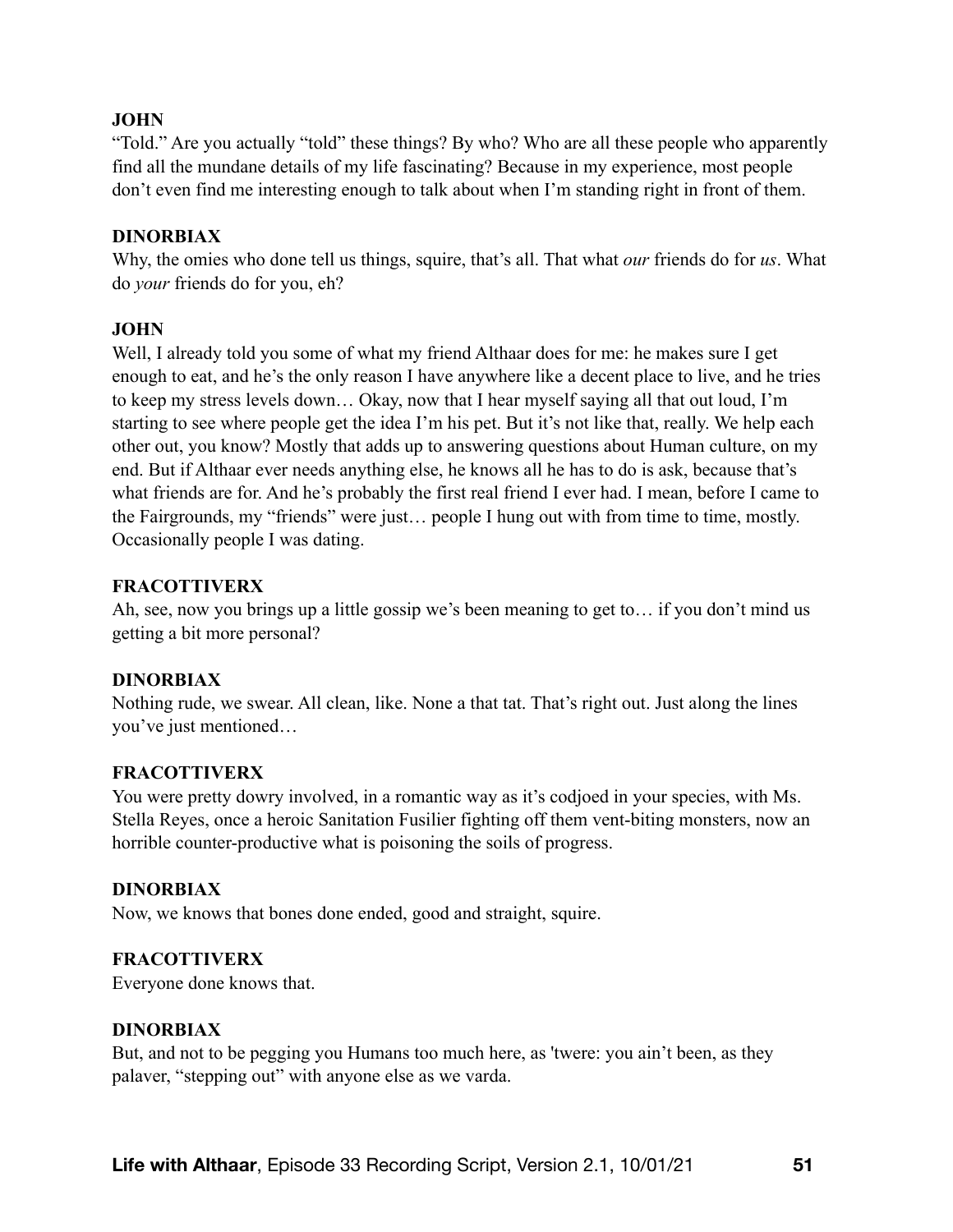## **FRACOTTIVERX**

And you Humans, we'd say not just by gossip, but by the ogle, like some company that way, if you understand me, squire. Nudge-nudge.

#### **DINORBIAX**

Not all, of course.

#### **FRACOTTIVERX**

Oh, no, certainly not all! But many. The bona dowry perhaps. Is what you say, "hallmark" of the breed. And from what we know, certainly of Sin B here.

## **JOHN**

Yes, that's true. But sometimes, with a… a disappointment like that, finding out someone you loved was… a traitor, well. It can take a long time to adjust, afterwards.

#### **DINORBIAX**

Oh! Sure as sure, Sin B! We gets that, we does! But still, you know…

## **FRACOTTIVERX**

Almost a full daity months now, sir.

#### **DINORBIAX**  Seems like some time to be getting over your bones, guvnor.

## **FRACOTTIVERX**

Especially when you has had a trey bona opportunity right ajax, haven't you?

# **JOHN**

What? What opportunity?

## **DINORBIAX**

That filly little venny of all us plants, Ashlee!

#### **FRACOTTIVERX**  In Hydroponics.

## **DINORBIAX**  Dirt on the grapevine is, she's right stems over stumps for you, squire!

## **FRACOTTIVERX**  And now, that grapevine can sometimes be a bit of a fabulist, tell the truth—

## **DINORBIAX**

But in this case, we've nelled it, shall we say, from the besotted fellier in question as well.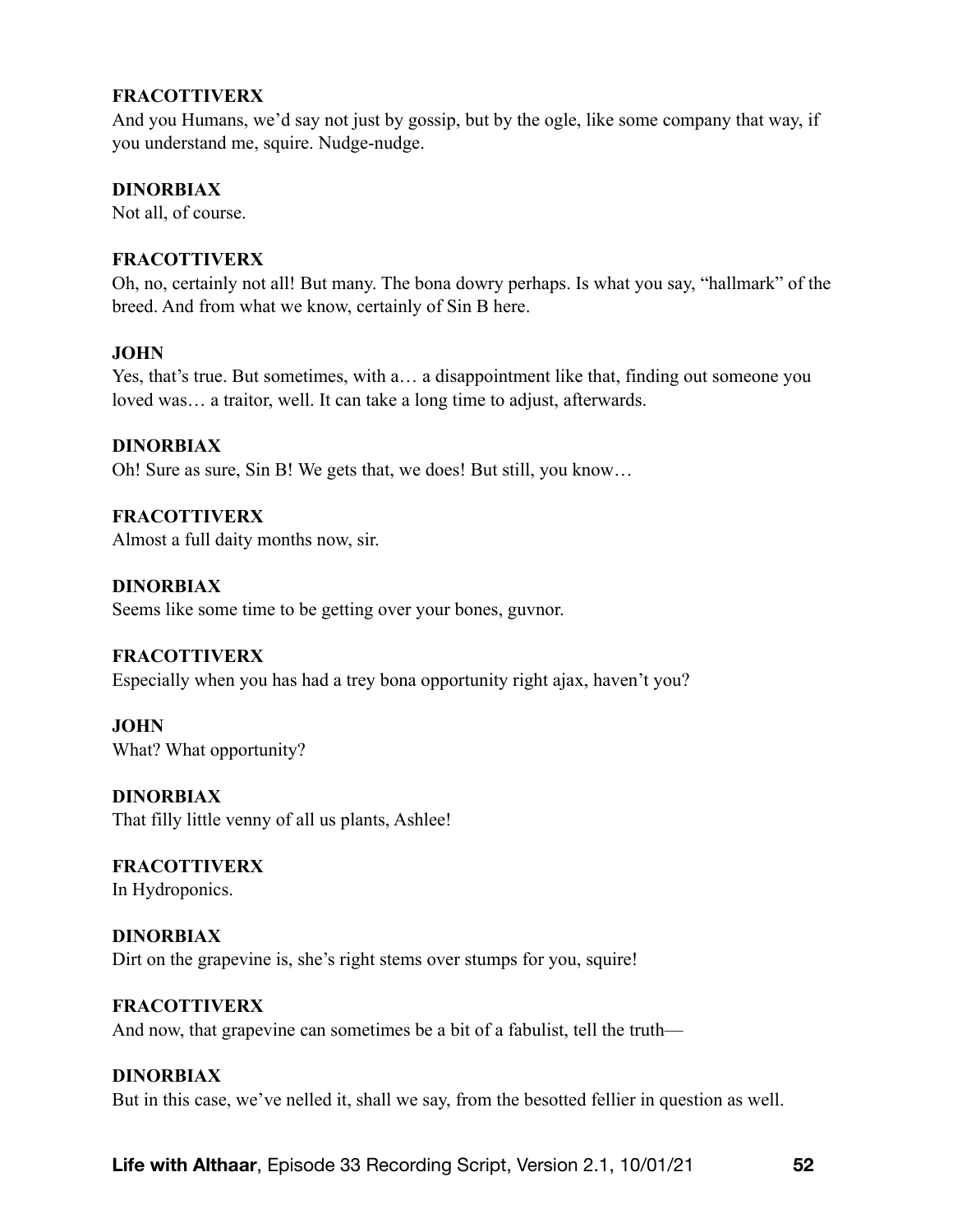## **FRACOTTIVERX**

Now maybe it is that you is still heart-broken—

**DINORBIAX**  As you seem to imply.

**FRACOTTIVERX** 

And maybe it is that you is just too dickeyed-up right now—

## **DINORBIAX**

As you done been telling our Ashlee.

## **FRACOTTIVERX**

But, and maybe this is just a species thing, we codjo, guvnor, but from all cackle, Ashlee is an especially lilly member of said species that most omies of your age, thems that have a full or partial interest in the ladies, that is, would normally go far ajax to makes time for.

#### **DINORBIAX**

Or would be quite the balm for a broken heart, yes, squire?

## **JOHN**

*(sincere annoyance)* 

Well, not mine! I'm just not interested, okay?! Yes, Ashlee is nice! She's very very very nice! And she's perfectly pleasant as a work colleague! But that's it! That's all! There is no way I can force myself to be attracted to someone when I'm not! And I am very definitely not!

## **FRACOTTIVERX**

Oh, certainly sir! You can be has the eyes to whoever you wants, can't you?

## **DINORBIAX**

It's just, you're very much in the minority when it comes to our Ashlee, you are.

## **JOHN**

Yes, okay, I know lots of other people are attracted to her. I *understand* why lots of other people would be attracted to her. But not me. I don't know what else to tell you, Humans are just… a lot more complicated than you might think, ok? The "Handsy Human" is just a stereotype, hardly any of us are actually like that. I mean, yes, you can find some Human somewhere who's into pretty much anything, but that doesn't mean every Human is into everything! It just doesn't work that way! Especially when we're trying to get over someone who broke our heart!

## **FRACOTTIVERX**

Oh! Sorry, squire! Guess we done overstepped our selves just a tic there, din we? Don't believe that Dino and meself quite did varda how much that was a sore subject for the guvnor!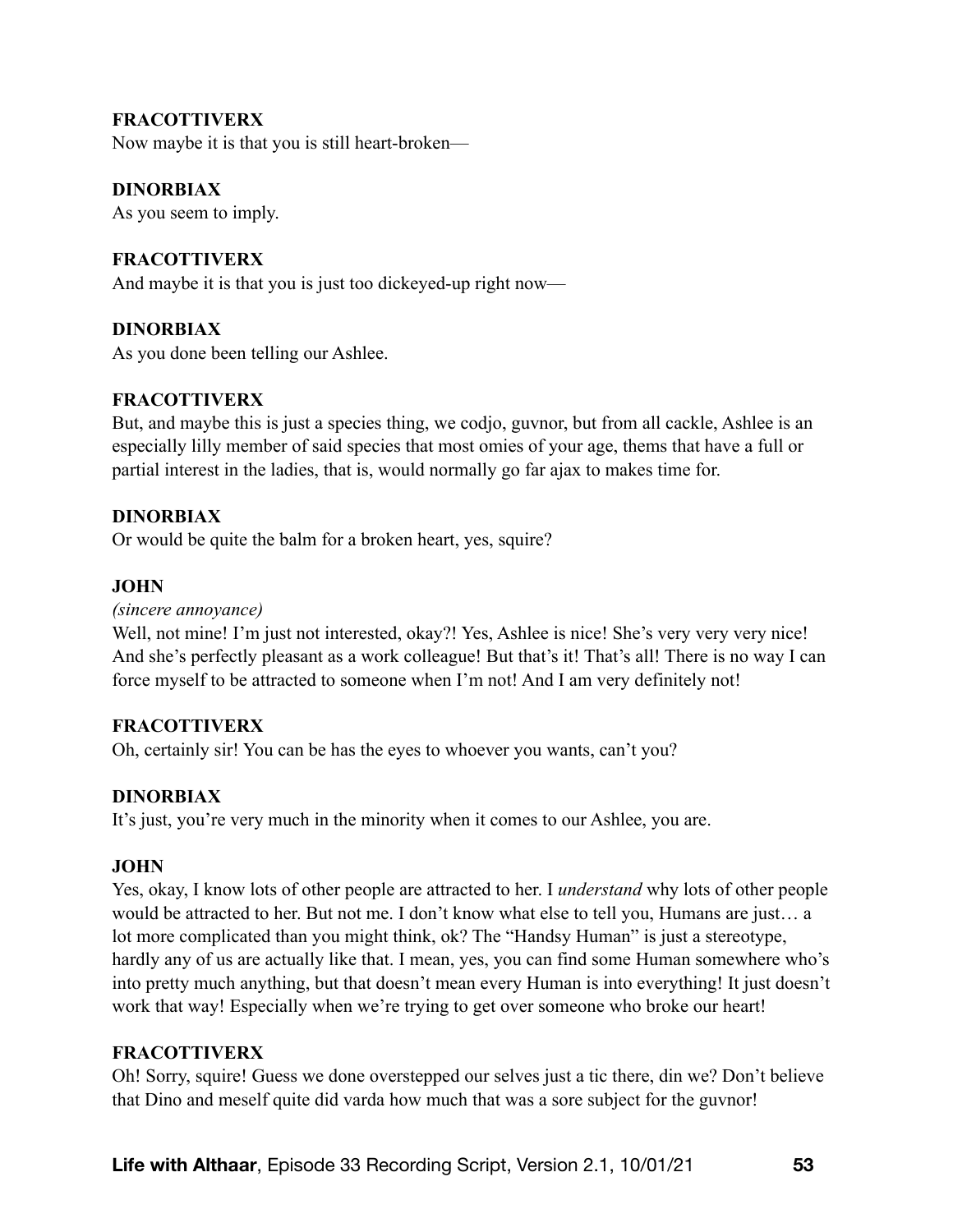## **JOHN**

*Yes*, it's a sore subject for *(imitating accent)* "the guvnor!" We were in love, okay? That's not… I know it doesn't work the same for you folks, but… when you feel like I did for Stella? You don't just turn that off in a day. Or a week, or a month. Even knowing what she's done. But, yes, I *am* over her now. Just, maybe I don't feel too much like getting too close to *anyone* since Stella went bad. Hell, the one Booster I met in the past few months that seemed worth getting to know was that Rufus, and he didn't exactly turn out to be a good pick for a Booster Buddy, now did he?

## **DINORBIAX**

Now that's a good point, it is, ain't it, Frac? He considers a Booster for a bosom, and it's a Booster wot turns out to be another terrorist! Just likes his ex-bones!

## **FRACOTTIVERX**

Just not too fortunate with your affections, is you, Sin B? No wonder you don't seem too sparkled about your participation in Booster activities sometimes, when you can't even trust your own kind.

## **JOHN**

I think I've been as enthusiastic as could be expected!

## **DINORBIAX**

Oh? Has you, squire? Maybe we should talk about exactly how much sparkle you been showing, as regards the guvnor's dickeying about in Fugulnari activities…

*[scene 13] Interstitial music. The In-Betweens. H.F. and STELLA in whatever space is now her "office."* 

## **STELLA**

Okay, so, based on what we know right now, which, granted, isn't a whole lot… Out of rescue plans A through P, I'd say "L" here is our best bet.

## **H.F.**

Whoa. You had sixteen different rescue plans sitting around ready to go?

## **STELLA**

Mm, I wouldn't say "ready to go.". They're... more than theoretical, less than fully practical. But as of right now, I think Plan L is the most practical, given what little we know, and what resources we can afford to expend on this.

## **H.F.**

That isn't "all of them?"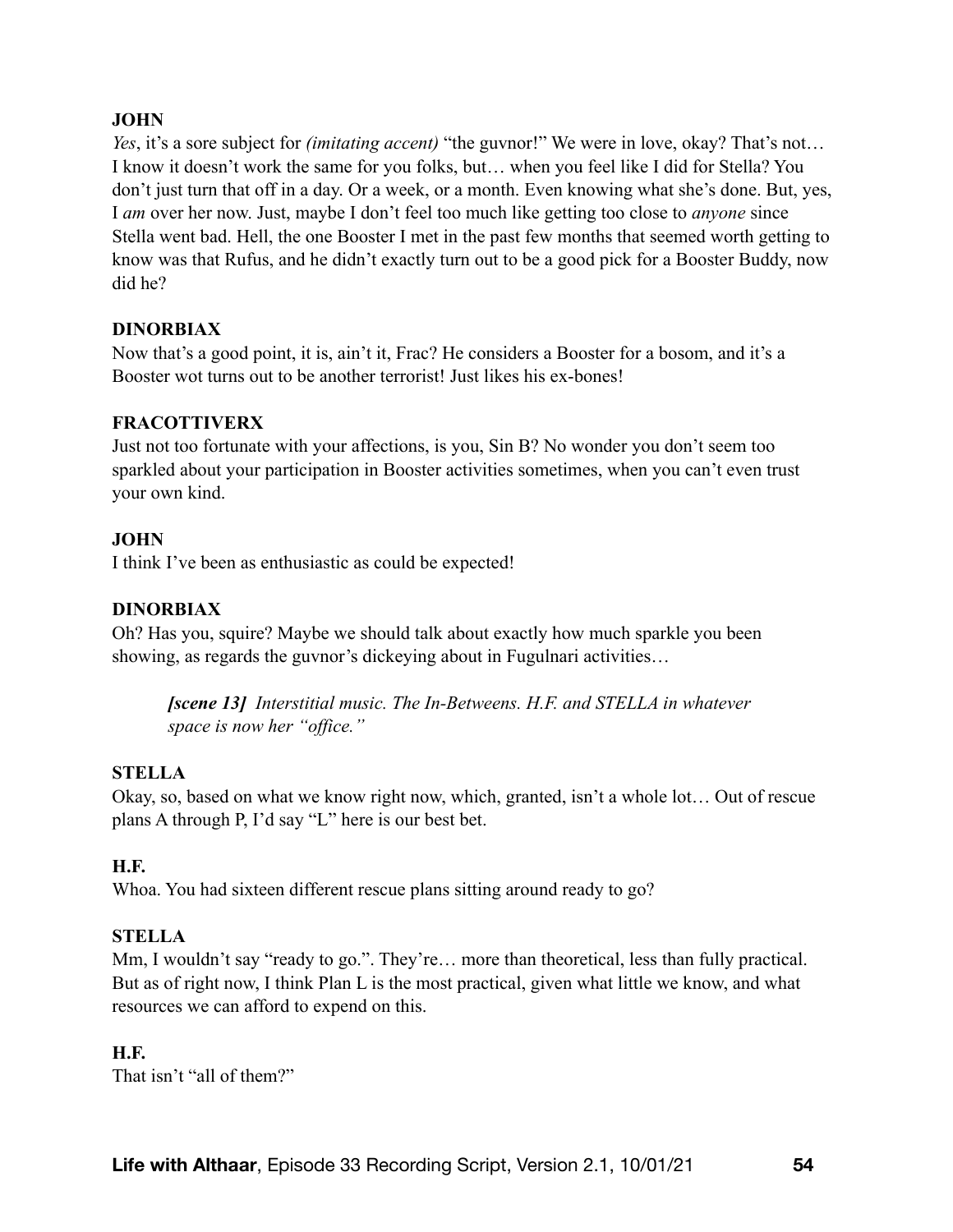## **STELLA**

No. We'll lose a lot if they break John, it's true, but we should be able to fall back and make sure we don't lose everything we've got. Which means I can't justify risking everything we've got on a long shot like this. Especially since we don't even have a target location yet. So until we do…

## **H.F.**

We might not be able to count on that. Still nothing on the feeds.

## **STELLA**

Yeah. So… maybe I start drawing up Plan Z.

## **H.F.**

What's Plan Z?

## **STELLA**

Plan Z is the one where we do something stupid, reckless, and completely outlandish, because I'm not prepared to write off all the good people we'll lose if the Foogs manage to make John talk.

*And on cue, FRALL starts shimmering in.* 

## **STELLA**

Unless of course the Lieutenant-Commander is finally ready to give us something we can work with?

## **FRALL**

Hello Ms. Reyes, Hardyfox. No, I'm not here to tell you what you want to hear. But there are a few things you very much need to hear right now.

## **STELLA**

Well, that's less than I was hoping for, but more than we had a minute ago. So, what do we need to hear?

## **FRALL**

Wait.

# **STELLA**

Wait?

## **FRALL**

Yes. Wait.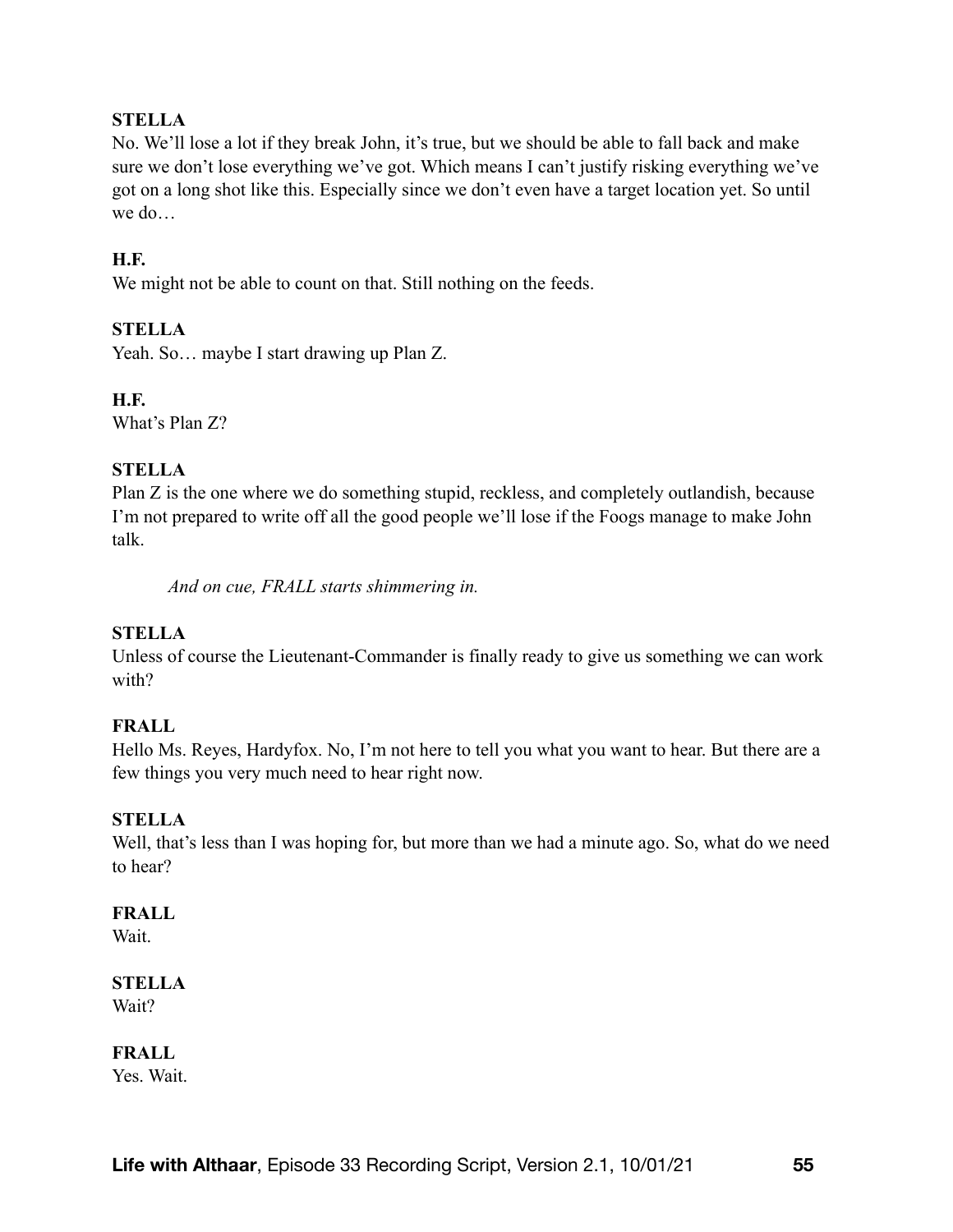## **H.F.**

Until when exactly? The Foogs could squeeze our location out of the kid any minute. You expect us to sit around here doing nothing until they come blazing in here to slaughter us all?

## **FRALL**

No. That will not happen today.

## **H.F.**

Oh. Well, that's… not bad news, but suspiciously specific in a way I really don't like.

## **STELLA**

So, John hasn't been arrested or anything? They're not… they're not torturing him? He's all right?

## **FRALL**

Yes, and no. John has not officially been taken into custody, and his captors have thus far restricted their interrogation methods to unpleasantness of the purely psychological variety. Apart from the bag over the head, of course. But John is nonetheless in very great danger right now. Very much on the edge. In fact, I would venture to state that John B is in perhaps more danger at this precise moment than he has ever been at any other point in his anomalously perilous existence. Yes, even more than during his unfortunate EVA incident, or the surprisingly numerous occasions on which his work duties have threatened to turn some portion of his skeleton into a delicious meat paste, or, indeed, his instigation of an unprecedented Suck-hole that imperiled the very structure of reality itself—

## **STELLA and H.F.**

**FRALL!** 

## **FRALL**

Mm? Oh, yes. As I was saying, John is currently in very great danger. But now is not the appropriate time for you to intervene. I can offer little more by way of detail, but I can assure you that, by the end of the day, John B will once again be sleeping soundly in his bed in Alef 1, Suite C. He, and you, will be all right.

## **STELLA**

*(with a sigh of relief)* Oh.

**FRALL** 

For today.

## **H.F.**

I knew it!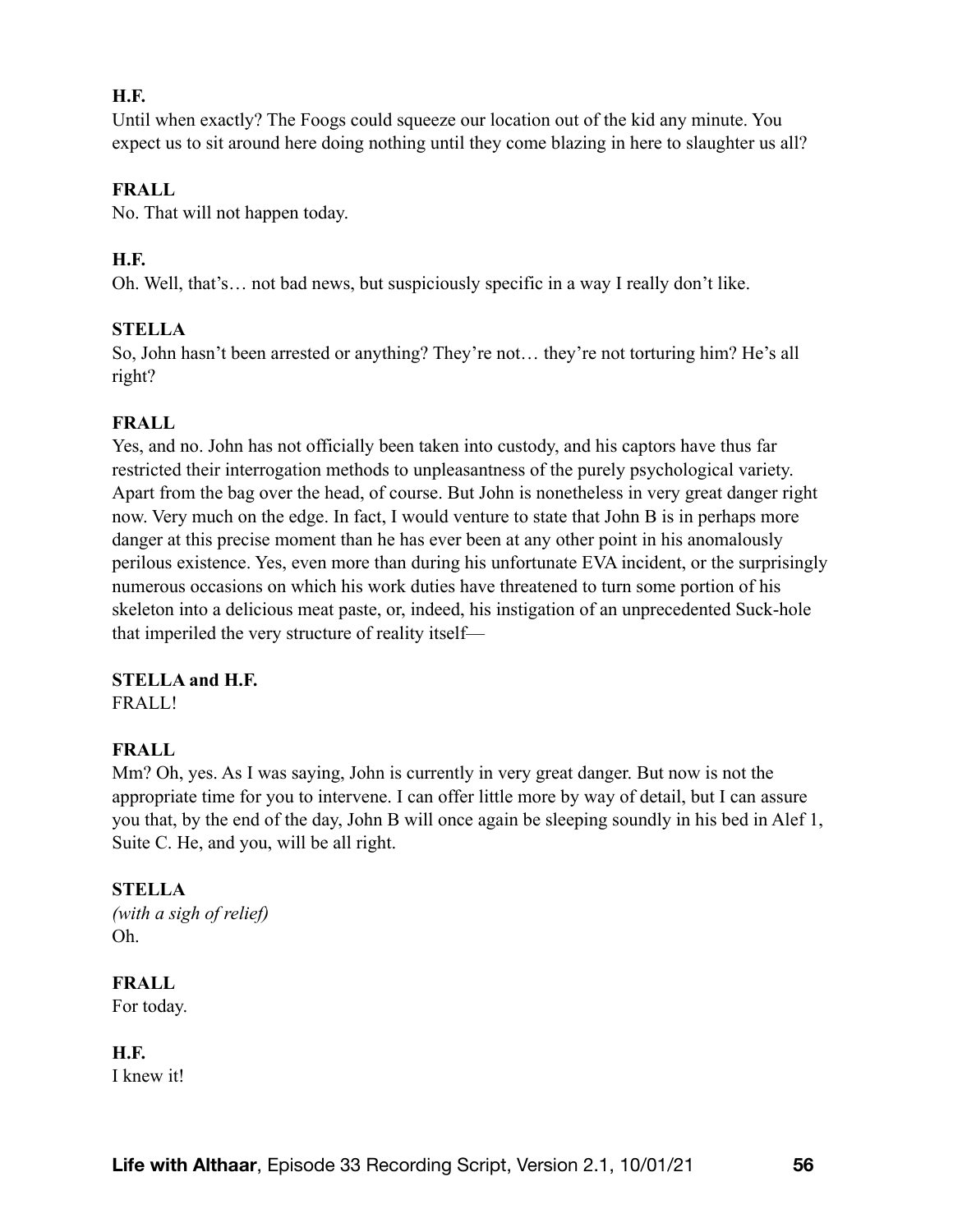## **STELLA**

Frall... I know you know what you're implying here, so if you're not being a huge jecking asshole for no reason, can you please tell me when John will stop being all right? And what I can do about it?

## **FRALL**

I cannot. That being said, of those plans you have prepared? I would advise you to familiarize yourselves more thoroughly with two among them, as I believe these may be of some utility in the very near future.

## **STELLA**

Which two?

## **FRALL**

Plans J and V.

## **STELLA**

Plan V? But… I gave up on that one weeks ago! There's no way it would be feasible.

## **FRALL**

Nevertheless, I would strongly suggest taking a second look. You may have cause to revise your opinion of its potential effectiveness very soon.

*FRALL shimmer starts as they leave.* 

## **FRALL**

*(vanishing)*  Perhaps even as soon as… tomorrow…

**H.F.**  *(after a beat)*  Well, great.

**STELLA**  What the hell?

**H.F.**  Uh, Stel? What are Plans J and V?

## **STELLA**

Ok, um… Plan J is pretty simple, more of a sub-plan, really. It's basically a big distraction all the way at the bottom of the Lower Concourse, so we can pull off some kind of operation in the Upper while Foog forces are responding. Could be a food grab, a MedCenter run, whatever. We've done a smaller version of the same thing before, on some of our raids.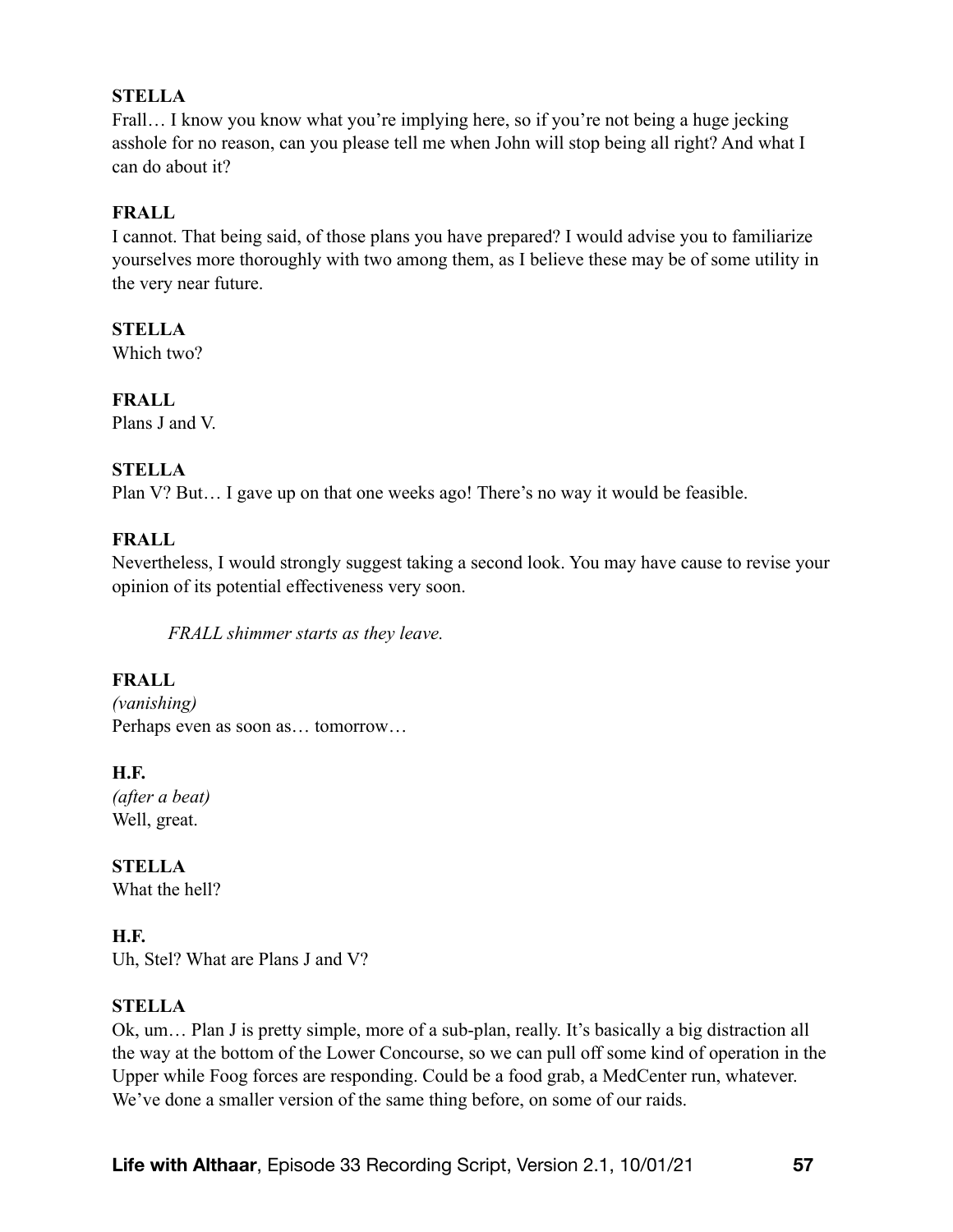## **H.F.**

Sure, that doesn't sound too outlandish. So then what's the deal with Plan V?

## **STELLA**

Plan V is… barely even a plan at all, just something I was tossing around a while back. A mission to bust Dee out of the Brig. I eventually back-burnered it because I just couldn't crack the thing. Too many unknowns, too many rolls of the dice. *(thinks)* No, it won't work. It *can't*.

## **H.F.**

Even combined with a distraction on the Lower Concourse?

## **STELLA**

*That* was Plan W.

## **H.F.**

Oh. But, still… If Frall thinks we'll need it…

## **STELLA**

No, yeah, obviously I'm going to take their advice and go over it again. And you should take a good long look at it, too. Apparently there's something there that isn't completely useless, but I don't know what that could be. Maybe you'll be able to spot it. *(frustrated sound)* I know Frall has their reasons, but I really wish they could be less flotting oblique sometimes, you know?

## **H.F.**

I hear you. All right, shoot me the specs and I'll get started on those right away. From what Frall was saying, or not-saying, could be we're both gonna want to know those plans backwards and forwards. Before…

## **STELLA**

Yeah. Before tomorrow.

*[scene 14] Interstitial music. Meanwhile, back in the interrogation room…* 

## **FRACOTTIVERX**

So, yeah, guv, you done been a fine forward face for you Boosters.

## **DINORBIAX**

And you gots a fine one indeed for the posters and all.

## **FRACOTTIVERX**

Sure it sure done varda like you've been an ideal Booster for us, don' it? But you know, ogleing a bit closer at what you's actually say, *done*, that's where what becomes most crystal is a certain, shall we say…?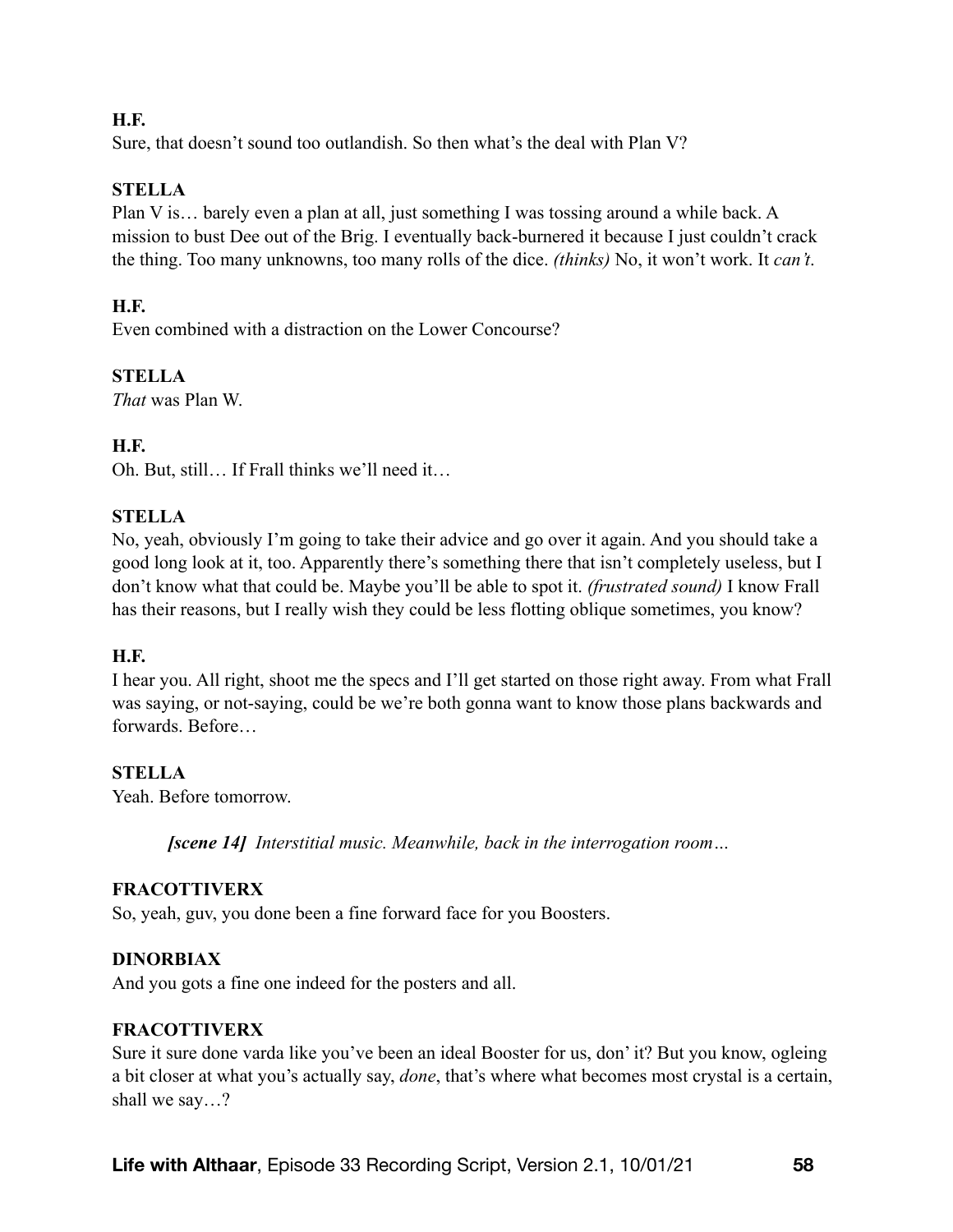## **DINORBIAX**

A lack of enthusiasm, it would seem, squire. The "joy de veever," like they say. Sparkle, by our lights.

## **JOHN**

I mean, I think I've been perfectly enthusiastic, by normal Human standards. You can't expect us all to match Ashlee's energy level, ok? She is definitely an outlier and should not be counted.

#### **FRACOTTIVERX**

That's what we're canting, guvnor. You got the good eek, you do. It's the oyster on it we're concerned about here. What comes out of it—

## **JOHN**

Oyster? What are you talking about? I've never said anything against the Plant Way!

#### **DINORBIAX**

Oh, no, not that we're the bijou bit aware, squire! No! Just that… well, you don't be cackling much the favor thereof neither, now does you?

#### **JOHN**

Well… I said plenty during that fact-finding mission. You did see the documentary, right? It was technically-not-required viewing all over the Fairgrounds. Maybe you folks were allowed to opt out of that, but trust me, I'm all over the thing. Talking all about the greatness of the Plant Way. Hell, that's probably the biggest reason all the slackers on station hate me these days. I had to get all my coveralls fluid-proofed after the third or fourth time someone threw a quiescentlyfrozen beverage at me while my back was turned.

#### **FRACOTTIVERX**

Aw, now, ain't that just a scharda, Dino? Gets his bona dobied clobber all buvarayed just cause he canted up for us, he did.

## **DINORBIAX**

And he didn't even do a bona dickey of it now, did he?

#### **JOHN**  What do you mean?

## **DINORBIAX**

It's just that, as a bit of batter and bung, it was a bit naff, wasn't it? You just palavered some screevy off cards that Mrs. F done gave you, didn't you?

## **FRACOTTIVERX**

And not tray bona.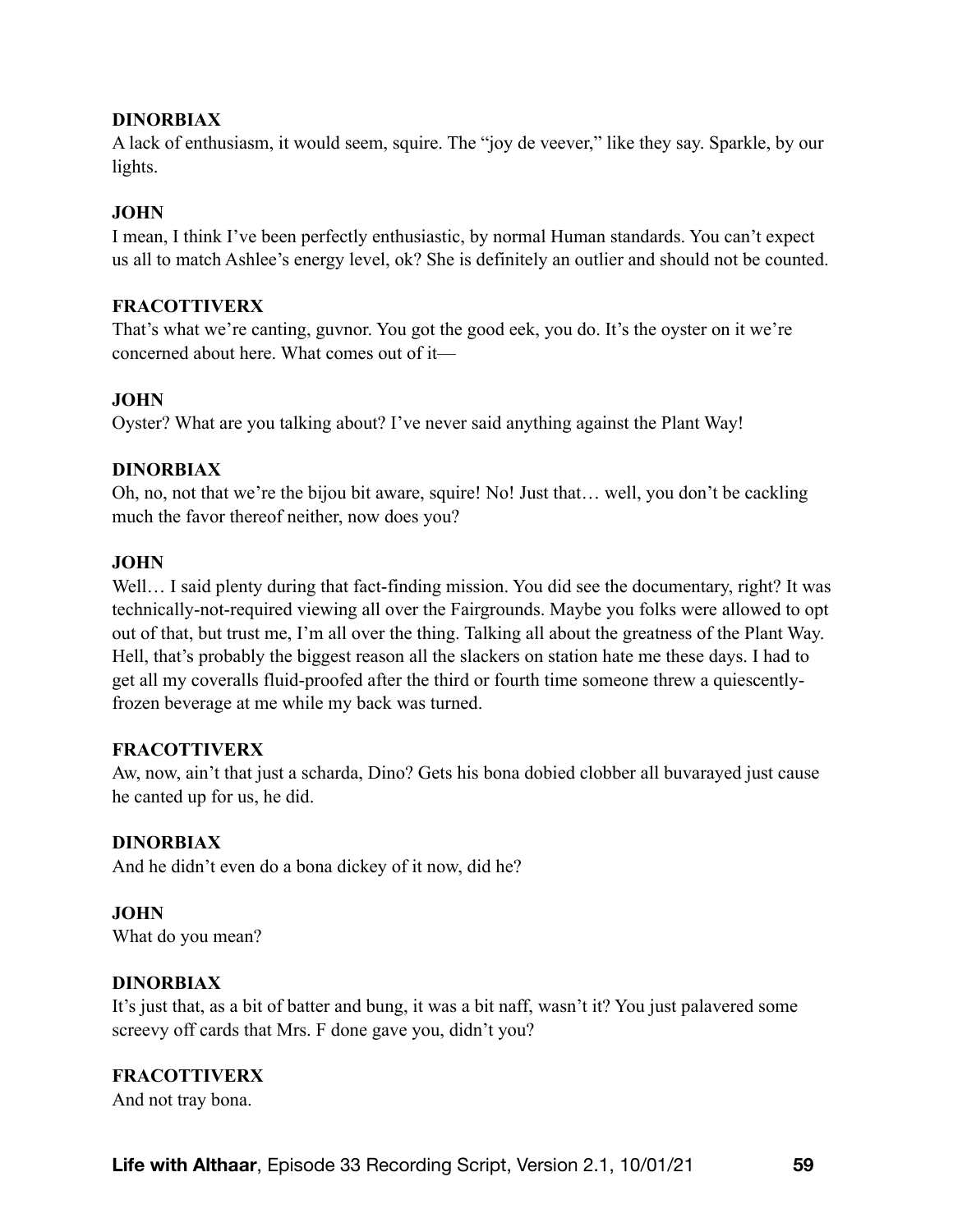## **JOHN**

Well, I tried my best, I don't know what else you expect. I mean, I'm a technician, not an actor. Maybe you think you could have done a better job. Hell, probably I could have done a better job if I'd been given some prep time, like *any* prep time at all, but I just showed up for what I thought was a normal repair job, and got a script and a bunch of cameras shoved in my face! And I don't think I actually did do too bad of a job, because even if *you* didn't find my performance very convincing, the folks hucking Hoovian milkshakes at my head on a daily basis definitely did!

## **DINORBIAX**

Oh, no, I was tray convinced. You may have done a really naff dickey reading those cards, but there ain't una bona soul on the station didn't believe you meant every word.

## **FRACOTTIVERX**

Oh yeah, come to codjo, I didn't actually think no other ways until we started looking a tad ajax at Sin B here. I was right moved by his words, first time I did varda that show.

## **DINORBIAX**

Same here, Frac, I must admits. Kind a thing wot would bring a tear t'your mincies, wouldn't it, if you had such inefficient sensory organs?

## **JOHN**

## *(trying to hold back but getting increasingly agitated)*

Then why did you even—? Look. You've had me in here for… however long it's been, and I've answered all of your questions, about every single tiny, insignificant detail of my life, anything you could possibly twist around somehow to make me look bad, but this is getting ridiculous. You must know I haven't done anything wrong, because if I had, you would already have thrown me in the brig or something. So I have to assume that you're just clemming me at this point. That this whole thing has been nothing more than a long, elaborate, pointless joke at my expense, and I have just about had enough. Everything you've been asking me about has a perfectly normal and innocent explanation, which I have been trying to explain to you over and over, and I think it's past time you stopped messing around and just *let me go!*

*A beat.* 

## **FRACOTTIVERX**

My, oh my, Dino! Sin B seems to be a mite unhappy with our venny little palaver here, don't he?

## **DINORBIAX**

He certainly does, Frac! Oh, Sin B sir, we wasn't aware this had become such a dowry cod for you, sitting here, getting a day off the dickey, basically, and having a bit of light canting about some of our concerns viz: the occasional oddities of your behavior in the Booster mode, yunno?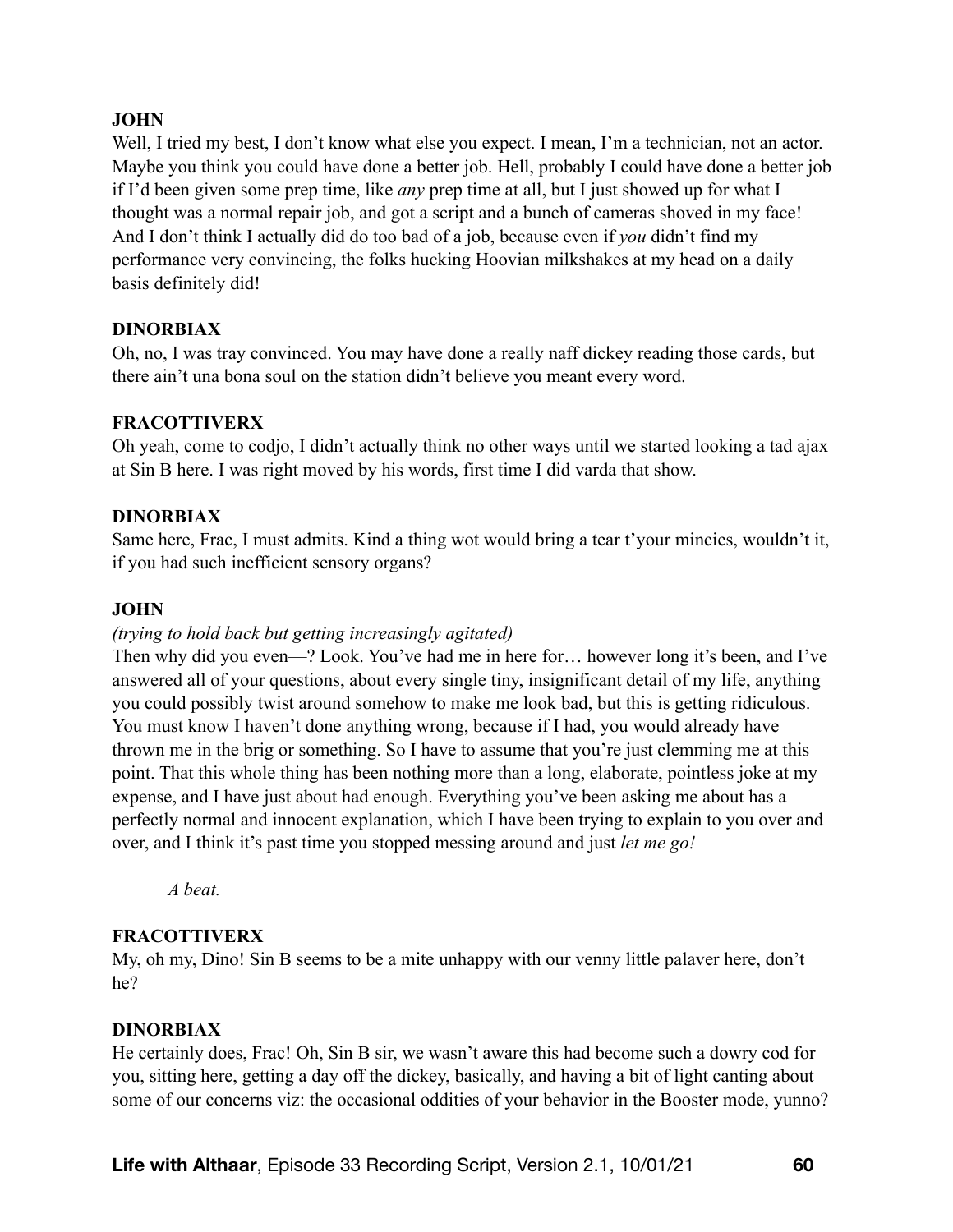## **JOHN**

Oh, for fuck's sake! *(okay, maybe too far, downshifting)* Look, I'm just saying… I think we've been at this long enough to assume that the way it's been going is the way it's going to keep on going, yeah? So, yes, while an occasional break from the daily grind is appreciated, quite frankly at this point I'd prefer to be wedged into a really tight vent trying to patch an infuriatingly small wire. And that's not something I'd say very often. So unless you've *actually* got something marginally less trivial to ask me about, I would really like to call it a day.

## **FRACOTTIVERX**

Oh, why, sure, squire! Dino, is that all we has to be asking the gentleman about this day?

## **DINORBIAX**

Might be, Frac, it might be, I say. So, as far as our inquiries go, guvnor, I think that's everything.

## **FRACOTTIVERX**

Unless… Dino? Do you think maybe we should ask him about that… una other thing?

## **DINORBIAX**

What? You mean… Oh, you mean *that* thing wot we was going to rake about! Ahhh, I dunno. Think that's even so dowry to be bothered with now?

## **FRACOTTIVERX**

It's just a solo fakery…

## **DINORBIAX**

It's true, it's true. See, squire, sorry, but there's just one more thing we'd likes to ask ya. Just the one, I do wholly swear on my germinal line here!

## **JOHN**

*(exhale, resigned)*  Okay. Fine. One more thing. What is it?

## **FRACOTTIVERX**

Maybe parse your mind back a dooey a months now…

# **DINORBIAX**

More like sey weeks…

## **FRACOTTIVERX**

However long it was, I'm sure you can recall this one dickey we'd like to nelly about.

## **JOHN**

I can get a couple dozen work calls on a busy day. They tend to blend together, you're going to need to get a little more specific than that. And also use actual numbers, please.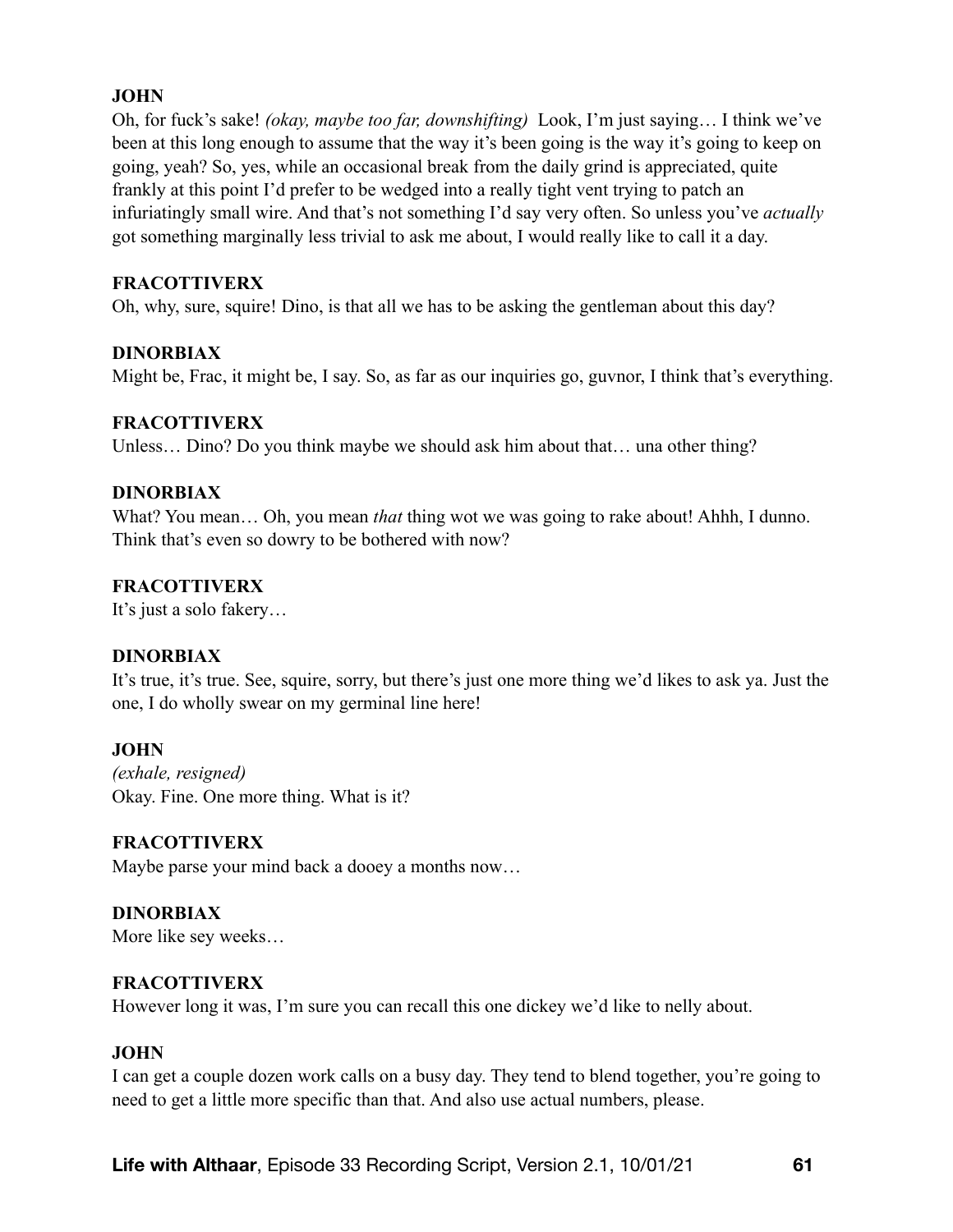## **DINORBIAX**

But this is the solo I think done took you down to the sharpy lattie where we keeps the undesirable types, you see? Well, we only is keeping the *one* undesirable there at the mo, but that should just make it easier for you to troll your mind back to that there piece a work.

## **FRACOTTIVERX**

In the cell of Miss Dee Mallory, yes?

## **JOHN**

…Oh. That one. Sure, I remember that. Working under a constant stream of invective from one of your oldest friends does kind of stick in the memory. So, what did you want to know? It was... It was a simple patch on a couple of the security cameras, I think. Something like that.

## **DINORBIAX**

In your old friend's nick?

## **JOHN**

I mean, she definitely wouldn't consider me a friend, not any more. And it wasn't just her cell, it was pretty much all of them. It's just that Dee's was the only one that was occupied at the time. Which kind of surprised me, because… *(realizes he shouldn't ask about where any other prisoners have gone)* …well, anyway, yeah. It was some kind of… maintenance patch. On the Brig cameras. I went in, did it, and got out, no sombrero.

## **FRACOTTIVERX**

And that's in the usual run of your doings, is it?

## **JOHN**

Well, yes and no. I don't usually get a lot of AV jobs, but there were some 18-gauge wires involved, so that must be why the work order got kicked over to the WSS— *(flinches, expecting the jingle, which doesn't come)* …uh, the WSS system. Heh. I forgot you guys took that thing off me when you brought me in here. I'm so used to tying myself in knots to avoid saying "WSS." *(beat, he's delighted by this novelty)* Yeah. WSS! Wow, that's… that's so weird. WSS! WSS! WSS! *(laughs)* 

## **DINORBIAX**

Yeah, yeah, right, we done parkered your pager off ya's to check it, much as we can.

## **FRACOTTIVERX**

It's got a lot a that, what you calls "proprietary software" in it, it does.

## **JOHN**

Oh, uh, yeah. Yeah, it does. You didn't, like, trigger anything, while you were poking around in there, did you? Because that thing'll brick itself if it detects tampering, and then I'll get slapped with about fifty different fees for "abuse of apportioned equipment."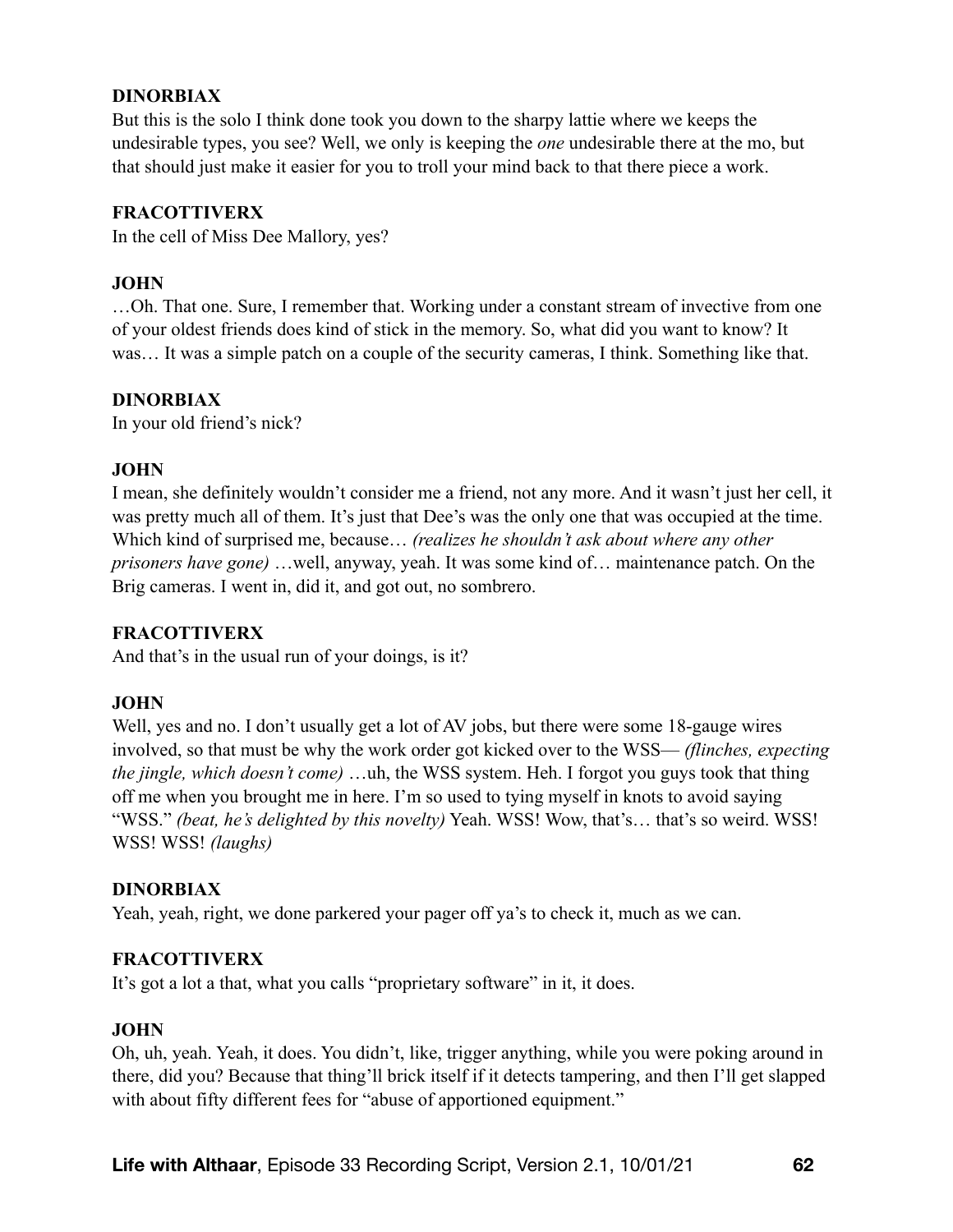## **DINORBIAX**

Oh, no worries, squire, we didn't batty up any of the inner workings. But we was able to pull up your whole dickey slate. Specifically that order what sent you to the Brig.

## **FRACOTTIVERX**

See, it was just a screevy order, no chanty record. Is that unusual, squire?

## **JOHN**

Uh... not all that unusual. I mean, people do call in personally a lot, especially if there's something weird about the job that might take some explaining. And, you know, this is the Fairgrounds, so we're well-supplied with weird. But if it's just a maintenance call that's been generated by an automatic monitor system? Simple text is pretty standard.

## **DINORBIAX**

So you think that's what this was?

## **JOHN**

What else would it be? No one called to talk to me about it, and it wasn't signed or anything. So yeah, must have been an automatic trigger.

## **FRACOTTIVERX**

See, though, squire. It wasn't.

## **DINORBIAX**

Yeah, we done a varda on that pager call, and cross-checked it against all internal station screevings from that day, and it seems like that dickey call just come to your pager outta thin air, it did.

**JOHN**  That's… not possible.

## **FRACOTTIVERX**

Oh, it's possible, guvnor. Quite possible. Just highly unlikely.

## **DINORBIAX**

See, because of that proprietary meshug we mentioned you gots going on in that bijou pager of yours, a call can't just appear in it without coming from nowhere…

## **FRACOTTIVERX**

Unless one has the access and intimate knowledge of the WSS internal software.

## **DINORBIAX**

Then, see, it looks to be quite the possibility.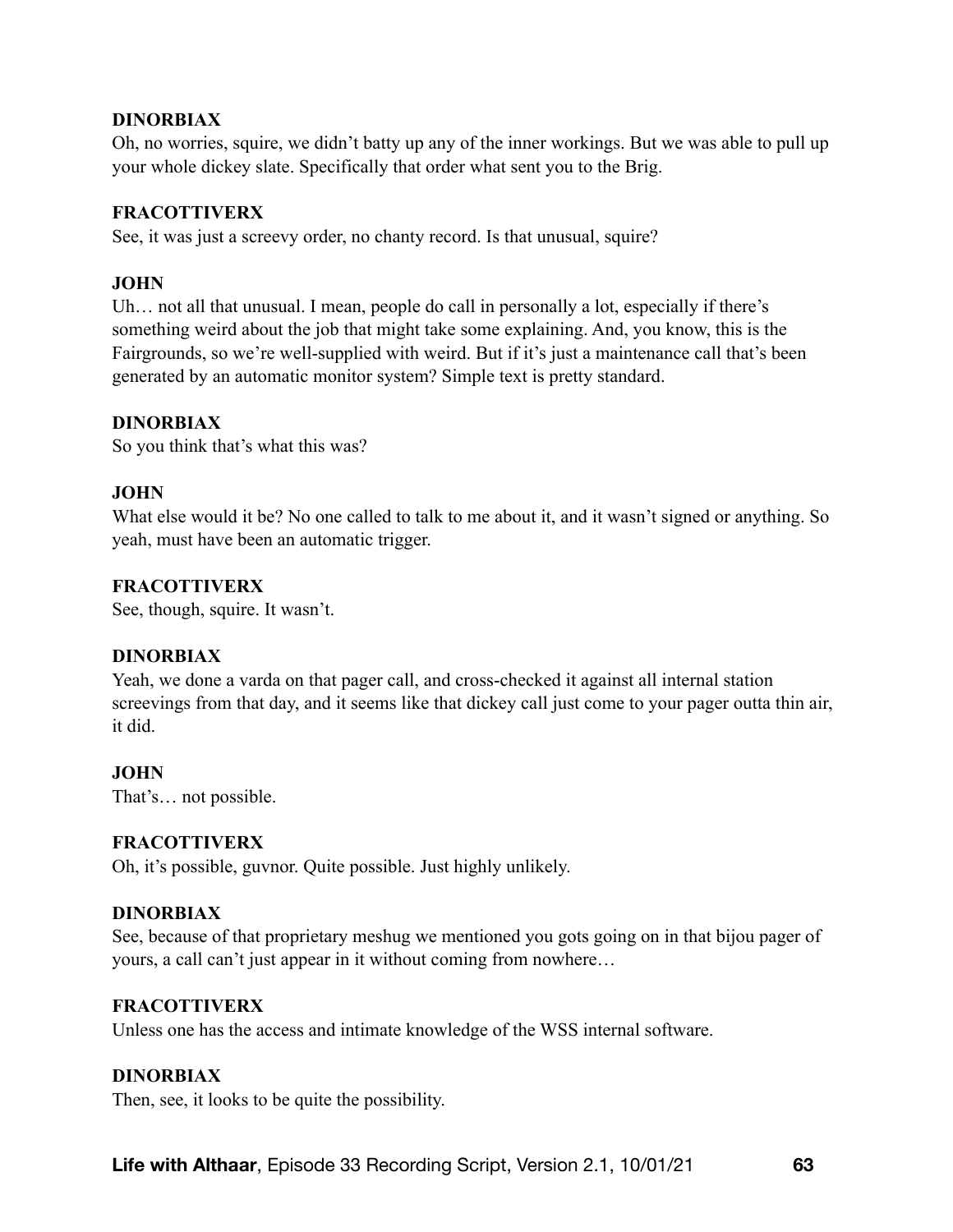## **FRACOTTIVERX**

But that's a bit a specialized information, it is.

## **DINORBIAX**

Known only to your WSS employees, right?

#### **FRACOTTIVERX**

Which at the current moment, on the Fairgrounds here, totals only yourself, guv.

#### **DINORBIAX**

Oh, and of course, that old bunger omie of yours, if he's still around on the station—

## **FRACOTTIVERX**

As many seem to believe he may be—

#### **DINORBIAX**

In some little hidey-hole, doing his manky bijou terrorism for the Resistance—

#### **FRACOTTIVERX**

So. We has to wonder, don't we? Why was you sent to the Brig on a fix that was probably overdue, but not at all necessary, which sending was done by some omie with special knowledge and access of your WSS systems?

#### **JOHN**

Um… yeah. That's… that's weird, all right.

*Sound of door-hatch opening/closing again as OAKENSARX enters.* 

#### **OAKENSARX**

Well, Dinorbiax? Fracottiverx? What have you learned?

#### **JOHN**

Oh, streez. Please tell me I don't have to go over all that again.

#### **DINORBIAX**

Thus far, your ponty Oakensarx sir, Sin B here has had what we'd have to admit is right excellent canting for all our questions, I musts admit.

#### **FRACOTTIVERX**

Until this most recent, he has.

#### **DINORBIAX**

Right. There's just something a little not-in-the-adding-up about this little troll he done down punk city a few weeks back.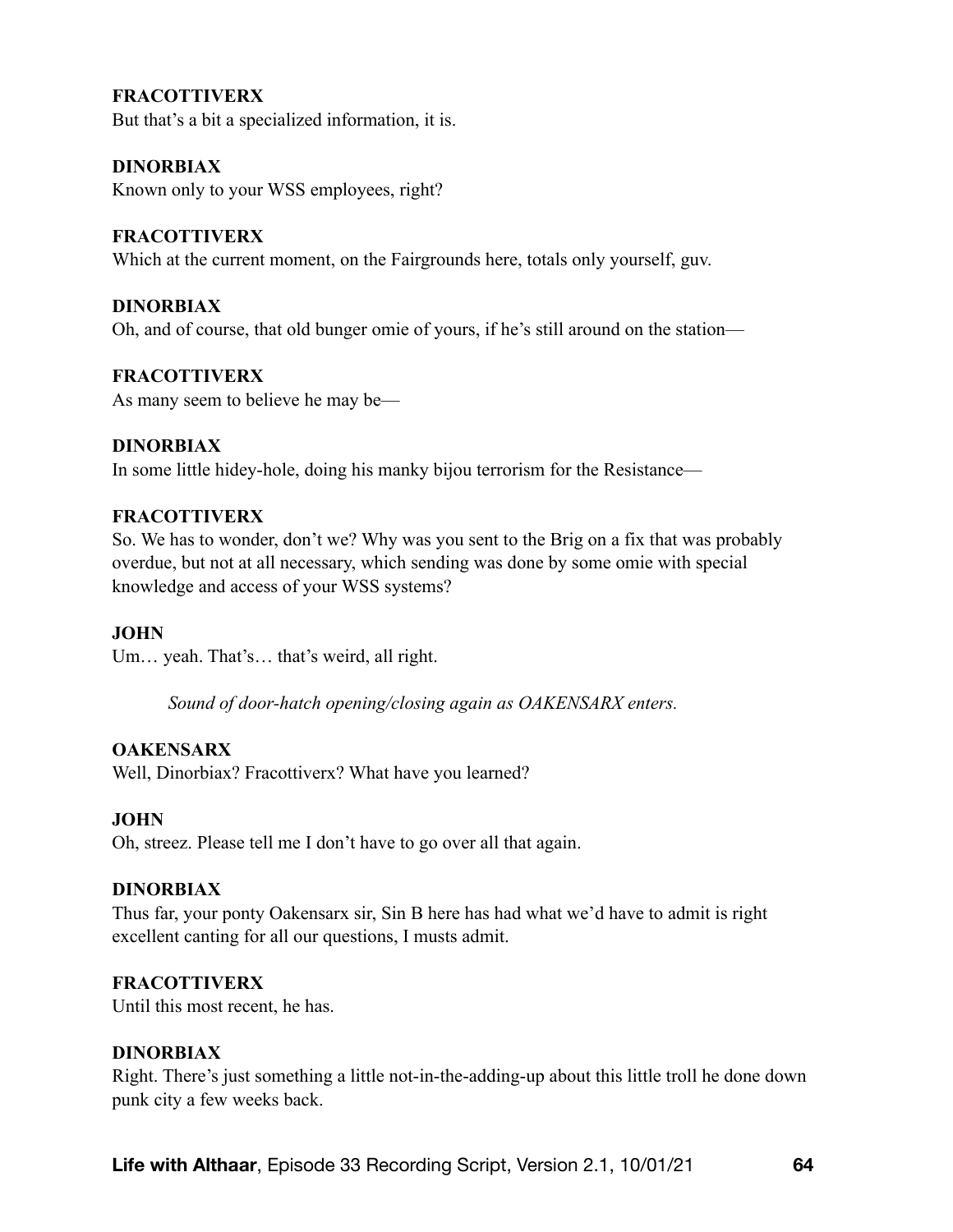## **JOHN**

Punk city?

## **OAKENSARX**

*(he actually doesn't, but best to sound important)*  Ah, yes, of course I recall the incident. Well, have you tried administering the scopolia yet?

## **FRACOTTIVERX**

*(that's a big jump, and a bit improper, but OAKENSARX is the boss)*  Ah… nunti yet, fogler Oakensarx. It hadn't seemed to quite have got to that point as yet. We still has dowry we can do just in the polari, like. Don't think we need to be schonking out the old truth mist quite yet.

## **JOHN**

Wait, what? What's "the old truth mist?"

## **DINORBIAX**

See, squire, the scopolia has its lattie it does, but we finds that if we can just get our vennies in here to gossip on their lonesome, it's a bit more reliable in the terms of what be coming out of their oysters then. The scopy can have some, shall we say, manky effects, it can.

## **FRACOTTIVERX**

As in, some of them has a right cod reaction to it. Seizures, spilling their nutrients—

## **DINORBIAX**

Even, uh, a sudden kicking-of-the-proverbial-bucket, you know, guvnor.

## **JOHN**

*What?!* 

## **OAKENSARX**

Yes, yes, I'm aware of the risks involved, but there are certain… time-sensitive factors at play, here. I'm afraid we simply can't afford to waste any more time faffing about in the detritus of Mr. B's conscious mind in the hopes of recovering something useful.

## **JOHN**

Well, good news, I don't *know* anything useful!

## **OAKENSARX**

So you say. But I'd feel a bit more firmly-rooted about it if you said the same under the influence of a powerful plant-based psychotropic substance.

## **FRACOTTIVERX**

I dunno, squire. I really does codjo we were getting somewhere as it was…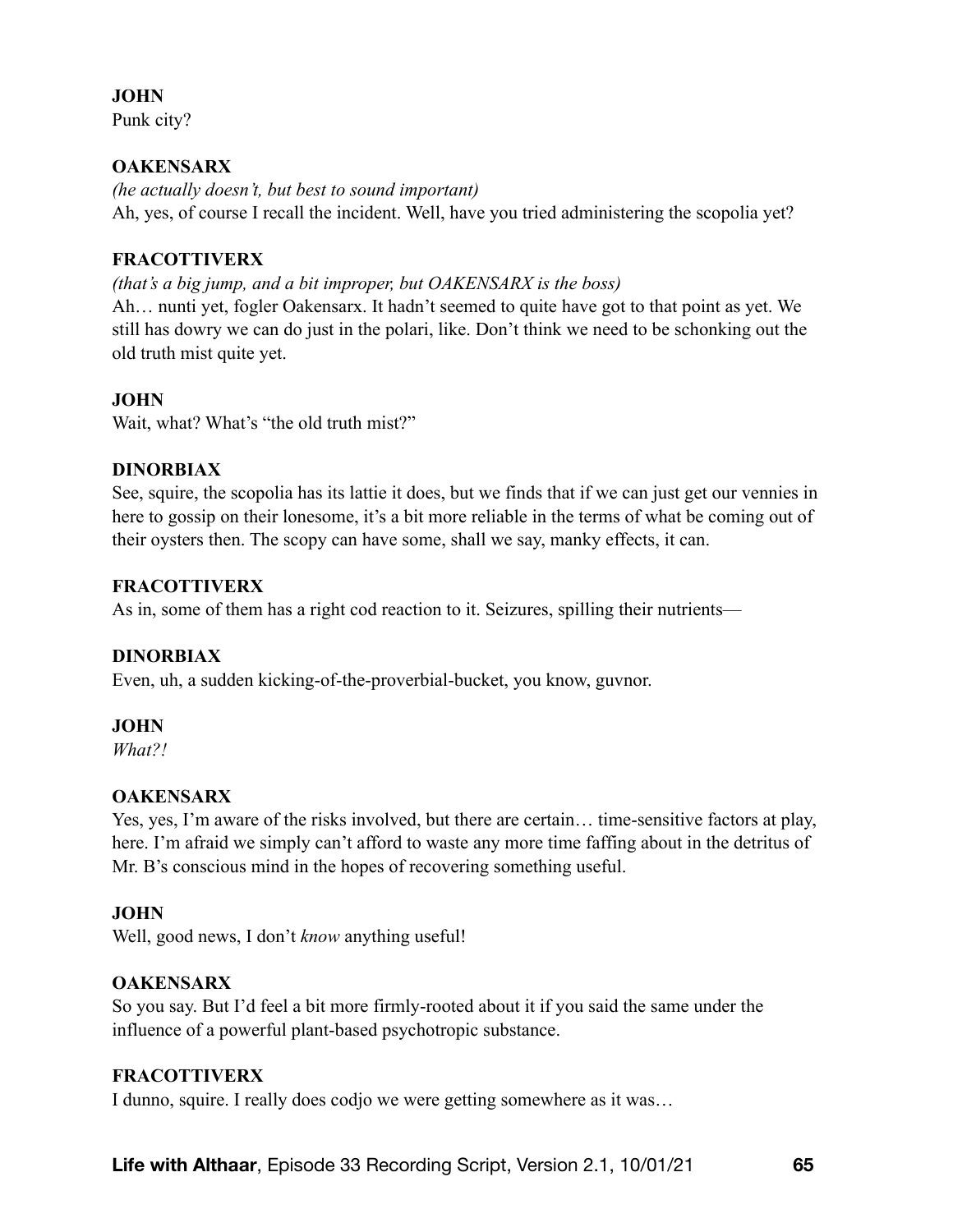## **DINORBIAX**

And if he is a proper bona Booster, like? I mean, I know we've ferricadoozed some good ones before…?

#### **FRACOTTIVERX**

But it always does seem a bit of a waste, guv. I mean, it *happens*, sure, no getting by, but with one that, dicey as he do seem on some fakes, has been benar bona for us, face-wise?

#### **JOHN**

Yeah! Right! I'm a faithful Booster! Useful! Productive! Just ask Frondrinax! She'll vouch for me! I'm a good friend of hers!

#### **OAKENSARX**

#### *(annoyed by the mention of FRONDRINAX)*

Yes. You *are*, aren't you? Well, if you should suffer any adverse effects, I'll be sure that you and your good friend Frondrinax are offered a very sincere formal apology. In writing. But at the moment— Dinorbiax? Is the mist prepared?

#### **JOHN**

Wait, wait, hold up! You don't need to do this! Really!

#### **DINORBIAX**

*(getting some kind of metal spray device)*  Right over here, your tradey Oakensarx.

## **JOHN**

Hey hey hey, guys?

#### **FRACOTTIVERX**

Sorry, squire, would have preferred to keep it to just the cackle, but? Orders is orders. Don't worry, we only gets the nanti effects about dooey outta chinker times. Just nosh it on in and let it work. It's dowry manky if you bally it.

## **DINORBIAX**

Here you go, guv. Jarry up now!

# **JOHN**

No! Don't! I— agh!

*And JOHN gets several powerful sprays of the scopolia mist in the face. His coughing fades into…*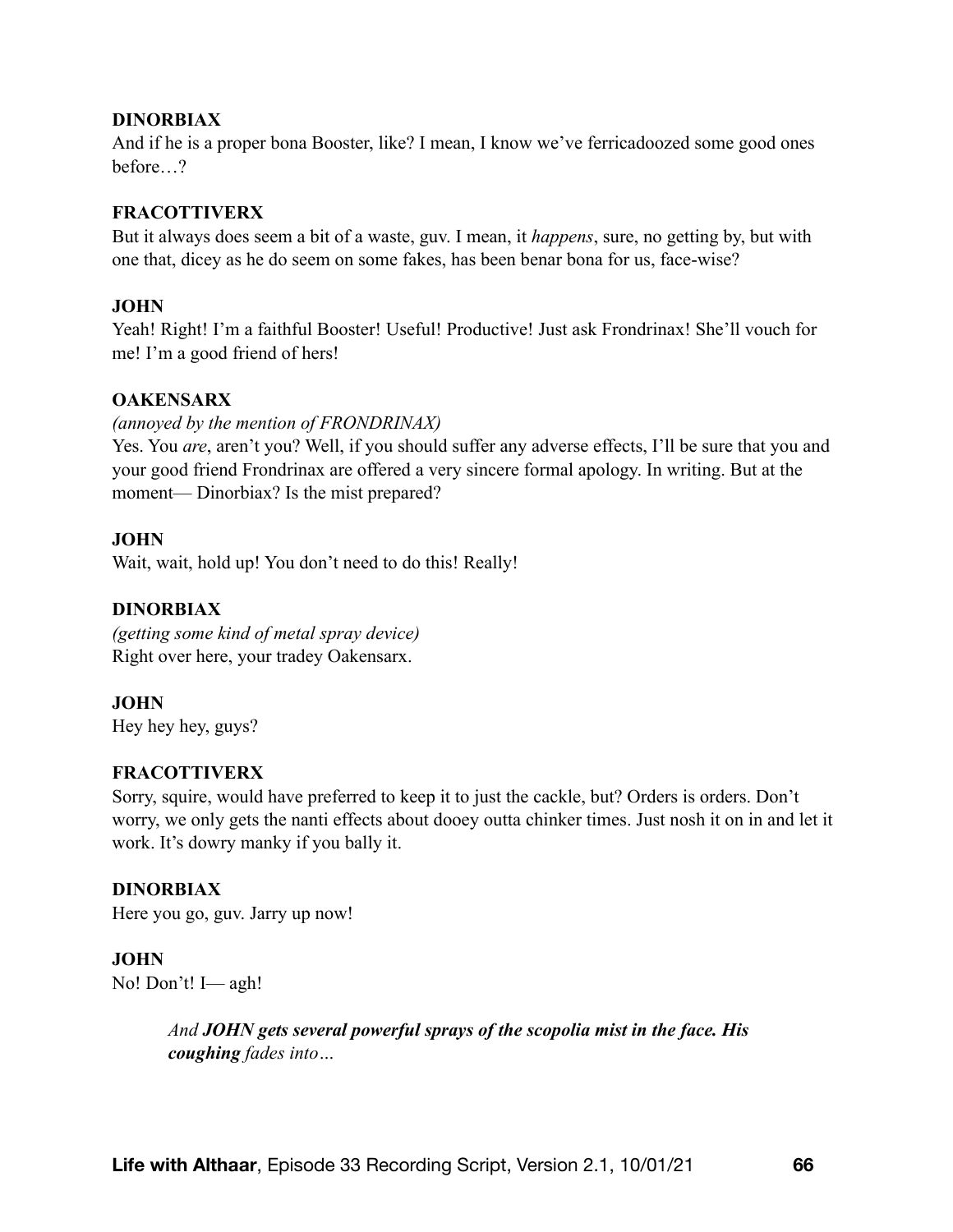*[scene 15] Interstitial music. ALTHAAR approaches the Electric Egg, not yet aware that MRS. FRONDRINAX is right behind him. He calls through the door:* 

## **ALTHAAR**

ALTHAAR IS MAKING APPROACH UPON THE ELECTRIC EGG! PLEASE HAVE ALERT, HUMAN FRIENDS!

## **CHIP**

*(calling back from inside)*  That's just me right now, Althaar! But I'll turn on the sign, just in case anyone else shows up! *(mutters)* Hope springs eternal…

## **ALTHAAR**

*(entering the doorway)*  Thanking you, Mr. Frinkel! Althaar is very pleased to make arrival at the Electric Egg, as he is much in needing of refreshment at this time!

## **MRS. FRONDRINAX**

*(right behind him)*  Why, yes, a crisp refreshing spritz sounds just lovely right now!

## **ALTHAAR**

Oh! Frondrinax! You have performed the most inaudible approach!

## *ALTHAAR's comment gets the attention of everyone at the bar.*

## **CHIP**

Whoa whoa whoa whoa whoa, did Frondrinax just have the stones to walk in here? I'm not looking at the doorway right now, for obvious reasons.

## **XTOPPS**

She's hovering just on the extraneous side of the Big Purple Line, Chorp. But an Egg-ward intrusion is definitatively intended.

## **MRS. FRONDRINAX**

Yes, I thought I'd stop by for a quick howdy-do! It's been a while, hasn't it?

## **CHIP**

Not long enough! So you can turn that pot of yours right around and park it anywhere else but here!

*Agreement from XTOPPS, KWONTZ, BUBBLES, SOPON, and the ALIEN BARFLY.*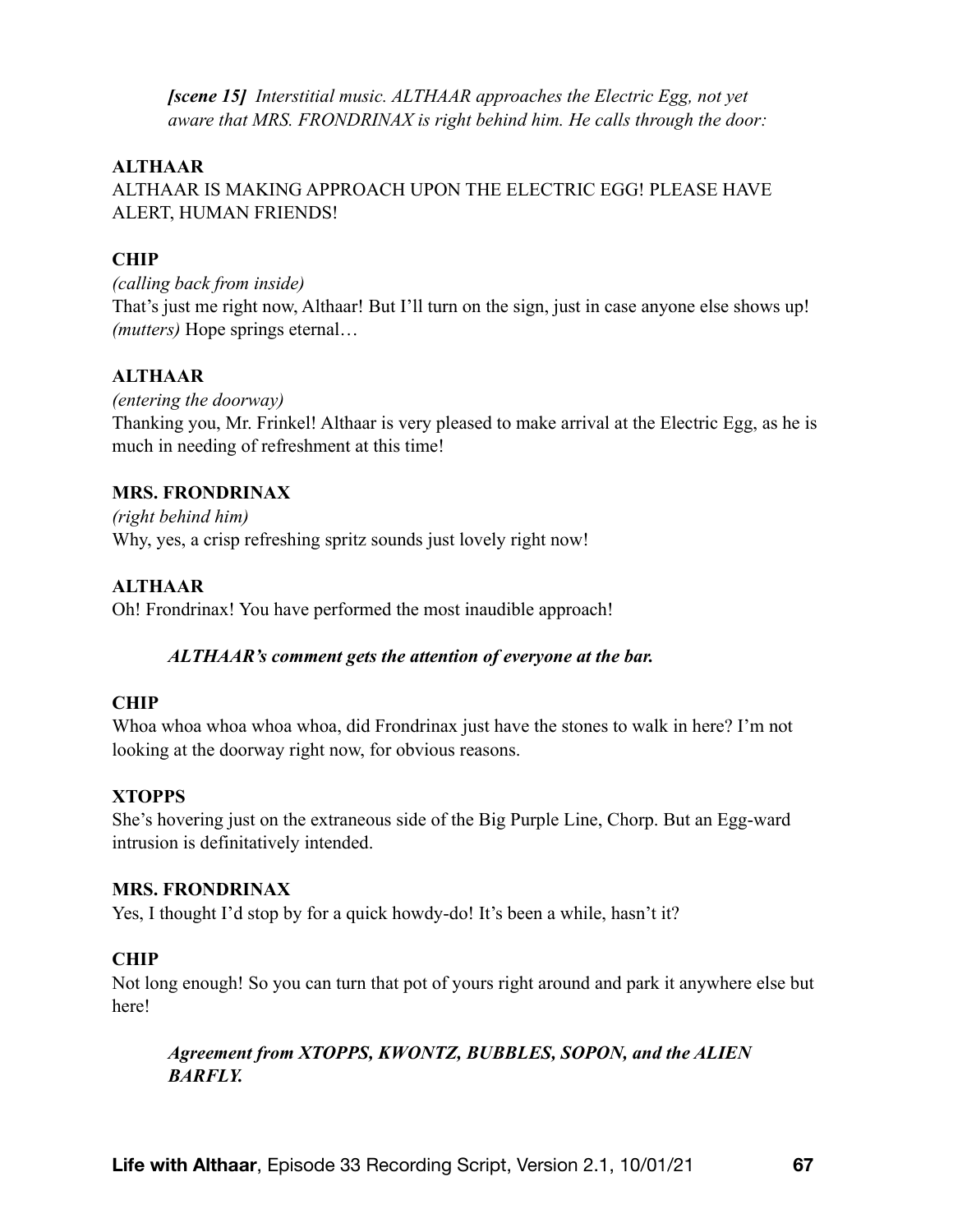Oh, really now, Chip! I just want to come in and have a little sit-down with my friend Althaar! Now, I know we Fugulnari are officially "banned from the premises," but between us, that's just so much virtue signaling, isn't it? My credits are as good as anyone else's, aren't they?

#### **SOPON**

My crutches say they aren't, greenie.

## **ALTHAAR**

Frondrinax, this intrusion where you are not wished for is very much of the rudeness! And you do not need to make entry to have conversing with Althaar, because there is nothing you are needing to speak at Althaar about!

#### **MRS. FRONDRINAX**

Oh, but there is! I have something terribly urgent to tell you! Right away!

#### **ALTHAAR**

This is of great doubtfulness to Althaar, Frondrinax!

#### **MRS. FRONDRINAX**

But it's true! We need to talk about… about… *(last place she wants to go with this, but it's Hail Mary time and this is the one subject she knows ALTHAAR won't blow off)* It's about John B!

#### **ALTHAAR**

*(beat; what is she up to?)*  FriendJohn? What are you knowing that could be urgency upon FriendJohn?

#### **MRS. FRONDRINAX**

Well, it's really not something I want to discuss out here in the corridor, dear. Which is why I thought I would just join you for a nice quiet drink!

#### **ALTHAAR**

Althaar believes that if it is necessity to have informing about FriendJohn, it is FriendJohn himself who would be providing it. Is it to contact FriendJohn on his communication device?

#### **MRS. FRONDRINAX**

Oh, no! That is, you can't! He's… unreachable at the moment. That's part of the message!

#### **ALTHAAR**

Then it is to be leaving the Electric Egg, so that you may make deliverment of the message in a place where you will not be causing the up-set.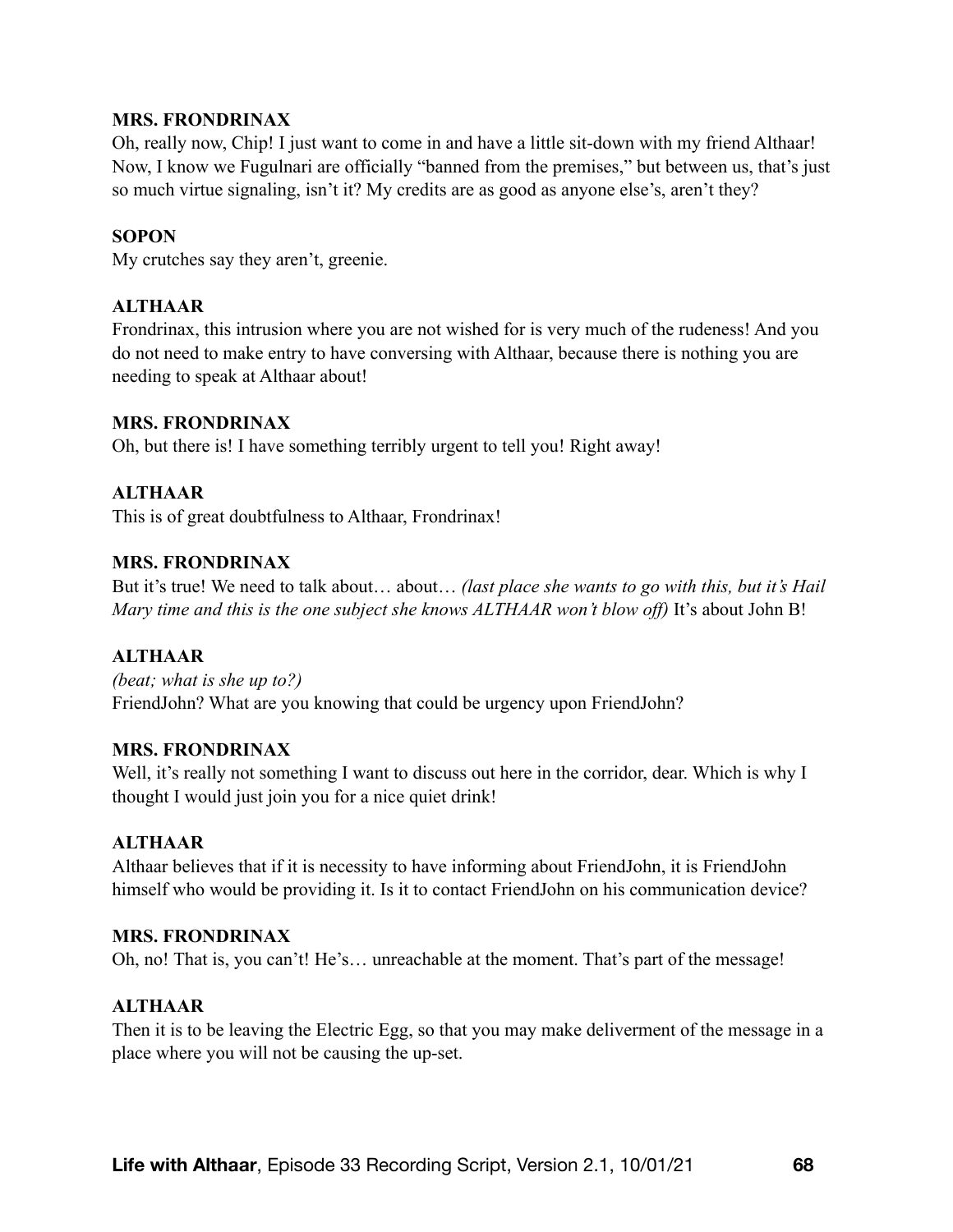Oh, but that seems like such a waste of time and energy when we're right here, doesn't it? And I think I'd have a much easier time answering any questions you might have about the message in a nice, relaxing atmosphere, such as that of this multi-cultural eatery.

## **ALTHAAR**

*(sigh)* As you are wishing, Frondrinax. *(calls out)* Most Splendid? Althaar is making requestment for the temporary easement on restriction against Fugulnari incursion in your domains, as Frondrinax is making demand on immediate discussion with Althaar, and Althaar is very much wishing to ingest the consciousness-altering beverage if he is unable to make avoidment of this. May this be so, at the pleasure of Your Radiance?

## **XTOPPS**

*(ALTHAAR's tone has put him into "royal" mode)*  Gentle Althaar of Iltor, under the customary circumstance we would unquestionably grant you this boon—

## **CHIP**

*(both a comment and a reminder)*  Xtopps, *are you HIGH*?

## **XTOPPS**

*(back into "stoned")* 

—uh, but seriously, zood, this is by no small means a "no sombrero" kind of favor you are asking. We're talkin' El Sombrero Mucho Grande, you chom me?

## **MRS. FRONDRINAX**

Oh, now, let's not be parochial about this, Xtopps dear! Yes, we've let you play your silly little games at the Egg so far, pretending you can ban Fugulnari from your "domain," but what authority do you think you have to actually *enforce* that?

## **CHIP**

The authority of the entire flotting Xybidont Empire, for starters.

## **MRS. FRONDRINAX**

Well, yes, in theory, but they're not here right now, are they?

## **CHIP**

All right, how about the authority of Frinkel Fundamentals, Incorporated! Plus everyone in here who hates your flotting guts! Or pith, or whatever.

## **BUBBLES**

Also by the authority of whatever's not nailed down that I can huck at you from behind the bar.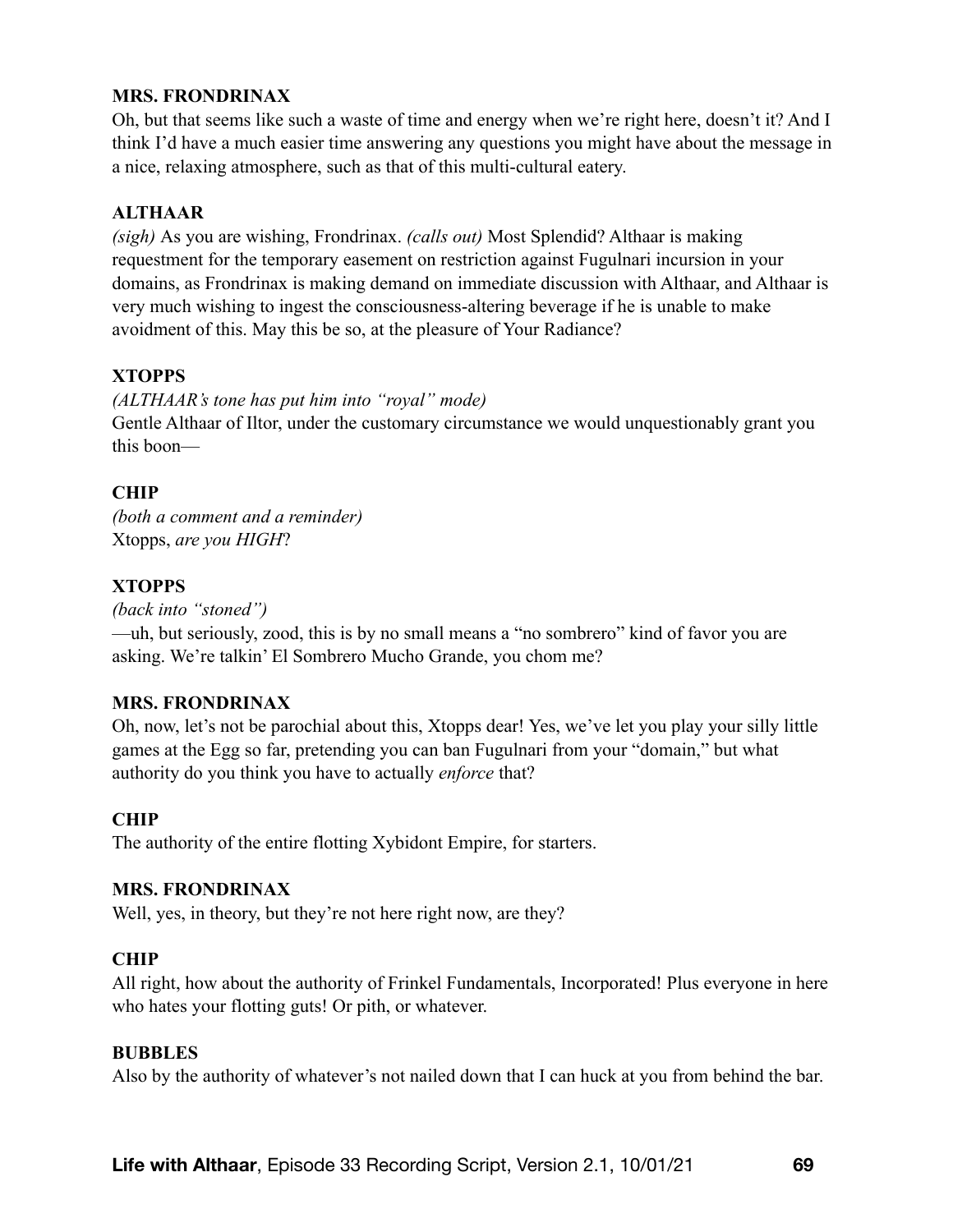That's not— Do any of you actually know what the word "authority" means? You have no actual right to keep me out of here! Do you understand that? We've only stayed out so far as a sort of… gentlebeing's agreement! But if you're not going to act like gentlebeings, well, then there's no reason we should do you that courtesy, is there?

#### **SOPON**

Chip? Just let it slide.

#### **CHIP**

Seriously, Sopon? You of all people want her in here?

#### **SOPON**

No, I absolutely do not want her in here, but pick your battles, yeah? If she tries to finagle it into a precedent later on, then sure, we can go ahead and start hucking julep strainers. But it's not worth kicking up a ruckus over a one-time exception. And she's here with Althaar, he's not going to let her make any trouble. Right, Althaar?

## **ALTHAAR**

Althaar is swearing upon this, Sin Sopon!

## **CHIP**

*(after a beat)* 

Okay. Fine. As long as you're with Althaar, and *only* as long as you're with Althaar, you can stay. But you keep your discussion to the Gentlebeings' Parlor, out of sight of the rest of the customers, and you leave as soon as you're done. Got it?

#### **MRS. FRONDRINAX**

Yes, all right, if that's what will make you happy.

## **CHIP**

It absolutely will not. I'm doing this as a favor for Althaar, period.

#### **ALTHAAR**

Thanking you, Mr. Frinkel. Althaar is promising that he will not make abusing of the privilege. But is the Baronet of agreement also upon this arranging?

#### **XTOPPS**

It's a diagonal snag, but Xtopps can modulate.

## **CHIP**

Right. Bubbles, you good?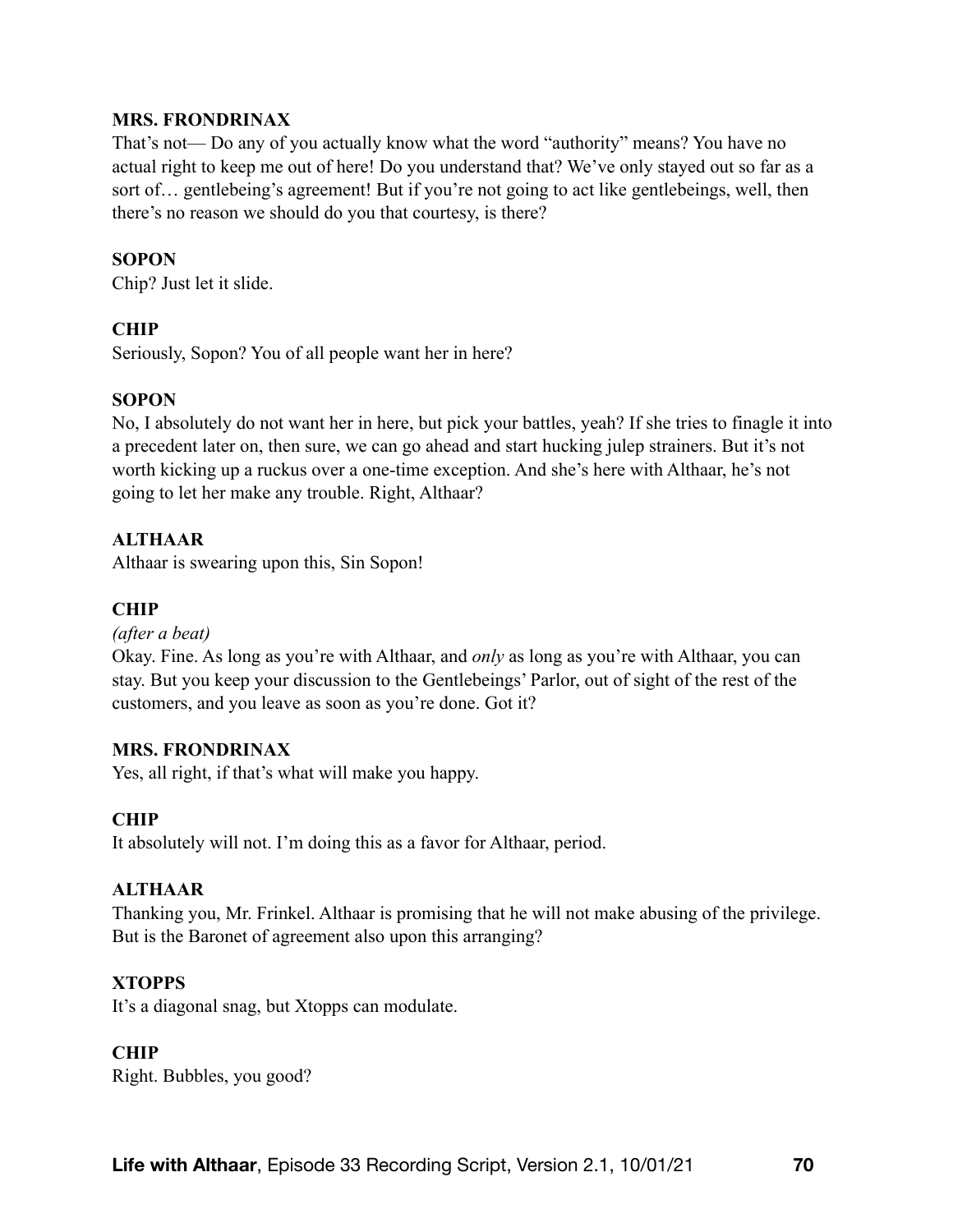## **BUBBLES**

If it's all right with you, it's all right with me. But I'll be keeping a couple strainers next to my high-velocity garnishing attachment, just in case. So watch yourself, Foog.

## **MRS. FRONDRINAX**

*(as she and ALTHAAR make their way to the parlor)* 

Oh, my! Everyone's gotten so touchy around here these days! Well, at least Sopon has managed to keep their furrows even! Thank you, Sopon dear! I must say I've certainly missed your excellent spritzes!

## **SOPON**

Oh, really? Then maybe you'd like to check out some of my new recipes. I've got a fluazifop smoothie that's to die for.

## **MRS. FRONDRINAX**

Oh, I see. How droll. Well then, I'll just see myself back to the Gentlebeings' Parlor, shall I?

## **SOPON**

Suit yourself. How about you, Althaar, can I get you anything?

## **ALTHAAR**

Thanking you, Sin Sopon! The Tolimene and tonic would be of enjoyment, please!

## **CHIP**

I'll get it.

## **SOPON**

Nah, I'm good. One Tolimene and tonic, coming right up!

*And ALTHAAR and MRS. FRONDRINAX enter the parlor off the main room, but still slightly open to it, containing the pool table.* 

## **MRS. FRONDRINAX**

Well! Talk about ingratitude! I admit there have been some... unfortunate disagreements in the past, but really, this place is so much more pleasant and well-organized than it was back in the old days! You'd think everyone here actually liked working in some chaotic, haphazard… freefor-all!

## **ALTHAAR**

That is very much possibility, Mrs. Frondrinax. And it is a truth that in the days of all-freeness, before the disagreement with your security forces, the employees of the Electric Egg were enjoying the full usage of all their limbs and attachments.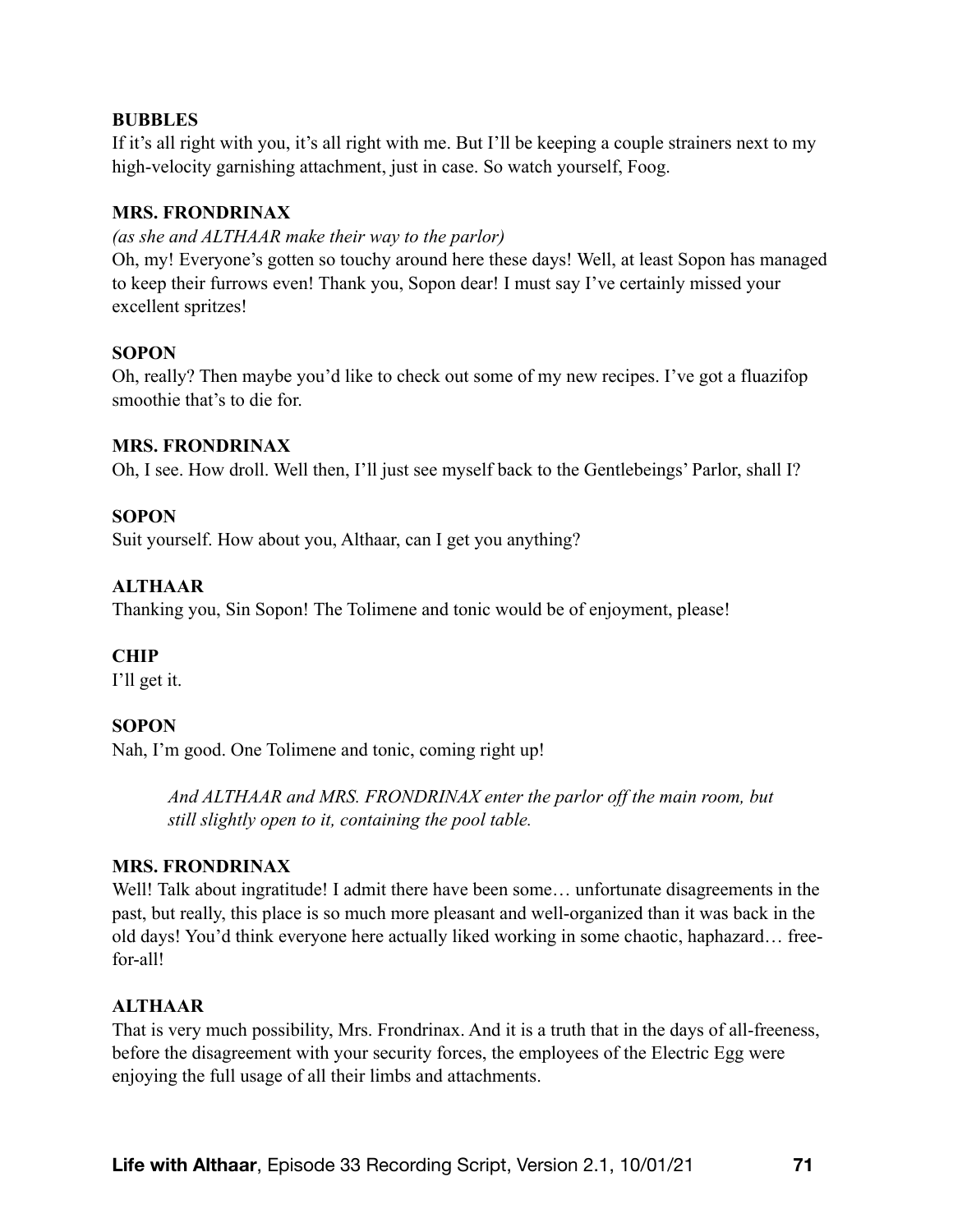Er, well, yes. Yes, of course that is the kind of thing that people tend to take personally. I suppose that's to be expected.

*BUBBLES rolls into the parlor, setting down a glass on a table.* 

#### **BUBBLES**

Here you go, Althaar honey, one Tolimene and tonic. You just give a holler if you need anything else, ok? Anything at all.

## **ALTHAAR**

Thanking you, Sin Bubbles! Althaar will most certainly make alertment if any assistance is needed.

## **MRS. FRONDRINAX**

Ahem. Bubbles? I certainly wouldn't want to provoke anyone, given your bizarre hostility toward me, so I won't even think of requesting a mixed spritz. But if I could possibly just get a small glass of water, I can handle things myself from there.

#### **BUBBLES**

You could not. What you *could* do, as far as I'm concerned, is die in a ditch. As soon as possible. You want to get on that?

## **MRS. FRONDRINAX**

Really now, is that your idea of customer service? I did get permission to be here, after all. If that's the kind of attitude you display toward your clientele, it's a wonder you're still employed here at all! Maybe I should have someone take a quick look at your contract, make sure everything's on the up-and-up. We both know Chip likes to cut the occasional corner now and again, don't we?

## **BUBBLES**

Go ahead and try it, kale chips. I'm Union. We may take a manipulators-off stance toward the Committee right now, but you push us too far and that could change real quick. *Capisce*?

*BUBBLES leaves.* 

## **MRS. FRONDRINAX**

Hmph. Oh, well, despite the unfortunate attitude, I suppose she *does* have a point. We certainly don't want to go kicking up any kind of kerfuffle with the only marginally efficiency-minded sapients in Human space! The Robot Union has been surprisingly accommodating so far.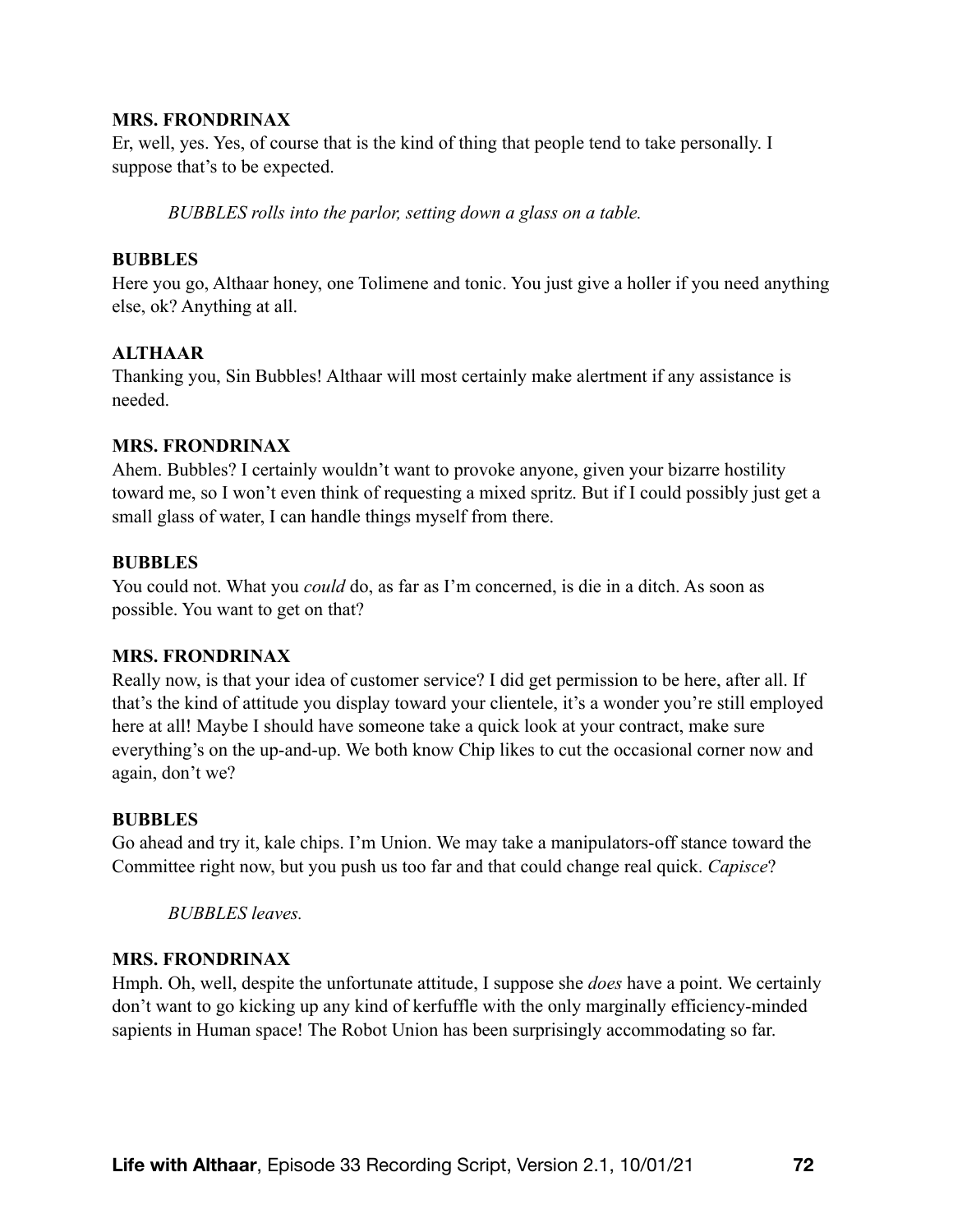# **ALTHAAR**

Althaar is certain this is of gratification to you. Now, be telling to Althaar, please, what is the so important messaging of FriendJohn, that was making necessity of accompaniment on Althaar into the Electric Egg?

# **MRS. FRONDRINAX**

# *(now trying to get away from that subject)*

Oh, that. It was… well, it wasn't all that important, now that I think about it. Not really worth making all that fuss over, in retrospect. I suppose I just got caught up in the moment! Anyway, the message is that, ah… Johnny's doing some special work today. Booster work, you know. I can't really say more about it. And Oakensarx— Oh, have you met?— Well, never mind that now. Anyway, he insisted on having some sort of "performance review" for the dear boy afterwards, so that's probably going to drag on for quite a bit, and, well, all things considered, the dear boy is probably going to be home terribly late this evening!

# **ALTHAAR**

*(beat)* 

Althaar believes that you are correct, Frondrinax. This is a news very much not deserving of the fuss.

# **MRS. FRONDRINAX**

Well, I know how fond you are of our favorite little Booster! I wouldn't want you to worry. Especially if you couldn't get him on the phone.

# **ALTHAAR**

And why in preciseness is the phoning of FriendJohn not possibility?

# **MRS. FRONDRINAX**

I already told you, Althaar, I can't say any more about it! A matter of security, you know. Johnny understands that perfectly well. But I can say that we do disable all our Boosters' communication devices while they're on particularly… sensitive jobs. Just as a precaution, you understand. So you won't be able to talk to him while he's on this one. And I'm sure he'd appreciate it if you didn't put him in a difficult position by asking him about it afterwards.

# **ALTHAAR**

Hm. All you have said is of plausibility, Frondrinax…

# **MRS. FRONDRINAX**

Well, I should hope so! It's the unpollinated truth!

# **ALTHAAR**

But it is seeming to Althaar that the very great exertions you have made to be sharing this information are not in the proportion. So he must be asking himself if the attempt at deception is taking place.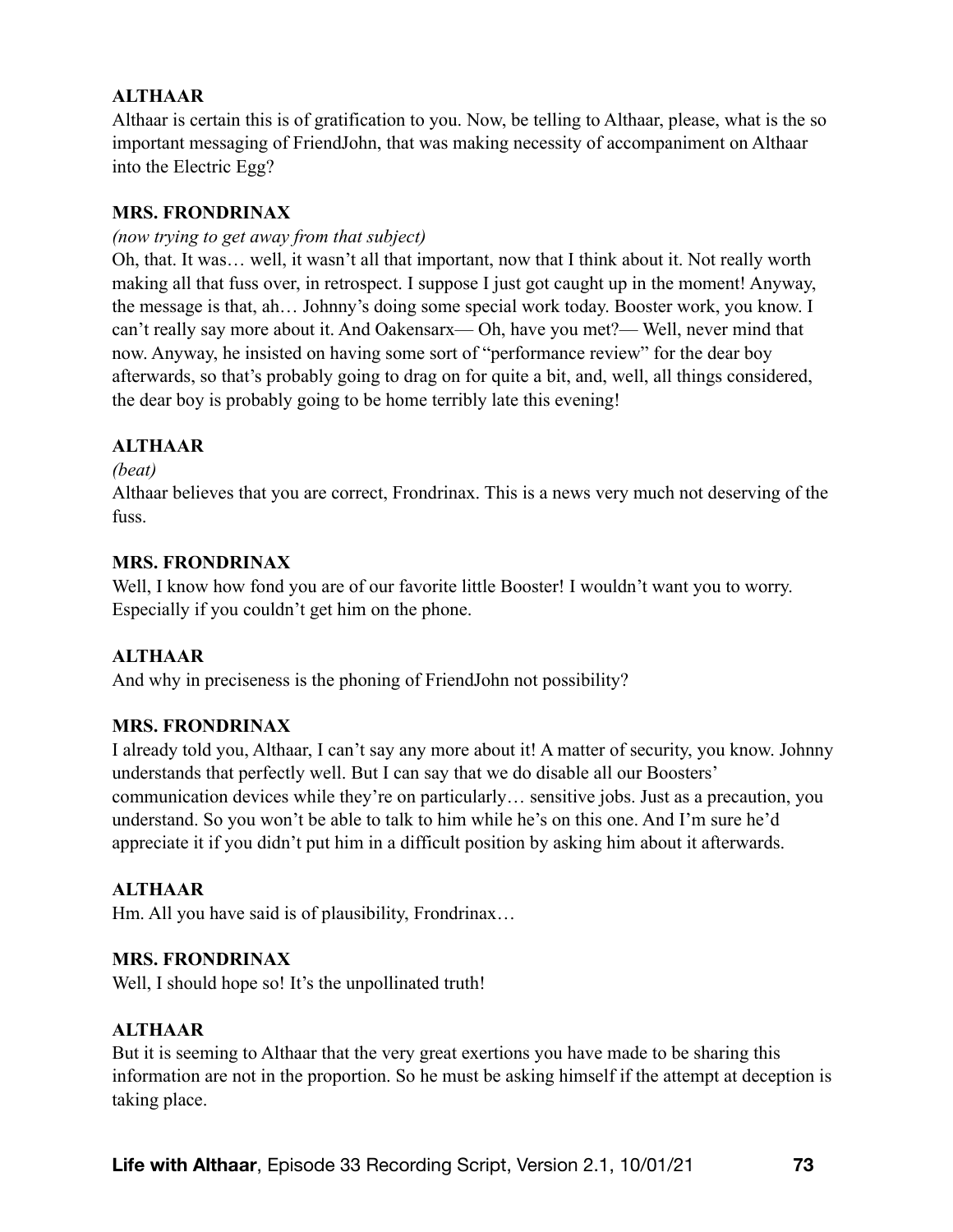Oh really, now, Althaar sweetie, that's too much. Would I lie to you?

#### **ALTHAAR**

*(beat; suddenly distracted, as if understanding something; to himself)*  Hm. Fascination!

#### **MRS. FRONDRINAX**

Sorry, what?

# **ALTHAAR**

Please be pardoning Althaar, Frondrinax. It is only that your words have caused the insight most sudden into the aspect of the Human jokings that has been of wonderment to him of some time. The Humans are producing on some occasions the laugh, when the situation is very much not of amusement. This has sometimes description as the "bitter laugh" or "mirthless chuckle". And Althaar was of great confusion as to how this amusement that is not of happiness should be produced. But he believes now he is having comprehension on it.

#### **MRS. FRONDRINAX**

*(did not follow that)*  Oh. Well, glad to be of help. But as I was saying—

# **ALTHAAR**

Yes, are you seeing? Frondrinax was making question if Althaar believed her capable of deceit! After Frondrinax was lying to Althaar for many years about her intendings here on the Fairgrounds, and those of her people! A juxtaposition most ferrous. And the appreciation of this is not the experience of enjoyment, but Althaar is experiencing the desire to make laughter nonetheless!

#### **MRS. FRONDRINAX**

Ah. Well, yes, I suppose I did lie by *omission,* just a bit, while we Fugulnari were still getting all our taproots in position for the Ascension. But that was then! I certainly have nothing to hide from you *now!* Our plans have germinated, and our sprouts unfurled for all to see! *(trying to get chummy and kill time)* 

Say, as long as we're in here, shall we shoot a little game of SuperNova? I don't get much of a chance to keep in practice, but I used to be pretty passable with a stick, as it were.

# **ALTHAAR**

Althaar also has not made a great practicing on the SuperNova. But he will make joining of you, if you are of agreement that when this game is conclusion, then so will be the discussings between Frondrinax and Althaar on this day.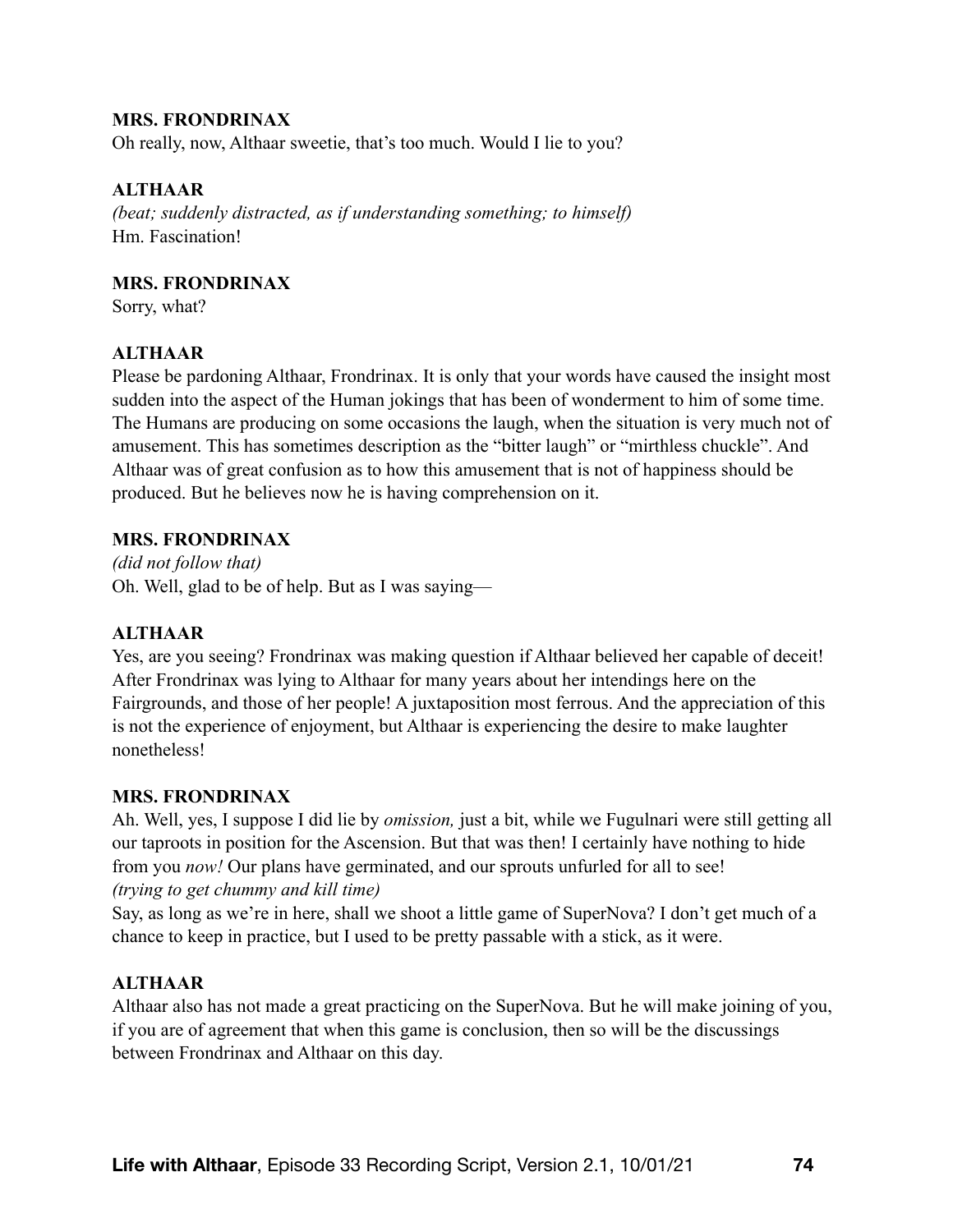#### *(a bit of a pout)*

Oh! All right, then, if those are your terms, fine. I'm sorry if I'm such a *bother* to you. But I don't see why we can't just have a normal friendly conversation once in a while, like we did back in the old days.

#### **ALTHAAR**

*(getting a cue from the rack)*  Yes, Althaar is certain that you do not.

*The SuperNova table is activated, balls zooming into place for the break.* 

# **MRS. FRONDRINAX**

*(getting her cue stick)* 

Oh, I always forget how much I enjoy this game. Why don't you go ahead and break, sweetie? I'm a bit better when it comes to spatial dynamics, as opposed to pure force.

# **ALTHAAR**

Very well, Frondrinax, Althaar will do so. But first, Althaar will make sampling of his beverage… *(slurps some back)* …Ah! Sin Sopon is the master mixologist, indeed! Now, Althaar believes it is to make beginning with… the Big Bang, yes?

*ALTHAAR shoots—sound of the break and balls shooting throughout the "galaxy" of the 3-D table. Two of them go into the nebulae "pockets."* 

# **MRS. FRONDRINAX**

Oh! Goodness, Althaar, what a break! And you sank *two* gaseous spheres! I suppose that puts me on solids. Go ahead, sweetie, still your shot.

# **ALTHAAR**

Yes, Althaar is knowing this.

*ALTHAAR shoots again, and there is the sound of another ball sinking. Bells and whistles from the table.* 

#### **MRS. FRONDRINAX**

Oh, my! I had no idea you were such an experienced player!

# **ALTHAAR**

There are many things Frondrinax is having the misapprehension of, in the opinion of Althaar. Such as the nature of the Human thinking. It is the mystification to Althaar that Frondrinax could be absent of understanding, after so many years of living among the Humans, as to how the imposition of the Plant Way would be received.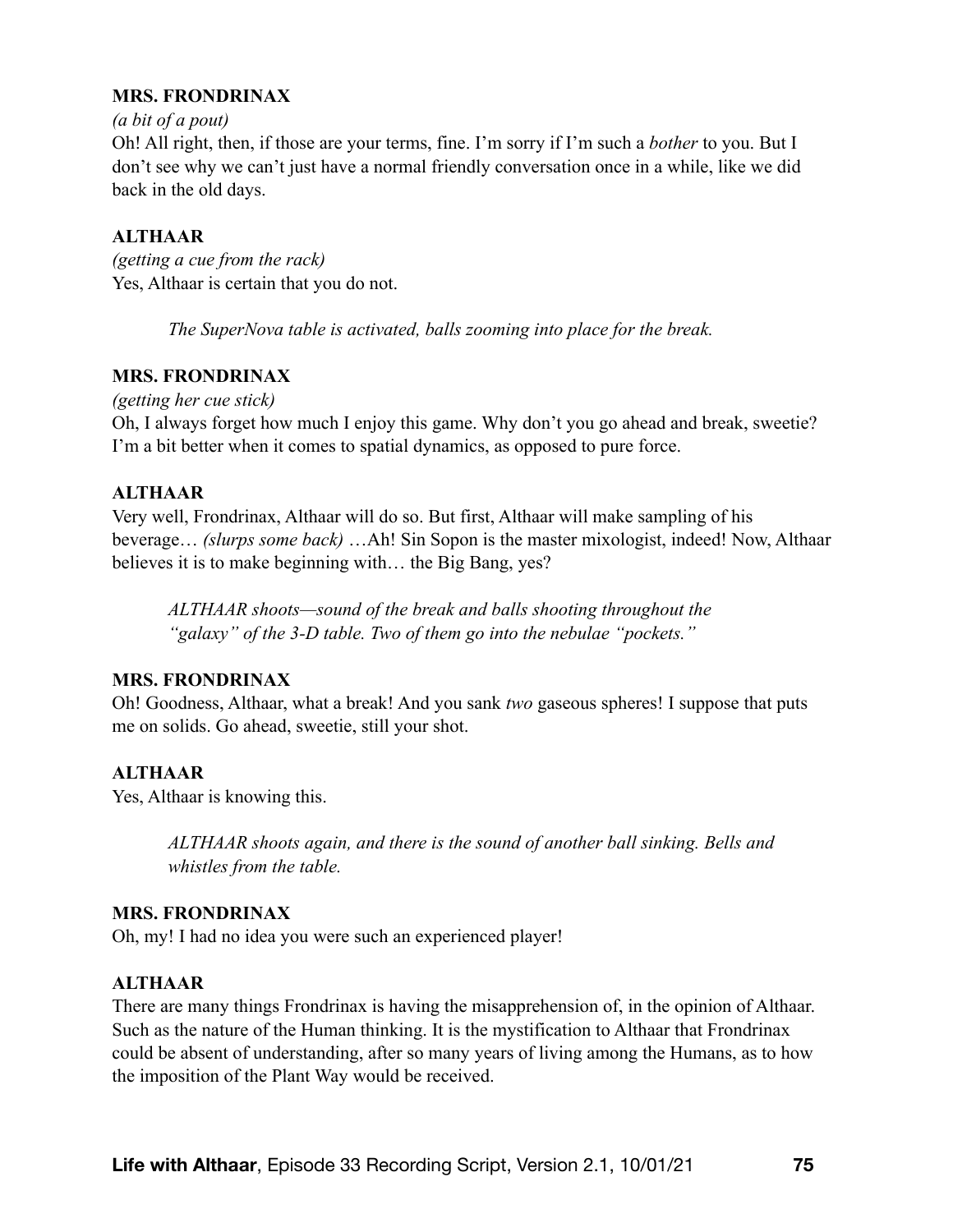*And ALTHAAR makes another successful shot, with some more bells and whistles.* 

# **MRS. FRONDRINAX**

I— Well, obviously I realized there would be *some* resistance, of course! Humans are far too heterogenous and contrary for it to be otherwise! But the… the wretched *stubbornness* of it, I'll admit that came as a surprise. We certainly never expected so many of them to keep refusing our help, even after they had a chance to see how much we could elevate their confused, haphazard existence!

# **ALTHAAR**

Yes. It is always error to allow expectation to make dictating of perception. And now you are learning this in the first-hand. *(lining up a trickier shot)* Excusing Althaar, please…

*He takes the shot, we hear it "bank" a few times and then successfully sink two more balls. More happy table sounds.* 

# **MRS. FRONDRINAX**

OH! That… that was a *very* fancy shot there, Althaar sweetie! It certainly doesn't seem like you're out of practice… *(beat)* What was that you were saying, about letting our expectations dictate our perceptions? You may be right, I suppose. But of course everyone has expectations of one kind or another, don't they? Otherwise no one would try to accomplish anything at all!

# **ALTHAAR**

Indeed, Frondrinax, the triumphing of expectation over reality is a problem most common amongst the many peoples of the galaxy! But that does not mean it is not… to beee… reSISted!

*He hits the Q Ball very hard on this last word, and there is a great deal of sound as balls bank, spin, spray around, and indeed, sink. Bells and whistles.* 

# **MRS. FRONDRINAX**

So what exactly are you saying, Althaar? You think we Fugulnari have been shortsighted? Or even… irrational?

# **ALTHAAR**

Indeed, Frondrinax, you are phrasing the belief of Althaar with great succint-ness. And if you are disagreement with this, perhaps you may make consideration that your perceiving of your relationship with the Human people is very very different from the larger part of their own perceivings of this. And the perceivings of many others in the galaxy also. So it is wisdom, when there is finding the so great disagreement about the nature of reality, to make questioning of the assumptions. It is always to allow reality to shape the ideas, before the attempting to use ideas… *(lining up another shot)* …to shape… *(takes the shot, hard)* …reality!

*ALTHAAR's shot makes a SuperNova, with many bells and whistles, and he has run the table. The game is over.*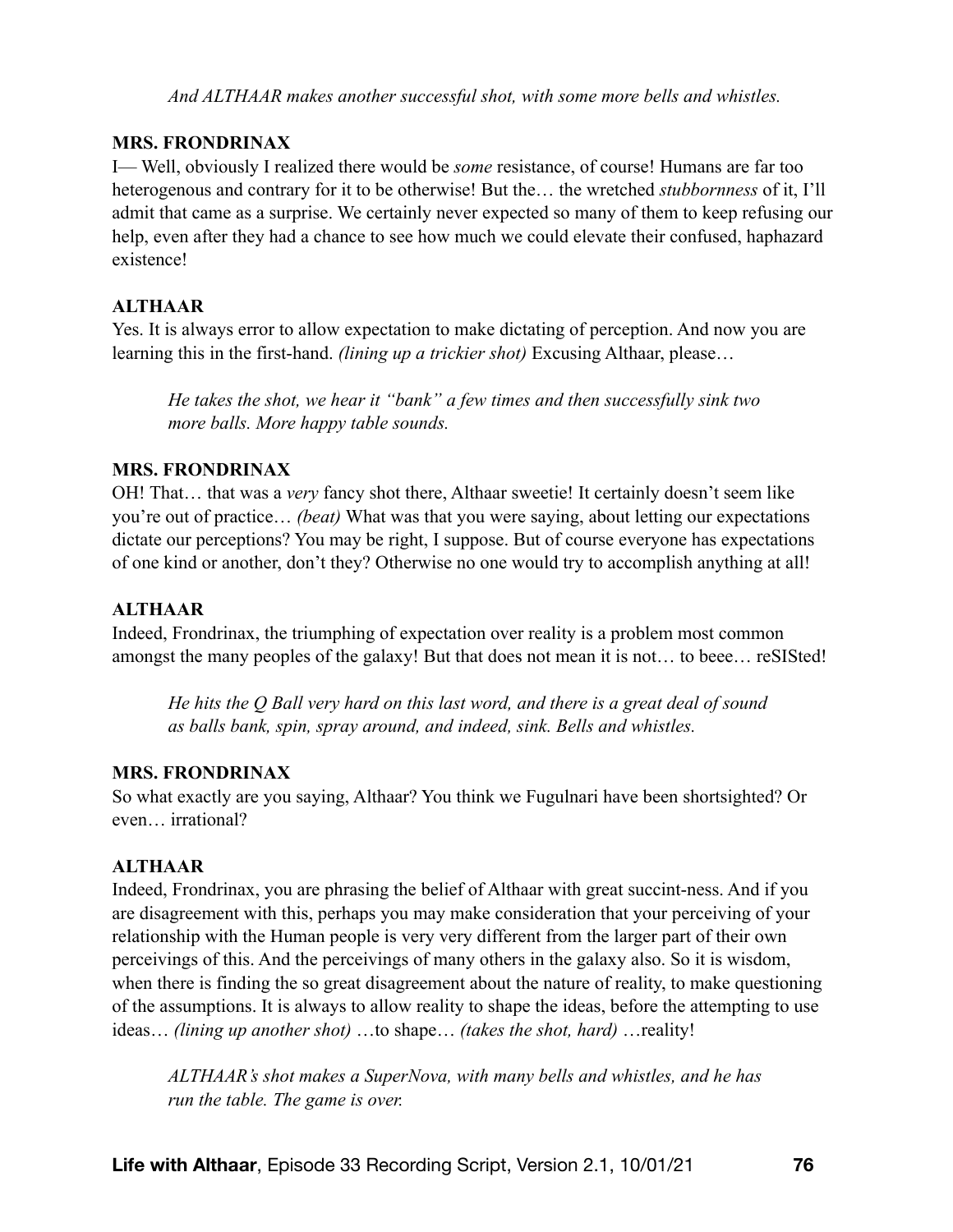# **ALTHAAR**

Ah! And now the SuperNova is achieved! That is the game, yes?

#### **MRS. FRONDRINAX**

Oh. Yes. Excellent work, Althaar. Very impressive.

#### **ALTHAAR**

Thanking you. And now, if you will be recalling the agreement, since Althaar has… *(slurps back the last of his Tolimene and tonic) …*completed his refreshing beverage, and the game is conclusion, so also is the conversing between Althaar and Frondrinax.

# **MRS. FRONDRINAX**

Oh! But… don't you think we could just—

#### **ALTHAAR**

No, Frondrinax. Althaar will be returning homeward to commence the dinner preparations. Even if FriendJohn will make returning to the shared living quarters with some delay. Of course, the dinner would be of greater savoriness if the re-heating is not requirement… but Althaar is supposing this will be the decision of the colleagues of Frondrinax, yes?

#### **MRS. FRONDRINAX**

Er, yes. I'll, ah… I'll see if there's anything I can do about that, dear. But it's not up to me, really.

# **ALTHAAR**

That is unfortunate. Thanking you for the game, Frondrinax.

*ALTHAAR leaves.* 

# **MRS. FRONDRINAX**

Oh, frost my buds and prune my petals!

# **XTOPPS**

*(poking his head into the parlor)* 

Hey, Frondy-baby, I see my buddy Althaar done blown this here popsicle stand and left you down at the end of Lonely Street?

# **MRS. FRONDRINAX**

Hmm? Oh. Yes, yes. Althaar had to be getting home, he said. Such a dear… polite… *surprising* young Iltorian he is. He's given me a great deal to consider.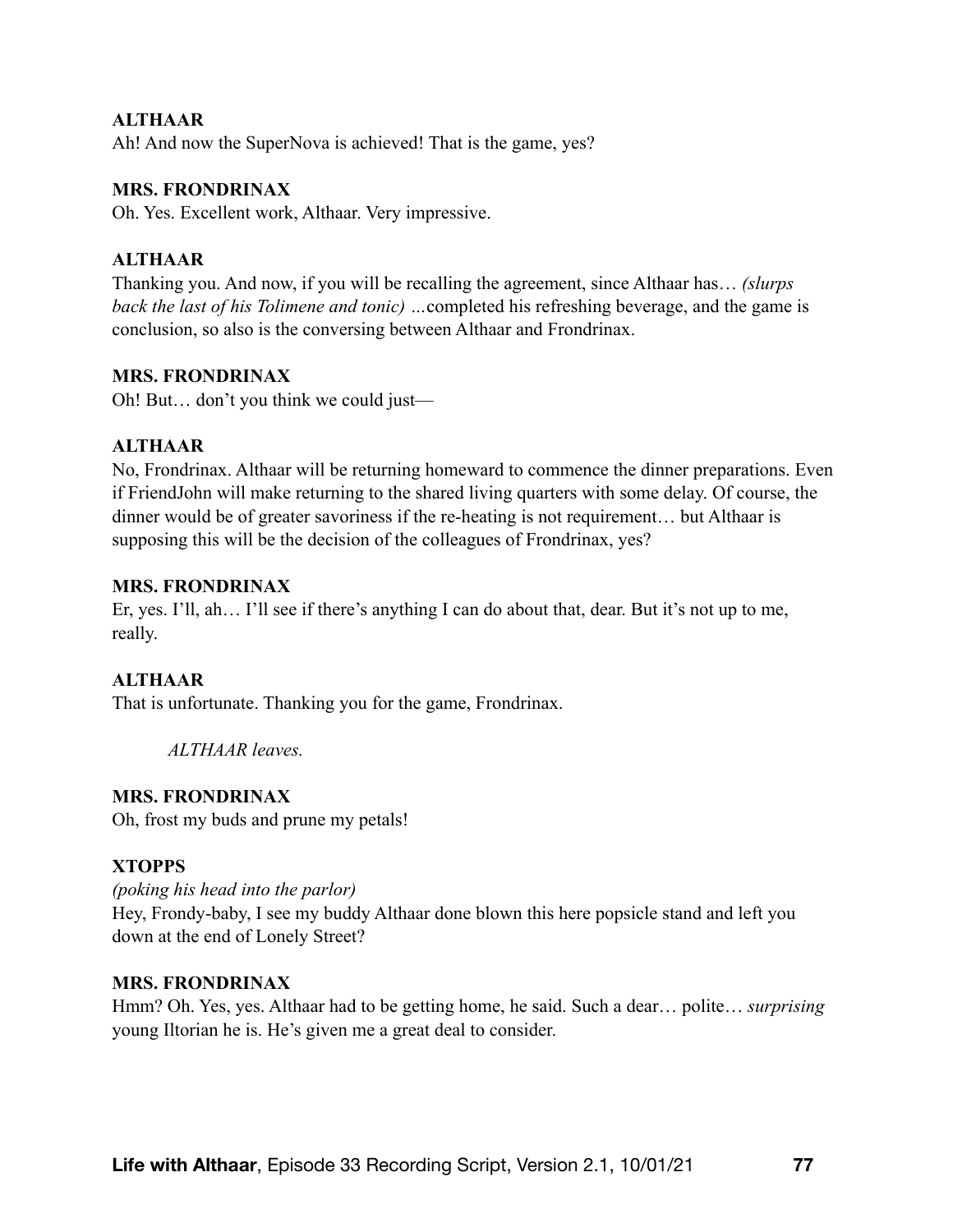# **XTOPPS**

*(sliding as he goes into "royal" mode without thinking)* 

Well, perhaps the dishonorable representative of the Committee would consider seeing herself out posthaste or sooner? As, pursuant to our verbal mediation of several minutes hence, you are now unaccompanied by your chaperone, as designated by my august personage under all relevant codicils.

# **MRS. FRONDRINAX**

Yes, yes, fine, I— Xtopps, are you trying some new blend, or synthetic hybrid, or something? Because your demeanor is a bit unsettling. In something other than the usual way, I mean.

# **XTOPPS**

#### *(back into "stoned" mode)*

Don't flip the formality, if that ain't your bag, baggy. What Xtopps is poppin' on the parquet is that you are to split, amscray, vamoose, decamp, push off, and in no uncertain terms, put a chicken in that pot a yours and pluck it! Immediamente! Before I get the scepters, you chom?

*[scene 16] Interstitial music. Meanwhile, back in the interrogation room…* 

# **OAKENSARX**

How long does this stuff usually take to get rooted in?

# **DINORBIAX**

Well, guvnor, there ain't no "usually" with the scopy, you knows? No matter how we dickeys with it—

# **FRACOTTIVERX**

It's nanti an exact science, you see.

# **DINORBIAX**

Some blokes you gotta do dooey or tray doses before you even gets a bijou effect an hour later…

# **FRACOTTIVERX**

And then you hit some with una, and chinker minutes later they're doing the Bristol Stomp across the floor. Just useless.

# **JOHN**

*(groggy, groaning)*  Ohhhh… oh, noooo… swimming…

# **DINORBIAX**

Now you see, Sin B here? He done definitely be feeling it already.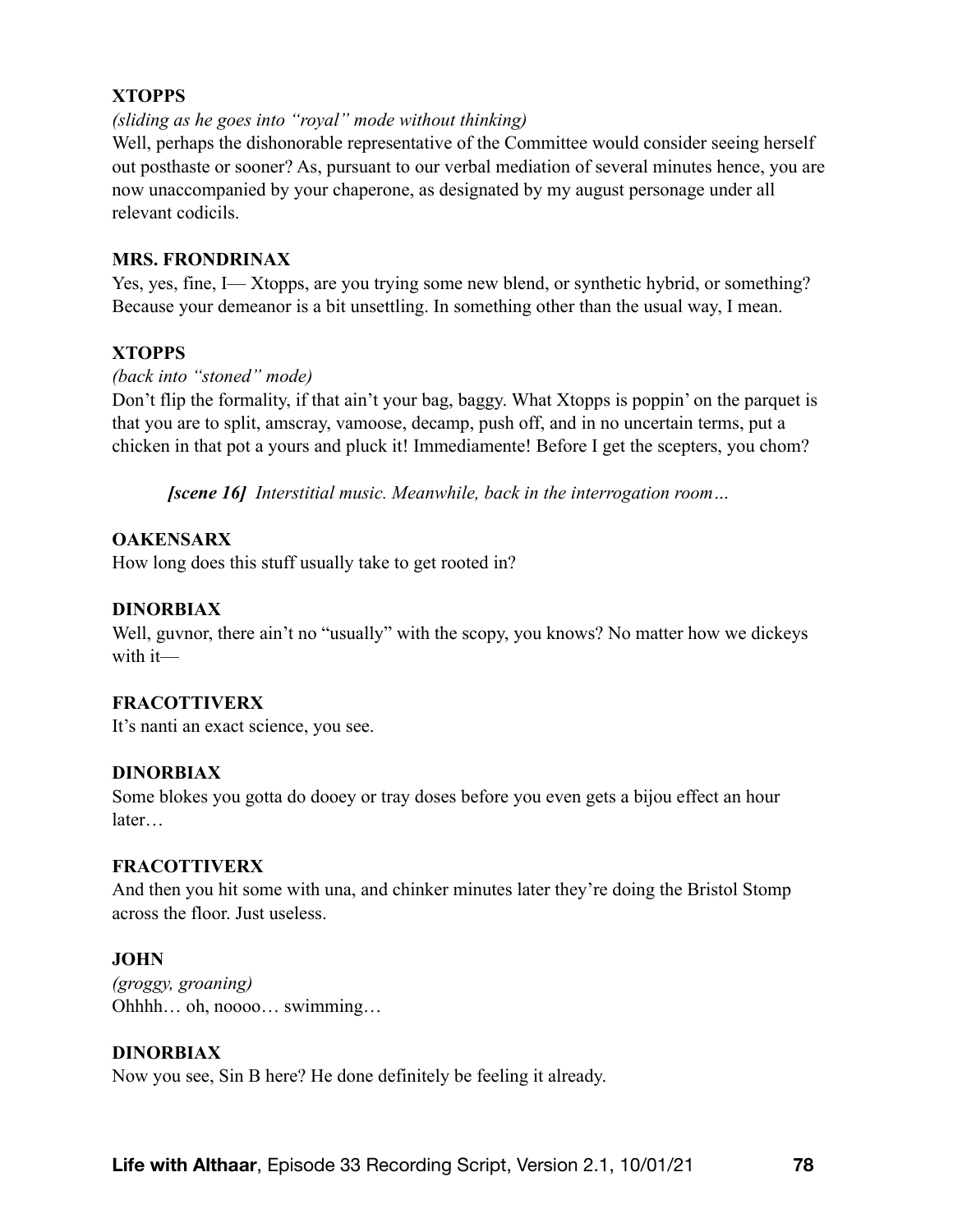#### **FRACOTTIVERX**

Just a question now of whether he starts dishing the dirt, or if his nervous system starts making with the heebus and the jeebus. Probably just a couple tics.

# **OAKENSARX**

Good. We've already wasted more than enough time trying to *talk* to these foolish perambulators. This is what we need more of. Strong, unflinching action!

# **DINORBIAX**

Well, now you see there, guvnor—

# **FRACOTTIVERX**

*(stopping DINORBIAX; don't want to upset the boss)*  S'alright, Dino, let it go. Orders is orders.

# **OAKENSARX**

B? John B? Can you hear me? What do you know about the sabotage of our supply depot? You talked with the terrorist! He must have mentioned something!

# **JOHN**

Oh. You're… you're *loud*. *(feels some effects)* Oh! Yeah, I… um… whoa… yeah, that's… that's… that's some serious mist you guys got there. …Can I call you "guys?" Maybe that's not… appropriate? Eh, who cares what I call you? I don't care what I call you. And you don't care what I call you. That's… that's symmetry!

# **OAKENSARX**

John B! Pay attention!

# **JOHN**

#### *(woozier)*

I already said! I said… everything… *almost* everything… I think…? Was there something I forgot…? Or something I didn't want to talk about…? Oh, yeah, that was it! I definitely… definitely shouldn't say…

*Suddenly, a FRALL shimmer passes through the room (they are swapping out some of JOHN B's blood with the time he was drunk in episode 12 and they sobered him up for the Christmas party).* 

# **FRACOTTIVERX**

What th— You nelly that, Dino?

# **DINORBIAX**

Thought me nellyfakes got something, I did… But there's nanti wot could get in here.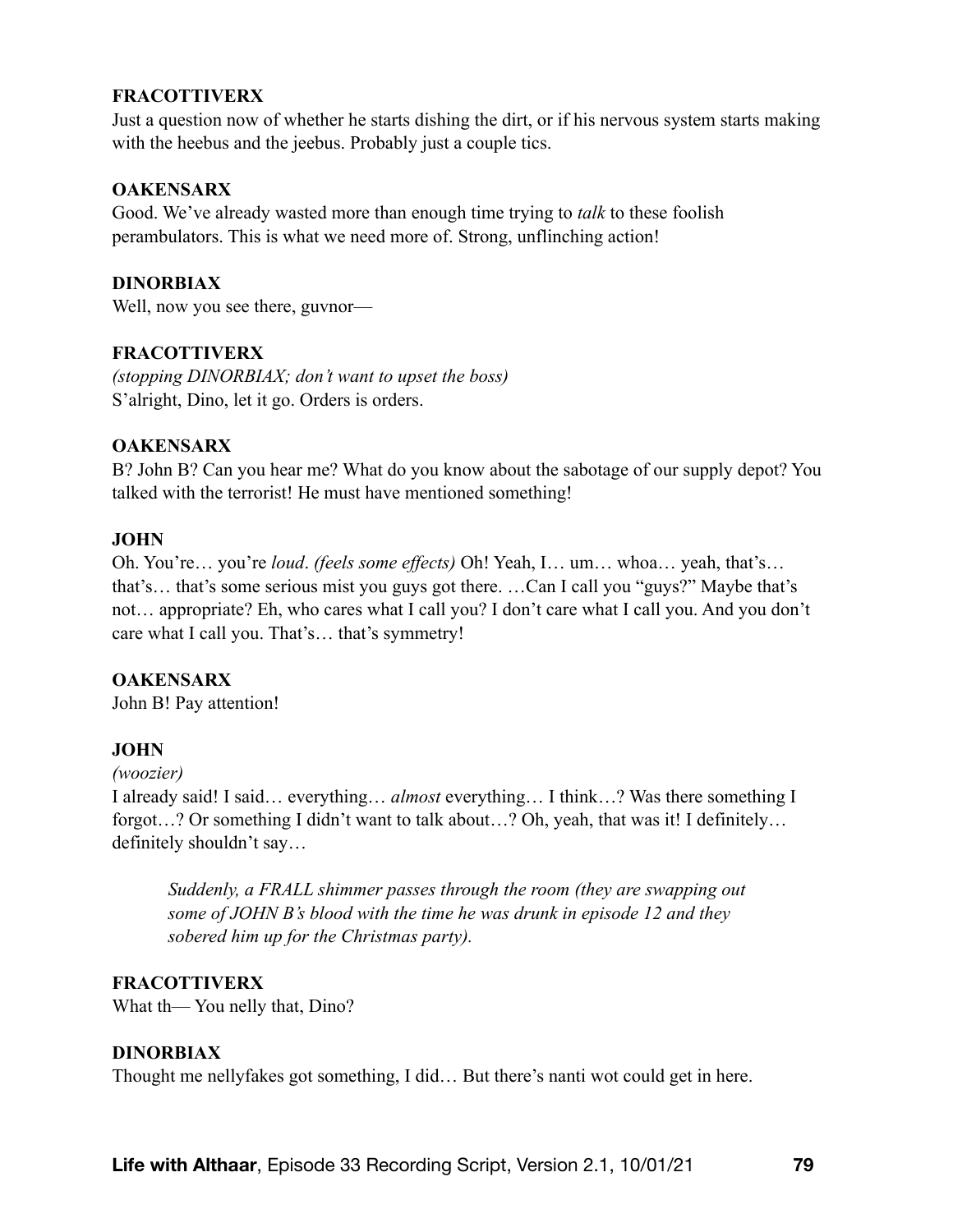# **OAKENSARX**

Never mind that now! It was probably yet another fault in these laughably inefficient Human electronic systems. Now, focus!

# **JOHN**

*(chuckling; he is VERY drunk, suddenly, which is different from the scopolia, but it's not quite evident yet)* 

You, uh... *(hic!)* You want me to... I dunno... have a lookit it er something? Maybe it's... it's a… *very small wire*! *(laughing)* That's what I do, yunno? Very small wires! Soooo small! Teeensy! Cause the Robots don wanna touch em! I don wanna touchem either, but it's my job! Probationunanry. Job. That's me. Or… I dunno… you got a drunks machine in here? Drinks! Drinks machine? I do them, too.

# **FRACOTTIVERX**

Oi! What's up with our guest here?

# **JOHN**

No, no ups! Too many ups! John is… is *down*, Fraccy-buddy! Down to be clowning! 'Swhat Althaar would say. Hey! Hey! You know the las' time I felt so good? I felt *so good* that time! An… an… an… you know? You know *why* I felt so good that time?

# **DINORBIAX**

*(confused)*  No, squire, why?

# **JOHN**

# *(laughing, clearly drunk off his ass)*

Because I made a *Molnar*! An' I ate the whooooooooole thing! And then… and then the room of living was spinning around, jus' like this one! When… when did you turn on the spinny-roomy? Did… did you make a Molnar? Ohhhhh, they're tasty! But… but…. but… you gotta… wachout for em! Oooooooh, they sneak up on you! Mr. Molnar! He showed me! An' I learned a new word! But I don' 'member it now.

# **OAKENSARX**

Who is this Molnar he's going on about? *(to DINORBIAX and FRACOTTIVERX)* Do we have any files on this person? Is he with the Resistance?

# **JOHN**

Oh, no no no nonono! He's a *nice* man, a verra nice man! He showed me! An'… he can show you too! You gotta… you gotta get yer ingredients, see? An' you… you line 'em up, all nice. You put... two bottle a whiskey... three, *three* bottles a spiced rum, an... an... one bottle port!

# **OAKENSARX**

Port? What's this about a port? Was this Molnar involved in the destruction of our docking port?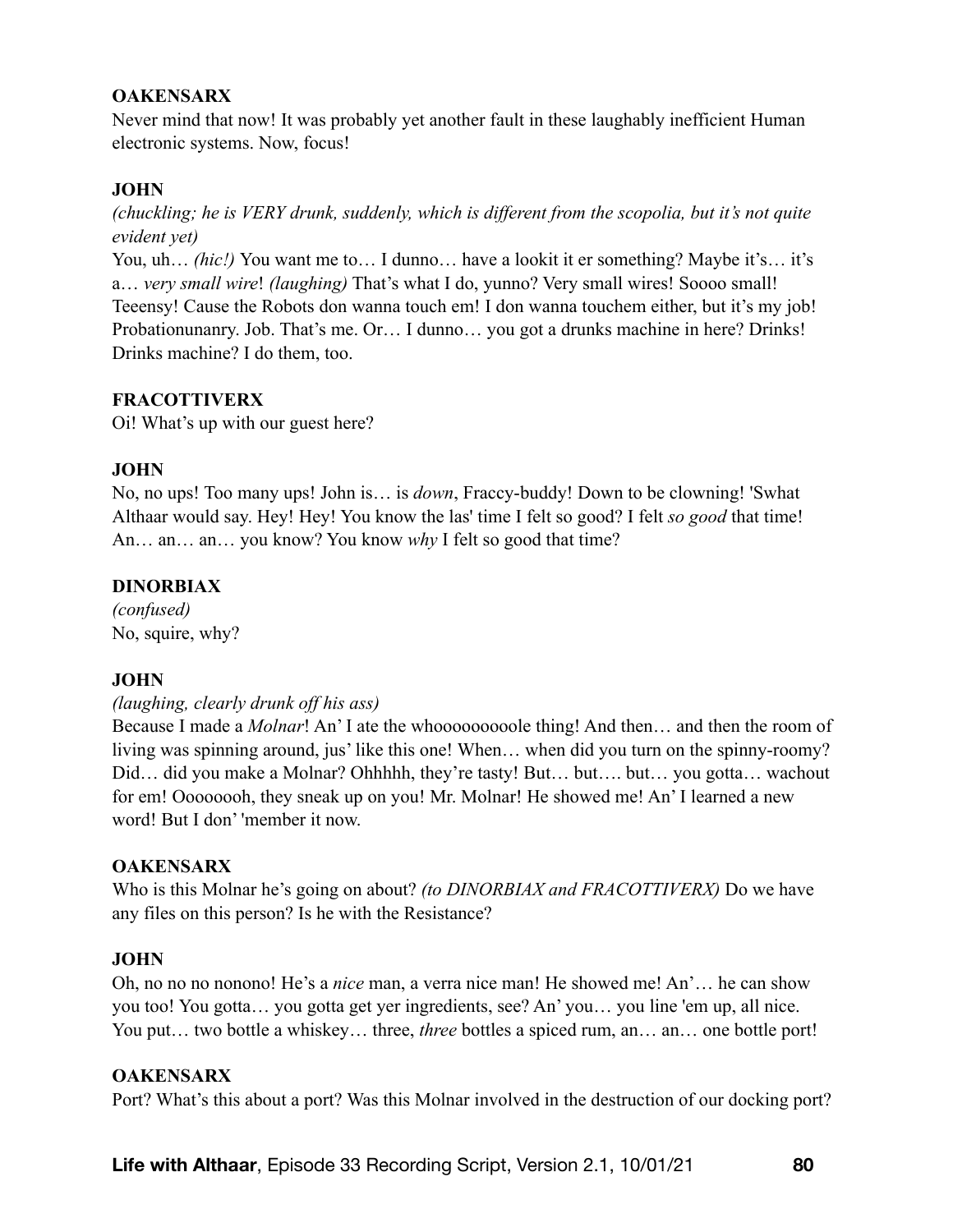# **JOHN**

*(muttering sloppily)*  …and then there is some sugar and eggs and cinnamons and so forth…

#### **OAKENSARX**

What?

# **DINORBIAX**

Oh, sorry, maunger Oakensarx! I codjos we ain't getting a bit a real palaver outta him now.

# **OAKENSARX**

Hm. You may be right. Have you two ever seen another Human react this way to the scopolia mist?

# **FRACOTTIVERX**

Never, guv!

# **DINORBIAX**

But you know, like we polari… dowry unpredictable.

*Hatch/door opens and closes again as MRS. FRONDRINAX enters.* 

# **MRS. FRONDRINAX**

Well? Dare I ask how the interrogation is proceeding? Have you actually managed to get anything out of John with your strong-branch techniques?

# **FRACOTTIVERX**

Uh, nanti nada, Frondrinax!

# **DINORBIAX**

Oakensarx here has taken command of the rakeage, like.

# **JOHN**

You want somethin' outta me? Hokay! Here it comes!

# *JOHN pukes all over the floor. The Foogs all react.*

# **MRS. FRONDRINAX**

Well, stellar work there, comrades. What in Vim's name did you do to him?

# **OAKENSARX**

Standard interrogation technique, Frondrinax.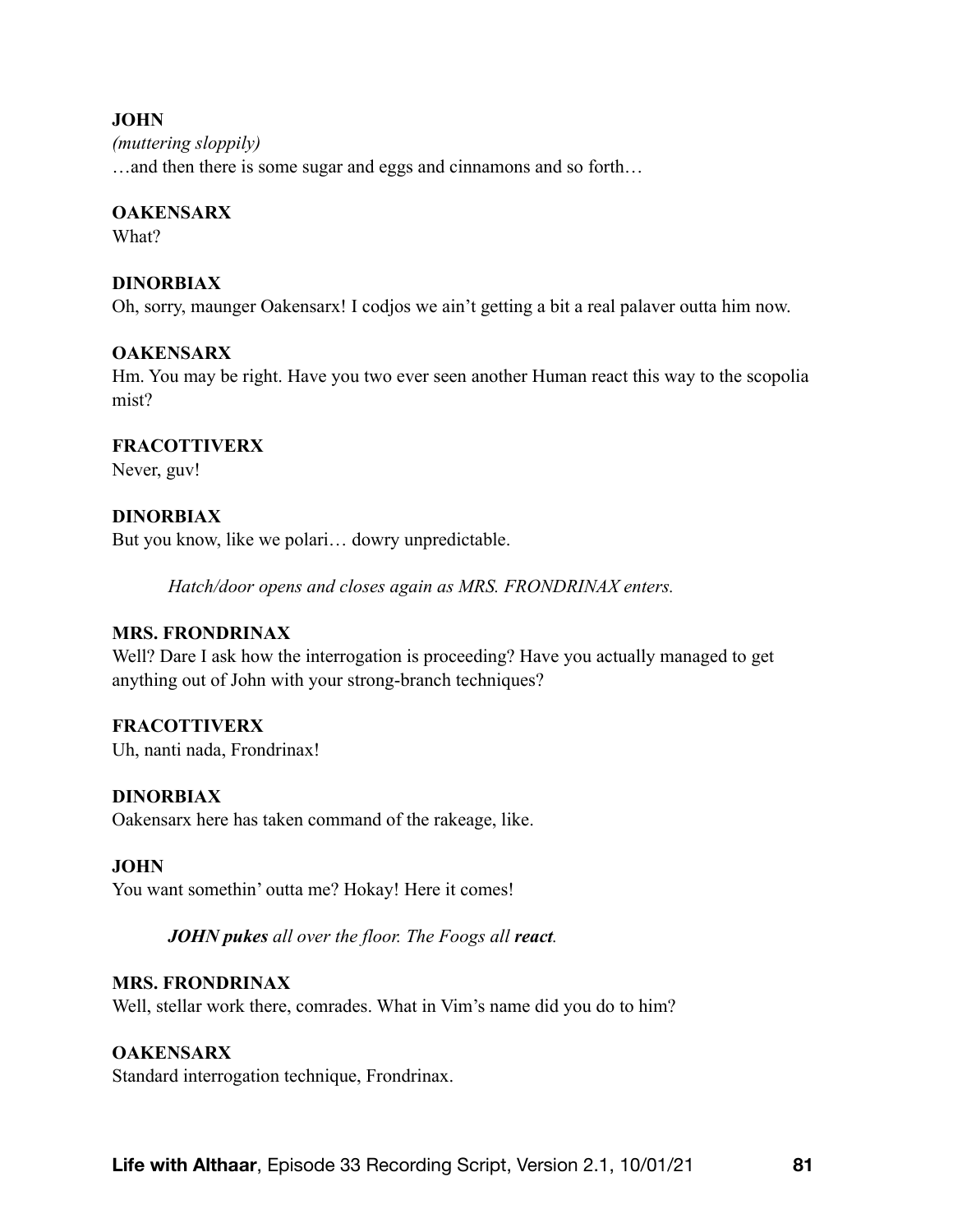# **FRACOTTIVERX**

Yeah, that, plus a bit of the old scopy mist.

# **DINORBIAX**

I think that's what's caused the bijou tat a bit more than our palaver, you know.

#### **MRS FRONDRINAX**

Oh for— Oakensarx! This is *exactly* what happens when an amateur starts dabbling in intelligence work. Just *leaping* right to the scopolia! When you don't know the first thing about it! It's not some magic… "truth juice!" You have to know when to use it, how to calculate the dosage, how to phrase the questioning in order to take advantage of its effects… It takes training and skill! You can't just… toss your seeds to the wind and hope for the best!

#### **OAKENSARX**

Yes, yes, we all know the high opinion in which you hold your own expertise, Frondrinax. Dare I ask if that training and skill of yours was up to the task of distracting this Human's roommate? Isn't that what you were supposed to be doing right now?

#### **MRS. FRONDRINAX**

Well, I dragged things out for as long as I could, but even I have my limits. And really, you should have wrapped this up by now! I mean we talk about *plants* being patient, but have you ever *tried* to distract an Iltorian? *You* can go take a whack at it, if you think it's so easy!

#### **JOHN**

Sheesh rite, yunno. When the big guy… isshee a big guy? Sometimes he's small, sometimes. He can, like… squish? *(urp)* I shouldn'… shouldn' think 'bout that. But when Althaar gets himself all… all like *(imitating ALTHAAR)* "Ooooh! FrenJon! Althaar must to be telling you about his televisual viewing today! He will now recite every plot point from season two of the *F Troop*!" Yeah, *you* tryan' stoppim!

# **OAKENSARX**

What in the eluviated horizon is he prattling on about?

# **MRS. FRONDRINAX**

He agrees with me, obviously, because he at least has some understanding of the Iltorian temperament! *(sigh)* All right, well, there's no point in tilling up old disagreements, we just need to figure out how we're going to smooth all this soil over. The last thing we need is Althaar complaining to the galaxy at large that we drugged his best friend, not to mention one of our own most loyal Boosters, into some… unfathomable delusional state!

#### **JOHN**

Am not unfathomumble! Althaar can fathom me jus' fine! …Hey! Where's Althaar? I gotta tell'im! The Molnar's back! He wanned to know. Where it went.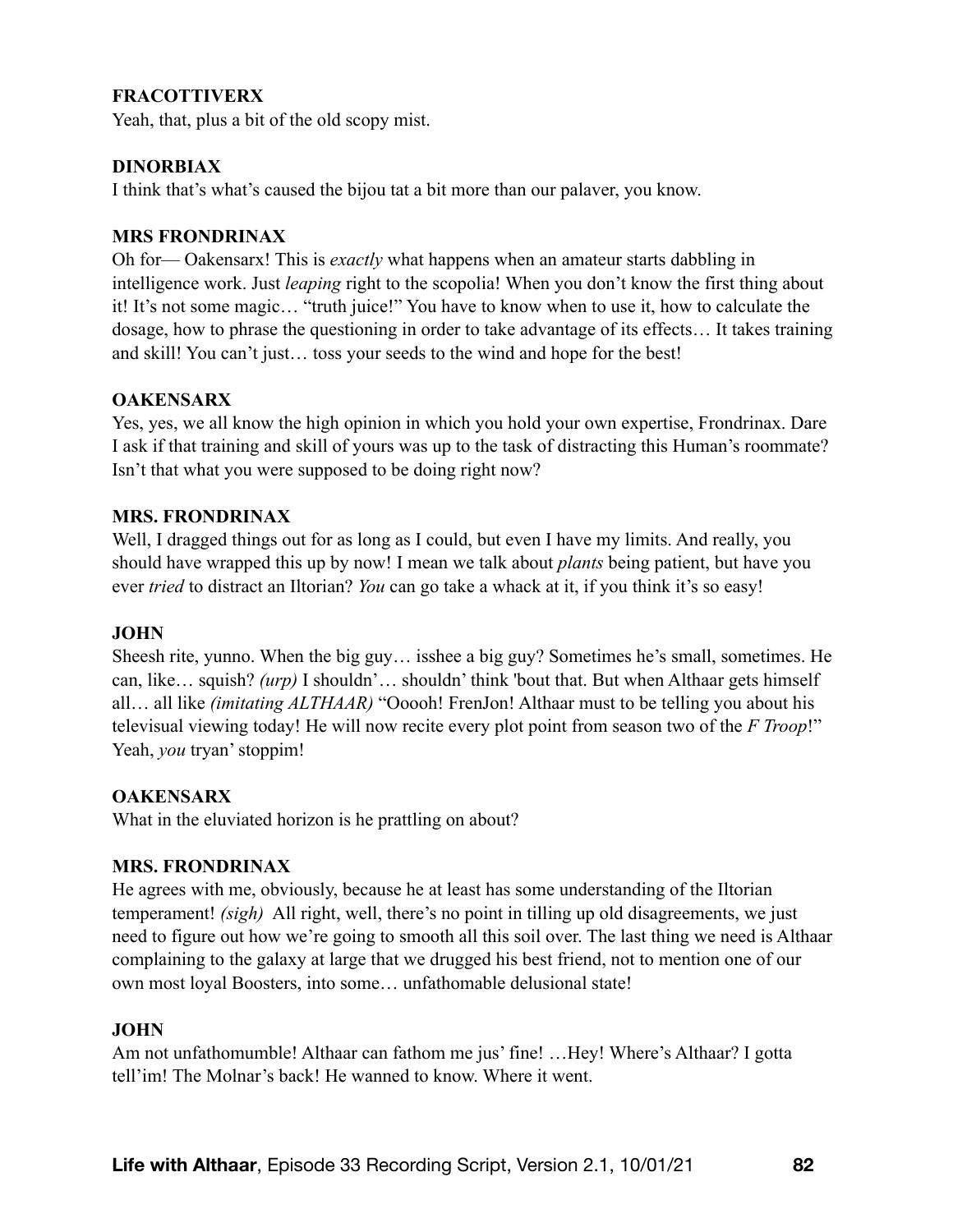Don't you worry, Johnny, we're going to get you on your way just as quick as we can. So you can tell Althaar all about the… Moldar or whatever it is, as soon as you get home.

# **OAKENSARX**

One moment, Frondrinax! I didn't say I was done with him!

#### **MRS. FRONDRINAX**

Really? Well, I'd say that whether or not *you're* done with *him, he* is definitely done with *us!* We won't be getting anything remotely intelligible out of him now, thanks to your flap-fronded poking around in his muscarinic receptors! Would you agree, Dinorbiax? Fracottiverx?

# **FRACOTTIVERX**

Yeah, sorry to say, guv, but when a subject is *this* far gone—

# **DINORBIAX**

There ain't nada we're gonna get outta him in like the "useful" category, you knows?

# **FRACOTTIVERX**

Sorry about this Frondrinax. We was trying to do a bonari here.

# **MRS. FRONDRINAX**

Oh, I know, Fracottiverx. Don't worry, I'm not holding you responsible. Just get him cleaned up and walk him out, please.

# **JOHN**

Uh… wait a minnnide… 'fore you start cleaning… *(pukes again, while the Foogs react).*  Hokay. Go 'head.

# **MRS. FRONDRINAX**

Lovely.

**DINORBIAX**  All right, squire, come with us!

# **FRACOTTIVERX**

We'll have you all dobied in no time flat, guvnor!

# *We hear DINORBIAX and FRACOTTIVERX helping JOHN up, with muttering (and giggling from JOHN), and getting him out of the room, while:*

# **OAKENSARX**

Well, ah... Yes. I suppose an apology is in order, Frondrinax. Perhaps I should have known better. This kind of work really isn't my specialty, after all.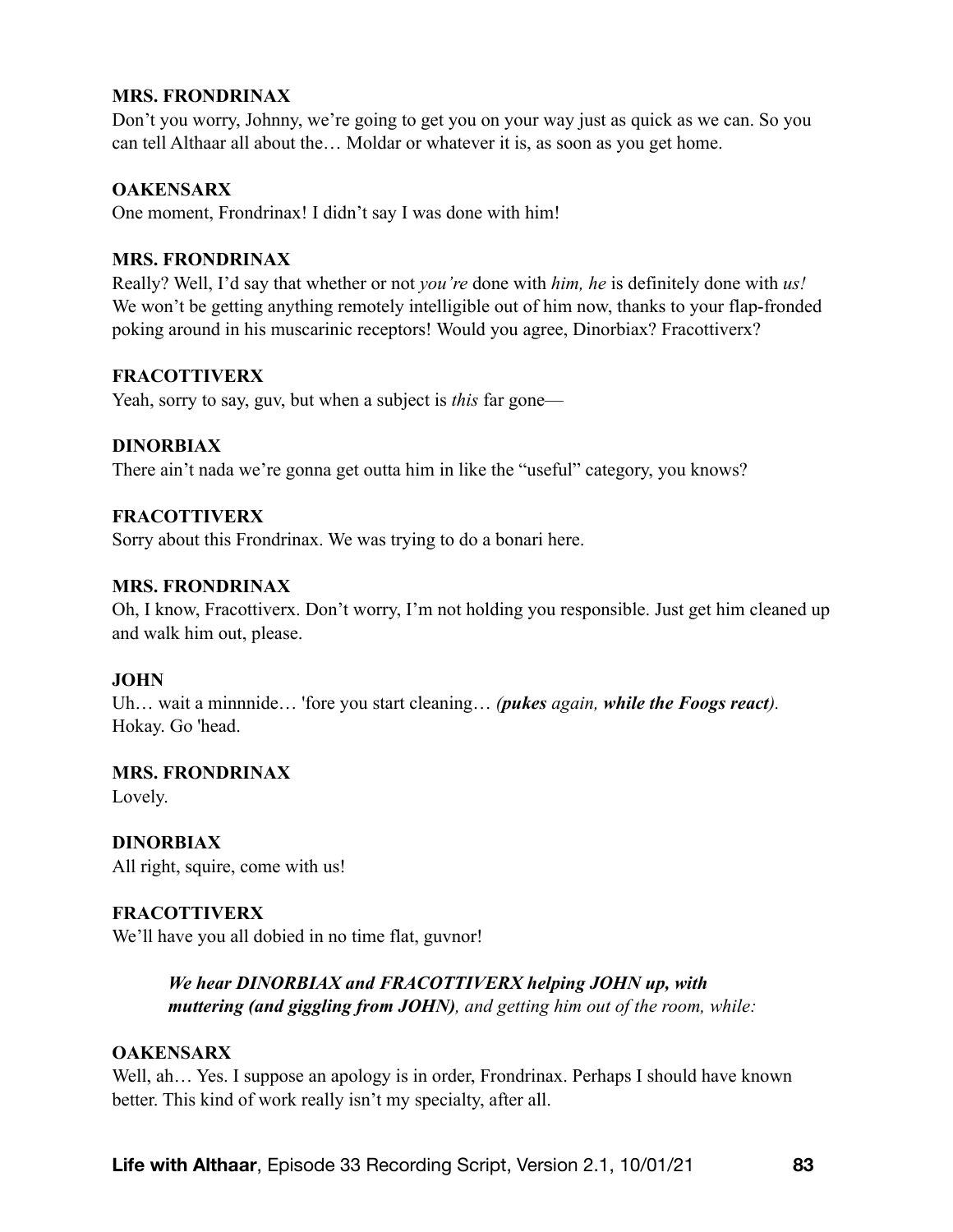You can say that again! But thank you. And if you'd still like to to try your branch at the subtle art of investigation, I do have something that might benefit from your particular skills and connections. And for which a touch of brutality would be entirely appropriate. It concerns the pot Scarlett used to insinuate his way into our most highly-secured facility.

#### **OAKENSARX**

Pot?

# **MRS. FRONDRINAX**

Yes, a disguise of some sort. It was apparently impregnated with a pheromone signature realistic enough to deceive not only the guards—that's not much of a surprise, we don't exactly reserve prison guard duty for the tallest shoots—but also accurate enough to bypass the doorway security codes. And *that* is serious cause for concern. Now, obviously the pot itself was obliterated in the explosion, but we believe it was delivered to the Fairgrounds by interstellar post that morning. Possibly from Mars, if the shipping records weren't fabricated, which they may very well have been. So not only is the sophistication of the disguise unsettling, but I'm very disturbed by the possibility that the Human malcontents have succeeded in establishing some kind of interstellar communication system. One we know nothing about. I'm sure I don't have to spell out what a disaster that could be for the Ascendancy.

# **OAKENSARX**

Yes, of course. You're entirely correct, Frondrinax. If the local resistance is in contact with their Human counterparts in the Solar system, that is obviously a matter I ought to concern myself with personally. There *are* much better ways for me to further the Plant Way than lowering myself to interfere in some petty little interrogation of what I must admit was a fairly unlikely suspect. I suppose I just had this... feeling that John B knew more than he'd been saying to us. But I was obviously mistaken.

# **MRS. FRONDRINAX**

I do appreciate your thoroughness, Oakensarx, but did you really think I'd be so foolish as to take John B under my branch if I wasn't completely certain of him? Remember, I've been observing him very closely ever since he arrived here, long before the Ascension. I have a very good idea of his temperament and capabilities. Besides, after all this time, he's more than just another Booster to me, he's… well, almost a friend, despite his silly, inefficient Human ways. Why, if *John B* can't be trusted, I don't think we could trust *any* Human, anywhere! Ever!

*[scene 17] Interstitial music. An elevator door opens. JOHN enters, still pretty drunk, and a bit giggly—he got away with it.* 

**JOHN**  Alef… One.

**Life with Althaar**, Episode 33 Recording Script, Version 2.1, 10/01/21 **84**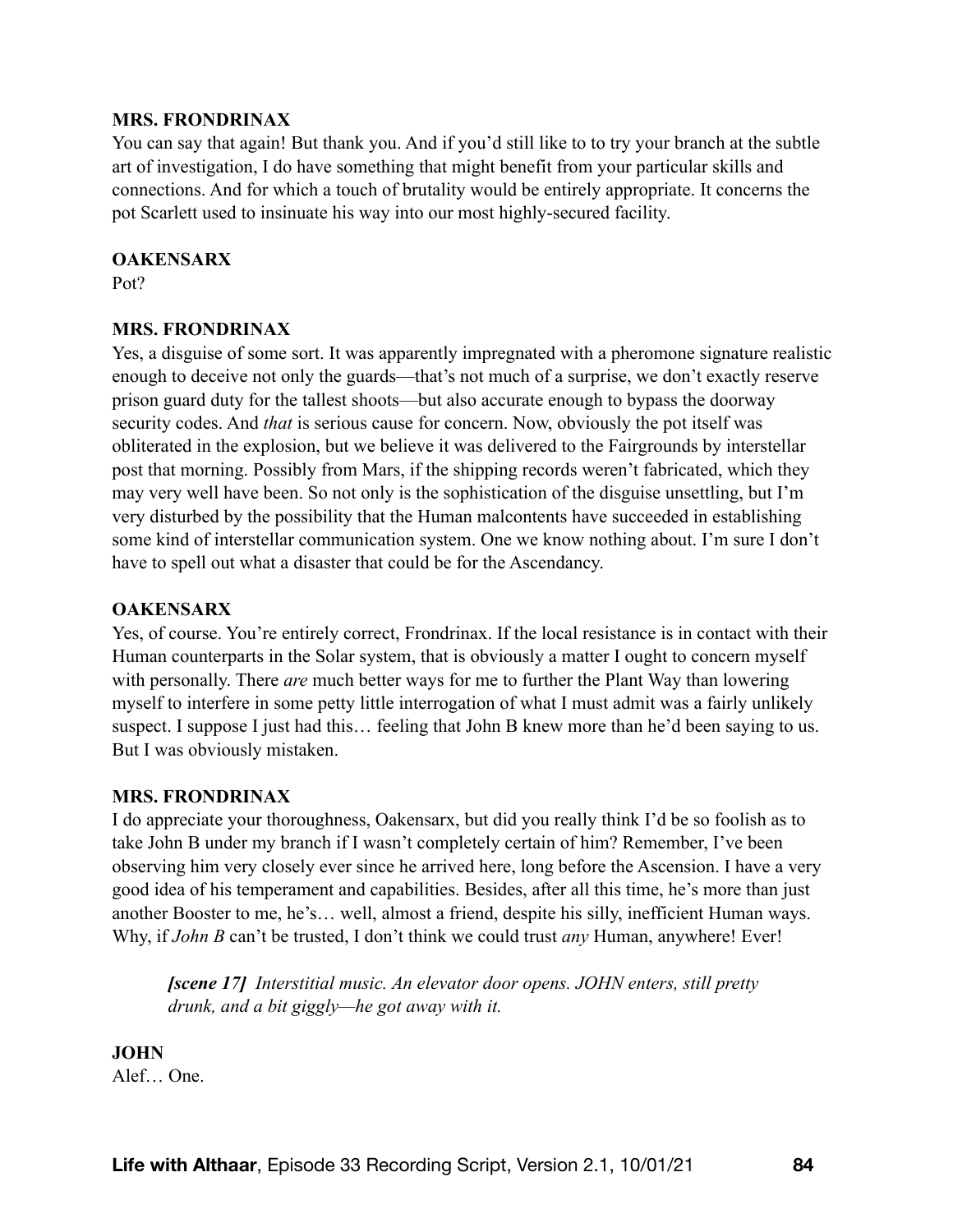# **ELEVATOR VOICE**

Now departing, Alef 46.

*A couple beats of JOHN breathing. Maybe a couple giggles. Then they build to some laughter. Not so much from humor but from tension release.* 

#### **JOHN**

*(both a bit of a cheer and a sigh of relief)*  Whooooo-hoooo! *(with relief, chuckling)*  Stella. Oh, Stella. I did it. Me an'… me an' Molnar! We fooled 'em, Stella. We fooled 'em all! I'm safe! …Safe. They still dunno. They dunno I'm with you. Still. Oh, Stella. I love you. Wherever you are.

# **ELEVATOR VOICE**

Alef. One.

# **JOHN**

Okay. G'night.

*Elevator door. JOHN leaves. A beat. Then the electronic tones introduced in the previous episode—the Observer sounds. A FOOG OBSERVER is heard.* 

# **FOOG OBSERVER**

Systat, read new target, file open PK-16/68, B-comma-John. Special notes. Committee contact. *(bleep of a button)*  Frondrinax, Frondrinax, available for eval? New target noted, special interest: Frondrinax.

#### **MRS. FRONDRINAX**

*(over comm as well; annoyed at the disturbance)* 

Oh, what now? Can't you people go ten minutes without me staking up your stems? What is so urgent that you just had to interrupt my evening Bordeaux mixture? You know the procedure, just tag and follow until they level up or you spot an immediate intervention trigger!

#### **FOOG OBSERVER**

Yes, Frondrinax, believe possible intervention trigger indicated. Target is Booster. Target of special interest to Frondrinax, noted.

#### **MRS. FRONDRINAX**

Who's this Booster and what are they supposed to have done?

#### **FOOG OBSERVER**

PK-16/68 ident Booster B-comma-John. Used activation word while alone in elevator, then—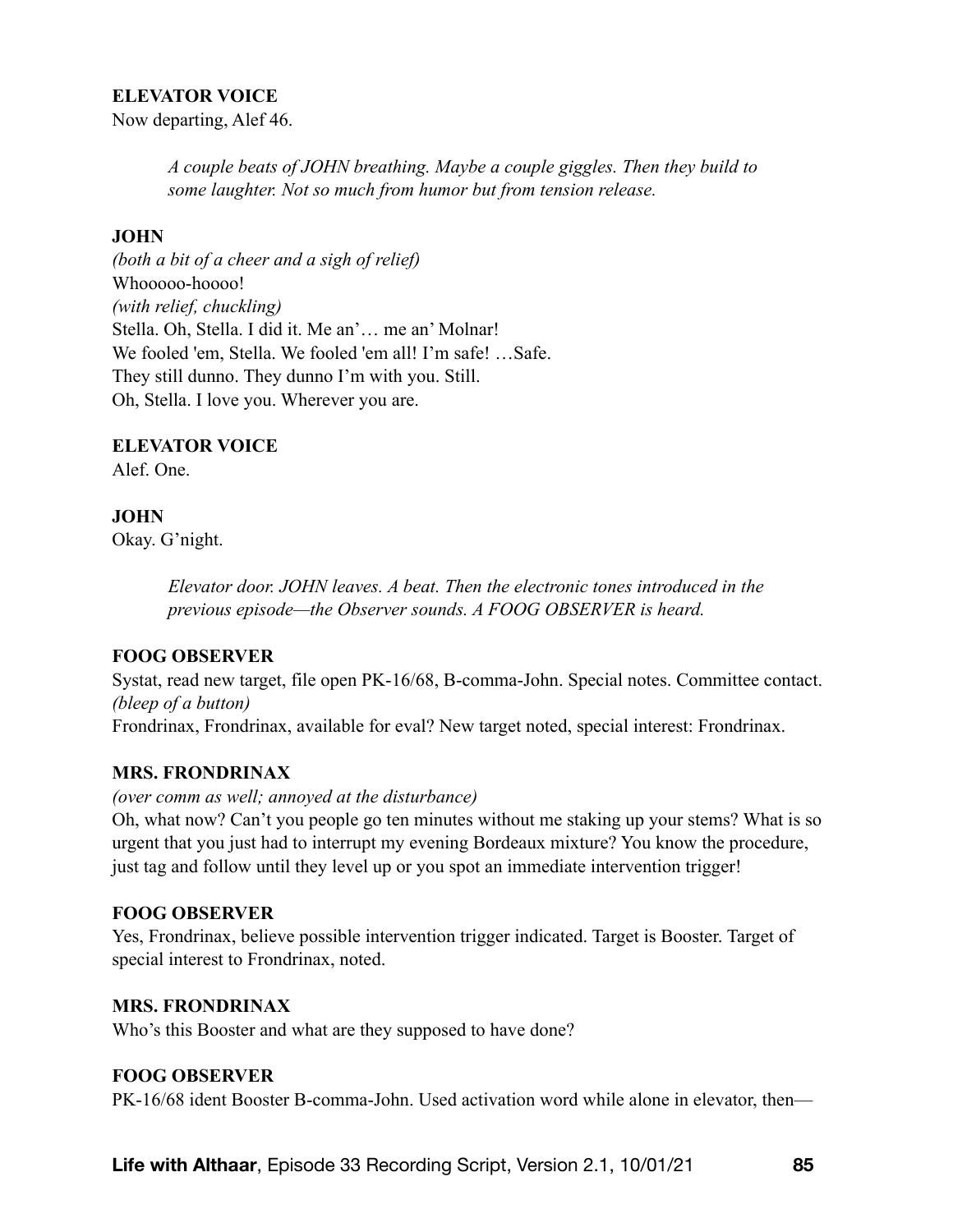Oh, for—! We just CLEARED him not half an hour ago! There's absolutely nothing suspicious about John B!

#### **FOOG OBSERVER**

Activation word was flagged, and escalation protocols—

#### **MRS. FRONDRINAX**

Oh, frost the protocols! My Bordeaux's getting cold! What activation word was it, *exactly*?

#### **FOOG OBSERVER**

Target PK-16/68 used activation word "Stella." Target then proceeded to—

#### **MRS. FRONDRINAX**

That's it?! Did you even look at his file before calling me? Yes, "Stella" is an activation word. Do you know what else it is? The name of John's former lover! Yes, she's a known counterproductive, but the silly boy is still watering the plot for her. Foolish, but it's their way. There's nothing actionable in that.

#### **FOOG OBSERVER**

Word in isolation not actionable, but full context is immediate bypass trigger, Committee-level response required. You… you're going to want to listen to the entire audio instance, ma'am.

# **MRS. FRONDRINAX**

Ugh, fine. Let's hear it, then, if you think it's so frosting important. But if you're wasting my time, you're going to find yourself re-assigned to the lingonberry fields before you can say Jacaranda!

*[scene 18] Closing credits music.* 

# **ANNOUNCER**

You've been listening to *Life With Althaar*, episode 33! This episode was written by Ian W. Hill for Gemini CollisionWorks and starred John Amir as John B Eli Ganias as H.F. Amanda La Pergola as Mrs. Frondrinax Zuri Washington as Dee Derrick Peterson as Xtopps Berit Johnson as Althaar Ivanna Cullinan as Commander Torianna Alyssa Simon as Lieutenant Frall and Chris Lee as Chip Frinkel and also featured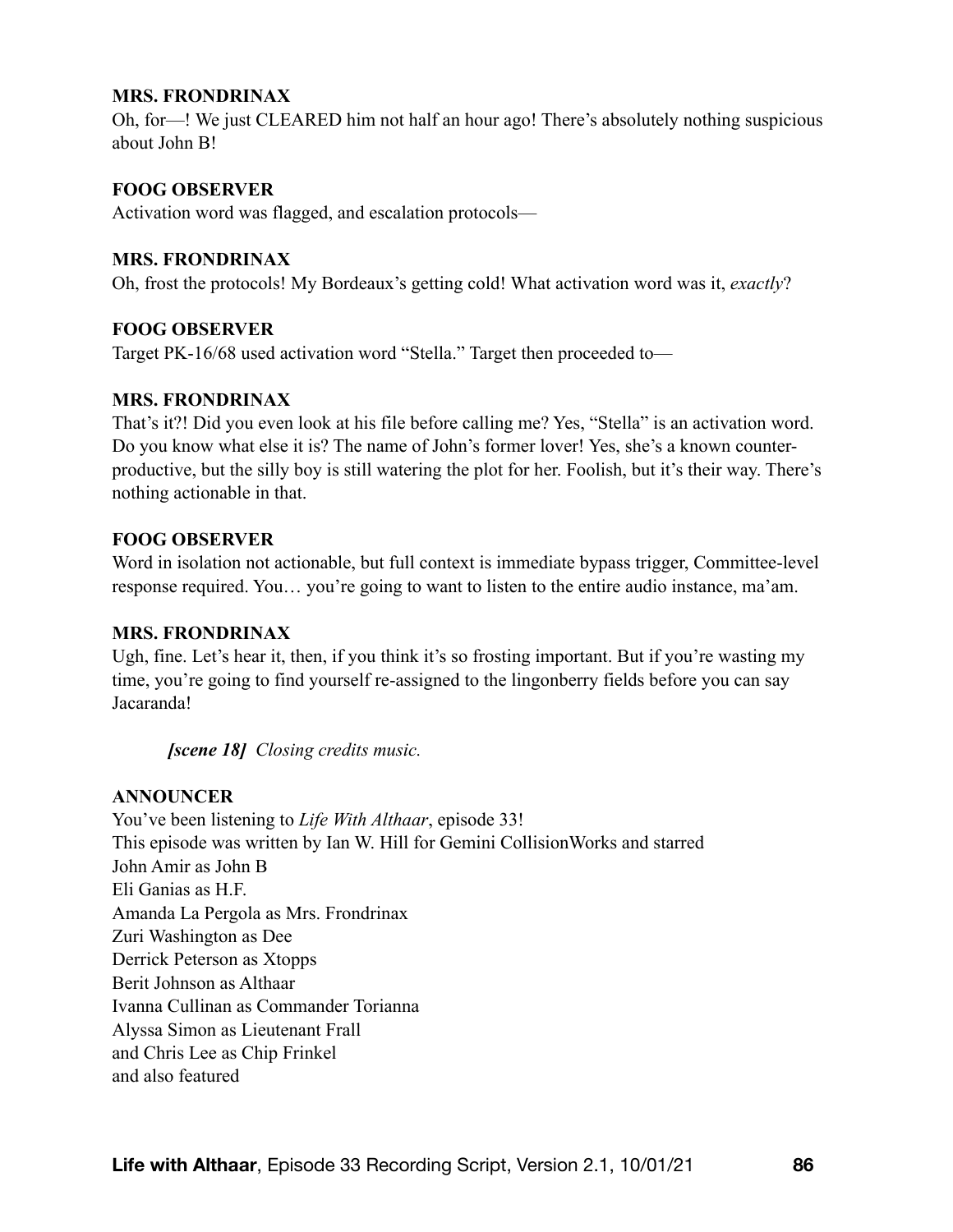Clara Francesca, Leila Okafor, Ian W. Hill, Anna Stefanic, Fred Backus, Philip Cruise, Lex Friedman, and Linus Gelber *Life With Althaar* was created by Berit Johnson and Ian W. Hill Berit is the supervising producer, showrunner, and script supervisor Ian is the audio producer, sound designer, and technical supervisor The writers' room consists of Berit, Ian, John, Philip, Lex, Linus, Amanda, and Chris Theme and Interstitial Music composed and performed by Anna Stefanic *Life With Althaar* logo and illustration created by Dean Haspiel Library Music and Sound Effects licensed from Storyblocks The entire production is copyright 2021, Gemini CollisionWorks We'll be back in two weeks with another "Tale from the Fairgrounds," but first, let's join Frondrinax as she hears that unfortunate little recording from John B…

*[scene 19] In a Foog observation room. JOHN's voice, in the elevator, plays over a speaker.* 

# **JOHN**

*(on speaker)* 

Whooooo-hoooo! Stella. Oh, Stella. I did it. Me an'… me an' Molnar! We fooled 'em, Stella. We fooled 'em all! I'm safe! ...Safe. They still dunno. They dunno I'm with you. Still. Oh, Stella. I love you. Wherever you are.

*We hear the sound of the elevator door opening as JOHN leaves. Then a bleep as the FOOG OBSERVER shuts off the recording. A very tense long pause.* 

# **FOOG OBSERVER**

Uh. Frondrinax?

*Beat.* 

#### **MRS. FRONDRINAX**

*(terrifyingly icy, seething)*  Yes?

#### **FOOG OBSERVER**

So…? Mark for detention and intel extraction protocols, or expedited mulching? I can have Security there in 3 minutes.